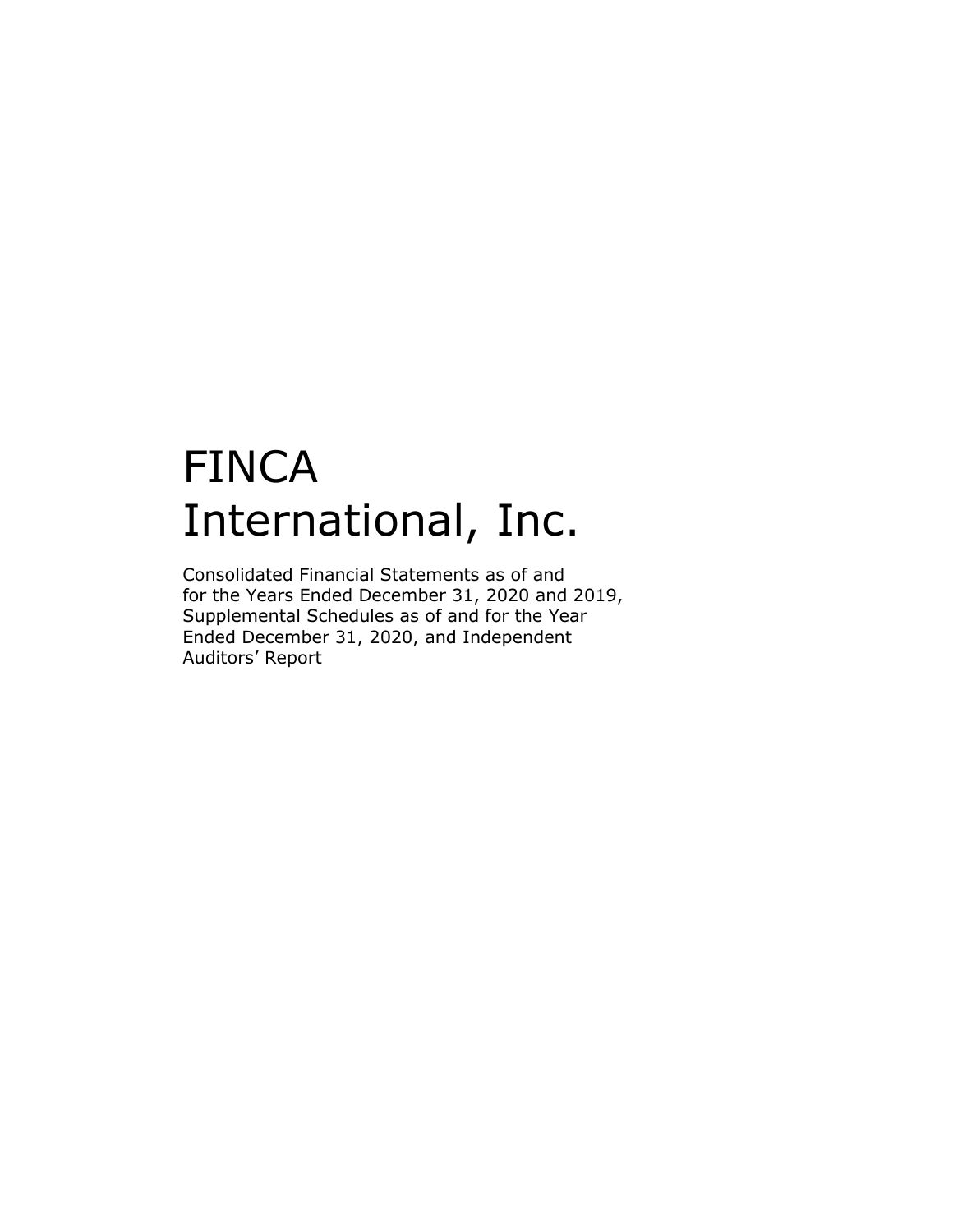# **TABLE OF CONTENTS**

|                                                                                                     | Page     |
|-----------------------------------------------------------------------------------------------------|----------|
| <b>INDEPENDENT AUDITORS' REPORT</b>                                                                 | $1 - 2$  |
| CONSOLIDATED FINANCIAL STATEMENTS AS OF AND FOR THE<br>YEARS ENDED DECEMBER 31, 2020 AND 2019:      |          |
| <b>Statements of Financial Position</b>                                                             | 3        |
| Statements of Profit or Loss                                                                        | 4        |
| Statements of Other Comprehensive Income or Loss                                                    | 5        |
| Statements of Changes in Equity                                                                     | 6        |
| <b>Statements of Cash Flows</b>                                                                     | $7 - 8$  |
| Notes to Consolidated Financial Statements                                                          | $9 - 72$ |
| SUPPLEMENTAL SCHEDULES AND NOTES TO SUPPLEMENTAL SCHEDULES<br>FOR THE YEAR ENDED DECEMBER 31, 2020: |          |
| Supplemental Schedule-Consolidated Schedule of Functional Expenses                                  | 74       |
| Note to Supplemental Schedule-Consolidated Schedule of Functional Expenses                          | 75       |
| Supplemental Schedule-Combined Schedule of Temporary Restricted Net Assets                          | 76       |
| Note to Supplemental Schedule-Combined Schedule of Temporary Restricted<br>Net Assets               | 77       |

<u> 1989 - Johann Stoff, deutscher Stoff, der Stoff, der Stoff, der Stoff, der Stoff, der Stoff, der Stoff, der </u>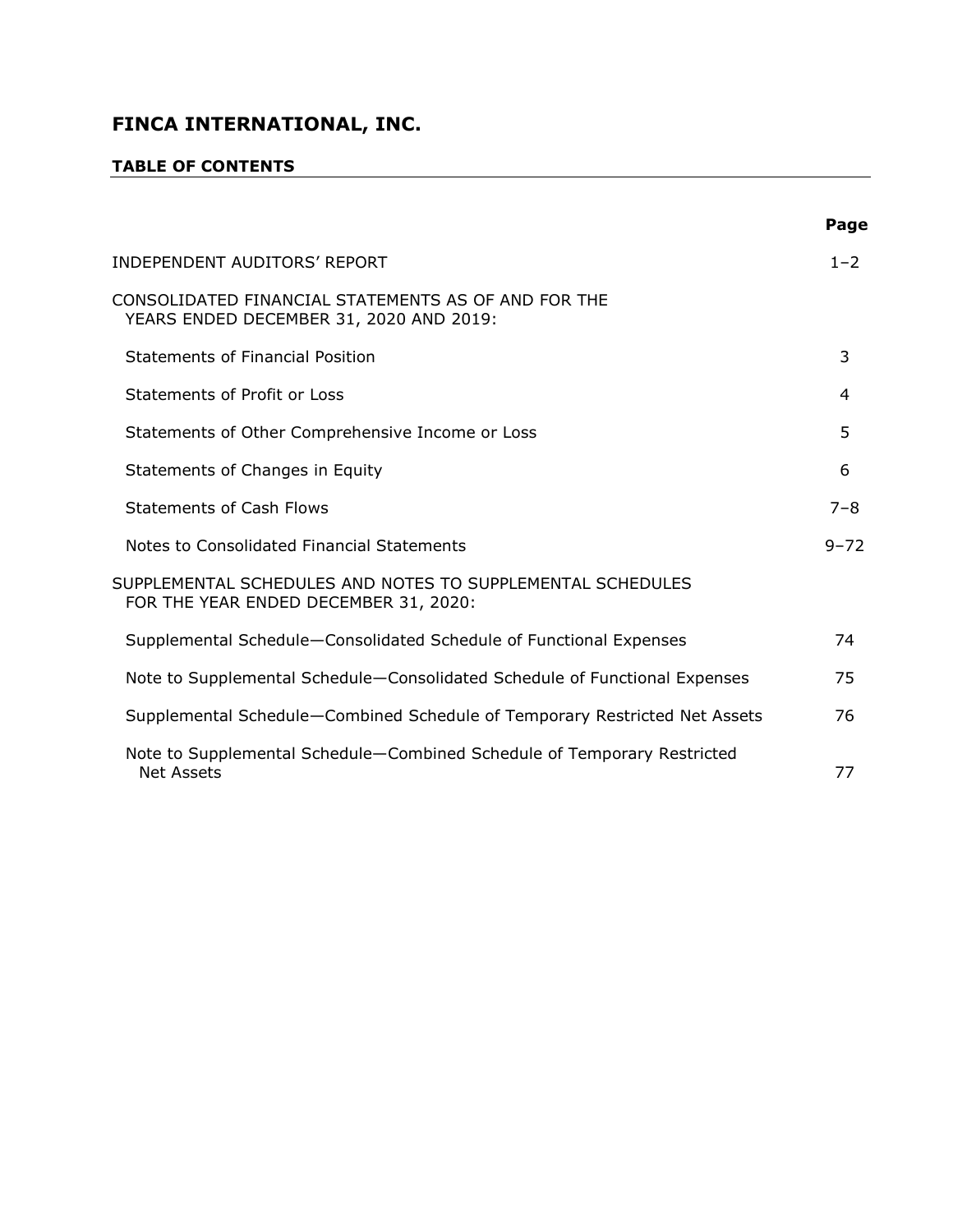

**Deloitte & Touche LLP** 7900 Tysons One Place Suite 800 Mclean, VA 22102-5974 USA

Tel: +1 703 251 1000 www.deloitte.com

#### **INDEPENDENT AUDITORS' REPORT**

To the Board of Directors and Members of the Audit Committee FINCA International, Inc. Washington, DC

We have audited the accompanying consolidated financial statements of FINCA International, Inc. and its subsidiaries (the "Company"), which comprise the consolidated statements of financial position as of December 31, 2020 and 2019, and the related consolidated statements of profit or loss, other comprehensive income or loss, changes in equity, and cash flows for the years then ended, and the related notes to the consolidated financial statements.

#### **Management's Responsibility for the Consolidated Financial Statements**

Management is responsible for the preparation and fair presentation of these consolidated financial statements in accordance with International Financial Reporting Standards as issued by the International Accounting Standards Board; this includes the design, implementation, and maintenance of internal control relevant to the preparation and fair presentation of consolidated financial statements that are free from material misstatement, whether due to fraud or error.

#### **Auditors' Responsibility**

Our responsibility is to express an opinion on these consolidated financial statements based on our audits. We conducted our audits in accordance with auditing standards generally accepted in the United States of America. Those standards require that we plan and perform the audit to obtain reasonable assurance about whether the consolidated financial statements are free from material misstatement.

An audit involves performing procedures to obtain audit evidence about the amounts and disclosures in the consolidated financial statements. The procedures selected depend on the auditor's judgment, including the assessment of the risks of material misstatement of the consolidated financial statements, whether due to fraud or error. In making those risk assessments, the auditor considers internal control relevant to the Company's preparation and fair presentation of the consolidated financial statements in order to design audit procedures that are appropriate in the circumstances, but not for the purpose of expressing an opinion on the effectiveness of the Company's internal control. Accordingly, we express no such opinion. An audit also includes evaluating the appropriateness of accounting policies used and the reasonableness of significant accounting estimates made by management, as well as evaluating the overall presentation of the consolidated financial statements.

We believe that the audit evidence we have obtained is sufficient and appropriate to provide a basis for our audit opinion.

#### **Opinion**

In our opinion, the consolidated financial statements referred to above present fairly, in all material respects, the financial position of FINCA International, Inc. and its subsidiaries as of December 31, 2020 and 2019, and the results of their operations and their cash flows for the years then ended in accordance with International Financial Reporting Standards as issued by the International Accounting Standards Board.

#### **Report on Supplemental Schedules and Notes to the Supplemental Schedules**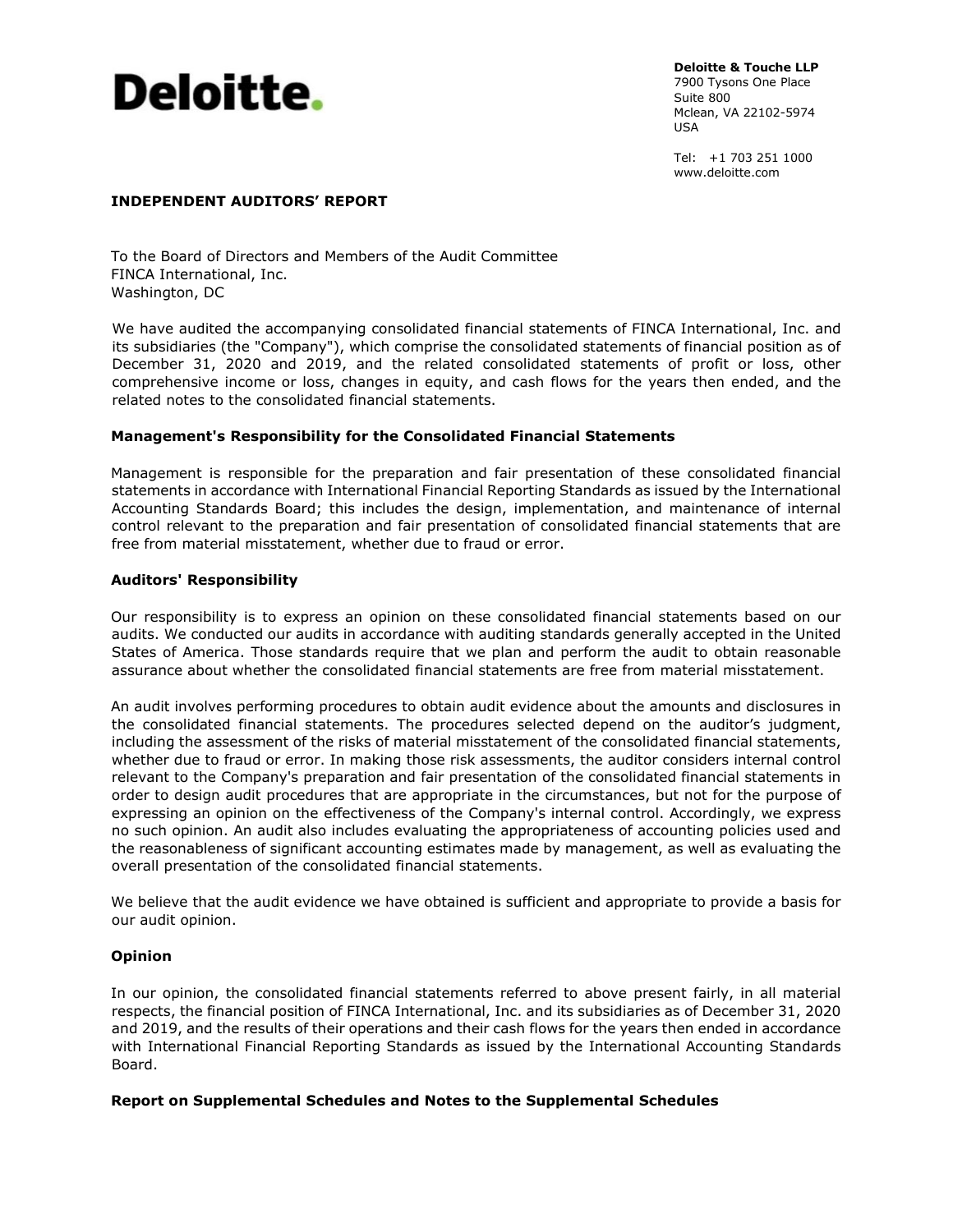Our audit was conducted for the purpose of forming an opinion on the consolidated financial statements as a whole. The Consolidated Schedule of Functional Expenses, the Combined Schedule of Temporary Restricted Net Assets, and corresponding notes are presented for the purpose of additional analysis and are not a required part of the consolidated financial statements. These supplemental schedules and corresponding notes are the responsibility of the Company's management and were derived from and relate directly to the underlying accounting and other records used to prepare the financial statements. Such supplemental schedules and corresponding notes to the supplemental schedules have been subjected to the auditing procedures applied in our audits of the consolidated financial statements and certain additional procedures, including comparing and reconciling such information directly to the underlying accounting and other records used to prepare the consolidated financial statements or to the consolidated financial statements themselves, and other additional procedures in accordance with auditing standards generally accepted in the United States of America. In our opinion, such supplemental schedules and corresponding notes to the supplemental schedules are fairly stated in all material respects in relation to the consolidated financial statements as a whole.

Deloitte & Touche daP

July 27, 2021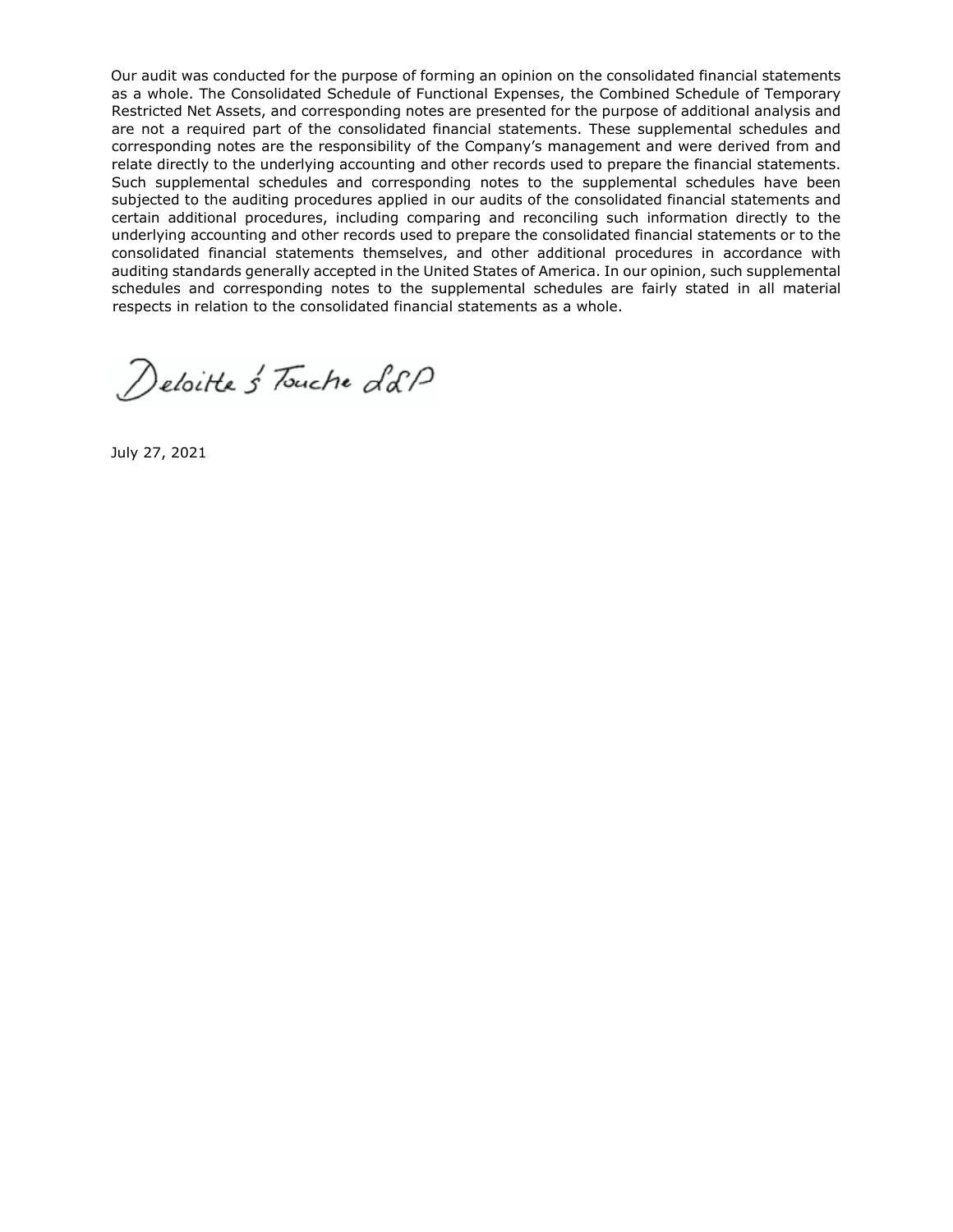## **CONSOLIDATED STATEMENTS OF FINANCIAL POSITION AS OF DECEMBER 31, 2020 AND 2019**

|                                                          | 2020               | 2019              |
|----------------------------------------------------------|--------------------|-------------------|
| <b>ASSETS</b>                                            |                    |                   |
| Cash and cash equivalents                                | 157,930,682<br>\$  | 129,414,589<br>\$ |
| Restricted cash and cash equivalents                     | 30,484,369         | 31,836,992        |
| Trading assets (Note 13)                                 |                    | 38,493,095        |
| Derivative financial instruments (Note 14)               | 14,610,202         | 14,152,776        |
| Investment securities (Note 15)                          | 65,250,579         | 22,763,725        |
| Loans receivable-net of allowance (Note 17)              | 683,530,558        | 812,190,459       |
| Due from banks                                           | 6,321,567          | 3,227,837         |
| Other receivables, prepaid, and other assets (Note 18)   | 29,953,184         | 26,271,504        |
| Property and equipment (Note 19)                         | 24,336,329         | 30,606,925        |
| Intangible assets (Note 20)                              | 8,479,918          | 9,717,709         |
| Right-of-use assets (Note 16)                            | 29,742,114         | 35,899,182        |
| Goodwill                                                 | 685,816            | 705,088           |
| Current income tax assets                                | 1,466,176          | 526,339           |
| Deferred tax assets (Note 12)                            | 9,817,809          | 6,627,081         |
| <b>TOTAL ASSETS</b>                                      | \$1,062,609,303    | \$1,162,433,301   |
| <b>LIABILITIES AND EQUITY</b>                            |                    |                   |
| LIABILITIES:                                             |                    |                   |
| Accounts payable and other accrued liabilities (Note 21) | \$<br>33,223,207   | \$<br>34,312,912  |
| Derivative financial liabilities (Note 14)               | 10,283,036         | 11,538,353        |
| Client deposits (Note 22)                                | 447,290,120        | 437,581,999       |
| Bank deposits (Note 23)                                  | 36,449,960         | 35,030,735        |
| Notes payable (Note 24)                                  | 243,239,074        | 311,197,182       |
| Subordinated debt (Note 25)                              | 26,659,861         | 29,450,292        |
| Lease liabilities (Note 16)                              | 33,371,463         | 37,867,381        |
| Deferred revenue                                         | 1,828,313          | 4,231,672         |
| Employee benefits (Note 26)                              | 3,204,498          | 3,376,231         |
| Current income tax liability                             | 1,721,022          | 3,216,259         |
| Deferred tax liabilities (Note 12)                       | 1,908,794          | 3,331,342         |
| <b>Total liabilities</b>                                 | 839,179,348        | 911,134,358       |
| EQUITY:                                                  |                    |                   |
| Reserves                                                 | 18,535,377         | 18,464,807        |
| Retained earnings                                        | 197,457,203        | 206,926,927       |
| Currency translation reserve                             | (73, 349, 294)     | (67, 466, 656)    |
| Equity attributable to FINCA International               | 142,643,286        | 157,925,078       |
| Noncontrolling interest                                  | 80,786,669         | 93,373,865        |
| Total equity                                             | <u>223,429,955</u> | 251,298,943       |
| TOTAL LIABILITIES AND EQUITY                             | \$1,062,609,303    | \$1,162,433,301   |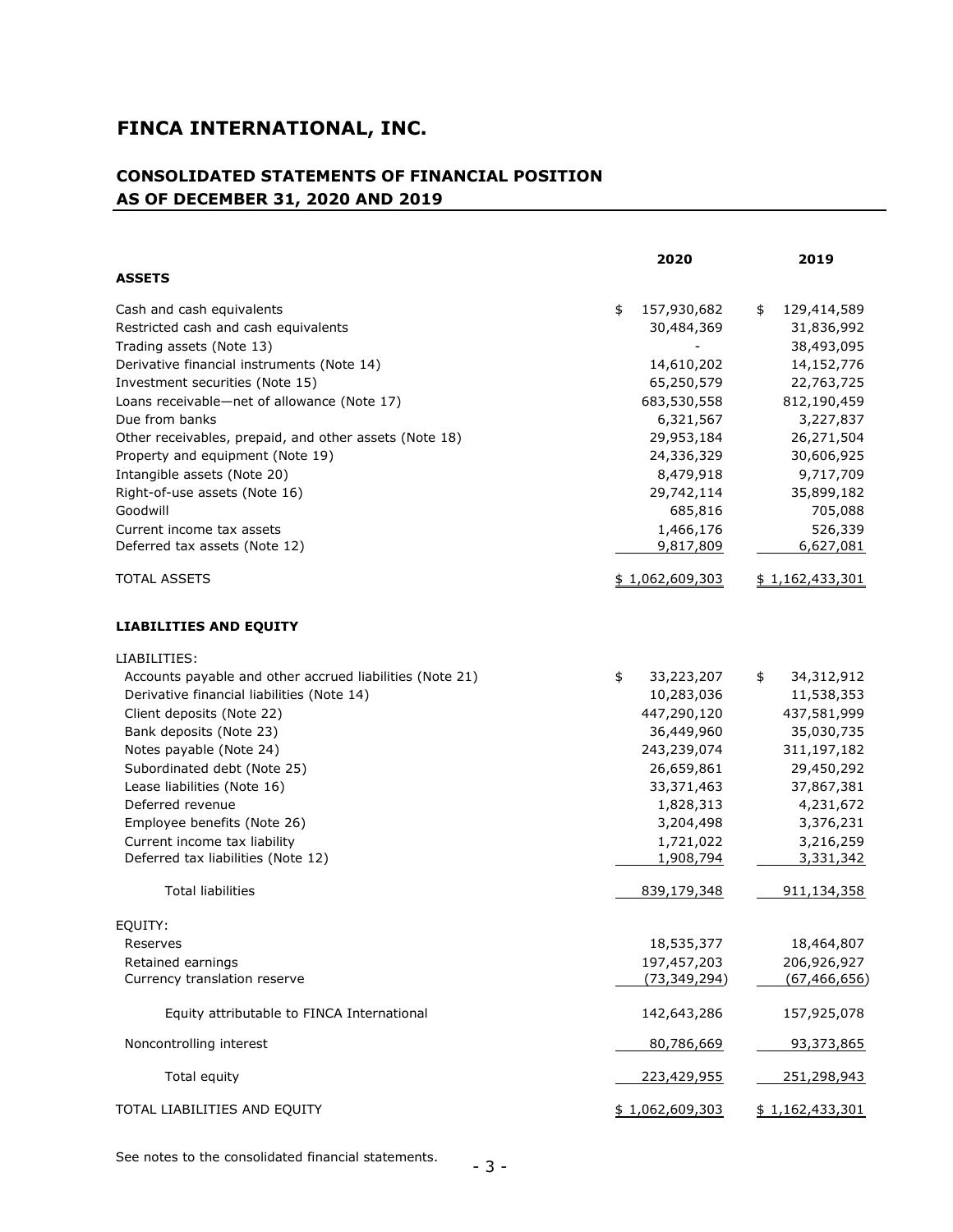# **CONSOLIDATED STATEMENTS OF PROFIT OR LOSS FOR THE YEARS ENDED DECEMBER 31, 2020 AND 2019**

|                                                                                                            | 2020                                 | 2019                                     |
|------------------------------------------------------------------------------------------------------------|--------------------------------------|------------------------------------------|
| Interest income<br>Interest expense                                                                        | \$255,518,213<br>(67, 851, 366)      | \$293,905,083<br>(76, 035, 205)          |
| Net interest income (Note 7)                                                                               | 187,666,847                          | 217,869,878                              |
| Impairment losses on financial instruments (Note 17)                                                       | (52, 593, 059)                       | (28, 887, 160)                           |
| Net interest income after impairment losses<br>on financial instruments                                    | 135,073,788                          | 188,982,718                              |
| Other operating income (Note 8)                                                                            | 12,293,749                           | 22,295,807                               |
| Net operating income                                                                                       | 147,367,537                          | 211, 278, 525                            |
| Gain/(Loss) on financial assets and liabilities at FVTPL                                                   | 2,464,041                            | (1,010,115)                              |
| Personnel expenses (Note 9)                                                                                | (104, 295, 372)                      | (114, 542, 465)                          |
| Other operating expenses (Note 10)                                                                         | (61, 240, 292)                       | (74,070,028)                             |
| Depreciation and amortization (Note 16, 19 and 20)                                                         | (18, 523, 765)                       | (19, 298, 740)                           |
| Total expenses                                                                                             | (184, 059, 429)                      | (207, 911, 233)                          |
| (Loss)/profit before other income (expenses)                                                               | (34, 227, 851)                       | 2,357,177                                |
| Other income (expenses):<br>Grants and donations (Note 11)<br>Foreign exchange loss<br>Nonoperating income | 22,714,776<br>(968, 779)<br>265,551  | 23, 211, 268<br>(1,056,758)<br>1,122,195 |
| (Loss)/profit before income tax expense                                                                    | (12, 216, 303)                       | 25,633,882                               |
| Income tax expense (Note 12)                                                                               | (4, 127, 940)                        | (11,854,516)                             |
| (Loss)/profit for the year                                                                                 | \$ (16, 344, 243)                    | \$13,779,366                             |
| (Loss)/profit for the year attributable to:<br><b>FINCA International</b><br>Noncontrolling interest       | (9, 186, 157)<br>\$<br>(7, 158, 086) | 10,623,307<br>3,156,059                  |
| TOTAL NET (LOSS)/PROFIT FOR THE YEAR                                                                       | \$ (16, 344, 243)                    | \$13,779,366                             |

See notes to the consolidated financial statements.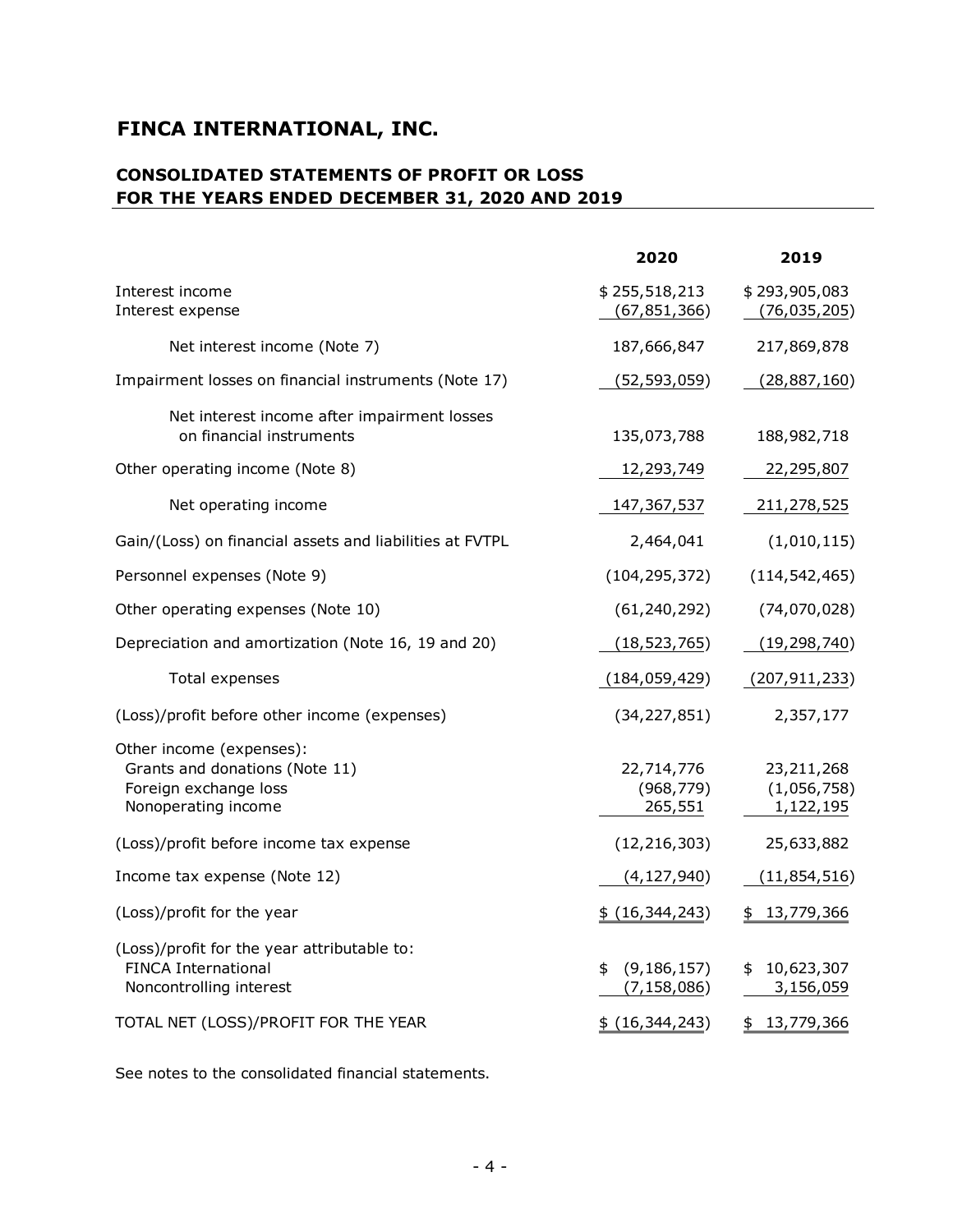## **CONSOLIDATED STATEMENTS OF OTHER COMPREHENSIVE INCOME OR LOSS FOR THE YEARS ENDED DECEMBER 31, 2020 AND 2019**

|                                                                                                                                                                     | 2020                               | 2019                       |
|---------------------------------------------------------------------------------------------------------------------------------------------------------------------|------------------------------------|----------------------------|
| Net profit/(loss) for the year                                                                                                                                      | \$(16, 344, 243)                   | \$13,779,366               |
| Other comprehensive (loss)-net of tax                                                                                                                               | (8,908,228)                        | (5,389,647)                |
| Items that may be reclassified to profit or loss<br>exchange differences on translation of<br>foreign operations                                                    | (9,044,589)                        | (5,583,350)                |
| Movement in investment revaluation reserve                                                                                                                          | 136,361                            | 193,703                    |
| Other comprehensive (loss)/income not to be<br>reclassified to profit or loss in subsequent<br>periods (net of tax)-benefit plan fair value<br>adjustment (Note 26) | (283, 567)                         | (206, 210)                 |
| Other comprehensive (loss)/income<br>not to be reclassified to profit or loss<br>in subsequent periods (net of tax)                                                 | (283, 567)                         | (206,210)                  |
| Total comprehensive income/(loss)<br>for the year-net of tax                                                                                                        | \$(25,536,038)                     | 8,183,509<br>\$            |
| Total comprehensive income/(loss) for the<br>year attributable to:<br><b>FINCA International</b><br>Noncontrolling interest                                         | \$(15, 281, 792)<br>(10, 254, 246) | 7,263,478<br>\$<br>920,031 |
| TOTAL COMPREHENSIVE INCOME/(LOSS)<br>FOR THE YEAR                                                                                                                   | \$(25,536,038)                     | 8,183,509                  |

See notes to the consolidated financial statements.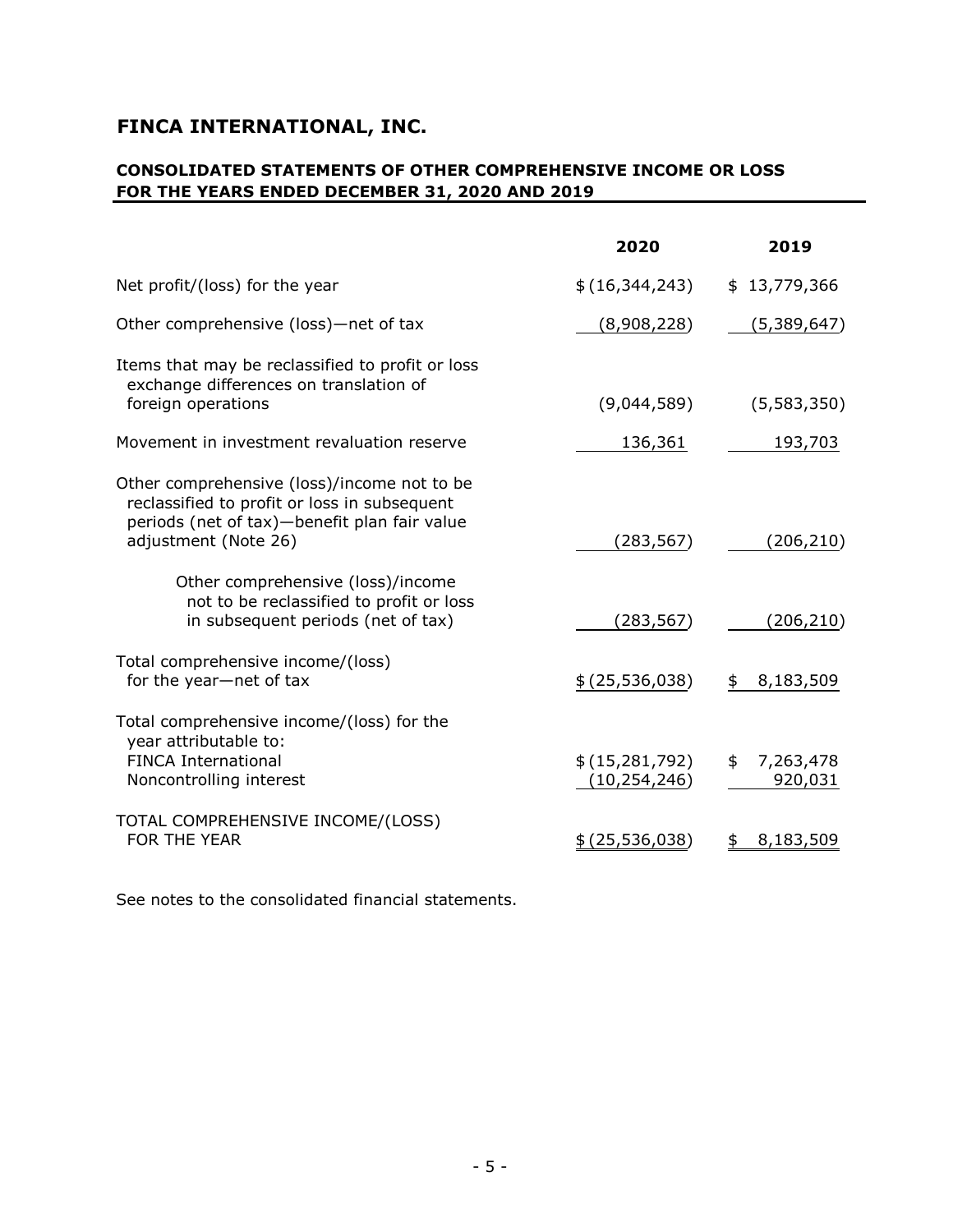# **CONSOLIDATED STATEMENTS OF CHANGES IN EQUITY FOR THE YEARS ENDED DECEMBER 31, 2020 AND 2019**

|                                                | <b>Reserves</b> | <b>Retained</b><br><b>Earnings</b> | <b>Currency</b><br><b>Translation</b><br><b>Reserve</b> | <b>Total</b>   | <b>Noncontrolling</b><br><b>Interest</b> | <b>Total Equity</b> |
|------------------------------------------------|-----------------|------------------------------------|---------------------------------------------------------|----------------|------------------------------------------|---------------------|
| BALANCE-January 1, 2019                        | \$18,359,125    | \$196,077,989                      | \$ (63, 775, 514)                                       | \$150,661,600  | \$92,453,834                             | \$243,115,434       |
| Comprehensive income or loss:                  |                 |                                    |                                                         |                |                                          |                     |
| Net profit for the year                        |                 | 10,623,307                         |                                                         | 10,623,307     | 3,156,059                                | 13,779,366          |
| Foreign currency movement during the year      |                 | 431,841                            | (3,691,142)                                             | (3, 259, 301)  | (2,324,049)                              | (5,583,350)         |
| Fair value revaluation reserve                 | 105,682         |                                    |                                                         | 105,682        | 88,021                                   | 193,703             |
| Benefit plan fair value adjustment             |                 | (206, 210)                         |                                                         | (206, 210)     |                                          | (206, 210)          |
| Total comprehensive income or loss             | 105,682         | 10,848,938                         | (3,691,142)                                             | 7,263,478      | 920,031                                  | 8,183,509           |
| BALANCE-December 31, 2019                      | 18,464,807      | 206,926,927                        | (67, 466, 656)                                          | 157,925,078    | 93,373,865                               | 251,298,943         |
| Comprehensive income or loss:                  |                 |                                    |                                                         |                |                                          |                     |
| Net loss for the year                          |                 | (9, 186, 157)                      |                                                         | (9, 186, 157)  | (7, 158, 086)                            | (16, 344, 243)      |
| Foreign currency movement during the year      |                 |                                    | (5,882,638)                                             | (5,882,638)    | (3, 161, 951)                            | (9,044,589)         |
| Fair value revaluation reserve                 | 70,570          |                                    |                                                         | 70,570         | 65,791                                   | 136,361             |
| Benefit plan fair value adjustment             |                 | (283, 567)                         |                                                         | (283, 567)     |                                          | (283, 567)          |
| Total comprehensive income or loss             | 70,570          | (9, 469, 724)                      | (5,882,638)                                             | (15, 281, 792) | (10, 254, 246)                           | (25,536,038)        |
| Dividends paid to minority shareholders        |                 |                                    |                                                         |                | (332, 950)                               | (332,950)           |
| Purchase of noncontrolling membership interest |                 |                                    |                                                         |                | (2,000,000)                              | (2,000,000)         |
| BALANCE-December 31, 2020                      | \$18,535,377    | \$197,457,203                      | $$$ (73,349,294)                                        | \$142,643,286  | \$80,786,669                             | \$223,429,955       |

See notes to the consolidated financial statements.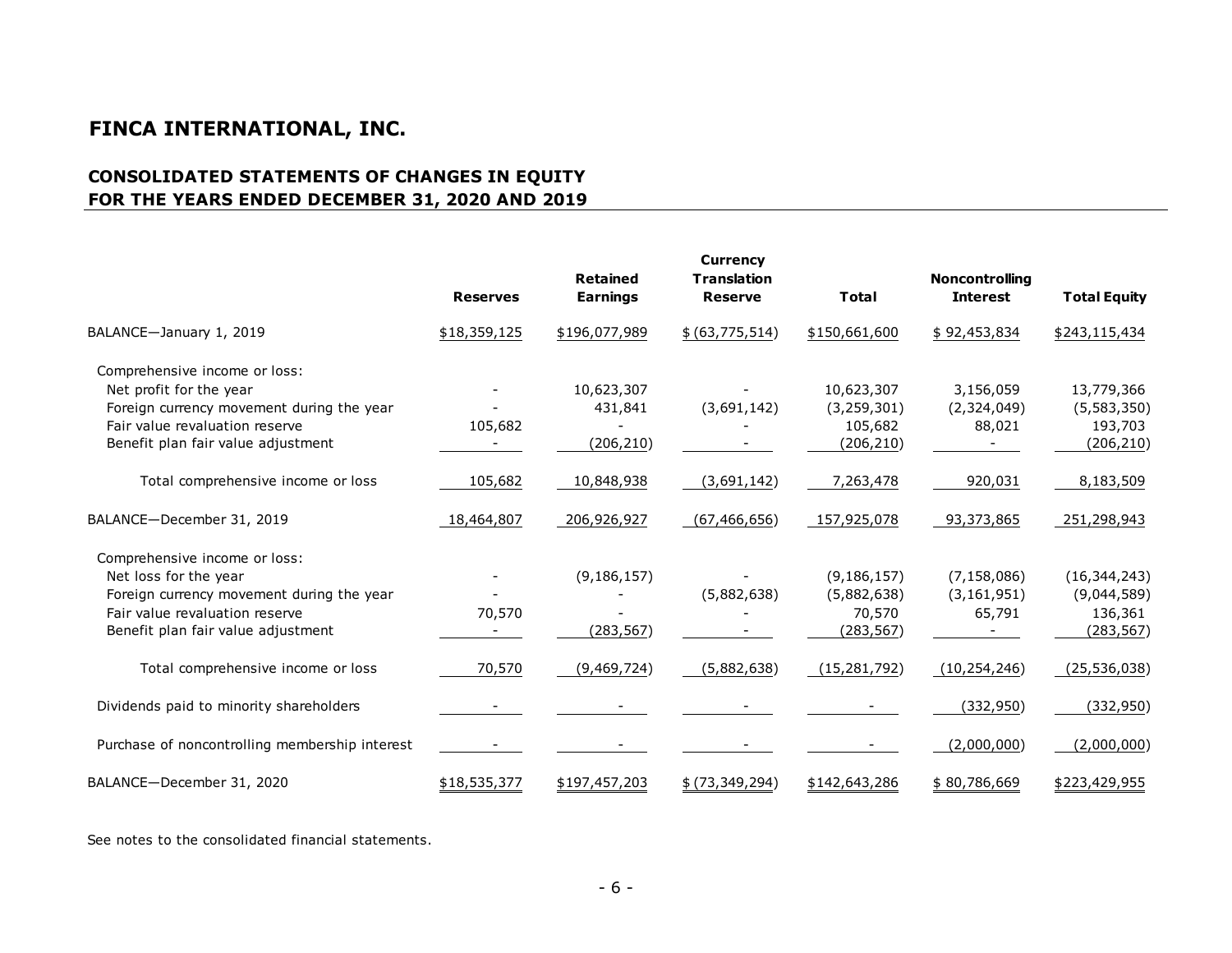# **CONSOLIDATED STATEMENTS OF CASH FLOWS FOR THE YEARS ENDED DECEMBER 31, 2020 AND 2019**

|                                                            | 2020            | 2019             |
|------------------------------------------------------------|-----------------|------------------|
| CASH FLOWS FROM OPERATING ACTIVITIES:                      |                 |                  |
| Net profit/(loss) for the period after tax                 | \$(16,344,243)  | 13,779,366<br>\$ |
| Adjustments for:                                           |                 |                  |
| Depreciation and amortization                              | 18,523,765      | 19,298,740       |
| Loss on disposal of property and equipment and intangibles | (1,052,517)     | 142,704          |
| Impairment losses on financial instruments                 | 52,593,059      | 28,887,160       |
| Impairment losses on other assets                          | 954,451         | $\sim$           |
| Foreign exchange losses                                    | 986,003         | 1,920,804        |
| Changes in deferred tax assets and liabilities             | (5,409,254)     | 1,611,170        |
| Other noncash adjustments                                  | 5,822,997       | 3,366,336        |
| Increase/(decrease) of assets and liabilities from         |                 |                  |
| operating activities after noncash items:                  |                 |                  |
| Change in loans receivable, including interest receivables | 49,310,859      | (55, 777, 264)   |
| Change in due from banks                                   | (3,087,969)     | (890, 895)       |
| Change in other receivables and other assets               | (12, 108, 911)  | (2,894,987)      |
| Change in trading assets                                   |                 | (24, 302, 411)   |
| Change in derivative financial instruments                 | (721, 021)      | (1,525,928)      |
| Change in other liabilities                                | (8, 196, 232)   | 6,223,279        |
| Change in client deposits                                  | 29,934,457      | 36,352,693       |
| Change in bank deposits                                    | 2,689,154       | 768,427          |
| Change in deferred revenue                                 | (1,524,739)     | (1,802,863)      |
| Change in employee benefits                                | 283,567         | 278,519          |
| Net cash provided by operating activities                  | 112,653,426     | 25,434,850       |
| CASH FLOWS FROM INVESTING ACTIVITIES:                      |                 |                  |
| Proceeds from sales of financial assets                    | (2,472,835)     | 5,228,877        |
| Purchase of property and equipment                         | (3,891,325)     | (9,778,417)      |
| Purchase of intangible assets                              | (2,940,301)     | (2, 564, 521)    |
| Proceeds from sales/disposal of property and equipment     | 2,809,824       | 3,782,489        |
| Net cash used by investing activities                      | (6,494,637)     | (3,331,572)      |
| CASH FLOWS FROM FINANCING ACTIVITIES:                      |                 |                  |
| Proceeds from lenders                                      | 115,220,453     | 283,064,220      |
| Repayment of loans and borrowings to lenders               | (179, 791, 862) | (317, 740, 364)  |
| Principal elements of lease payments                       | (5,912,934)     | (8,826,777)      |
| Dividends paid to non-controlling shareholders             | (332,950)       |                  |
| Purchase of noncontrolling membership interest             | (2,000,000)     |                  |
| Other                                                      |                 | (30, 873)        |
| Net cash used by financing activities                      | (72, 817, 293)  | (43, 533, 794)   |
|                                                            |                 |                  |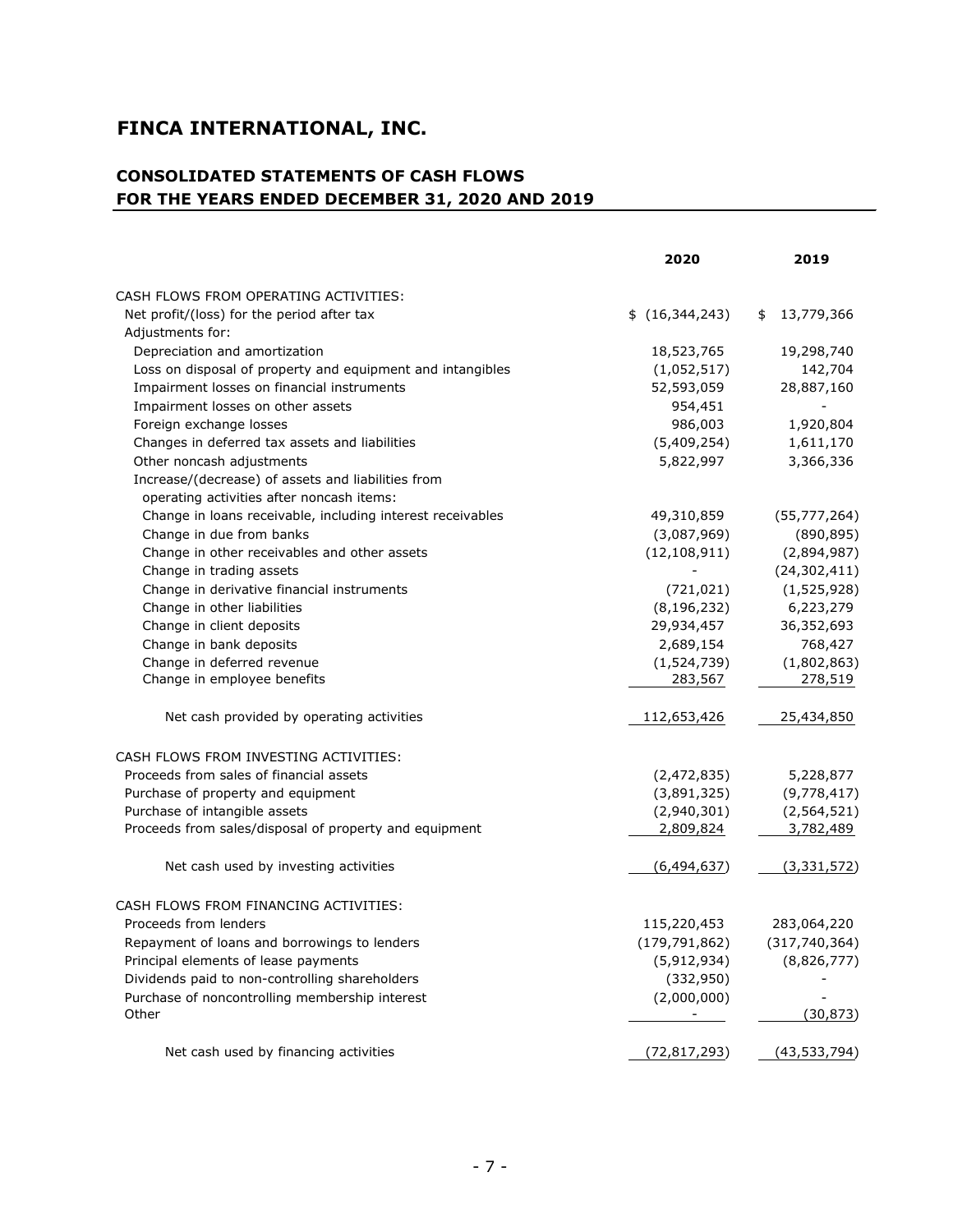## **CONSOLIDATED STATEMENTS OF CASH FLOWS FOR THE YEARS ENDED DECEMBER 31, 2020 AND 2019**

|                                                                                           | 2020              | 2019                  |
|-------------------------------------------------------------------------------------------|-------------------|-----------------------|
| NET (DECREASE)/INCREASE IN CASH AND CASH EQUIVALENTS                                      | 33,341,496<br>\$  | \$ (21, 430, 516)     |
| CASH AND CASH EQUIVALENTS-Beginning of the year                                           | 129,414,589       | 149,024,244           |
| EFFECT OF EXCHANGE RATE CHANGES ON CASH AND<br><b>CASH EQUIVALENTS</b>                    | (4,825,403)       | 1,820,861             |
| CASH AND CASH EQUIVALENTS-End of the year                                                 | \$157,930,682     | \$129,414,589         |
| SUPPLEMENTAL DISCLOSURES TO CASH FLOWS FROM<br>OPERATING ACTIVITIES:<br>Interest received | \$186,495,595     | \$276,062,538         |
| Interest paid                                                                             | \$ (56, 112, 067) | <u>\$(79,822,536)</u> |
| Income taxes paid                                                                         | (9, 517, 208)     | (9,394,511)<br>\$     |
| See notes to consolidated financial statements.                                           |                   | (Concluded)           |

- 8 -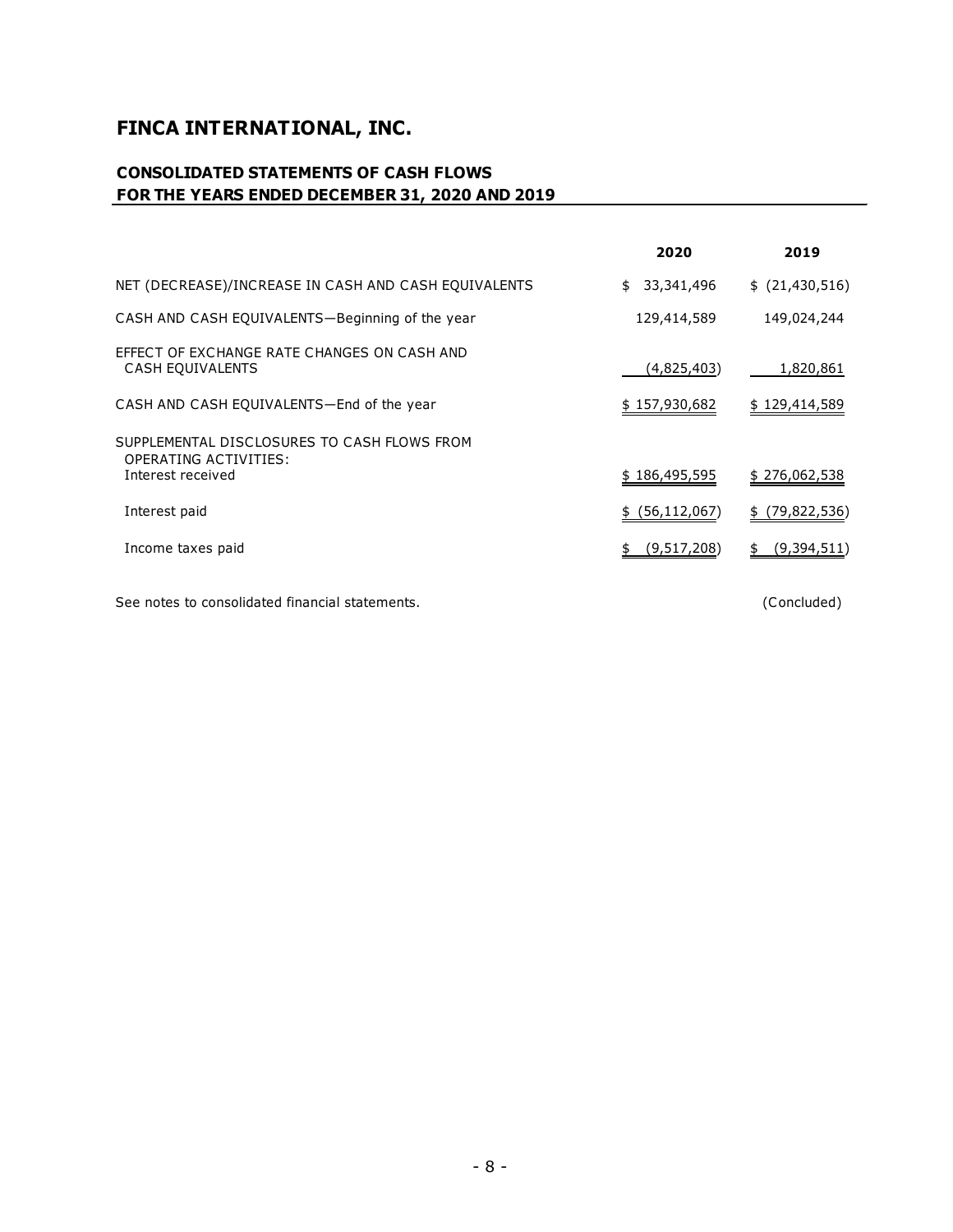#### **NOTES TO CONSOLIDATED FINANCIAL STATEMENTS AS OF AND FOR THE YEARS ENDED DECEMBER 31, 2020 AND 2019**

#### **1. NATURE OF ACTIVITIES**

FINCA International, Inc. ("FINCA" or "FINCA International" or the "Company") is a notfor-profit corporation, incorporated in the state of New York, United States of America (USA), that has received a determination letter from the United States Internal Revenue Service classifying it as a tax-exempt public charity described in Section  $501(c)(3)$  of the United States Internal Revenue Code of 1986, as amended. Founded in 1984, FINCA's mission is to alleviate poverty through lasting solutions that help people build assets, create jobs, and raise their standard of living. FINCA's headquarters is located in Washington, D.C., USA.

As of December 31, 2020, FINCA, through FMH, has microfinance operations in 20 developing countries in Latin America (Ecuador, Guatemala, Haiti, Honduras, and Nicaragua), Africa (Democratic Republic of the Congo, Malawi, Nigeria, Tanzania, Uganda, and Zambia), Eurasia (Armenia, Azerbaijan, Georgia, Kosovo, Kyrgyzstan, and Tajikistan), and the Middle East and South Asia (MESA) (Afghanistan, Jordan, and Pakistan) (collectively, referred to as "Subsidiaries") that are owned and/or controlled by it, together the "Company", including predominantly corporations and, in some cases, nongovernmental organizations. The Subsidiaries principally provide loans to individuals and to groups of individuals that lack access to traditional financial institutions. In most cases, these loans are made to either groups, individuals, or small and medium-sized enterprises. Loans consist of agricultural loans, education loans, and other microfinance loans. Group and village loans consist of individuals that know each other, guarantee each other's loans, and provide a network of support for the group members. Individual loans, typically larger in size, are made where individual small businesses demonstrate adequate need and creditworthiness. Loans thus may be divided into Small and Large segments, in reference to loan size, such distinction being made to identify products with similar credit risk profiles. In addition to loans, FINCA, through a growing number of its Subsidiaries, provides other financial services needed by the working poor, including savings deposits, remittances, and micro insurance.

FMH has transformed all of its Subsidiaries, with the exception of FINCA Kosovo and FINCA Guatemala, into for-profit commercial corporate forms, including banks or nonbank financial institutions, in order to provide the services mentioned above as well as to enhance FMH's ability to attract funding and support needed for growth and infrastructure development. As of December 31, 2020, the majority of the Subsidiaries are commercial corporate entities that are subject to financial regulation.

FMH follows FINCA's mission of poverty alleviation, and no changes may be made to the corporate purpose without the consent of FINCA. In order to ensure complete alignment of interests with the microentrepreneur clients that it serves, no FINCA employee, board member, or officer may hold any equity interest in FMH or any of the subsidiaries.

Approximately half of FINCA's clients worldwide are women. According to the World Bank's 2017 Global Findex report, there are still 1.7 billion adults that lack access to financial services and more than 50% of the unbanked are women. Further women often lack the ability to secure adequate formal employment in spite of being the primary providers for a family in many cultures.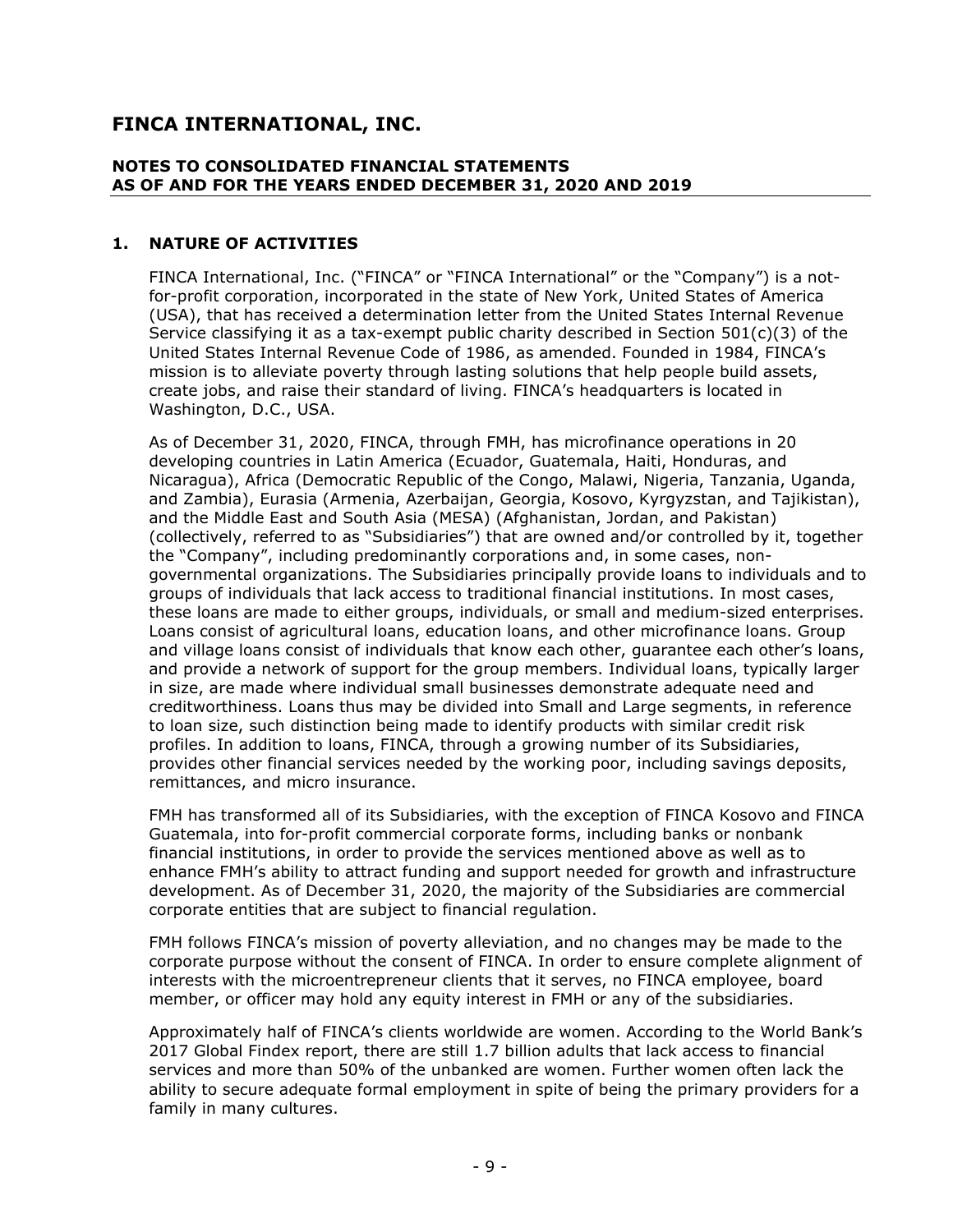In furtherance of its mission, FINCA implements two programs aimed at entrepreneurial solutions to poverty that aim to bring basic services to low-income families and their communities. One program, FINCA Plus LLC (BrightLife) is in the areas of distribution and financing of energy products to the bottom of the pyramid (BOP) customers in Uganda. The second program based in the US and Uganda provides philanthropic early-stage capital, and pre- and post-investment support to launch and scale high-impact for-profit social enterprises and promote affordable, high-quality, life-improving products and services for people at the BOP.

The coronavirus ("COVID-19") pandemic spread across all FINCA subsidiaries, causing disruption to business and economic activities. COVID-19 has brought about uncertainties in the global economic environment and across the FMH network. Due to the COVID-19 pandemic, FMH voluntarily, or due certain local government and regulatory agencies either mandated or permitted loan modifications in the form of delayed repayments of principal and/or interest within their respective jurisdictions, and still reserve the right to continue to do so.

Remote working arrangements have been implemented and part of the staff are working from home in line with global directions. Business continuity plans are in place. FMH regularly conducts stress tests to assess the resilience of the statement of financial position. FMH is closely monitoring the situation and has activated its risk management practices managing the potential business disruption COVID-19 outbreak might had on its operations and financial performance (See Note 2).

### **2. BASIS OF PREPARATION**

The consolidated financial statements have been prepared in accordance with International Financial Reporting Standards issued by the International Accounting Standards Board (IASB). The consolidated financial statements are presented in US dollars (USD), the currency of the United States, where FINCA is located.

The consolidated financial statements were approved by the Board of Directors and authorized for issue on July 27, 2021.

Management continued to assess the impact of COVID-19 as part of their going concern assessment. The Group reviewed its operational, liquidity, solvency, budget, and capital planning considering the continued impact of COVID-19 through the year 2021 and some of the borrowing terms and tenors were renegotiated to obviate pressure on solvency ratios. Also, liquidity stress scenarios that might arise from external market movements or internally driven were assessed. This assessment indicates that the solvency position is and will likely remain within the Group's Capital Management Framework targets, allowing the Group to exceed the capital or regulatory capital requirements (where applicable), without the need for mitigating management actions. Management believes the preparation of these consolidated financial statements on a going concern basis remains appropriate and the Company will be able to meet its solvency or regulatory solvency (where applicable) requirements and liabilities with sufficient liquidity for a period of at least one year after the date of the consolidated financial statements for the year ended December 31, 2020.

**Basis of Measurement**—The consolidated financial statements have been prepared on the historical cost basis, except for some of the financial assets and financial liabilities which are stated at fair value as of the date of the consolidated financial statements. Historical cost is generally based on the fair value of the consideration given in exchange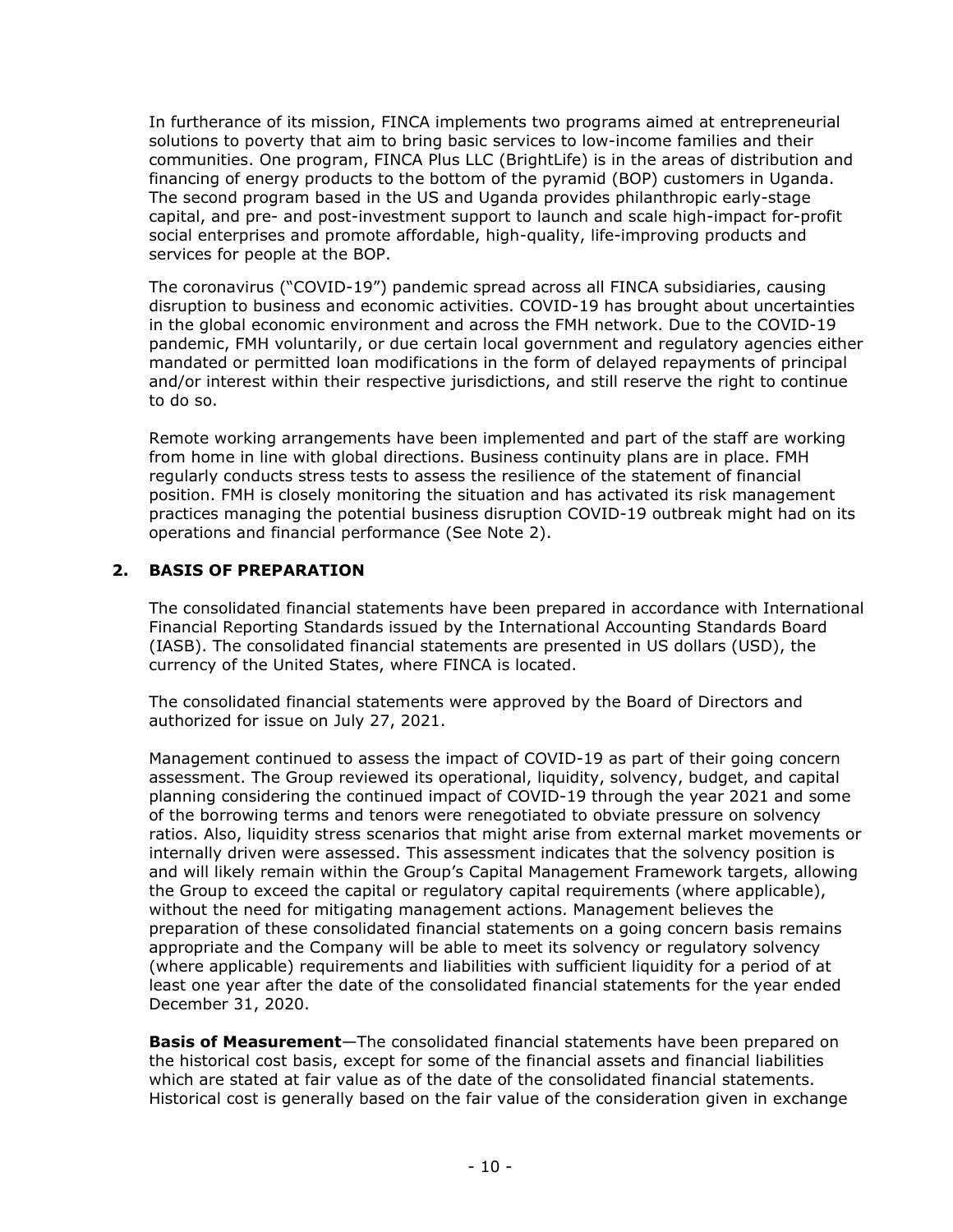for goods and services. Fair value is the price that would be received to sell an asset or paid to transfer a liability in an orderly transaction between market participants at the measurement date, regardless of whether that price is directly observable or estimated using another valuation technique.

**Basis of Consolidation**—The consolidated financial statements consolidate the financial statements of FINCA and entities controlled by FINCA and its subsidiaries made up to December 31 each year. Control is achieved when FINCA:

- has power over the investee,
- is exposed, or has rights, to variable returns from its involvement with the investee, and
- has the ability to use its power to affect its returns.

FINCA reassesses whether it controls an investee if facts and circumstances indicate that there are changes to one or more of the three elements of control listed above.

Consolidation of a subsidiary begins when FINCA obtains control over the subsidiary and ceases when FINCA loses control of the subsidiary. Specifically, income and expenses of a subsidiary acquired or disposed of during the year are included in the consolidated statements of profit or loss and other comprehensive income or loss from the date FINCA gains control until the date when FINCA ceases to control the subsidiary.

**Transactions Eliminated on Consolidation**—Intra-group balances and transactions, and any unrealized income and expenses arising from intra-group transactions, are eliminated. Unrealized gains arising from transactions with subsidiaries are eliminated against the investment to the extent of FINCA's interest in the subsidiary. Unrealized losses are eliminated in the same way as unrealized gains, but only to the extent that there is no evidence of impairment.

**Non-Controlling Interests**—Non-controlling interests represent the portion of profit or loss and net assets of subsidiaries not owned, directly or indirectly, by FINCA. Noncontrolling interests are presented separately in the consolidated statements of profit or loss and other comprehensive income or loss and within equity in the consolidated statements of financial position.

### **Application of New and Revised IFRSs**

*New and Amended IFRS Standards That are Effective for the Current Year—*The following amendments to IFRS have been applied by the Company in preparation of these consolidated financial statements. The below were effective from January 1, 2020:

Impact of the initial application of other new and amended IFRS Standards that are effective for the current year.

- Definition of Material (Amendments to IAS 1 and IAS 8)
- Definition of a Business (Amendments to IFRS 3)
- Interest Rate Benchmark Reform—Phase 1 (Amendments to IFRS 9, IAS 39 and IFRS 7)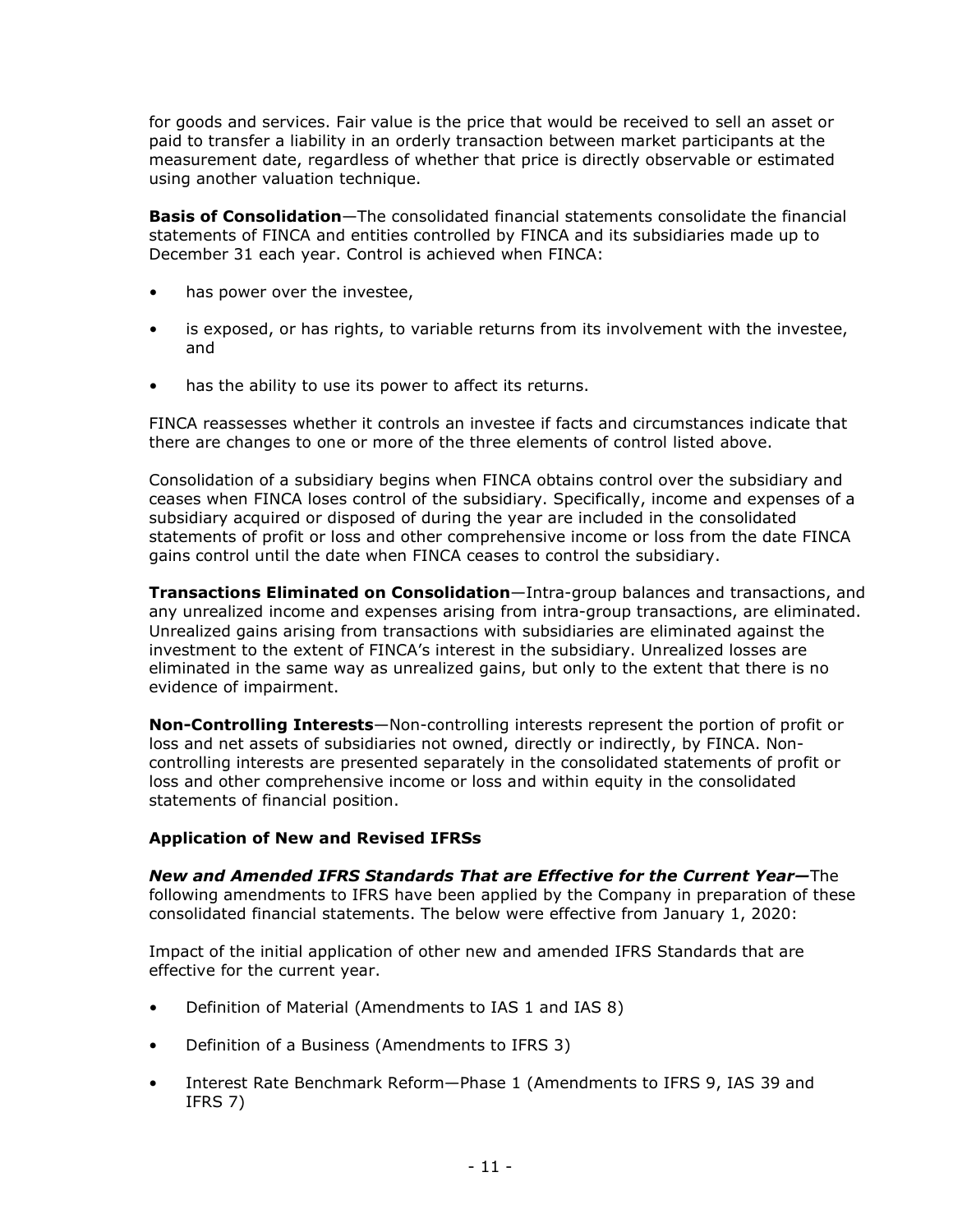• COVID-19—Related Rent Concessions (Amendment to IFRS 16)

The adoption of these standards had no material impact on the 2020 consolidated financial statements.

**New and Revised IFRSs in Issue**—FINCA has not applied the following new and revised IFRSs that have been issued in this reporting period but are not yet effective:

- Interest Rate Benchmark Reform—Phase 2 (Amendments to IFRS 9, IAS 39, IFRS 7, IFRS 4 and IFRS 16);
- Amendments to IAS 37—Onerous Contracts—Cost of Fulfilling a Contract;
- Annual Improvements to IFRS Standards 2018—2020;
- Amendments to IAS 16—Property, Plant and Equipment: Proceeds before Intended Use;
- Amendments to IFRS 3—Reference to the Conceptual Framework;
- Amendments IFRS 10 and IAS 28—Sale or Contribution of Assets between an Investor and its Associate or Joint Venture;
- IFRS 17 Insurance Contracts and amendments to IFRS 17 Insurance Contracts
- Amendments to IAS 1—Classification of Liabilities as Current or Non-Current—Deferral of Effective Date;
- Amendments to IFRS 4—Extension of the Temporary Exemption from Applying IFRS 9;
- Amendments to IAS 1 and IFRS Practice Statement 2—Disclosure of Accounting Policies;
- Amendments to IAS 8—Definition of Accounting Estimates.

The Company is assessing the impact of these standards on the Company's consolidated financial statements.

### **3. SIGNIFICANT ACCOUNTING POLICIES**

Management has discussed with the FINCA's audit committee the development, selection, and disclosure of FINCA's significant accounting estimates and judgments and the application of these policies and estimates.

#### **Financial Instruments**

*Recognition and Initial Measurement*—Financial assets and financial liabilities are recognized in the Company's consolidated statements of financial position when the Company becomes a party to the contractual provisions of the instrument.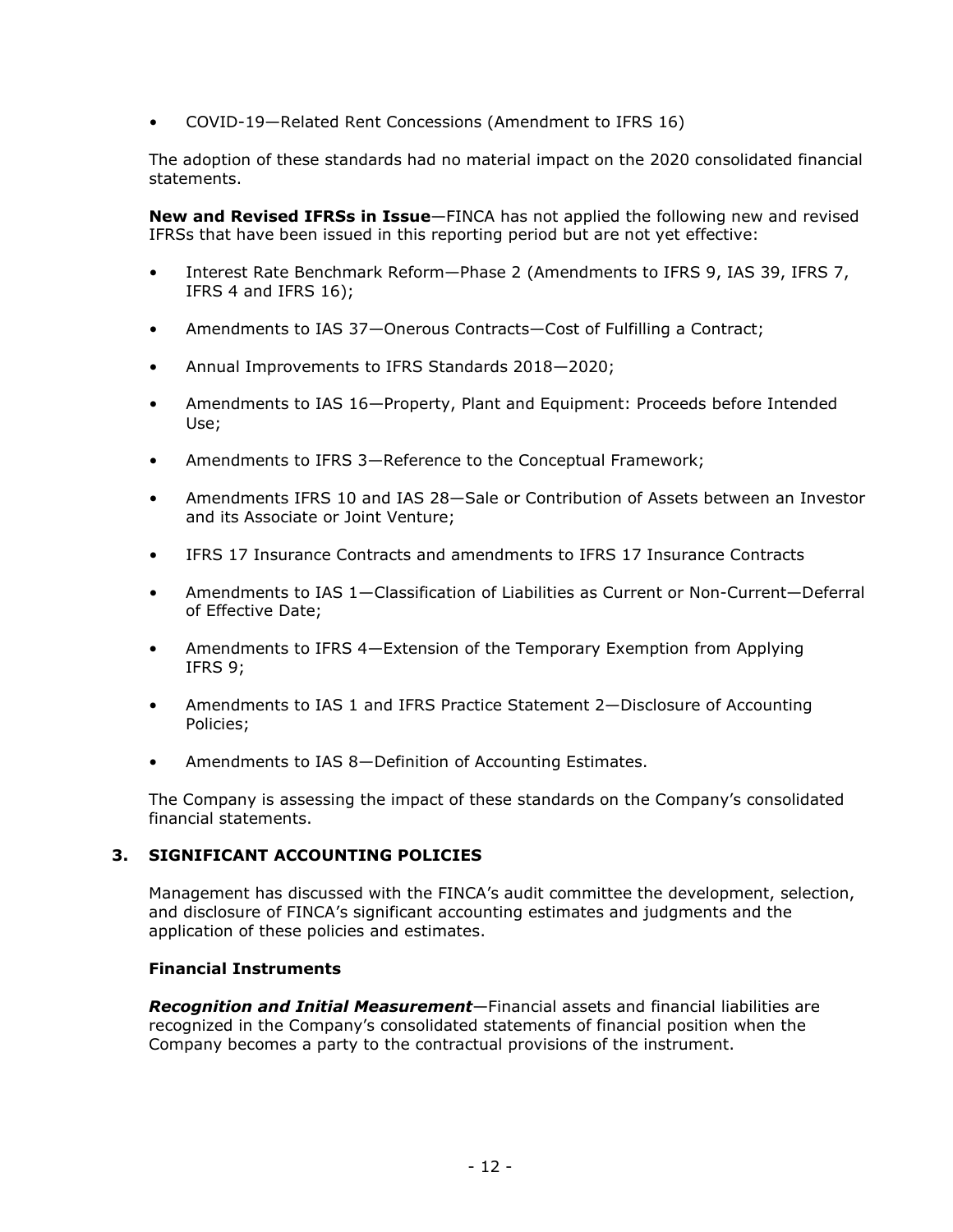A financial asset or financial liability is measured initially at fair value plus, for an item not at fair value through profit or loss (FVTPL), transaction costs that are directly attributable to its acquisition or issue.

*Business Model Assessment*—The Company makes an assessment of the objective of the business model in which a financial asset is held at a portfolio level because this best reflects the way the business is managed and information is provided to management. The information considered includes:

- The stated policies and objectives for the portfolio and the operation of those policies in practice. In particular whether management's strategy focuses on earning contractual interest revenue, maintaining a particular interest rate profile, matching the duration of the financial assets to the duration of the liabilities that are funding those assets or realizing cash flows through the sale of the assets;
- How the performance of the portfolio is evaluated and reported to the Company's management;
- The risks that affect the performance of the business model (and the financial assets held within that business model) and its strategy for how those risks are managed;
- How managers of the business are compensated (e.g. whether compensation is based on the fair value of the assets managed or the contractual cash flows collected); and
- The frequency, volume and timing of sales in prior periods, the reasons for such sales and its expectations about future sales activity. However, information about sales activity is not considered in isolation, but as part of an overall assessment of how the Company's stated objective for managing the financial assets is achieved and how cash flows are realized.

Financial assets that do not qualify for amortized cost measurement or measurement at FVOCI must be measured subsequent to initial recognition at FVTPL.

*Assessment of Whether Contractual Cash Flows Are Solely Payments of Principal and Interest (SPPI)*—For the purposes of this assessment, 'principal' is defined as the fair value of the financial asset on initial recognition. 'Interest' is defined as consideration for the time value of money and for the credit risk associated with the principal amount outstanding during a particular period of time and for other basic lending risks and costs (e.g., liquidity risk and administrative costs), as well as profit margin.

In assessing whether the contractual cash flows are SPPI, the Company considers the contractual terms of the instrument. This includes assessing whether the financial asset contains a contractual term that could change the timing or amount of contractual cash flows such that it would not meet this condition. In making the assessment, the Company considers:

- Contingent events that would change the amount and timing of cash flows;
- Leverage features;
- Prepayment and extension terms;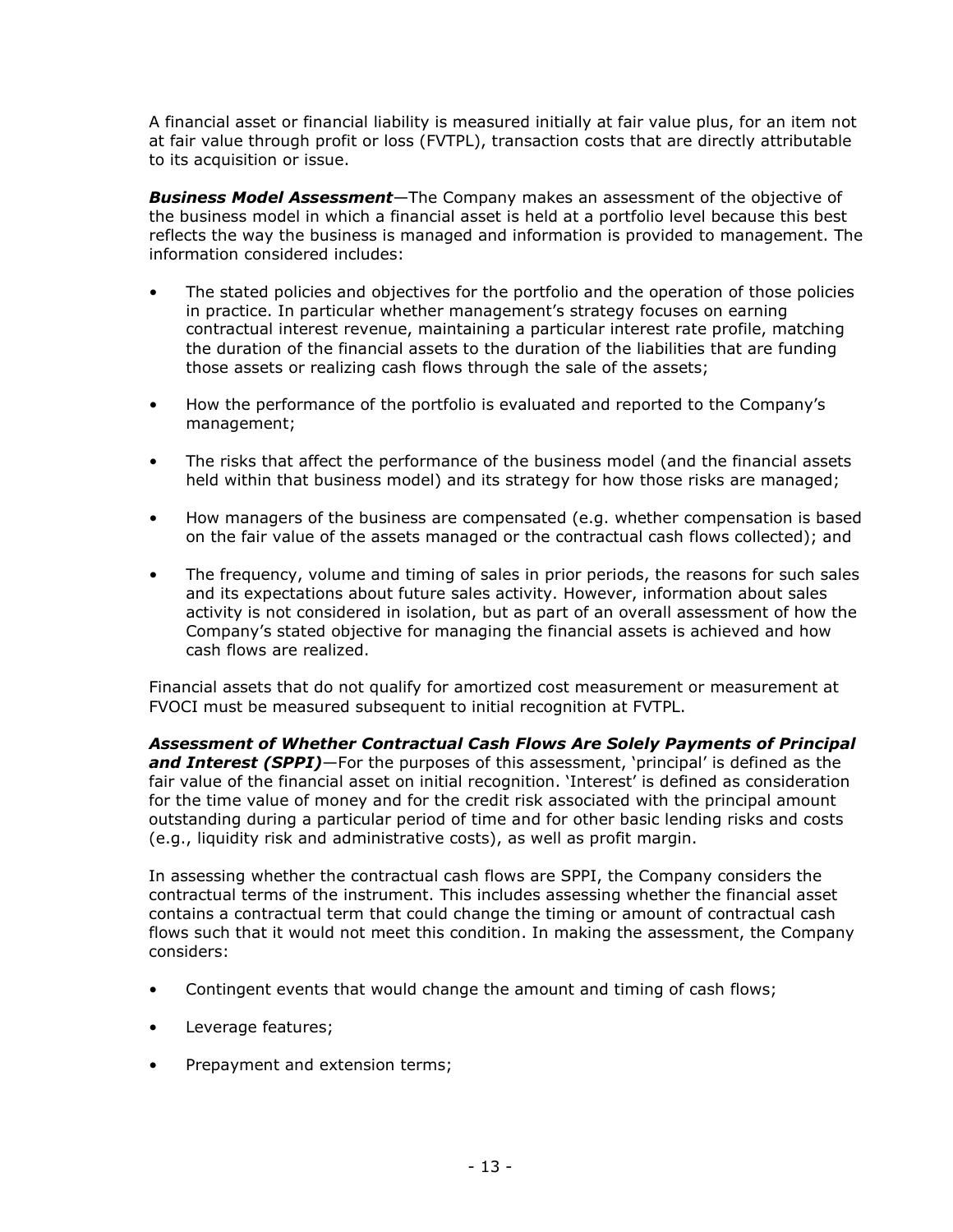- Terms that limit the Company's claim to cash flows from specified assets (e.g., nonrecourse loans); and
- Features that modify consideration of the time value of money (e.g., periodical reset of interest rates).

*Reclassification*—Financial assets are not reclassified subsequent to their initial recognition, except in the period after the Company changes its business model for managing financial assets. If the business model under which the Company holds financial assets changes, the financial assets affected are reclassified. The classification and measurement requirements related to the new category apply prospectively from the first day of the first reporting period following the change in business model that results in reclassifying the Company's financial assets. During the current financial year and previous accounting period there was no change in the business model under which the Company holds financial assets and therefore no reclassifications were made. Changes in contractual cash flows are considered under the accounting policy on modification and derecognition of financial assets described below.

*Impairment of Financial Assets*—The Company recognizes impairment allowances on the financial assets that are not measured at FVTPL.

With the exception of purchased or originated credit-impaired (POCI) financial assets, Expected Credit Losses (ECLs) are required to be measured at an amount equal to:

- 12-month ECL, i.e. lifetime ECL that result from those default events on the financial instrument that are possible within 12 months after the reporting date, (referred to as Stage 1); or
- Full lifetime ECL, i.e. lifetime ECL that result from all possible default events over the life of the financial instrument, (referred to as Stage 2 and Stage 3).

Lifetime ECL is required for a financial instrument if the credit risk on that financial instrument has increased significantly since initial recognition. For all other financial instruments, ECLs are measured at an amount equal to the 12-month ECL.

Impairment allowances for other receivables are always measured at an amount equal to lifetime ECL.

ECLs are a probability-weighted estimate of the present value of credit losses. These are measured as the present value of the difference between the cash flows due to the Company under the contract and the cash flows that the Company expects to receive arising from the weighting of multiple future economic scenarios, discounted at the asset's effective interest rate (EIR).

The Company measures ECL on a collective basis for portfolios of loans that share similar economic risk characteristics.

More information on measurement of ECLs is provided in Note 5, including details on how instruments are grouped when they are assessed on a collective basis.

*Credit-Impaired Financial Assets*—A financial asset is 'credit-impaired' when one or more events that have a detrimental impact on the estimated future cash flows of the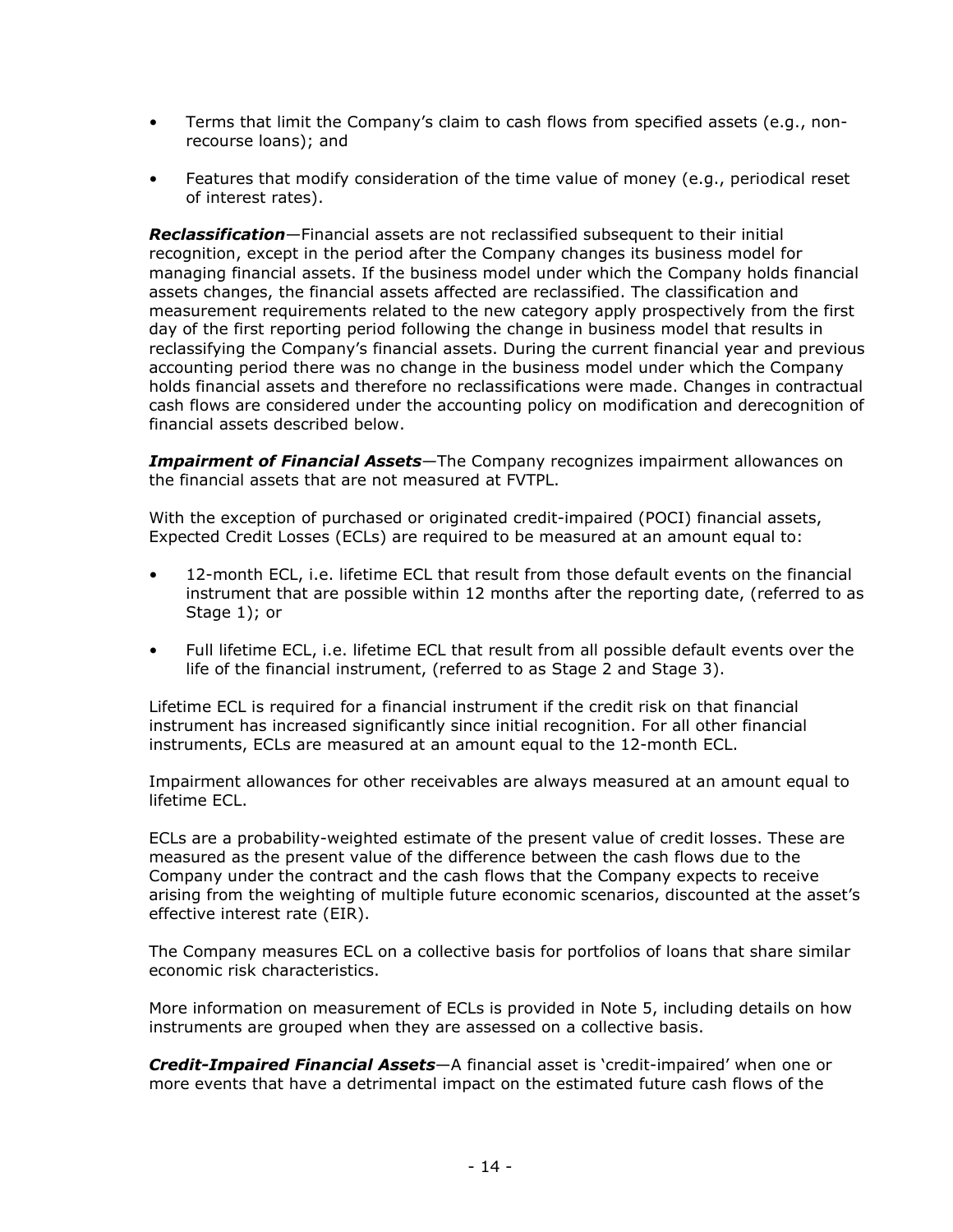financial asset have occurred. Credit-impaired financial assets are referred to as Stage 3 assets. Evidence of credit-impairment includes observable data about the following events:

- Significant financial difficulty of the borrower or issuer;
- A breach of contract such as a default or past due event;
- The restructuring of a loan or advance by the Company on terms that the Company would not consider otherwise;
- The disappearance of an active market for a security because of financial difficulties; or
- It is becoming probable that the borrower will enter bankruptcy or other financial reorganization.

It may not be possible to identify a single discrete event—instead, the combined effect of several events may have caused financial assets to become credit-impaired. The Company assesses whether debt instruments that are financial assets measured at amortized cost or FVTOCI are credit-impaired at each reporting date.

A loan is considered credit-impaired when a concession is granted to the borrower due to a deterioration in the borrower's financial condition unless there is evidence that as a result of granting the concession the risk of not receiving the contractual cash flows has reduced significantly and there are no other indicators of impairment. For financial assets where concessions are contemplated but not granted the asset is deemed credit-impaired when there is observable evidence of credit-impairment including meeting the definition of default.

The definition of default (see below) includes unlikeliness to pay indicators and a back-stop if amounts are overdue for 90 days or more.

*Purchased or Originated Credit-Impaired Financial Assets*—POCI financial assets are treated differently because the asset is credit-impaired at initial recognition. For these assets, the Company recognizes all changes in lifetime ECL since initial recognition as an impairment allowance with any changes recognized in profit or loss. A favorable change for such assets creates an impairment gain. The Company did not purchase or originate any credit-impaired financial assets during 2020 and 2019.

*Presentation of Allowance for ECL in the Consolidated Statements of Financial Position*—Impairment allowances for ECL are presented in the consolidated statements of financial position as follows:

- For financial assets measured at amortized cost: as a deduction from the gross carrying amount of the assets;
- For debt instruments measured at FVOCI: no impairment allowance is recognized in the consolidated statements of financial position as the carrying amount is at fair value;
- For loan commitments and financial guarantee contracts: as a provision; and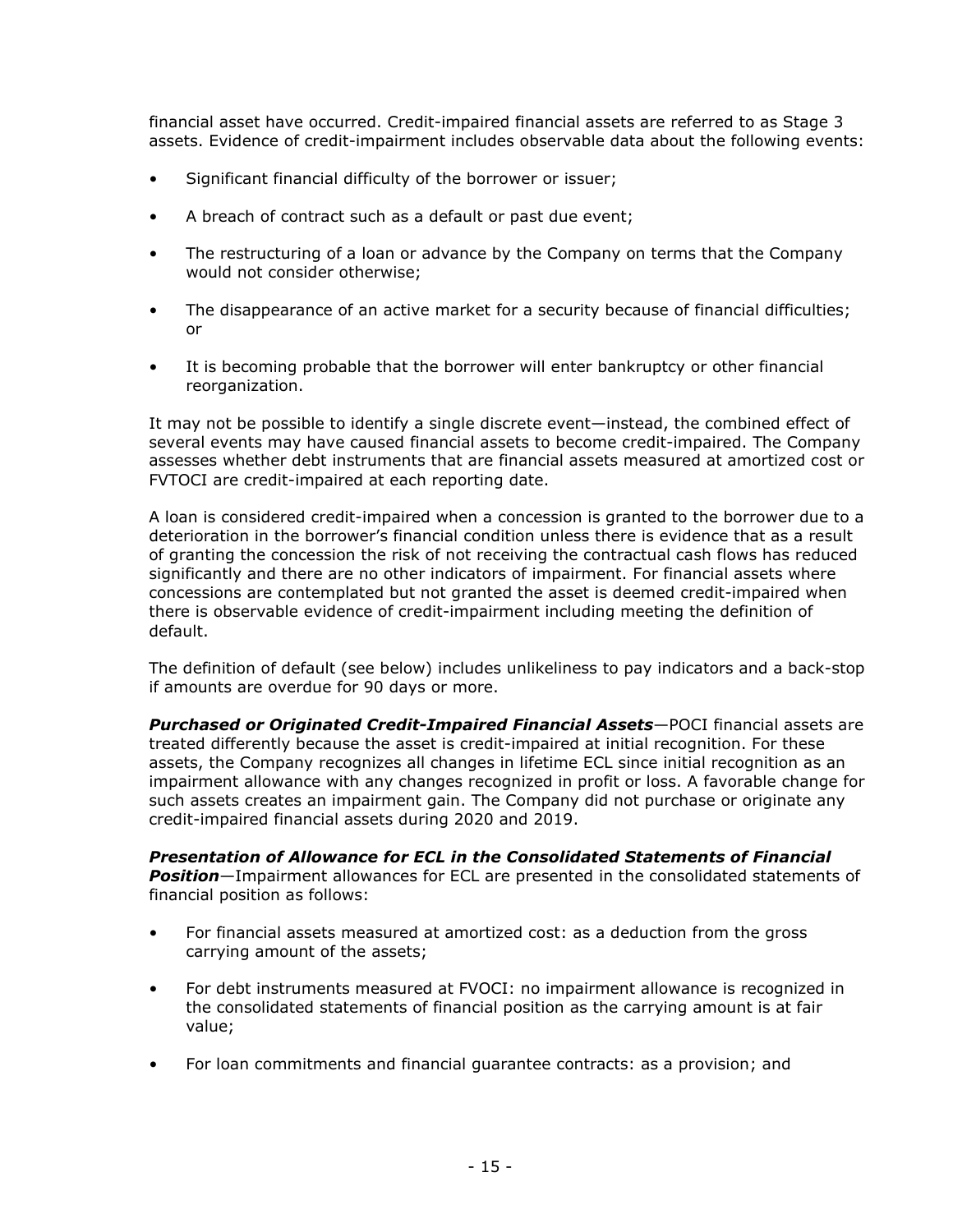• Where a financial instrument includes both a drawn and an undrawn component, and the Company cannot identify the ECL on the loan commitment component separately from those on the drawn component: the Company presents a combined impairment allowance for both components. The combined amount is presented as a deduction from the gross carrying amount of the drawn component. Any excess of the impairment allowance over the gross amount of the drawn component is presented as a provision.

*Modification and Derecognition of Financial Assets*—A modification of a financial asset occurs when the contractual terms governing the cash flows of a financial asset are renegotiated or otherwise modified between initial recognition and maturity of the financial asset. A modification affects the amount and/or timing of the contractual cash flows either immediately or at a future date.

The Company renegotiates loans to customers in financial difficulty to maximize collection and minimize the risk of default. Loan terms are modified in cases where although the borrower made all reasonable efforts to pay under the original contractual terms, there is a high risk of default or default has already happened and the borrower is expected to be able to meet the revised terms. The revised terms in most of the cases include an extension of the maturity of the loan, changes to the timing of the cash flows of the loan (principal and interest repayment), reduction in the amount of cash flows due (principal and interest forgiveness) and amendments to other terms. When a financial asset is modified, the Company assesses whether this modification results in derecognition. In accordance with the Company's policy a modification results in derecognition when it gives rise to substantially different terms. To determine if the modified terms are substantially different from the original contractual terms, the Company performed a quantitative assessment to compare the present value of the remaining contractual cash flows under the original terms with the contractual cash flows under the revised terms, both amounts discounted at the original EIR. If the difference in present value is greater than 10% the Company deems the arrangement is substantially different, leading to derecognition.

If the terms are substantially different, the Company derecognizes the original financial asset and recognizes a 'new' asset at fair value and recalculates a new EIR for the asset. The date of renegotiation is consequently considered to be the date of initial recognition for impairment calculation purposes, including for the purpose of determining whether a significant increase in credit risk has occurred.

If the terms are not substantially different, the renegotiation or modification does not result in derecognition, and the Company recalculates the gross carrying amount based on the revised cash flows of the financial asset and recognizes a modification gain or loss in profit or loss. The new gross carrying amount is recalculated by discounting the modified cash flows at the original EIR (or credit-adjusted EIR for purchased or originated creditimpaired financial assets).

The Company derecognizes a financial asset only when the contractual rights to the asset's cash flows expire (including expiry arising from modification with substantially different terms), or when the financial asset and substantially all the risks and rewards of ownership of the asset are transferred to another entity. If the Company neither transfers nor retains substantially all the risks and rewards of ownership and continues to control the transferred asset, the Company recognizes its retained interest in the asset and an associated liability for amounts it may have to pay. If the Company retains substantially all the risks and rewards of ownership of a transferred financial asset, the Company continues to recognize the financial asset.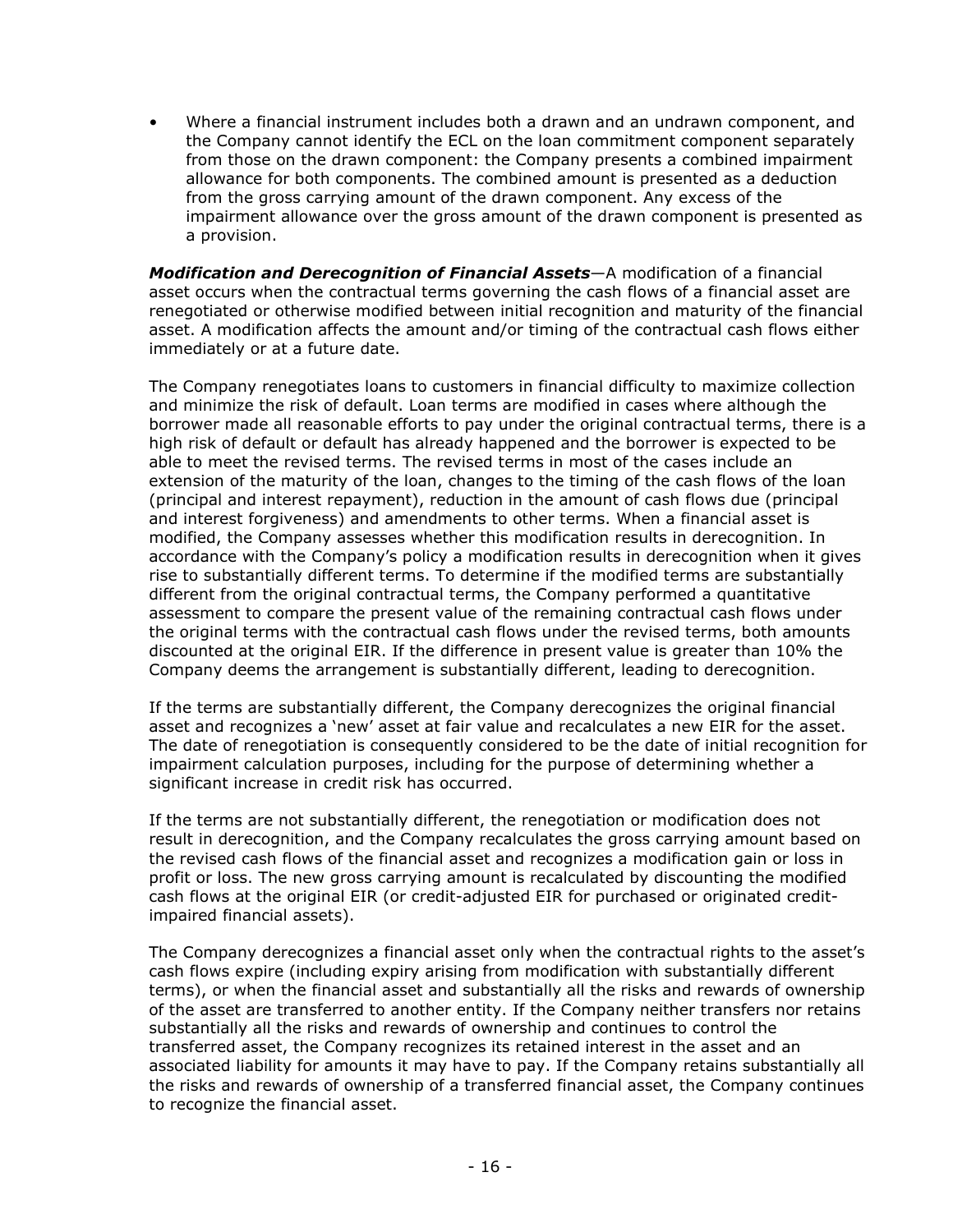*Write-Off*—Financial assets are written off when the Company has no reasonable expectations of recovering the financial asset (either in its entirety or a portion of it). This is the case when the Company determines that the borrower does not have assets or sources of income that could generate sufficient cash flows to repay the amounts subject to the write-off. A write-off constitutes a derecognition event. The Company may apply enforcement activities to financial assets written off. Recoveries resulting from the Company's enforcement activities will result in impairment gains.

*Financial Guarantees and Loan Commitments*—Financial guarantees are contracts that require the Company to make specified payments to reimburse the holder for a loss that it incurs because a specified debtor fails to make payment when it is due in accordance with the terms of a debt instrument. Loan commitments are firm commitments to provide credit under pre-specified terms and conditions.

Liabilities arising from financial guarantees and loan commitments are included within the impairment allowance.

#### **Revenue Recognition**

*Interest Income*—The effective interest rate (EIR) is the rate that exactly discounts estimated future cash flows of the financial instrument through the expected life of the financial instrument or, where applicable, a shorter period, to the net carrying amount of the financial asset. The future cash flows are estimated taking into account all the contractual terms of the instrument.

The calculation of the EIR includes all fees and points paid or received between parties to the contract that are incremental and directly attributable to the specific lending arrangement, transaction costs, and all other premiums or discounts.

The interest income is calculated by applying the EIR to the gross carrying amount of noncredit impaired financial assets (i.e. at the amortized cost of the financial asset before adjusting for any impairment allowance). For credit-impaired financial assets the interest income is calculated by applying the EIR to the amortized cost of the credit-impaired financial assets (i.e. the gross carrying amount less the allowance for impairment allowance).

*Other Operating Income*—Other operating income includes fees and commission income which is recognized on an accrual basis when the service has been provided. Fees and commission income include fees other than those that are an integral part of EIR.

*Grant and Donations Income*—Grant revenue is recognized when there is reasonable assurance that FINCA has complied with the terms and conditions associated with the grant and that grants will be received. Grants are recognized in the consolidated statements of profit or loss over the periods in which the underlying grant expense is recognized.

Donations received are recorded as revenue when the amount can be reliably measured and there is reasonable assurance that it will be received.

**Foreign Currency Transactions and Balances**—For the purposes of presenting these consolidated financial statements, the assets and liabilities of FINCA's subsidiaries are translated using exchange rates prevailing at the end of each reporting period. Income and expense items are translated at the average exchange rates for the period. Exchange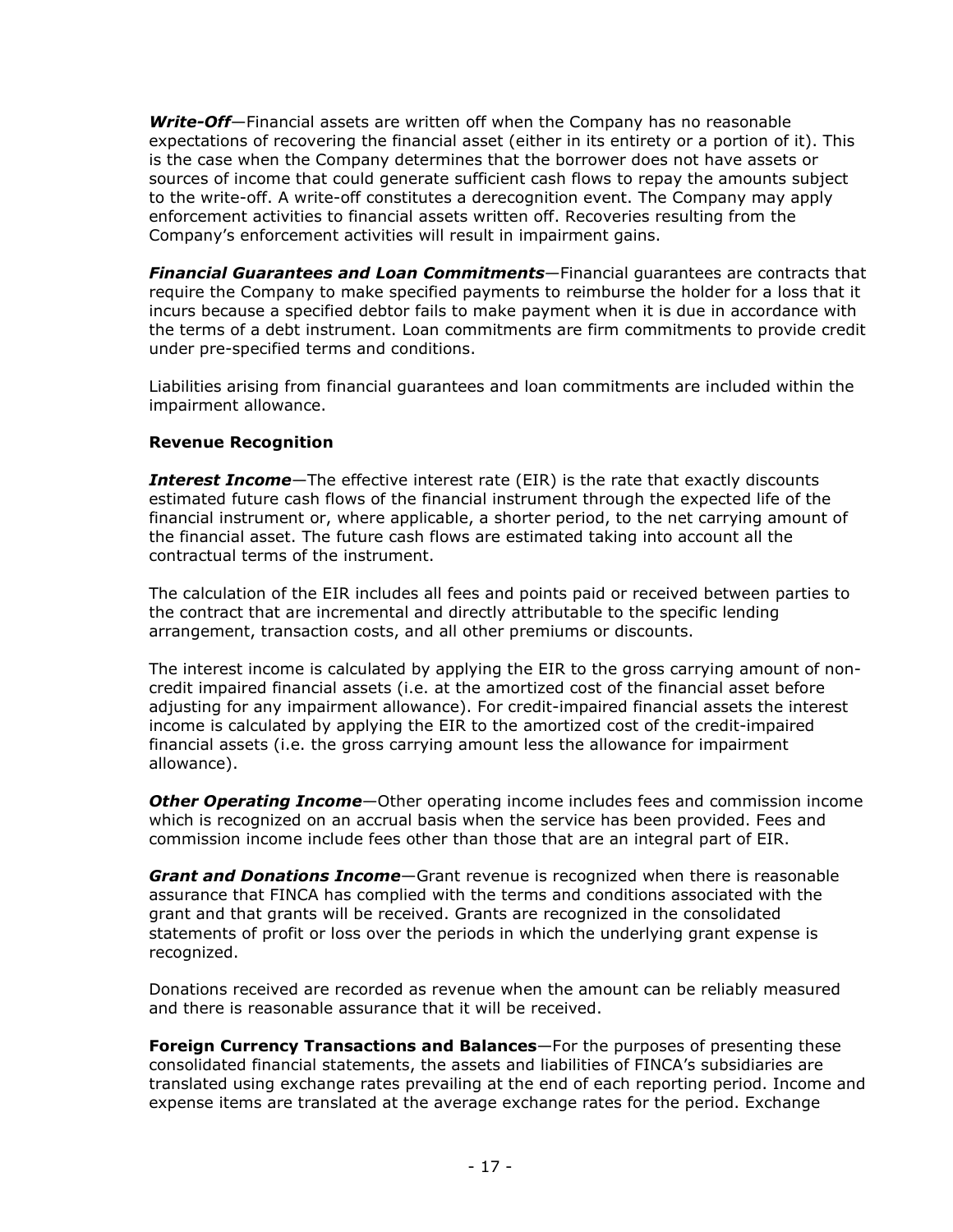differences arising, if any, are recognized in other comprehensive income (or loss) and accumulated in equity (and attributed to non-controlling interests as appropriate).

On the disposal of a subsidiary, all of the exchange differences accumulated in equity in respect of that subsidiary and attributable to the owners of FINCA are reclassified through profit or loss.

**Income Tax Expense**—FINCA is exempt from federal income under Section 501(c)(3) of the United States Internal Revenue Code of 1986, as amended; however, income from certain activities not directly related to the tax-exempt purpose is subject to taxation as unrelated business taxable income. However, some of the domestic and foreign operations of the subsidiaries are subject to local income tax in the jurisdictions where they operate, and certain cross-border payments are subject to foreign withholding taxes.

Income tax expense comprises current and deferred tax. Income tax expense is recognized in the consolidated statements of profit or loss, except to the extent that it relates to items recognized directly in equity, in which case it is recognized in equity. The current tax is calculated using tax rates that have been enacted, or substantively enacted, by the end of the reporting period in the respective jurisdictions.

Deferred tax is provided using the balance sheet liability method, providing for temporary differences between the carrying amounts of assets and liabilities in the consolidated financial statements and the corresponding tax basis used. Deferred tax assets are generally recognized for all deductible temporary differences to the extent that it is probable that taxable profits will be available against which those deductible temporary differences can be utilized. The carrying amount of deferred tax assets is reviewed at the end of each reporting period and reduced to the extent that it is no longer probable that sufficient taxable profits will be available to allow all or part of the asset to be recovered.

Deferred tax liabilities are generally recognized for all taxable temporary differences. However, deferred tax liabilities are not recognized for the following temporary differences: the initial recognition of goodwill, the initial recognition of assets or liabilities in a transaction that is not a business combination and that affects neither accounting nor taxable profit, and differences relating to investments in Subsidiaries to the extent that FINCA is able to control the reversal of temporary difference and it is probable that the temporary difference will not reverse in the foreseeable future.

Deferred tax liabilities and assets are measured at the tax rates that are expected to apply in the period in which the liability is settled or the asset realized, based on tax rates (and tax laws) that have been enacted or substantively enacted by the end of the reporting period.

The measurement of deferred tax liabilities and assets reflects the tax consequences that would follow from the manner in which FINCA expects, at the end of the reporting period, to recover or settle the carrying amount of its assets and liabilities.

**Leases**—The Company assesses whether a contract is or contains a lease, at inception of the contract. The Company recognizes a right-of-use asset and a corresponding lease liability with respect to all lease arrangements in which it is the lessee, except for shortterm leases (defined as leases with a lease term of 12 months or less) and leases of low value assets (such as tablets and personal computers, small items of office furniture and telephones). For these leases, the Company recognizes the lease payments as an operating expense on a straight-line basis over the term of the lease unless another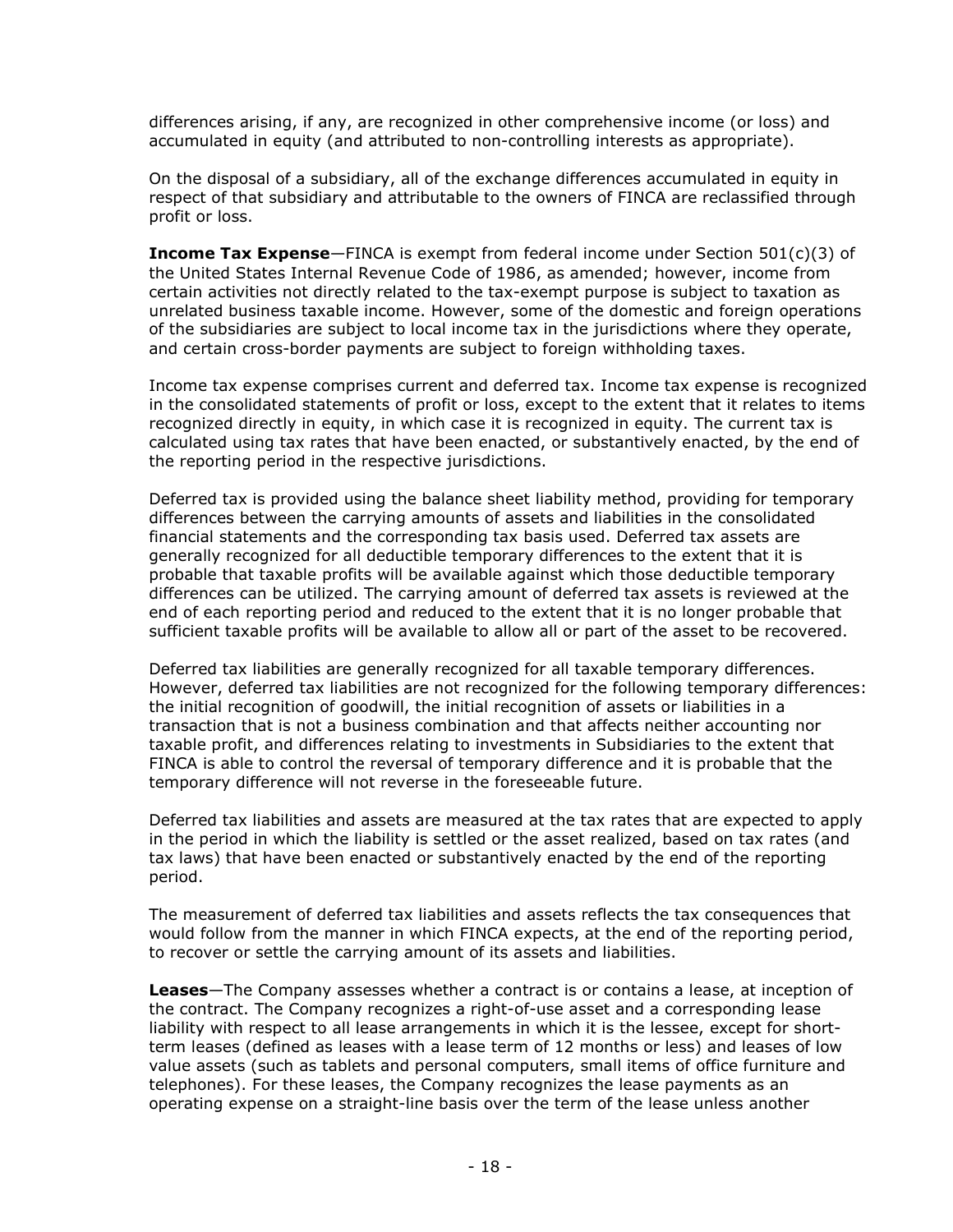systematic basis is more representative of the time pattern in which economic benefits from the leased assets are consumed.

The lease liability is initially measured at the present value of the lease payments that are not paid at the commencement date, discounted by using the rate implicit in the lease. If this rate cannot be readily determined, the lessee uses its incremental borrowing rate.

Lease payments included in the measurement of the lease liability comprise:

- Fixed lease payments (including in-substance fixed payments), less any lease incentives receivable;
- Variable lease payments that depend on an index or rate, initially measured using the index or rate at the commencement date;
- The amount expected to be payable by the lessee under residual value guarantees;
- The exercise price of purchase options, if the lessee is reasonably certain to exercise the options; and
- Payments of penalties for terminating the lease, if the lease term reflects the exercise of an option to terminate the lease.

The lease liability is presented as a separate line in the consolidated statement of financial position.

The lease liability is subsequently measured by increasing the carrying amount to reflect interest on the lease liability (using the effective interest method) and by reducing the carrying amount to reflect the lease payments made.

The Company remeasures the lease liability (and makes a corresponding adjustment to the related right-of-use asset) whenever:

- The lease term has changed or there is a significant event or change in circumstances resulting in a change in the assessment of exercise of a purchase option, in which case the lease liability is remeasured by discounting the revised lease payments using a revised discount rate.
- The lease payments change due to changes in an index or rate or a change in expected payment under a guaranteed residual value, in which cases the lease liability is remeasured by discounting the revised lease payments using an unchanged discount rate (unless the lease payments change is due to a change in a floating interest rate, in which case a revised discount rate is used).
- A lease contract is modified, and the lease modification is not accounted for as a separate lease, in which case the lease liability is remeasured based on the lease term of the modified lease by discounting the revised lease payments using a revised discount rate at the effective date of the modification.

The right-of-use assets comprise the initial measurement of the corresponding lease liability, lease payments made at or before the commencement day, less any lease incentives received and any initial direct costs. They are subsequently measured at cost less accumulated depreciation and impairment losses.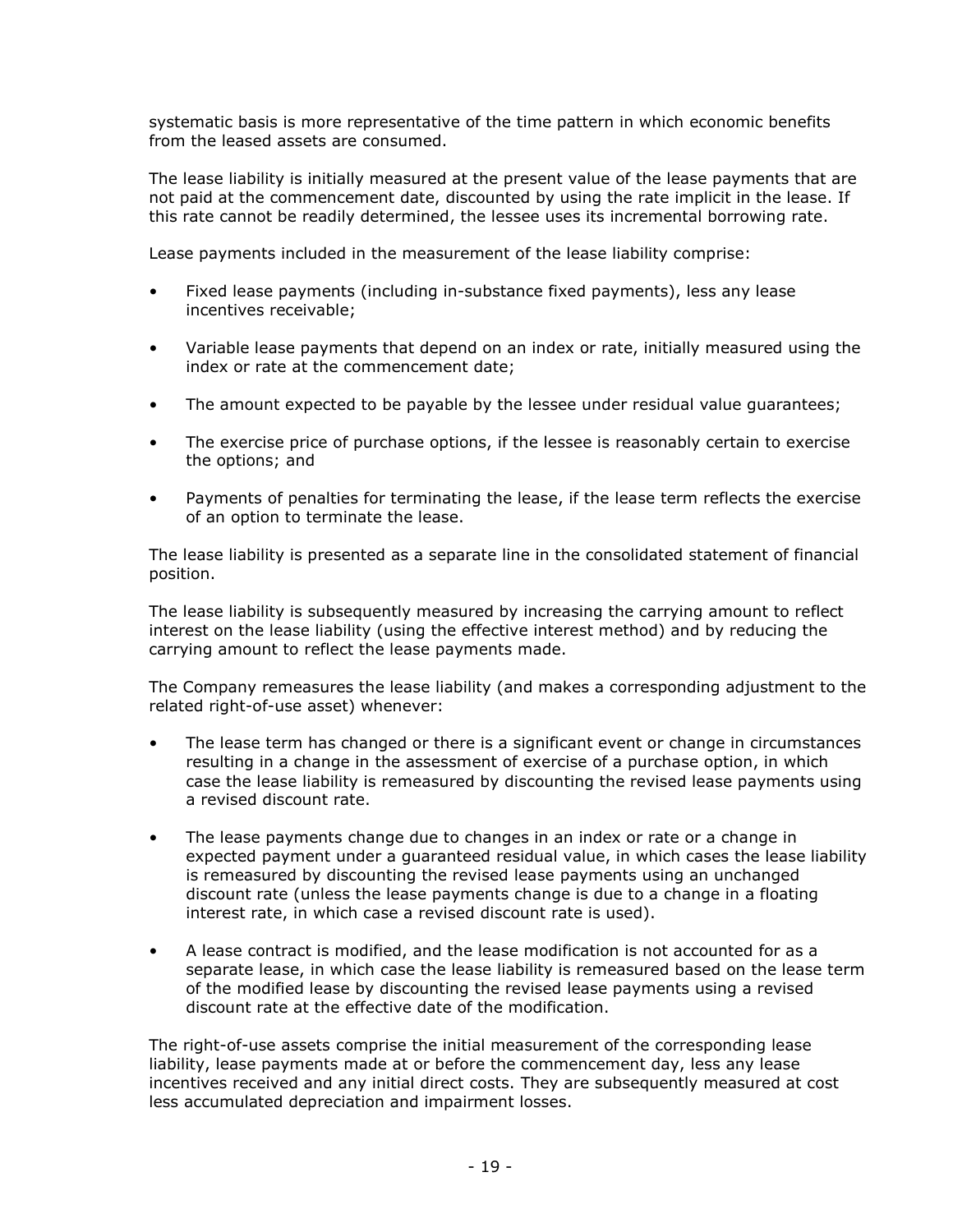Whenever the Company incurs an obligation for costs to dismantle and remove a leased asset, restore the site on which it is located or restore the underlying asset to the condition required by the terms and conditions of the lease, a provision is recognized and measured under IAS 37. To the extent that the costs relate to a right-of-use asset, the costs are included in the related right-of-use asset, unless those costs are incurred to produce inventories.

Right-of-use assets are depreciated over the shorter period of lease term and useful life of the underlying asset. If a lease transfers ownership of the underlying asset or the cost of the right-of-use asset reflects that the Company expects to exercise a purchase option, the related right-of-use asset is depreciated over the useful life of the underlying asset. The depreciation starts at the commencement date of the lease.

The right-of-use assets are presented as a separate line in the consolidated statement of financial position.

The Company applies IAS 36 to determine whether a right-of-use asset is impaired and accounts for any identified impairment loss.

**Property and Equipment**—Items of property and equipment are measured at cost, less accumulated depreciation and recognized impairment losses.

Cost includes expenditures that are directly attributable to the acquisition of the asset. The cost of self-constructed assets includes the cost of materials and direct labor, any other costs directly attributable to bringing the asset to a working condition for its intended use, and the costs of dismantling and removing the items and restoring the site on which they are located. Purchased software that is integral to the functionality of the related equipment is capitalized as part of that equipment.

The cost to replace an item of property or equipment is recognized in the carrying amount of the item if it is probable that the future economic benefits embodied within the part will flow to FINCA and its cost can be reliably measured.

Depreciation is recognized in the consolidated statements of profit or loss on a straight-line basis over the estimated useful lives of each part of an item of property and equipment:

| Buildings and offices          | $20 - 50$ years |
|--------------------------------|-----------------|
| Computer equipment             | $2-5$ years     |
| Furniture and office equipment | 5-7 years       |
| <b>Vehicles</b>                | 3-5 years       |
| Other                          | $2-5$ years     |

Leasehold improvements are depreciated over the shorter of the lease term or their useful lives. When necessary, assets are componentized to address different useful lives of the component.

Depreciation methods, useful lives, and residual values are reassessed at each reporting date.

**Intangible Assets**—Costs associated with maintaining computer software programs are recognized as an expense as incurred. Development costs that are directly attributable to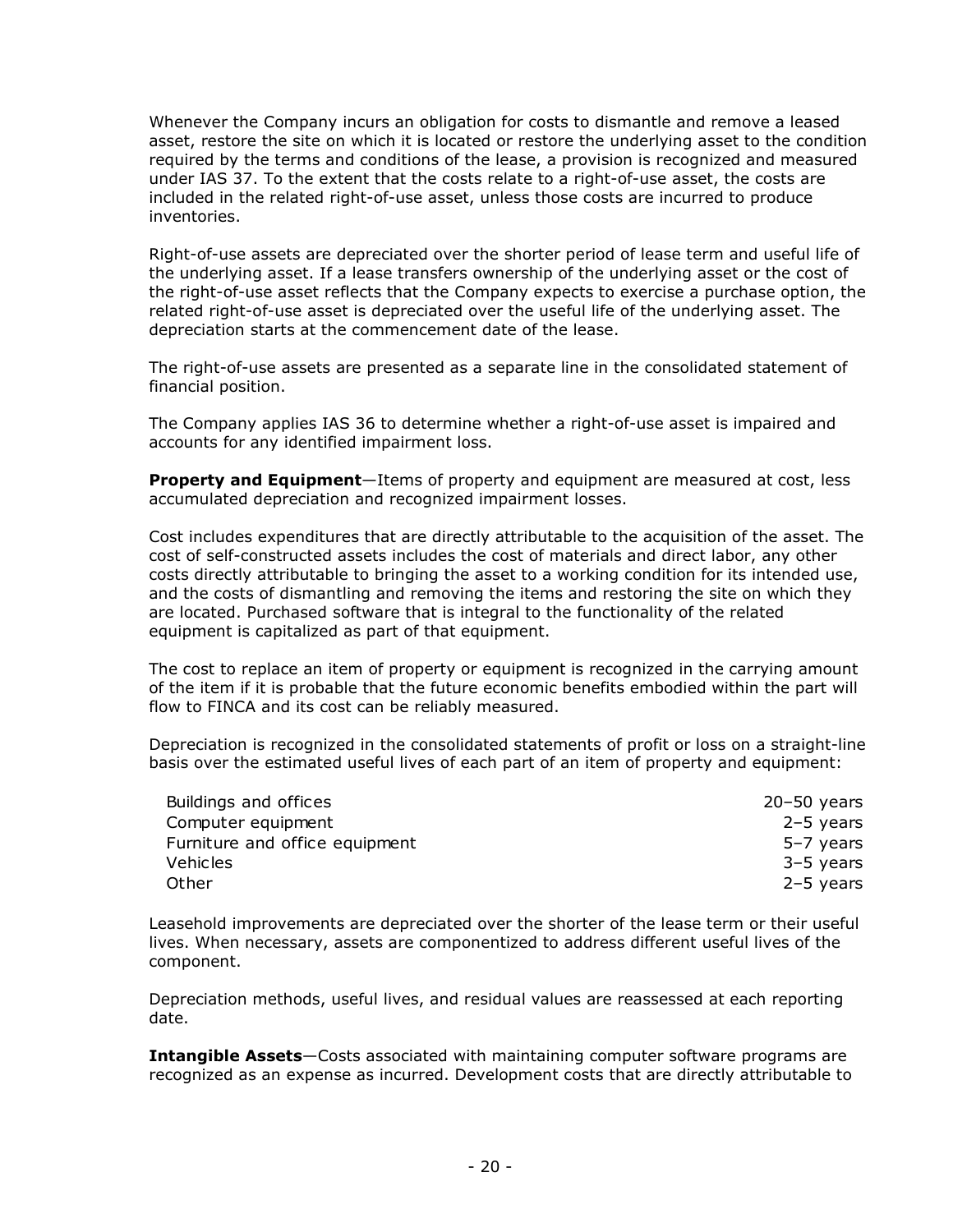the design and testing of identifiable and unique software products controlled by FINCA are recognized as intangible assets when the following criteria are met:

- It is technically feasible to complete the software product so that it will be available for use;
- Management intends to complete the software product and use it;
- There is an ability to use or sell the software product;
- It can be demonstrated that the software product will generate probable future economic benefits;
- Adequate technical, financial, and other resources to complete the development and to use or sell the software product are available; and
- The expenditure attributable to the software product during its development can be reliably measured.

Directly attributable costs that are capitalized as part of the software product include the software development employee costs and an appropriate portion of the overhead costs.

Other development expenditures that do not meet these criteria are recognized as an expense as incurred. Development costs previously recognized as an expense are not recognized as an asset in a subsequent period.

Computer software development costs recognized as assets are amortized over their useful lives, which is three to five years depending on facts and circumstances. Capital work in progress is represented by capitalized costs of information systems implementation in process. Capital work in progress is not amortized.

**Impairment of Non-Financial Assets**—The carrying amounts of FINCA's non-financial assets are reviewed on an annual basis or whenever a triggering event has been observed to determine whether there is any indication of impairment. If any such indication exists, the asset's recoverable amount is estimated to determine the extent of the impairment loss (if any).

An impairment loss is recognized if the carrying amount of an asset or its cash-generating unit exceeds its recoverable amount. A cash-generating unit is the smallest identifiable asset group that generates cash flows that are largely independent from other assets and groups. Impairment losses are recognized in the consolidated statements of profit or loss.

The recoverable amount of an asset or cash-generating unit is the higher of its value in use and its fair value, less cost to sell. In assessing value in use, the estimated future cash flows are discounted to their present value using a pretax discount rate that reflects current market assessments of the time value of money and the risks specific to the asset for which the estimates of future cash flows have not been adjusted.

Impairment losses recognized in prior periods are assessed at each reporting date for any indications that the loss has decreased or no longer exists. Such impairment loss is reversed if there has been a change in the estimates used to determine the recoverable amount. Such an impairment loss is reversed only to the extent that the asset's carrying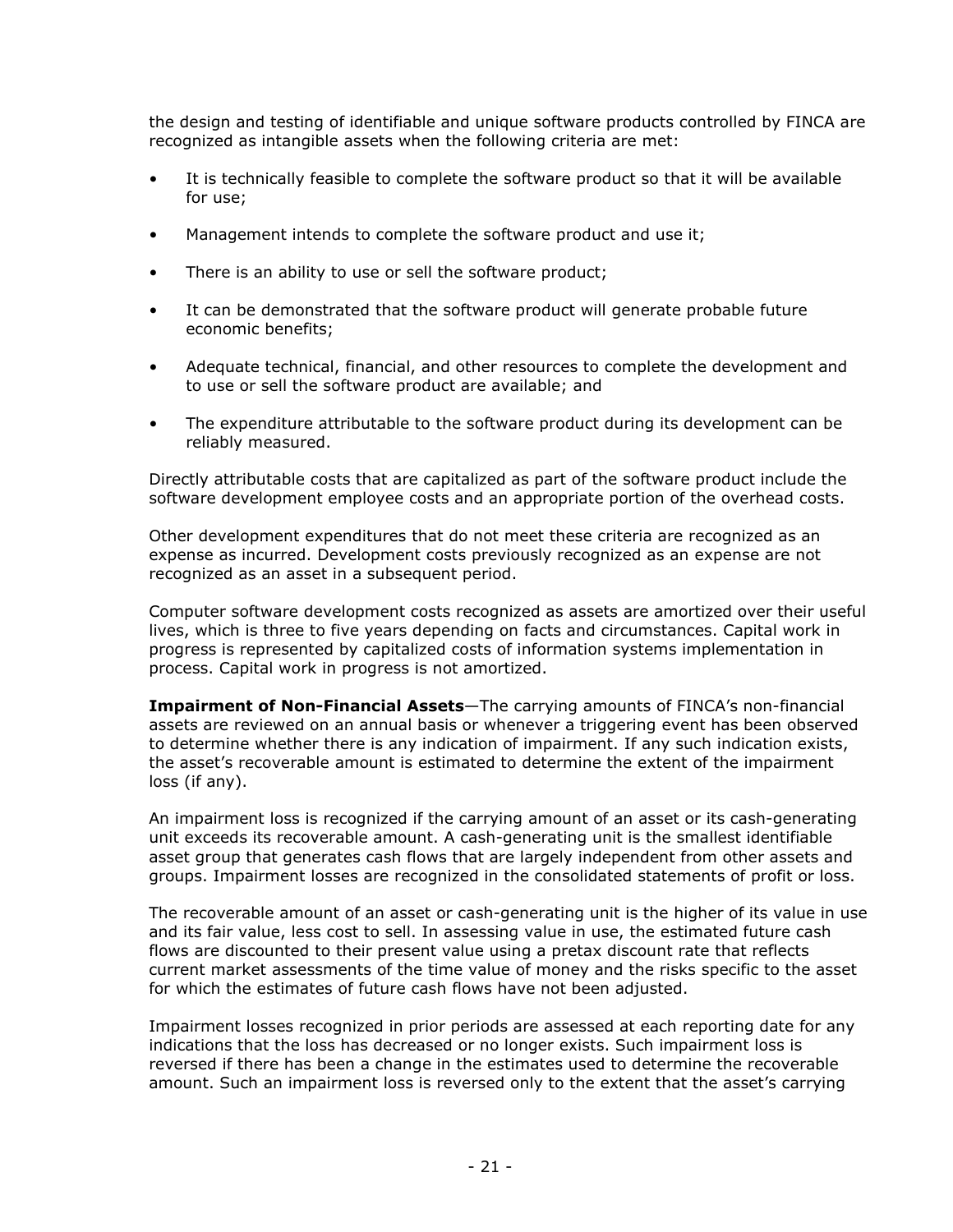amount does not exceed the carrying amount that would have been determined, net of depreciation or amortization, if no impairment loss had been recognized in previous years.

**Derivatives**—The Company enters into a variety of derivative financial instruments to manage its exposure to interest rate and foreign exchange risk, including foreign exchange forward contracts, interest rate, and foreign exchange swaps.

Derivative instruments are initially recognized at fair value at the date the derivative contracts are entered into and are subsequently remeasured to their fair value at the end of each reporting period. The resulting gain or loss is recognized in profit or loss immediately. FINCA does not designate any of the hedging instruments for the purposes of qualifying for hedge accounting.

**Offsetting**—Financial assets and liabilities are offset and the net amount is presented in the consolidated statements of financial position when, and only when, FINCA has a legal right to offset the amounts and intends either to settle on a net basis or to realize the asset and settle the liability simultaneously.

Income and expenses are presented on a net basis only when permitted by the accounting standards or for gains and losses arising from a group of similar transactions.

**Client Deposits and Bank Deposits**—Deposits are recognized initially at fair value, net of transaction costs incurred. Changes to deposits are subsequently stated at amortized cost; any difference between proceeds, net of transaction costs, and the redemption value is recognized in the consolidated statements of profit or loss over the period of the borrowings using the effective interest rate method.

**Notes Payable**—Notes payable are recognized initially at fair value, net of transaction costs incurred. Notes payable are subsequently carried at amortized cost; any difference between the proceeds (net of transaction costs) and the redemption value is recognized in the consolidated statements of profit or loss over the period of the borrowings using the effective interest method. Fees paid on the establishment of loan facilities are recognized as transaction costs of the loan to the extent that it is probable that some or all of the facility will be drawn. In this case, the fees are deferred until the drawdown occurs. To the extent there is no evidence that it is probable that some or all of the facility will be drawn down, the fees are capitalized as a prepayment for provision of liquidity and amortized over the period of the facility to which it relates.

**Subordinated Debt**—Subordinated debt consists mainly of liabilities to other international financial institutions which in the event of insolvency or liquidation are not repaid until all non-subordinated creditors have been satisfied. Following initial recognition at acquisition cost, the subordinated debt is recognized at amortized cost. Premiums and discounts are amortized over the respective terms in the consolidated statements of profit or loss under "net interest income."

**Deferred Revenue**—FINCA receives awards from U.S. government and other agencies for various purposes. Awards not yet received are accrued to the extent unreimbursed expenses have been incurred for the purposes specified by an approved award. FINCA defers award revenue received under approved awards, to the extent they exceed expenses incurred for the purposes specified under the awards' restrictions.

**Government and Other Grants**—Grants are accounted for in accordance with IAS 20, *Accounting for Government Grants and Disclosure of Government Assistance*, following the gross approach, where the money received and the obligation to use the money for ongoing expenses is not offset. The liability to fulfill the obligation, recognized as deferred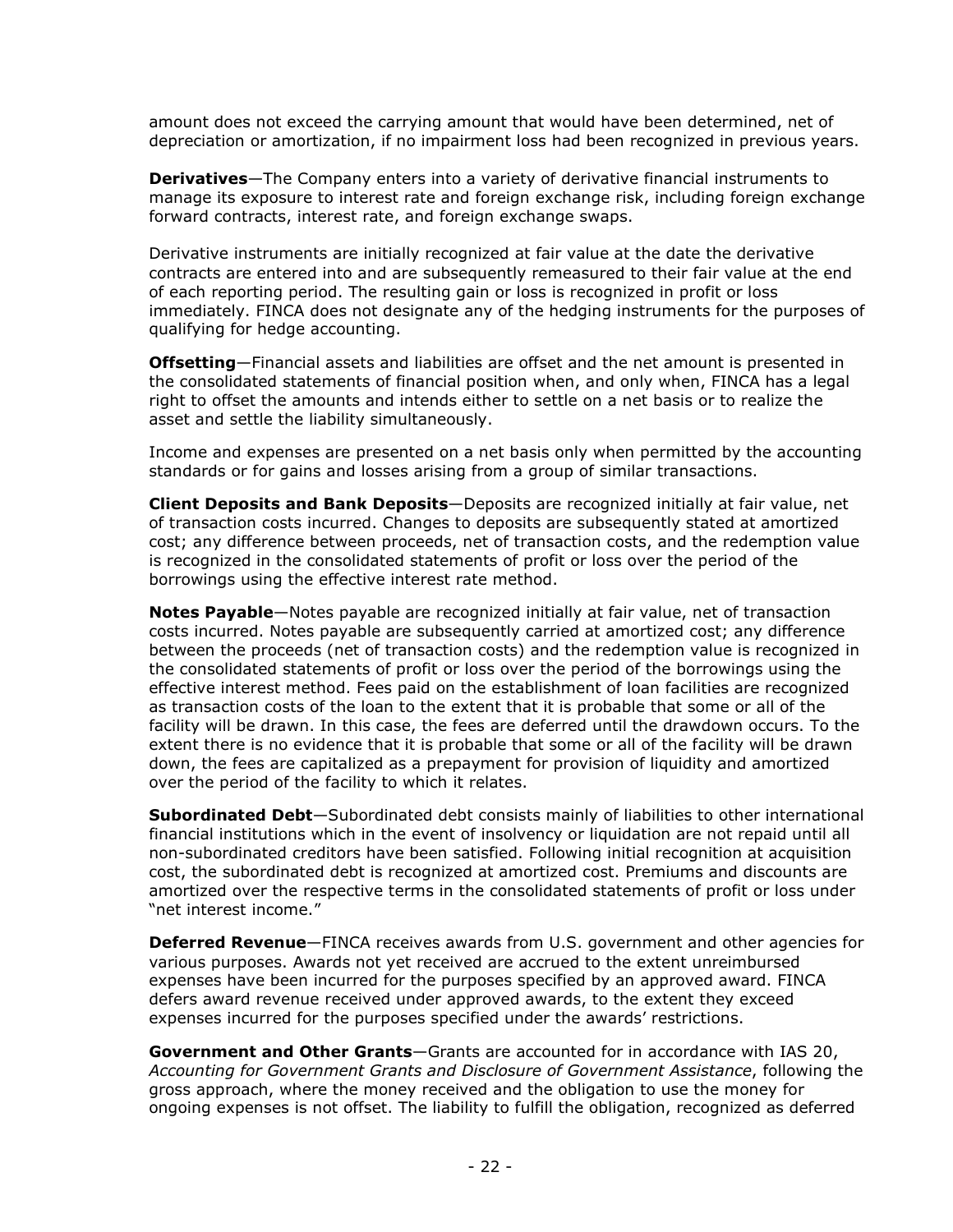revenue in the consolidated statements of financial position, is amortized through the consolidated statements of profit or loss at the same time as funds are spent to cover expenditures. When donor contributions are used to purchase assets, the assets are recognized as property and equipment or intangible assets in the consolidated statements of financial position. Another liability is recognized to reflect the obligation to use the funds for restricted purposes. The liability is amortized through the consolidated statements of profit or loss at which time the expenses are incurred for program activities.

Awards not yet received are accrued to the extent unreimbursed expenses have been incurred for the purposes specified by an approved award. FINCA defers award revenue received under approved awards to the extent they exceed expenses incurred for the purposes specified under the awards' restrictions. Proceeds from monetization of commodities inventory are also reported as refundable advances until proceeds are used for program expenses.

### **4. CRITICAL ACCOUNTING ESTIMATES AND JUDGMENTS**

**Impairment Allowance**—The specific counterparty component of the total allowances for impairment applies to claims evaluated individually for impairment and is based upon management's best estimate of the present value of the cash flows that are expected to be received. In estimating these cash flows, management makes judgments about a counterparty's financial situation and the net realizable value of any underlying collateral. Each impaired asset is assessed on its merits and the workout strategy and estimate of cash flows considered recoverable are independently approved by the Company management.

Impairment allowances cover credit losses inherent in portfolios of claims in the same segment (Small or Large) and of similar credit risk profile when there is objective evidence, such as days past due, to suggest that they contain impaired claims, but the individual impaired items cannot yet be identified. In addition, in the absence of objective evidence, expected credit losses are considered. In assessing the need for collective loan impairment allowances, management considers factors, such as external and internal credit ratings, product groups, industries, and economic factors. In order to estimate the required allowance, assumptions are made to define the way inherent losses are modeled and to determine the required input parameters, based on historical experience and current and forecast economic conditions. The accuracy of the allowances depends on how well these estimated future cash flows for specific counterparty allowances are forecast and the model assumptions and parameters used in determining collective allowances.

**Income Taxes**—FINCA is subject to income tax in several international jurisdictions and significant judgment is required in determining the provision for income taxes. During the ordinary course of business, there are transactions and calculations for which the ultimate tax determination is uncertain. As a result, FINCA recognizes tax liabilities based on estimates of whether additional taxes and interest will be due. These tax liabilities are recognized when, despite FINCA's belief that its tax return positions are supportable, FINCA believes that certain positions are likely to be challenged and may not be fully sustained upon review by tax authorities. FINCA believes that its accruals for tax liabilities are adequate for all open audit years based on its assessment of many factors, including past experience and interpretations of tax law. This assessment relies on estimates and assumptions and may involve a series of complex judgments about future events. To the extent that the final tax outcome of these matters is different than the amounts recorded, such differences will impact income tax expense in the period in which such determination is made.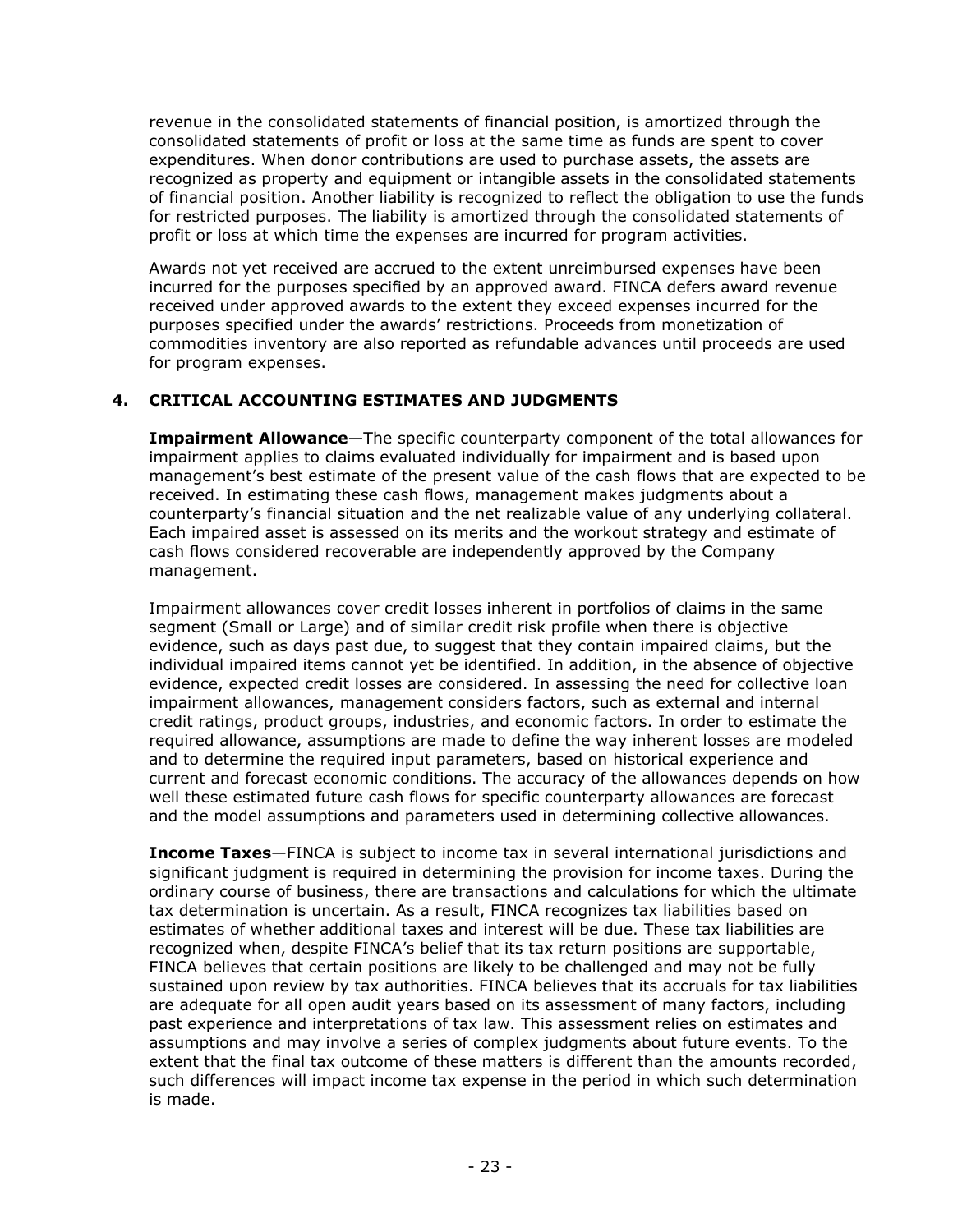**Consolidation**—Preparing consolidated financial statements requires management to make estimates and assumptions that affect the reported amounts of assets, liabilities, revenue, and expenses. Examples of estimates include: loss contingencies; useful lives of our tangible and intangible assets; and loan impairment allowances and impairment of investments. Examples of assumptions include: the future performance of loan portfolios and their related default rate and collectability, the potential outcome of future tax consequences of events that have been recognized in our consolidated financial statements or tax returns, and determining when investment impairments are other-than-temporary. Actual results and outcomes may differ from management's estimates and assumptions.

## **5. FINANCIAL RISK MANAGEMENT**

FINCA believes that effective risk management is of primary importance to its overall operations. Accordingly, FINCA's risk management process has been designed to monitor, evaluate, and manage the principal risks it assumes in conducting its activities. Specifically, the activities that FINCA engages in, and the risks those activities generate, must be consistent with FINCA's underlying goal of serving the world's lowest income entrepreneurs.

FINCA's risk are generally categorized into:

- Credit risk
- Market risk
	- Interest rate risk
	- Foreign currency risk
- Liquidity risk
- Third-party vendor risk

FINCA's financial risks are mitigated through three lines of defense programs: (i) business management, (ii) independent control functions, and (iii) internal audit.

- *Business Management*—Each of FINCA's subsidiaries, including in-business risk personnel, own and manage the risks, including compliance risks, inherent in or arising from the business, and are responsible for having controls in place to mitigate key risks and promoting a culture of compliance and control.
- *Independent Control Functions*—FINCA's independent control functions, including finance, legal, and risk, set standards according to which FINCA and its businesses are expected to manage and oversee risks, including compliance with applicable laws, regulatory requirements, and policies and standards of ethical conduct. In addition, among other things, the independent control functions provide advice and training to FINCA's businesses and establish tools, methodologies, processes, and oversight of controls used by the businesses to foster a culture of compliance and control and to satisfy those standards.
- *Internal Audit*—FINCA's internal audit function independently reviews activities of the first two lines of defense discussed above based on a risk-based audit plan and methodology approved by the FINCA's board of directors.

*Capital Adequacy*—In 2017, the Company adopted a new capital policy based on the Standardized and Basic Indicator approaches stipulated by the Basel framework of Risk Weighted Assets (RWA) and Risk-Weighted Capital Adequacy Ratio (RCAR). All components of Risk Weighted Assets (Credit Risk, Operational and Market Risks) are calculated based on a Subsidiary's balance sheet and income statement. Under the policy, Core RCAR and Total RCAR should not be less than 10% and 12% respectively (Basel limit plus a capital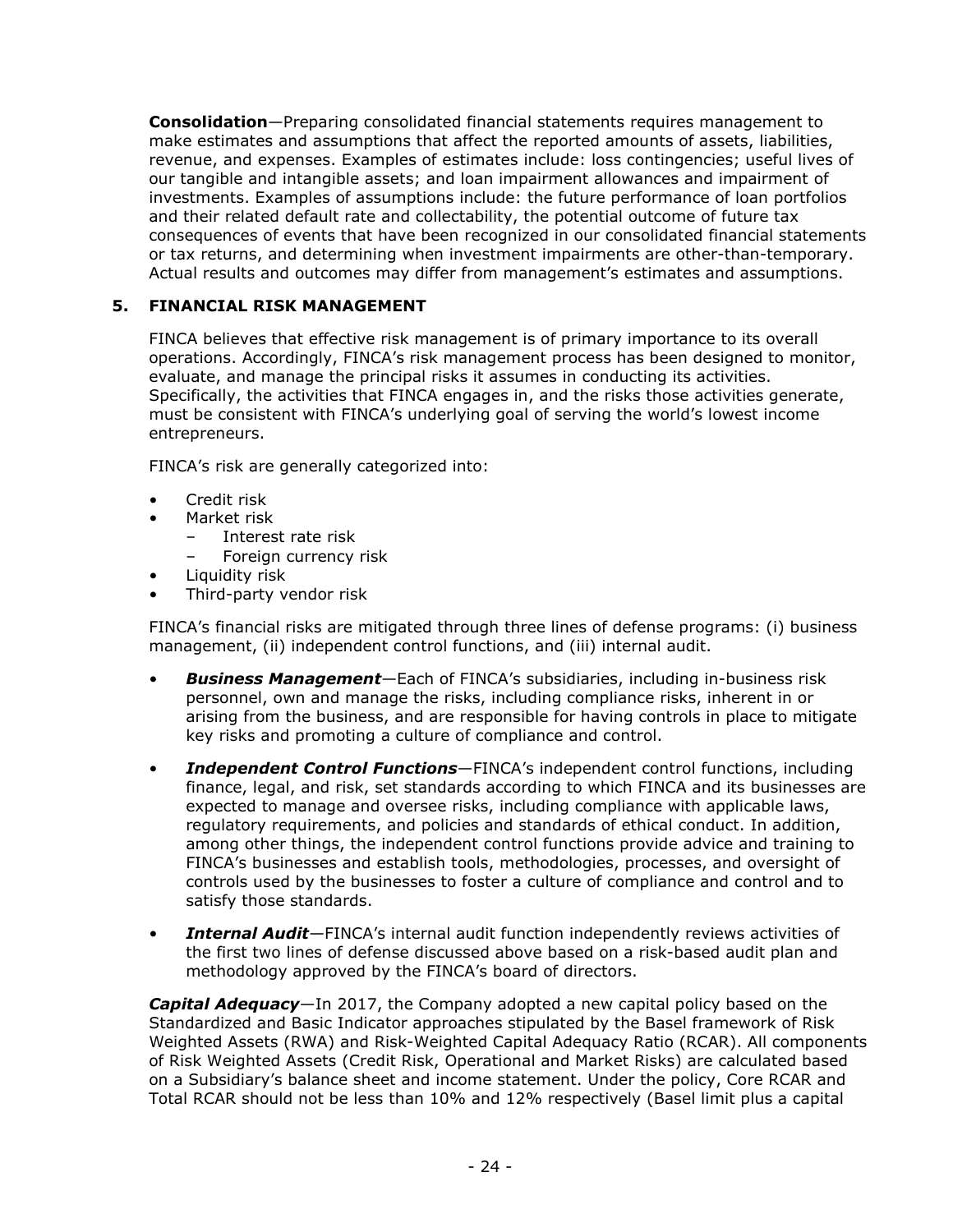conservation and countercyclical buffers). Core RCAR is equivalent to Core Capital divided by total RWA while Total RCAR is equivalent to Total Capital (Core Capital plus qualifying subordinated debt) divided by total RWA. Core Capital is total equity less intangible assets. At December 31, 2020, all Subsidiaries (with the exception of Pakistan, Tanzania, Malawi, Zambia and Nicaragua) were in compliance with this policy. At December 31, 2019 all Subsidiaries (with the exception of FINCA Nicaragua, Tanzania and Zambia) were in compliance with this policy.

**Credit Risk**—Credit risk is the potential for financial loss resulting from the failure of a client or counterparty to honor its financial or contractual obligations. Credit risk arises from FINCA's microfinance activities.

### **Credit Risk Measurement**

*Loans and Advances (Including Loan Commitments and Guarantees)*—The estimation of credit exposure for risk management purposes is complex and requires the use of models, as the exposure varies with changes in market conditions, expected cash flows and the passage of time. The assessment of credit risk of a portfolio of assets entails further estimations as to the likelihood of defaults occurring, of the associated loss ratios and of default correlations between counterparties. For risk management reporting purposes, the Company considers and consolidates loan size as an element of credit risk exposure. The Company measures credit risk using Probability of Default (PD), Exposure at Default (EAD) and Loss Given Default (LGD).

*Expected Credit Loss Measurement*—IFRS 9 outlines a 'three-stage' model for impairment based on changes in credit quality since initial recognition as summarized below:

- A financial instrument that is not credit-impaired on initial recognition is classified in 'Stage 1' and has its credit risk continuously monitored by the Company.
- If a significant increase in credit risk (SICR) since initial recognition is identified, the financial instrument is moved to 'Stage 2' but is not yet deemed to be credit-impaired.
- If the financial instrument is credit-impaired, the financial instrument is then moved to 'Stage 3'.
- Financial instruments in Stage 1 have their ECL measured at an amount equal to the portion of lifetime expected credit losses that result from default events possible within the next 12 months. Instruments in Stages 2 or 3 have their ECL measured based on expected credit losses on a lifetime basis.
- A pervasive concept in measuring ECL in accordance with IFRS 9 is that it should consider forward-looking information.
- Purchased or originated credit-impaired financial assets are those financial assets that are credit-impaired on initial recognition. Their ECL is always measured on a lifetime basis (Stage 3).

Due to the COVID-19 pandemic, the Company voluntarily, or due to certain local government and regulatory agencies either mandated or permitted loan modifications in the form of delayed repayments of principal and/or interest within their respective jurisdictions, and still reserve the right to continue to do so. Though the extension of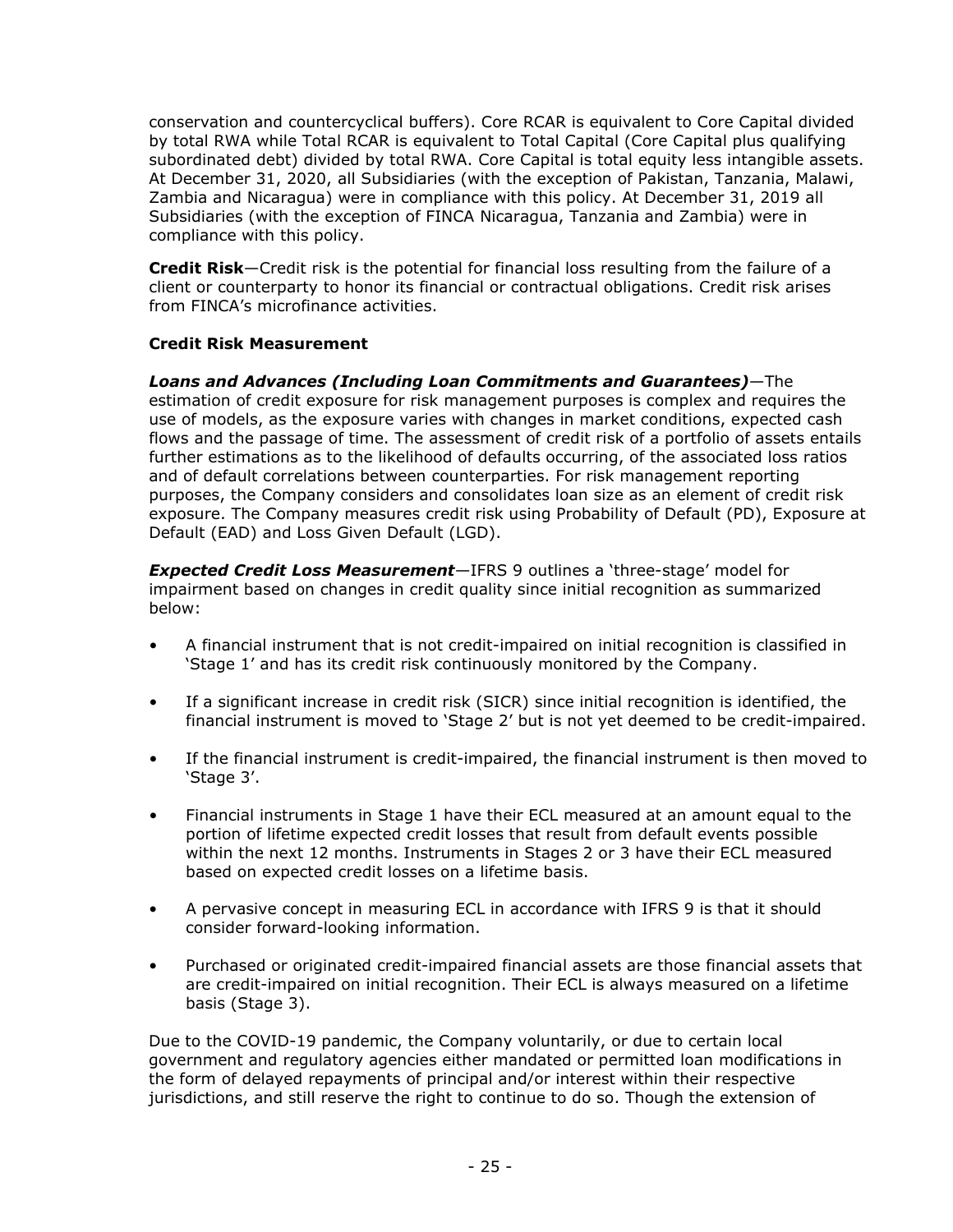payment relief does not automatically trigger a significant increase in credit risk and a stage migration for the purpose of calculating expected credit losses according to IASB guidance, the Company performed its assessment in determining whether there has been a significant increase in credit risk and considered the modification, as well as the geographical area where the borrower operates and its industry.

Therefore, the conditions set by the Company which would avoid the need for a staging downgrade were limited: loans that were current prior to contract modification may avoid a staging downgrade (to Stage 2) only if all the following conditions are met:

- Relevant department responsible for credit has monitored the borrower's condition and there is no evidence of a material deterioration of the borrower's financial condition, nor is such deterioration likely to occur within the period specified by government decree, with a minimum outlook of 90 days.
- In certain jurisdictions, a formal sectoral analysis is conducted whereby the borrower's industry may be deemed less exposed to COVID-19 shut down effects.
- The loan is collateralized by cash or precious metals in FINCA's possession or backstopped.
- The borrower is not in arrears with any other outstanding FINCA loans.
- The borrower has not defaulted on any third-party loans.
- If such a modified loan subsequently falls into any arrears by a reporting month-end, then the loan must be considered as in forbearance, as it should be taken that a Significant Increase in Credit Risk has occurred.

*Significant Increase in Credit Risk*—When determining whether the risk of default on a financial instrument has increased significantly since initial recognition, the Company considers reasonable and supportable information that is relevant and available without undue cost or effort. This includes both quantitative and qualitative information and analysis, based on the Company's historical experience and expert credit assessment and including forward-looking information. The objective of the assessment is to identify whether a significant increase in credit risk has occurred for an exposure by comparing:

- The remaining lifetime PD as at the reporting date; with
- The remaining lifetime PD for this point in time that was estimated at the time of initial recognition of the exposure (adjusted where relevant for changes in prepayment expectations).

The Company uses three criteria for determining whether there has been a significant increase in credit risk:

- Quantitative test based on movement changes in lifetime in PD;
- Forbearance status; and
- A backstop of 30 days past due.

The Company considers a financial instrument to have experienced a significant increase in credit risk when the remaining Lifetime PD at the reporting date has increased by the lesser of either a) the value corresponding to the 97th percentile movement or b) 50%,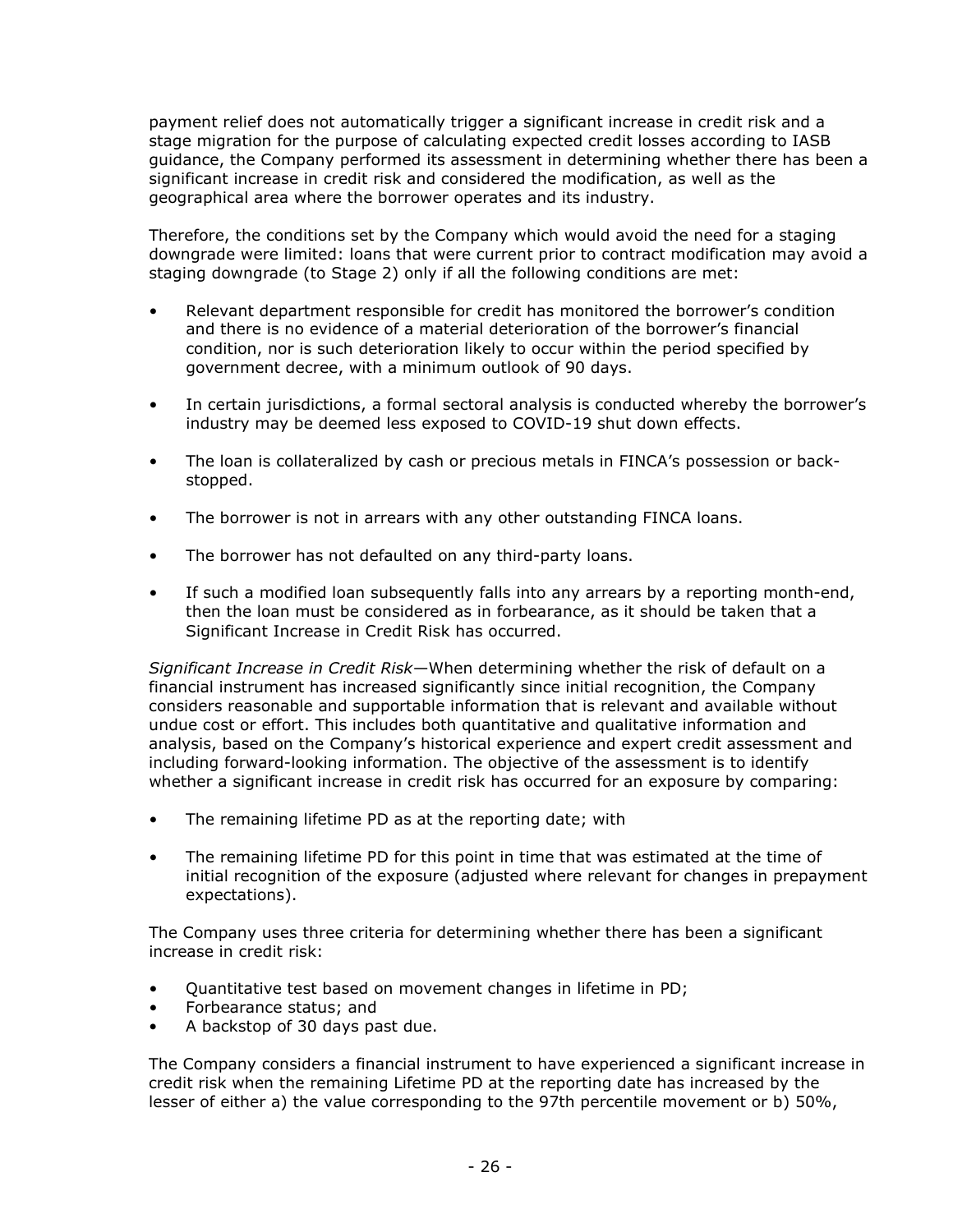compared to the residual Lifetime PD expected at the reporting date when the exposure was first recognized.

Upon analysis of sensitivity tests, management concludes that ECLs are not sensitive to changes in PD threshold for the years ended December 31, 2020 and 2019.

"Forbearance" occurs upon restructuring, i.e. prolongation in payment terms of payment of interest or principal arising from a deterioration of a borrower's financial condition such that it is not the same as it was at the time of loan origination and a borrower has applied for a change in the payment schema of the loan. Restructuring only occurs when the appropriate division of the Company is reasonably confident that a borrower is able to service the renewed payment schedule. However, due to the COVID-19 pandemic, various government and regulatory agencies in the countries in which FINCA's subsidiaries are domiciled mandated loan modification programs inclusive of extensions and payment moratoria. Also, in the normal course of business, excluding the COVID environment, FINCA offers some restructurings voluntarily. Management considered such loans as being in forbearance, and though even loans subject to a moratorium could technically maintain a current arrears status, the SICR status would remain until six months of consecutive, scheduled payments occurred. This is the exception to the modeling and back-stop criteria above. It should be noted that such loans could maintain a current status and still be placed into Stage 3 default (i.e. 100% PD) as well.

Multiple economic scenarios form the basis of determining the PD at initial recognition and at subsequent reporting dates. Different economic scenarios will lead to a different PD. It is the weighting of these different scenarios that forms the basis of a weighted average PD that is used to determine whether credit risk has significantly increased. Forward-looking information includes the future prospects of the country's economy obtained from economic expert reports, financial analysts, governmental bodies, relevant think-tanks and other similar organizations, as well as consideration of various internal and external sources of actual and forecast economic information.

Within a historically economically depressed forecast context, to which FMH derived scenarios and weightings fitted appropriately according to the historical measure as noted above/elsewhere, FMH further assessed that the most accurate alignment of both staging and ECL modeling would be acclimatized by the subsequent payment performance of COVID-modified loans. This conditioned both the staging consideration of loans that according to government mandates were to be restructured multiple times as well as allowed for that element of credit amelioration suggested by IASB by accounting for the payment record during the reporting period.

The only modified loans for which the forbearance signal and a Significant Increase of Credit Risk ("SICR") may be removed are those that were current prior to a government decree and proclaimed crisis period which necessitated restructuring, and are current in their restructured state and have completed scheduled, consecutive payments for a period of six months.

The Company further assessed that multiple loan modifications during the period, irrespective of government mandate and in despite of such, particularly in the absence of fiscal and monetary stimulus, reinforces the SICR decision and may further indicate a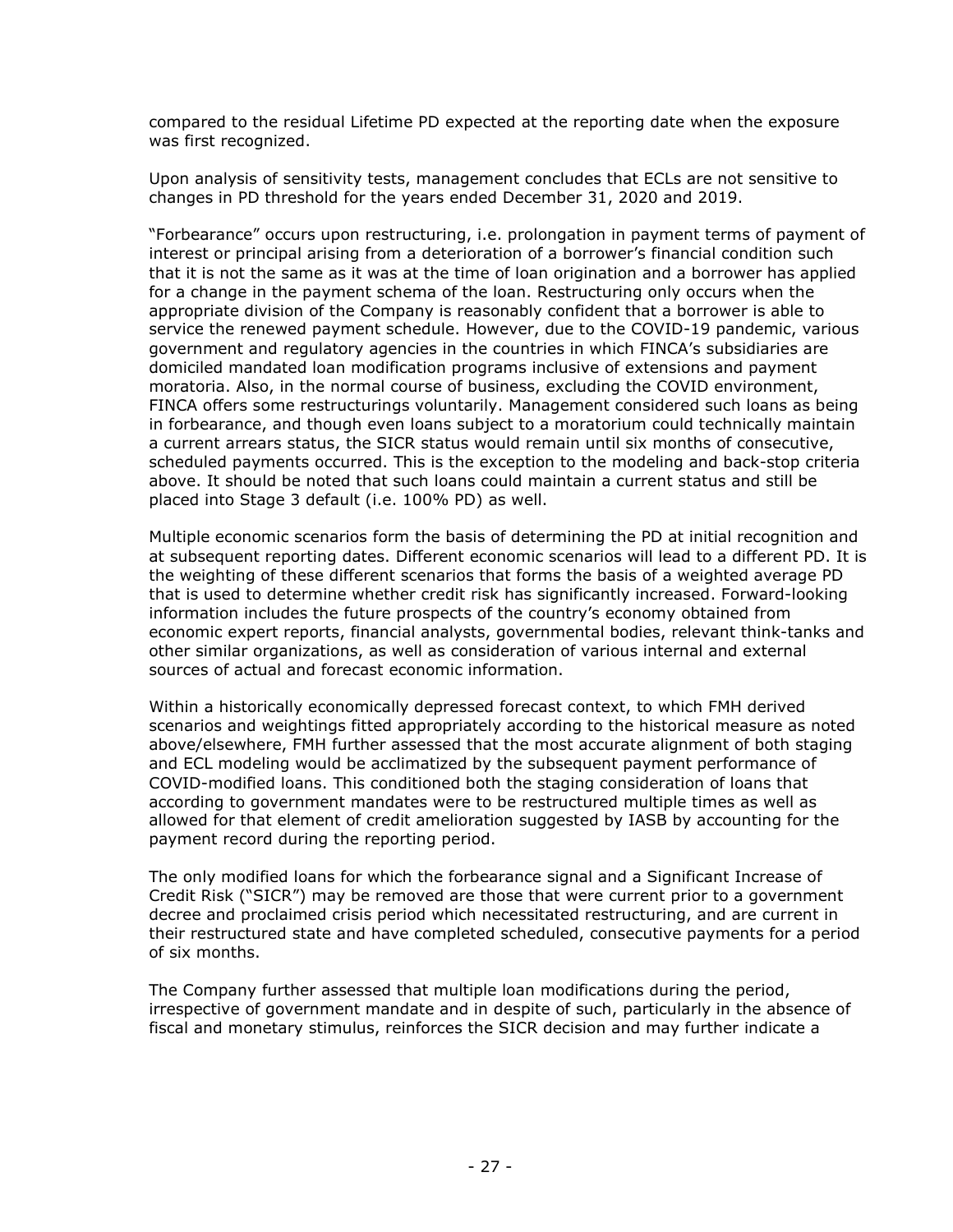default event and designation to Stage 3, even if this is a common market practice in response to COVID-19. Such default could be avoided if:

• a government mandate allowed for additional deferrals after the first modification of loan terms, and

Individual client assessment and local management and Board of Directors governance is conducted and indicate no risk of non-performance (e.g. no adverse change in client credit ratings, no imperilment of client cash flows, etc.). Also,

- Where industry risk categories have been implemented in reviews, the client should not be in a "High" risk category;
- Ability to repay without recourse to collateral should remain dependable;
- There are no significant downwards revaluation of collateral value; and
- External market indicators of credit risk remain stable.

Such determination needs to be done on a case-by-case basis (i.e. the closer a borrower has been to 30 day arrears, then the more management needs to take into account that risk and consider applying the default flag; 90 days is the Company Stage 3 back-stop as it has been since the adoption of IFRS 9).

*Definition of Default*—Critical to the determination of ECL is the definition of default. The definition of default is used in measuring the amount of ECL and in the determination of whether the impairment allowance is based on 12-month or lifetime ECL, as default is a component of the probability of default (PD) which affects both the measurement of ECLs and the identification of a significant increase in credit risk.

The Company considers the following as constituting an event of default:

- The contract is past due more than 90 days; or
- The credit obligations reflected in the contract is unlikely to be paid to the Company in full.

The definition of default is appropriately tailored to reflect different characteristics of different types of assets. When assessing if the borrower is unlikely to pay its credit obligation, the Company takes into account both qualitative and quantitative indicators. Quantitative indicators, such as overdue status and non-payment on another obligation of the same counterparty are key inputs in this analysis. The Company uses a variety of sources of information to assess default which are either developed internally or obtained from external sources.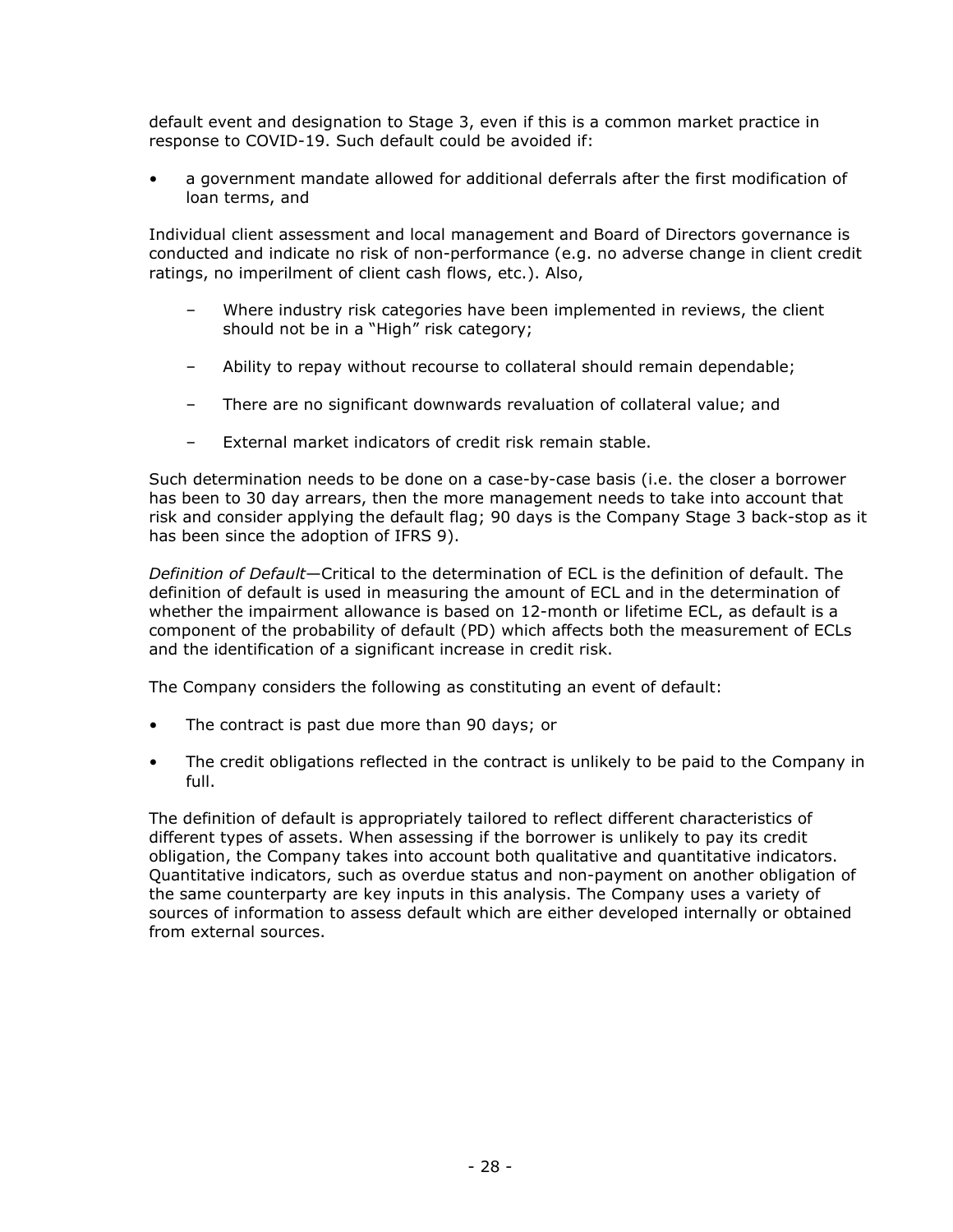The following diagram summarizes the impairment requirements under IFRS 9 (other than purchased or originated credit-impaired financial assets):

| Stage 1                            | Stage 2                                                            | Stage 3                            |
|------------------------------------|--------------------------------------------------------------------|------------------------------------|
| (Initial recognition)              | (Significant increase in credit<br>risk since initial recognition) | (Credit-impaired assets)           |
| 12-month expected<br>credit losses | Lifetime expected<br>credit losses                                 | Lifetime expected<br>credit losses |

Credit-impaired assets in Stage 3 undergo a probationary period of 6 months after the material credit obligations of the contract are met before moving to Stage 2.

Further explanation is also provided of how the Company determines appropriate groupings when ECL is measured on a collective basis is provided further in this note.

*Write-Off*—The write-off policy is determined by an analysis of recovery curves occurring congruently with IFRS 9 back-testing and model calibration to determine the point at which less than 10% (ten percent) of the marginal remaining amount of a portfolio can be reasonably expected to be collected, up to a maximum of 24 months in default ("MID") for Stage 3 loans.

Three conditions must be considered in the analysis of the recovery curve before any reversion to expert judgment due to ambiguity in interpretation of the steps below:

- The shape of the curve—whether the curve's acceleration function as defined by time towards the highest or "ultimate" recovery rate is monotone (i.e. "gradual") or rapid (i.e. "steep");
- The scale of the ultimate recovery rate—ranging between 0% to 100%, whether the magnitude of recovery rate is large or small; and
- Adoption of an absolute or relative application of the 10% criteria noted in the preceding paragraph—whether after consideration of the condition no. 1 and 2 above, evidence of a monotone and large scale requires application of a write-off criteria of the ultimate recovery rate less 10% (i.e. the absolute application) or a rapid and small scale requires application of a criteria of the ultimate rate multiplied by 0.9.

*Grouping with Similar Credit Risk Characteristics*—Loans to customers are split into two segments for the purposes of PD calculation using threshold values dependent on the country and the currency in which the loan is denominated. Loans less than a calculated threshold value are classified as Small loans while loans equal to or greater than the calculated threshold are classified as Large loans. The segments reflect the level of assessment of client creditworthiness, with the Large segment exhibiting a comparatively stricter assessment. The historical default rate is utilized as an indicator of a more conservative approach, such that the difference in default rates is maximized between the segments.

The thresholds vary by subsidiary due to scale differences in the local economies and hence the business climate and model. Thresholds for Large loans range from USD \$208 (Haiti) to USD \$3,000 (Ecuador).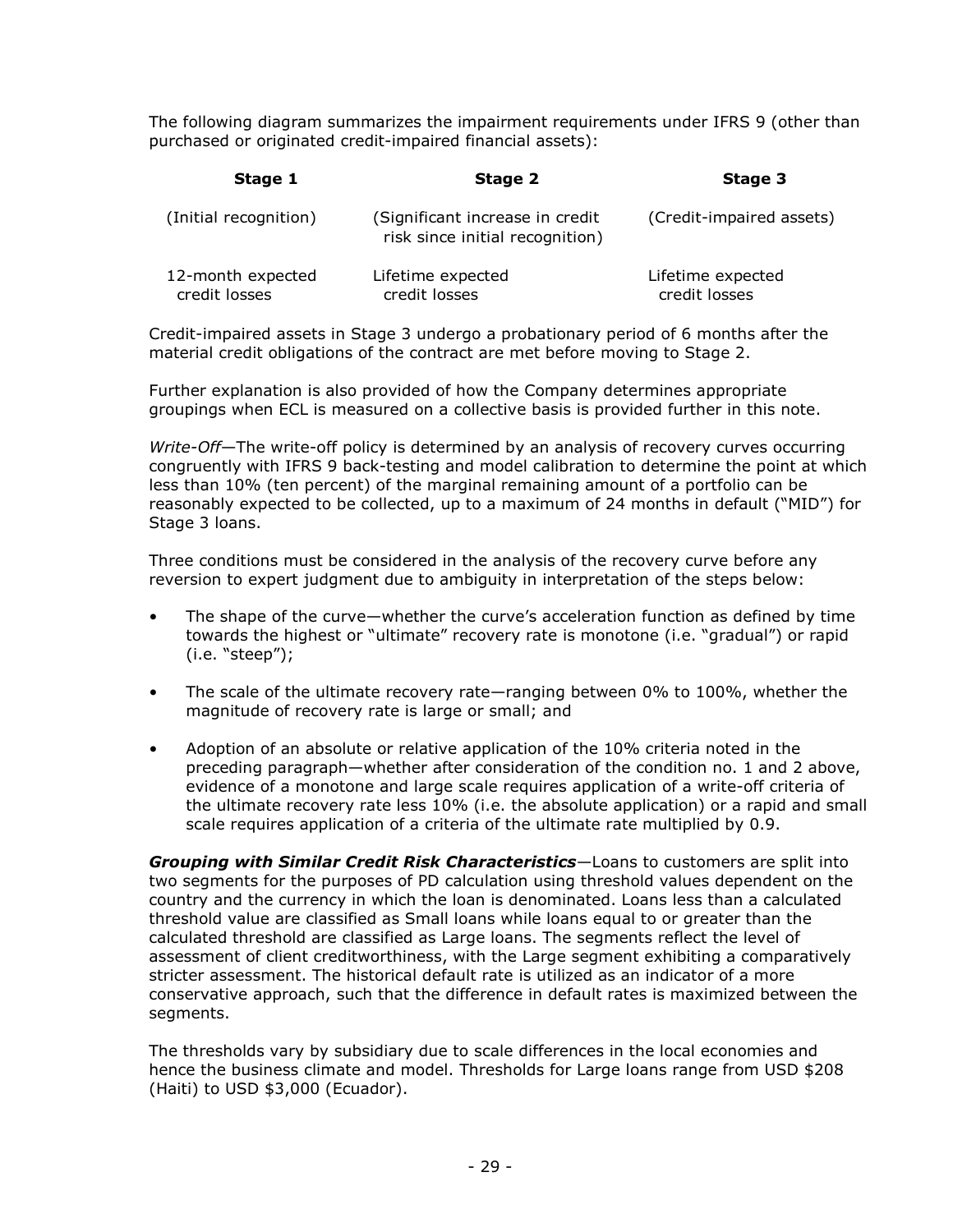*Rating Model*—All available information (product groups, industries, etc.) are used to derive internal ratings for each segment. In such a way, groups with the same risk characteristics are created and used afterwards to adjust the PD curve of the segment.

*Measurement of ECL*—The key inputs into the measurement of ECL are the term structure of the following variables:

- Probability of default (PD);
- Loss given default (LGD);
- Exposure at default (EAD).

These parameters are generally derived from internally developed statistical models and other historical data. They are adjusted to reflect forward-looking information as described below.

**Probability of Default (PD)**—The PD represents the likelihood of a borrower defaulting on its financial obligation (as per "Definition of default and credit-impaired" above), either over the next 12 months (12M PD) or over the remaining lifetime (Lifetime PD) of the obligation.

The Lifetime PD is developed by applying a maturity profile to the current 12M PD. The maturity profile looks at how defaults develop on a portfolio from the point of initial recognition throughout the lifetime of the loans. The maturity profile is based on historical observed data and is assumed to be the same across all assets within a portfolio and credit grade band. This is supported by historical analysis.

Probability of Default is modeled by survival function, which is based on hazard rates.

Hazard rates are obtained by using the Cox proportional hazard model, which is a semiparametric model. It uses assumed simple form for effect of covariates and the exact value of free parameters is estimated with partial likelihood. The baseline is obtained by nonparametrical methods. A macroeconomic overlay can be directly included into the hazard function through a time-dependent variable. From obtained hazard rates, Point-in-Time (PiT) PDs (i.e. marginal PDs assigned to a respective date) are then derived.

Observation period for modeling Cox hazard rates is 5 to 6 years.

The macroeconomic parameters involved in the analysis are either the growth rate of GDP, the CPI, or the unemployment rate. Sensitivity of the ECL to positive and negative changes in the macroeconomic parameter are based upon reasonable changes of the parameter. "Reasonable changes" are defined as the lesser impact of a) a 50% movement (in either direction) in the parameter or b) the implied  $95<sup>th</sup>$  percentile movement (in either direction) based upon the parameter's observed historical data.

During the current year, the uncertainties caused by COVID-19 have required the Company to update the inputs and assumptions used for the determination of expected credit losses ("ECLs") as at December 31, 2020. ECLs were estimated based on a range of forecast economic conditions as at that date and the Company has considered the impact of volatility in the forward-looking macroeconomic factors, when determining the severity and likelihood of economic scenarios for ECL determination.

This volatility has been reflected through adjustment in the methods of scenario construction and the underlying weightages assigned to these scenarios. The forward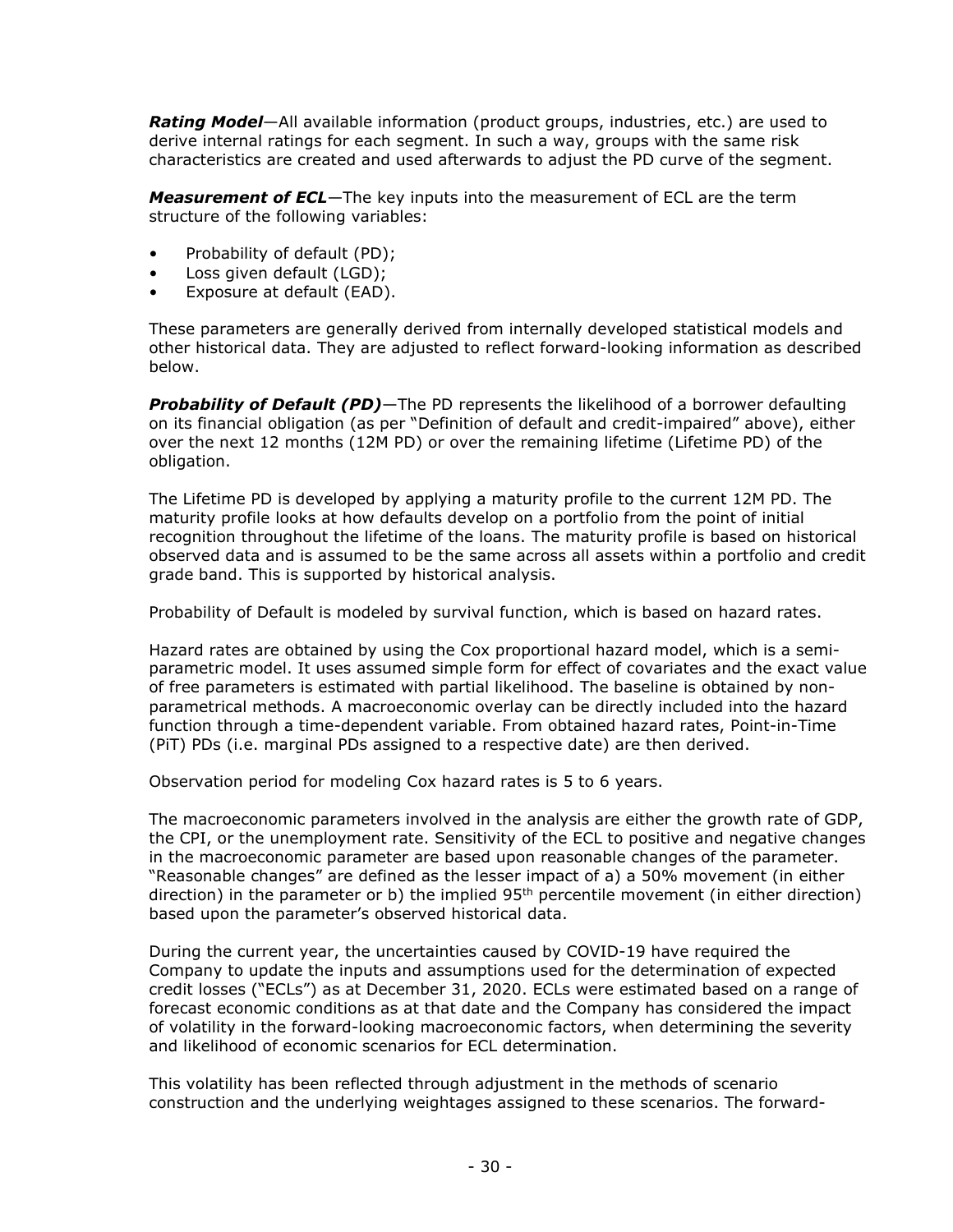looking factors used are determined from simulated statistical distribution of each subsidiary's respective macroeconomic factor, which can be derived from historical observed defaults.

The Company also updated the relevant forward-looking information of the Company's subsidiaries with respect to the weightings of the relevant macroeconomic scenarios relative to the economic climate of the respective market in which it operates.

In aggregate, the consolidated portfolio as at December 31, 2020 and 2019, does not demonstrate significant sensitivity to the macroeconomic parameter, per the table below:

|                            | <b>December 31, 2020</b>   |                                  |                                  |                                |                               |                                  |                   |
|----------------------------|----------------------------|----------------------------------|----------------------------------|--------------------------------|-------------------------------|----------------------------------|-------------------|
|                            | <b>ECL</b>                 | <b>ECL</b><br><b>Lower Bound</b> | <b>ECL</b><br><b>Upper Bound</b> | <b>ECL</b><br><b>Reduction</b> | <b>ECL</b><br><b>Increase</b> | % Reduction % Increase<br>in ECL | in ECL            |
| Small loans<br>Large loans | \$24,411,020<br>61,562,889 | \$24,302,016<br>59,817,984       | \$24,608,458<br>64,042,857       | (109,004)<br>\$<br>(1,744,905) | 197,438<br>\$<br>2,479,968    | (0.4)%<br>$(2.8)\%$              | 0.8%<br>4.0 %     |
| Total                      | \$85,973,909               | \$84,120,000                     | \$88,651,315                     | \$(1,853,909)                  | \$2,677,406                   | $(2.2)\%$                        | $\frac{3.1}{8}$ % |
|                            |                            |                                  |                                  | <b>December 31, 2019</b>       |                               |                                  |                   |
|                            | <b>ECL</b>                 | <b>ECL</b><br>Lower Bound        | <b>ECL</b><br><b>Upper Bound</b> | ECL<br><b>Reduction</b>        | <b>ECL</b><br><b>Increase</b> | % Reduction % Increase<br>in ECL | in ECL            |
| Small loans<br>Large loans | \$16,945,101<br>51,671,842 | \$16,798,392<br>50,941,008       | \$16,911,124<br>52,252,421       | \$(146,709)<br>(730,834)       | \$ (33,977)<br>580,579        | (0.9)%<br>(1.4)                  | (0.2)%<br>1.1     |
| Total                      | \$68,616,943               | \$67,739,400                     | \$69,163,545                     | \$ (877, 543)                  | \$546,602                     | $(1.3)\%$                        | 0.8%              |

The following subsidiaries potentially have the largest impact to the aggregate as at December 31, 2020, measured as the absolute value of the sum of the ECL reduction and ECL increase:

| <b>Honduras</b>            | <b>ECL</b>                 | <b>ECL</b><br><b>Lower Bound</b> | <b>ECL</b><br><b>Upper Bound</b> | <b>ECL</b><br><b>Reduction</b> | <b>ECL</b><br><b>Increase</b> | % Reduction<br>in ECL | % Increase<br>in ECL |
|----------------------------|----------------------------|----------------------------------|----------------------------------|--------------------------------|-------------------------------|-----------------------|----------------------|
| Small loans<br>Large loans | 127,943<br>\$<br>2,925,995 | 101,932<br>\$<br>2,607,111       | 174,455<br>\$<br>3,388,083       | \$(26,011)<br>(318, 884)       | \$46,512<br>462,088           | $(20.3)\%$<br>(10.9)  | 36.4 %<br>15.8       |
| Total                      | \$3,053,938                | \$2,709,043                      | \$3,562,538                      | \$ (344,895)                   | \$508,600                     | $(11.3)\%$            | 16.7%                |
| Tajikistan                 | <b>ECL</b>                 | <b>ECL</b><br><b>Lower Bound</b> | <b>ECL</b><br><b>Upper Bound</b> | <b>ECL</b><br>Reduction        | <b>ECL</b><br><b>Increase</b> | % Reduction<br>in ECL | % Increase<br>in ECL |
| Small loans<br>Large loans | \$21.283<br>454,290        | 19,992<br>\$.<br>375,216         | 22,421<br>\$<br>569,930          | \$(1,291)<br>(79,074)          | 1,138<br>\$<br>115,640        | (6.1)%<br>(17.4)      | 5.3%<br>25.5         |
| Total                      | \$475,573                  | \$395,208                        | \$592,351                        | \$ (80, 365)                   | \$116,778                     | $(16.9)\%$            | 24.6%                |
| Kyrgyzstan                 | <b>ECL</b>                 | <b>ECL</b><br><b>Lower Bound</b> | <b>ECL</b><br><b>Upper Bound</b> | <b>ECL</b><br><b>Reduction</b> | <b>ECL</b><br><b>Increase</b> | % Reduction<br>in ECL | % Increase<br>in ECL |
| Small loans<br>Large loans | \$234,347<br>4,085,275     | \$231,352<br>3,664,353           | \$237,723<br>4,782,871           | (2,995)<br>\$<br>(420,922)     | 3,376<br>\$<br>697,596        | (1.3)%<br>(10.3)      | 1.4 %<br>17.1        |
| Total                      | \$4,319,622                | \$3,895,705                      | \$5,020,594                      | \$ (423, 917)                  | \$700,972                     | (9.8)%                | 16.2 %               |

On an individual subsidiary basis, Tajikistan displays the most sensitivity, measured as the range between its percentage reduction and increase in ECL as at December 31, 2020.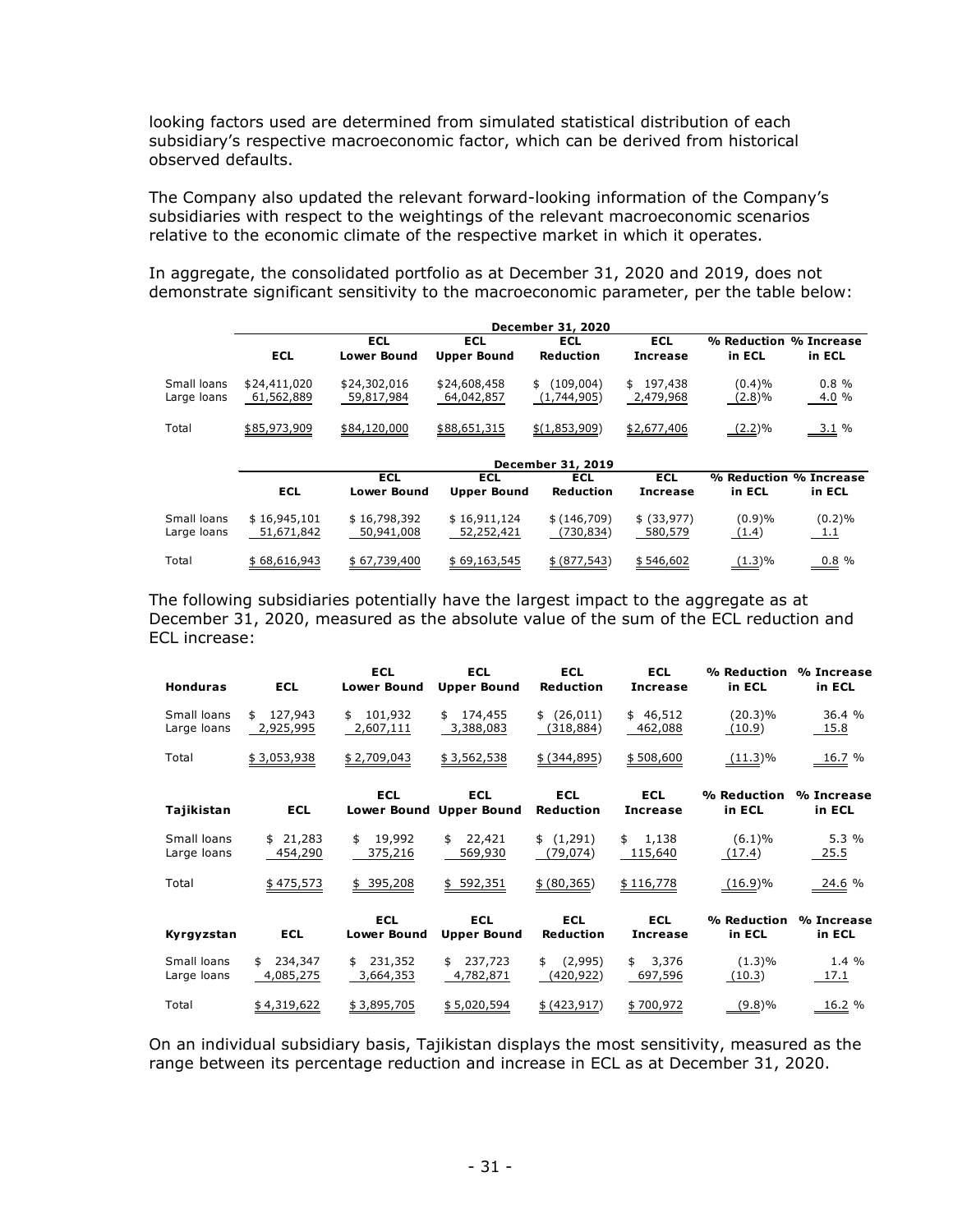The following subsidiaries potentially have the largest impact to the aggregate as at December 31, 2019, measured as the absolute value of the sum of the ECL reduction and ECL increase:

| Guatemala                  | <b>ECL</b>                 | <b>ECL</b><br><b>Lower Bound</b>      | <b>ECL</b><br><b>Upper Bound</b> | <b>ECL</b><br><b>Reduction</b> | <b>ECL</b><br><b>Increase</b> | % Reduction % Increase<br>in ECL | in ECL              |
|----------------------------|----------------------------|---------------------------------------|----------------------------------|--------------------------------|-------------------------------|----------------------------------|---------------------|
| Small loans<br>Large loans | \$1,062,855<br>2,847,583   | \$1,060,185<br>2,709,447              | \$1,066,395<br>3,048,471         | (2,670)<br>\$<br>(138, 136)    | 3,540<br>\$<br>200,888        | (0.3)%<br>(4.9)                  | 0.3%<br>7.1         |
| Total                      | <u>\$3,910,438</u>         | \$3,769,632                           | \$4,114,866                      | \$ (140,806)                   | \$204,428                     | $(3.6)\%$                        | $\frac{5.2}{5.2}$ % |
| Tajikistan                 | <b>ECL</b>                 | <b>ECL</b><br>Lower Bound Upper Bound | <b>ECL</b>                       | <b>ECL</b><br><b>Reduction</b> | <b>ECL</b><br><b>Increase</b> | % Reduction % Increase<br>in ECL | in ECL              |
| Small loans<br>Large loans | \$53,475<br>603,835        | 48,929<br>\$<br>501,208               | 59,327<br>\$<br>747,991          | (4,546)<br>\$<br>(102, 627)    | 5,852<br>\$<br>144,156        | $(8.5)\%$<br>(17.0)              | 10.9 %<br>23.9      |
| Total                      | \$657,310                  | \$550,137                             | \$807,318                        | \$ (107, 173)                  | \$150,008                     | $(16.3)\%$                       | 22.8%               |
| Kyrgyzstan                 | <b>ECL</b>                 | <b>ECL</b><br><b>Lower Bound</b>      | <b>ECL</b><br><b>Upper Bound</b> | <b>ECL</b><br><b>Reduction</b> | <b>ECL</b><br><b>Increase</b> | % Reduction % Increase<br>in ECL | in ECL              |
| Small loans<br>Large loans | 127,703<br>\$<br>1,994,511 | 122,852<br>\$<br>1,868,991            | 131,101<br>\$<br>2,081,000       | (4, 851)<br>\$<br>(125, 520)   | \$3,398<br>86,489             | $(3.8)\%$<br>(6.3)               | 2.7%<br>4.3         |
| Total                      | \$2,122,214                | \$1,991,843                           | \$2,212,101                      | \$(130, 371)                   | \$89,887                      | (6.1)%                           | 4.2 %               |

On an individual subsidiary basis, Tajikistan displays the most sensitivity, measured as the range between its percentage reduction and increase in ECL as at December 31, 2019.

**Loss Given Default (LGD)**—LGD is the magnitude of the likely loss if there is a default. The Company estimates LGD parameters based on the history of recovery rates of claims against defaulted counterparties. The LGD model considers cash recoveries only. LGD is calculated on a discounted cash flow basis using the EIR as the discounting factor.

For the purpose of calculating LGD, secured loans may utilize collateral values, whereas unsecured and guaranteed loans use recovery rates. An analysis of recoveries may also be applied against secured loans and hence impairment losses for subsidiaries. Most subsidiaries that have secured loans used recovery rates.

*Exposure at Default (EAD)*—EAD is based on the amounts the Company expects to be owed at the time of default, over the next 12 months (12M EAD) or over the remaining lifetime (Lifetime EAD).

*Incorporation of Forward-Looking Information*—For most of its subsidiaries, the Company incorporates forward looking information into both its assessment of whether the credit risk of an instrument has increased significantly since its initial recognition and its measurement of ECL.

The Company has identified and documented the key drivers of credit risk and credit losses for the portfolio using an analysis of historical data, and has assessed the impact of macroeconomic variables on PD. The macroeconomic variables involved in the analysis are either the growth rate of GDP, the CPI, the change in CPI or the unemployment rate. The sources of the macroeconomic data were either a) derived from local governmental agencies as reported by the subsidiaries, b) World Bank/IMF data, or c) the online resources of Trading Economics. In all cases, the data was internally reviewed and approved by subsidiary management and validated for consistency of application by other market participants.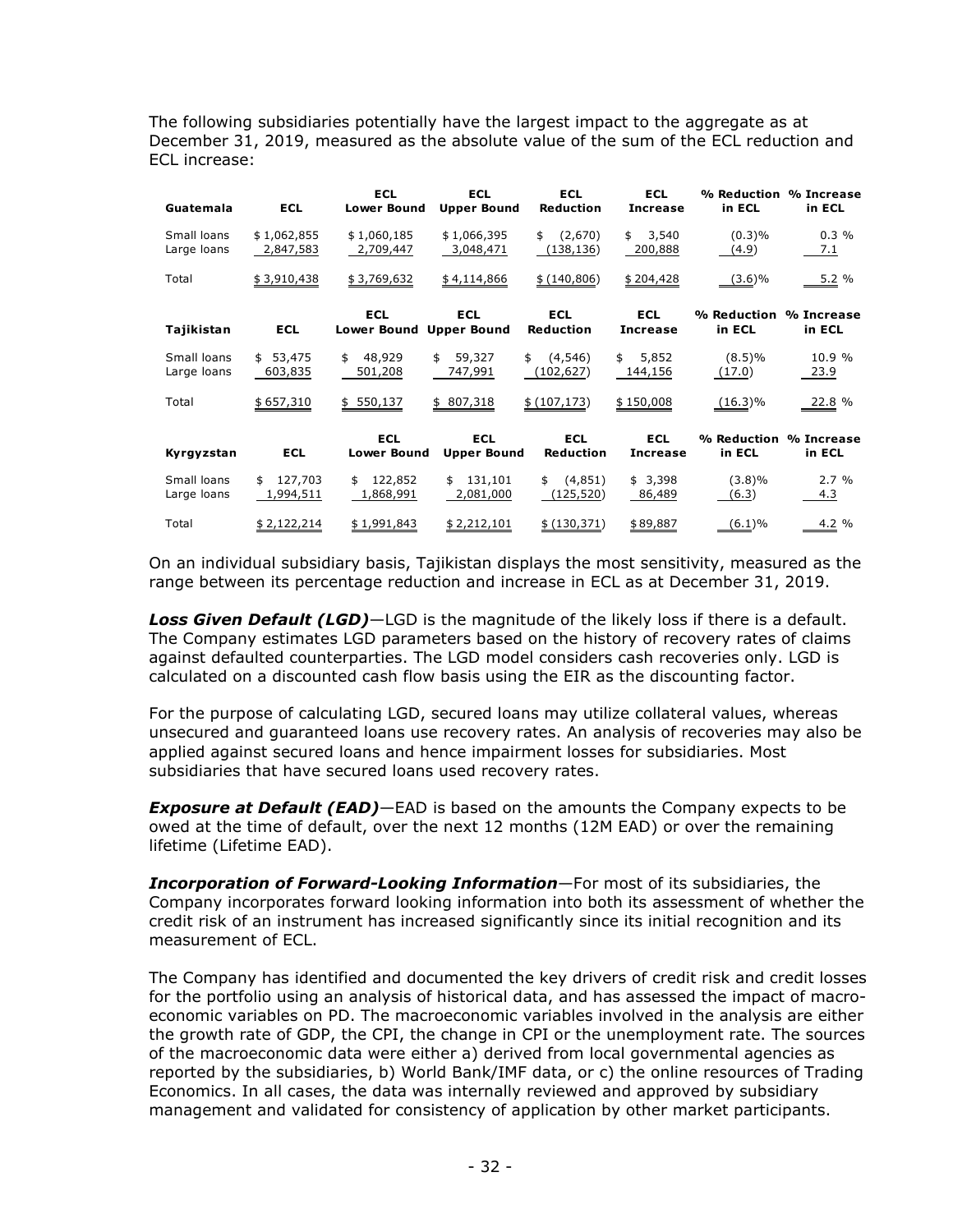The macroeconomic variables involved in the analysis as at December 31, 2020 are disclosed in the below table:

| Region        | <b>Subsidiary</b> | <b>Macroeconomic</b><br><b>Parameter</b> | 2021   | 2022   | 2023   | 2024   | 2025   |
|---------------|-------------------|------------------------------------------|--------|--------|--------|--------|--------|
| Africa        | DRC               | <b>CPI Change</b>                        | 7.70 % | 7.33%  | 6.30%  | 4.88 % | 4.88 % |
| Africa        | Malawi            | <b>GDP Growth</b>                        | 2.47   | 6.30   | 6.30   | 6.11   | 6.06   |
| Africa        | Nigeria           | Unemployment rate                        | 32.50  | 33.00  | 33.00  | 33.00  | 33.00  |
| Africa        | Tanzania          | <b>GDP Growth</b>                        | 3.60   | 6.12   | 6.46   | 6.59   | 6.67   |
| Africa        | Uganda            | <b>GDP Growth</b>                        | 4.93   | 5.50   | 6.04   | 7.58   | 9.29   |
| Africa        | Zambia            | <b>GDP Growth</b>                        | 0.58   | 1.05   | 1.21   | 1.23   | 1.21   |
| Eurasia       | Armenia           | <b>GDP Growth</b>                        | 5.98 % | 8.14 % | 8.38 % | 8.93%  | 9.02%  |
| Eurasia       | Azerbaijan        | <b>GDP Growth</b>                        | 2.52   | 1.80   | 1.62   | 2.22   | 1.70   |
| Eurasia       | Georgia           | <b>GDP Growth</b>                        | 5.00   | 4.50   | 4.50   | 4.50   | 4.50   |
| Eurasia       | Kosovo            | <b>GDP Growth</b>                        | 6.70   | 6.95   | 7.21   | 7.49   | 7.79   |
| Eurasia       | Kyrgyzstan        | <b>GDP Growth</b>                        | 4.07   | 4.02   | 3.78   | 3.71   | 3.82   |
| Eurasia       | Tajikistan        | <b>GDP Growth</b>                        | 5.69   | 5.69   | 5.57   | 5.61   | 5.71   |
| Latin America | Ecuador           | <b>GDP Growth</b>                        | 2.24%  | 2.23%  | 2.38 % | 2.08%  | 2.19 % |
| Latin America | Guatemala         | <b>GDP Growth</b>                        | 3.39   | 3.47   | 3.50   | 3.42   | 3.38   |
| Latin America | Haiti             | CPI change                               | 19.52  | 19.70  | 18.48  | 19.38  | 19.41  |
| Latin America | <b>Honduras</b>   | <b>CPI</b>                               | 3.68   | 3.92   | 4.17   | 4.43   | 4.71   |
| Latin America | Nicaragua         | <b>GDP Growth</b>                        | 2.33   | 2.44   | 1.87   | 1.75   | 1.96   |
| <b>MESA</b>   | Afghanistan       | CPI Change                               | 4.50 % | 4.00 % | 4.00 % | 4.00 % | 4.00 % |
| <b>MESA</b>   | Jordan            | CPI Change                               | 1.40   | 1.70   | 2.53   | 2.50   | 2.50   |
| <b>MESA</b>   | Pakistan          | CPI Change                               | 10.25  | 6.77   | 6.66   | 6.49   | 6.54   |

The macroeconomic variables involved in the analysis as at December 31, 2019 are disclosed in the below table:

| <b>Region</b> | <b>Subsidiary</b> | Macroeconomic<br><b>Parameter</b> | 2020   | 2021   | 2022   | 2023   | 2024   |
|---------------|-------------------|-----------------------------------|--------|--------|--------|--------|--------|
|               |                   |                                   |        |        |        |        |        |
| Africa        | DRC               | <b>CPI Change</b>                 | 5.00 % | 5.00%  | 5.00%  | 5.00%  | 5.00 % |
| Africa        | Malawi            | <b>GDP Growth</b>                 | 5.10   | 5.50   | 6.00   | 6.50   | 6.50   |
| Africa        | Nigeria           | Unemployment rate                 | 32.00  | 32.00  | 32.00  | 32.00  | 32.00  |
| Africa        | Tanzania          | <b>GDP Growth</b>                 | 5.70   | 6.10   | 6.10   | 6.10   | 6.10   |
| Africa        | Uganda            | <b>GDP Growth</b>                 | 6.50   | 5.80   | 5.80   | 5.80   | 5.80   |
| Africa        | Zambia            | <b>GDP Growth</b>                 | 2.80   | 2.80   | 2.80   | 2.80   | 2.80   |
| Eurasia       | Armenia           | <b>GDP Growth</b>                 | 4.80 % | 4.50 % | 4.50 % | 4.50 % | 4.50 % |
| Eurasia       | Azerbaijan        | <b>GDP Growth</b>                 | 3.00   | 3.70   | 3.10   | 3.20   | 3.20   |
| Eurasia       | Georgia           | <b>GDP Growth</b>                 | 4.50   | 5.00   | 5.00   | 5.00   | 5.00   |
| Eurasia       | Kosovo            | <b>GDP Growth</b>                 | 4.00   | 4.00   | 4.00   | 4.00   | 4.00   |
| Eurasia       | Kyrgyzstan        | <b>GDP Growth</b>                 | 3.39   | 3.78   | 4.58   | 3.35   | 3.35   |
| Eurasia       | Tajikistan        | <b>GDP Growth</b>                 | 4.50   | 4.50   | 4.50   | 4.00   | 4.00   |
| Latin America | Ecuador           | <b>GDP Growth</b>                 | 0.48%  | 1.64 % | 2.72 % | 2.51 % | 2.51 % |
| Latin America | Guatemala         | <b>GDP Growth</b>                 | 3.54   | 3.72   | 3.60   | 3.51   | 3.47   |
| Latin America | Haiti             | CPI change                        | 15.00  | 12.00  | 9.00   | 7.00   | 5.00   |
| Latin America | <b>Honduras</b>   | CPI                               | 3.52   | 3.66   | 3.80   | 3.96   | 4.12   |
| Latin America | Nicaragua         | <b>GDP Growth</b>                 | (1.10) | 1.00   | 2.00   | 3.00   | 4.00   |
| <b>MESA</b>   | Afghanistan       | CPI Change                        | 4.50 % | 4.75 % | 5.00%  | 5.00 % | 5.00 % |
| <b>MESA</b>   | Jordan            | CPI Change                        | 2.50   | 2.52   | 2.52   | 2.52   | 2.52   |
| <b>MESA</b>   | Pakistan          | CPI Change                        | 11.81  | 8.40   | 6.00   | 5.00   | 5.00   |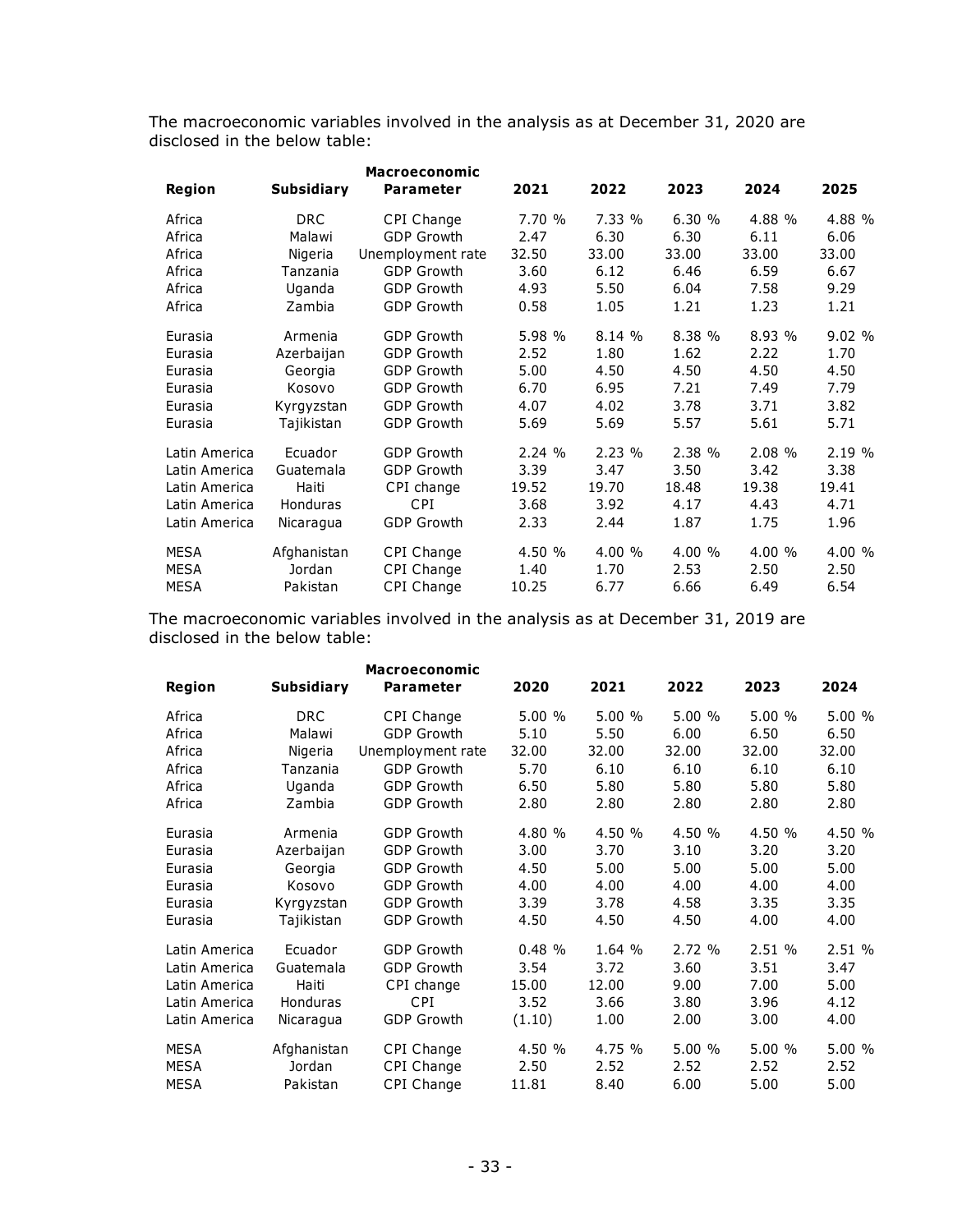**Credit Risk Exposure**—The following table provides information on the credit quality of loans to customers as of December 31, 2020:

|                            | <b>Small Loans</b> |                    |                 |                |  |  |  |
|----------------------------|--------------------|--------------------|-----------------|----------------|--|--|--|
|                            | Stage 1            | Stage 2            | Stage 3         | <b>Total</b>   |  |  |  |
| Current                    | \$91,148,826       | 65,336,143<br>\$   | \$<br>318,747   | \$156,803,716  |  |  |  |
| Past due 1-30 days         | 18,427             | 6,683,015          | 57,023          | 6,758,465      |  |  |  |
| Past due 31-60 days        |                    | 3,926,937          | 69,761          | 3,996,698      |  |  |  |
| Past due 61-90 days        |                    | 1,781,471          | 69,991          | 1,851,462      |  |  |  |
| Past due more than 90 days |                    |                    | 13,494,651      | 13,494,651     |  |  |  |
| Gross carrying amount      | 91,167,253         | 77,727,566         | 14,010,173      | 182,904,992    |  |  |  |
| Impairment allowance       | (2, 204, 123)      | (11, 075, 044)     | (11, 131, 853)  | (24, 411, 020) |  |  |  |
| Carrying amount            | \$88,963,130       | 66,652,522         | 2,878,320       | \$158,493,972  |  |  |  |
|                            |                    | <b>Large Loans</b> |                 |                |  |  |  |
|                            | Stage 1            | Stage 2            | Stage 3         | <b>Total</b>   |  |  |  |
| Current                    | \$358,995,857      | \$123,421,949      | 4,976,988<br>\$ | \$487,394,794  |  |  |  |
| Past due 1-30 days         | 708,422            | 25,140,045         | 1,104,364       | 26,952,831     |  |  |  |
| Past due 31-60 days        |                    | 11,755,698         | 1,566,869       | 13,322,567     |  |  |  |
| Past due 61-90 days        |                    | 6,573,312          | 856,818         | 7,430,130      |  |  |  |
| Past due more than 90 days |                    | 52,071             | 51,447,082      | 51,499,153     |  |  |  |
| Gross carrying amount      | 359,704,279        | 166,943,075        | 59,952,121      | 586,599,475    |  |  |  |
| Impairment allowance       | (5,982,549)        | (15, 381, 356)     | (40, 198, 984)  | (61, 562, 889) |  |  |  |
| Carrying amount            | \$353,721,730      | \$151,561,719      | \$19,753,137    | \$525,036,586  |  |  |  |

The following table provides information on the credit quality of loans to customers as of December 31, 2019:

|                                                                                                           | <b>Small Loans</b>                |                                                        |                                                           |                                                                    |  |
|-----------------------------------------------------------------------------------------------------------|-----------------------------------|--------------------------------------------------------|-----------------------------------------------------------|--------------------------------------------------------------------|--|
|                                                                                                           | Stage 1                           | Stage 2                                                | Stage 3                                                   | Total                                                              |  |
| Current<br>Past due 1-30 days<br>Past due 31-60 days<br>Past due 61-90 days<br>Past due more than 90 days | \$175,372,704<br>37,612<br>20,036 | 6,704,974<br>\$<br>6,142,750<br>4,242,974<br>2,061,671 | 218,986<br>\$<br>29,846<br>22,891<br>53,281<br>12,367,632 | \$182,296,664<br>6,210,208<br>4,265,865<br>2,114,952<br>12,387,668 |  |
| Gross carrying amount                                                                                     | 175,430,352                       | 19,152,369                                             | 12,692,636                                                | 207,275,357                                                        |  |
| Impairment allowance                                                                                      | (3,837,435)                       | (2,717,581)                                            | (10, 390, 085)                                            | (16,945,101)                                                       |  |
| Carrying amount                                                                                           | 171,592,917                       | \$16,434,788                                           | 2,302,551                                                 | \$190,330,256                                                      |  |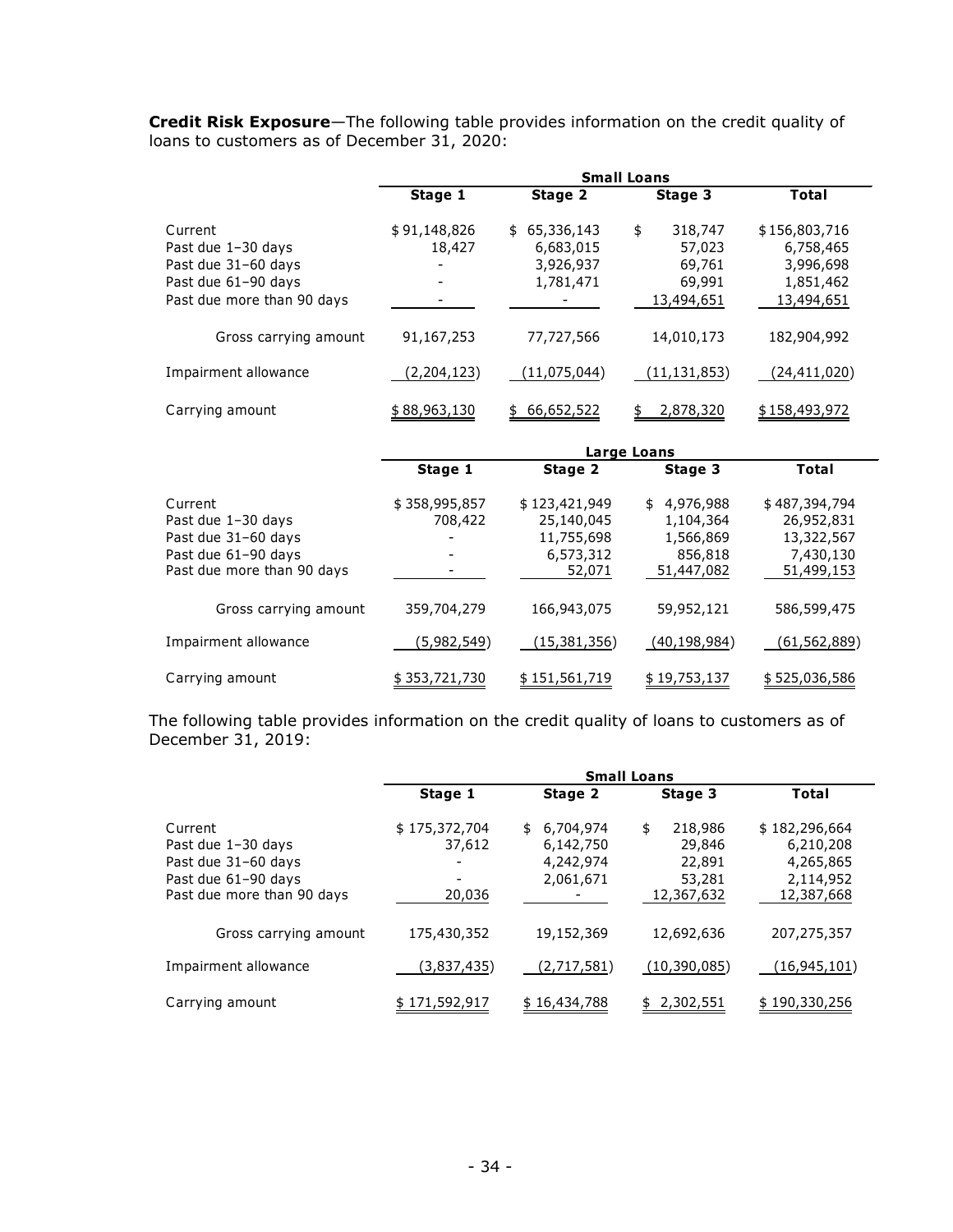|                                                                                                           | Large Loans                           |                                                               |                                                                |                                                                     |  |
|-----------------------------------------------------------------------------------------------------------|---------------------------------------|---------------------------------------------------------------|----------------------------------------------------------------|---------------------------------------------------------------------|--|
|                                                                                                           | Stage 1                               | Stage 2                                                       | Stage 3                                                        | Total                                                               |  |
| Current<br>Past due 1-30 days<br>Past due 31-60 days<br>Past due 61-90 days<br>Past due more than 90 days | \$585,272,216<br>1,449,226<br>152,146 | \$14,776,410<br>15,497,801<br>5,276,084<br>3,148,691<br>3,476 | 4,853,615<br>\$<br>567,854<br>414,710<br>631,844<br>41,487,972 | \$604,902,241<br>17,514,881<br>5,690,794<br>3,780,535<br>41,643,594 |  |
| Gross carrying amount                                                                                     | 586,873,588                           | 38,702,462                                                    | 47,955,995                                                     | 673,532,045                                                         |  |
| Impairment allowance                                                                                      | (8,960,506)                           | (5,894,599)                                                   | (36, 816, 737)                                                 | (51,671,842)                                                        |  |
| Carrying amount                                                                                           | \$577,913,082                         | \$32,807,863                                                  | \$11,139,258                                                   | \$621,860,203                                                       |  |

During the years ended December 31, 2020, and December 31, 2019, the Company modified the contractual cash flows on certain loans to customers. All such loans were transferred to at least Stage 2 with an impairment allowance measured at an amount equal to the lifetime expected credit losses.

**Analysis of Collateral and Other Credit Enhancements**—The Company closely monitors collateral held for loans to customers considered to be credit-impaired, as it becomes more likely that the Company will take possession of collateral to mitigate potential credit losses. Financial assets that are credit-impaired and related collateral held in order to mitigate potential losses as at December 31, 2020 are shown below:

|             | <b>Gross Carrying</b> | Impairment       | Carrying      | <b>Fair Value of</b>   |
|-------------|-----------------------|------------------|---------------|------------------------|
|             | <b>Amount</b>         | <b>Allowance</b> | <b>Amount</b> | <b>Collateral Held</b> |
| Small loans | \$14,010,173          | \$(11, 131, 853) | \$2,878,320   | 281,033                |
| Large loans | 59,952,121            | (40, 198, 984)   | 19,753,137    | 20,399,457             |
| Total       | \$73,962,294          | \$(51, 330, 837) | \$22,631,457  | \$20,680,490           |

Financial assets that are credit-impaired and related collateral held in order to mitigate potential losses as at December 31, 2019 are shown below:

|             | <b>Gross Carrying</b> | <b>Impairment</b> | Carrying      | <b>Fair Value of</b>   |
|-------------|-----------------------|-------------------|---------------|------------------------|
|             | <b>Amount</b>         | <b>Allowance</b>  | <b>Amount</b> | <b>Collateral Held</b> |
| Small loans | \$12,692,636          | \$(10, 390, 085)  | \$2,302,551   | 212,669                |
| Large loans | 47,955,995            | (36, 816, 737)    | 11,139,258    | 17,511,984             |
| Total       | \$60,648,631          | \$(47, 206, 822)  | \$13,441,809  | \$17,724,653           |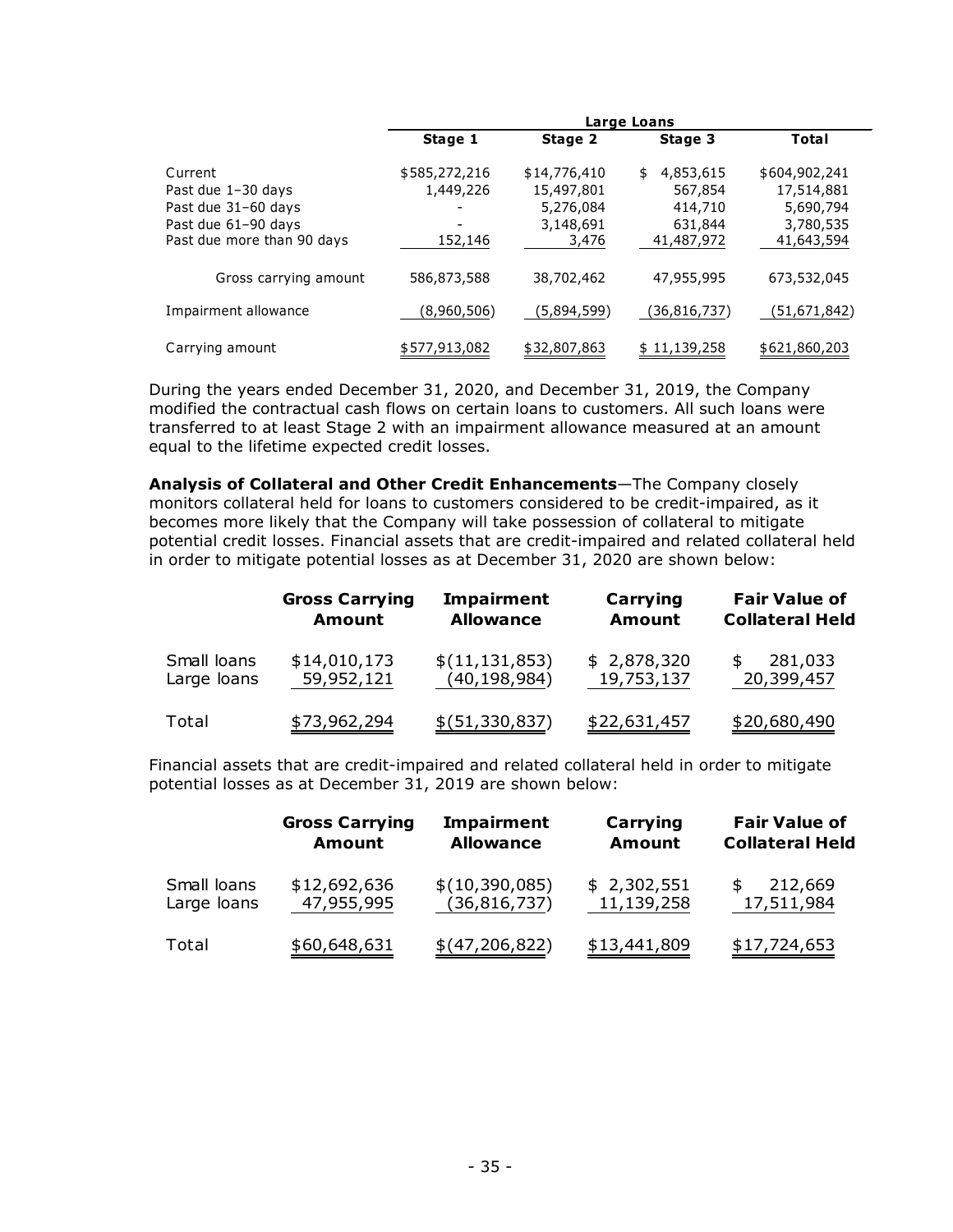The following tables stratify credit exposures from credit-impaired loans to customers by ranges of loan-to-value (LTV) ratio as at December 31, 2020. LTV is calculated as the ratio of the gross amount of the loan—or the amount committed for loan commitments—to the value of the collateral. The valuation of the collateral excludes any adjustments for obtaining and selling the collateral.

|                  | <b>Small Loans</b>                     |                                       |                                                    |                                       |  |
|------------------|----------------------------------------|---------------------------------------|----------------------------------------------------|---------------------------------------|--|
|                  | <b>Total Loan Portfolio</b>            |                                       | <b>Credit Impaired Loan</b><br>Portfolio (Stage 3) |                                       |  |
|                  | <b>Gross Carrying</b><br><b>Amount</b> | <b>Impairment</b><br><b>Allowance</b> | <b>Gross Carrying</b><br><b>Amount</b>             | <b>Impairment</b><br><b>Allowance</b> |  |
| No collateral    | \$165,908,785                          | \$23,815,762                          | \$13,441,869                                       | \$10,695,153                          |  |
| Lower than 50%   | 530,190                                |                                       | 8,379                                              |                                       |  |
| 50%-60%          | 730,686                                |                                       | 8,166                                              |                                       |  |
| 61%-70%          | 3,564,563                              |                                       | 5,450                                              |                                       |  |
| 71%-80%          | 4,107,400                              |                                       | 5,593                                              |                                       |  |
| 81%-90%          | 696,834                                | 280                                   | 3,607                                              | 278                                   |  |
| $91\% - 100\%$   | 1,130,150                              | 79,055                                | 41,933                                             | 25,092                                |  |
| Higher than 100% | 6,236,384                              | 515,923                               | 495,176                                            | 411,330                               |  |
| Total            | \$182,904,992                          | \$24,411,020                          | \$14,010,173                                       | \$11,131,853                          |  |

|                  | Large Loans                            |                                       |                                                    |                                       |  |  |
|------------------|----------------------------------------|---------------------------------------|----------------------------------------------------|---------------------------------------|--|--|
|                  | <b>Total Loan Portfolio</b>            |                                       | <b>Credit Impaired Loan</b><br>Portfolio (Stage 3) |                                       |  |  |
|                  | <b>Gross Carrying</b><br><b>Amount</b> | <b>Impairment</b><br><b>Allowance</b> | <b>Gross Carrying</b><br><b>Amount</b>             | <b>Impairment</b><br><b>Allowance</b> |  |  |
| No collateral    | \$479,513,207                          | \$55,928,446                          | \$51,187,470                                       | \$35,816,993                          |  |  |
| Lower than 50%   | 7,322,194                              | 474                                   | 785,866                                            |                                       |  |  |
| $50\% - 60\%$    | 4,874,069                              |                                       | 260,240                                            |                                       |  |  |
| $61\% - 70\%$    | 7,164,873                              | 5,024                                 | 236,894                                            | 5,024                                 |  |  |
| 71%-80%          | 8,003,618                              | 7,695                                 | 184,464                                            | 7,679                                 |  |  |
| $81\% - 90\%$    | 4,275,997                              | 17                                    | 190,530                                            |                                       |  |  |
| 91%-100%         | 41,528,157                             | 2,466,613                             | 2,857,115                                          | 1,818,681                             |  |  |
| Higher than 100% | 33,917,360                             | 3,154,620                             | 4,249,542                                          | 2,550,607                             |  |  |
| Total            | \$586,599,475                          | \$61,562,889                          | \$59,952,12                                        | \$40,198,984                          |  |  |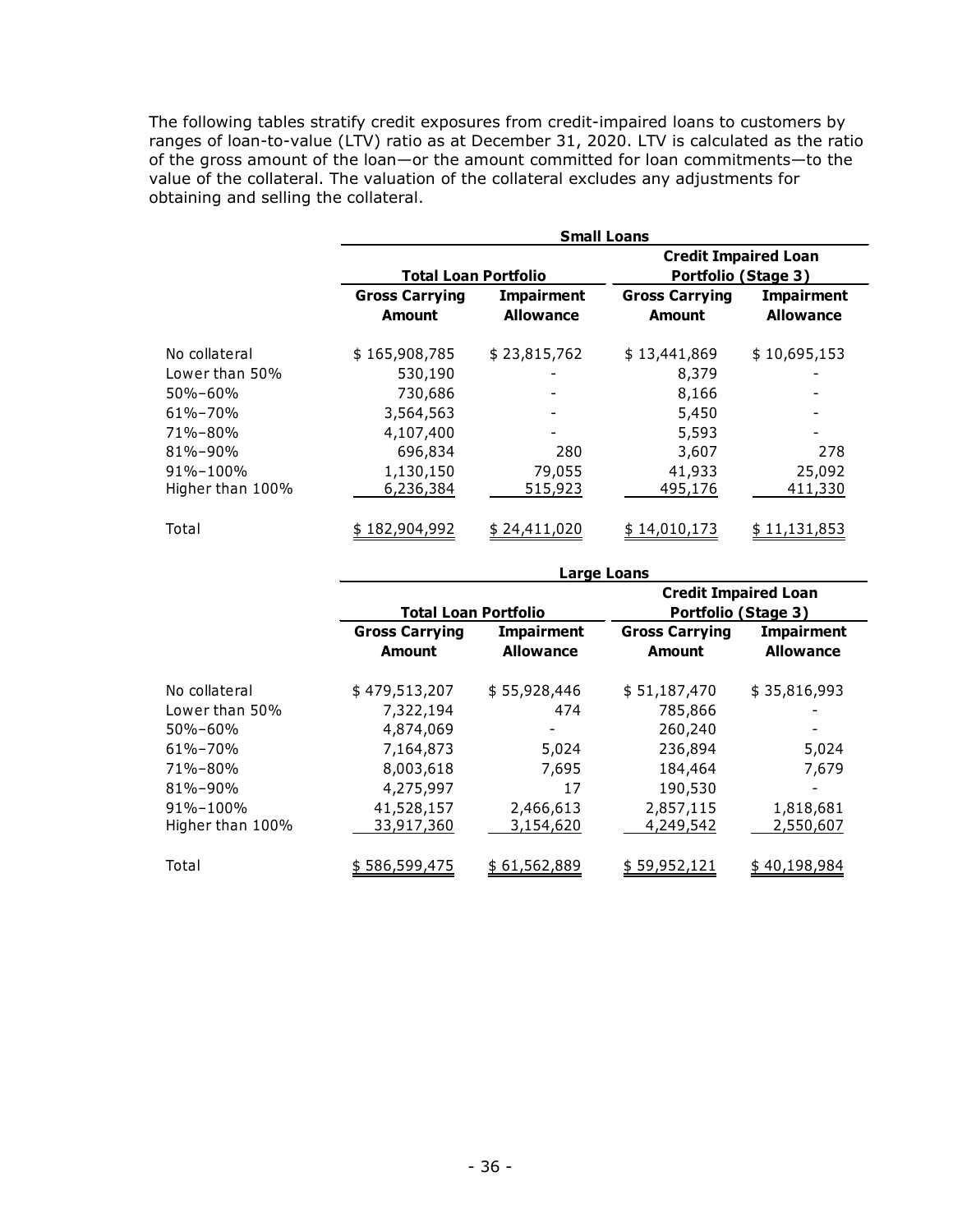The following tables stratify credit exposures from credit-impaired loans to customers by ranges of loan-to-value (LTV) ratio as at December 31, 2019. LTV is calculated as the ratio of the gross amount of the loan—or the amount committed for loan commitments—to the value of the collateral. The valuation of the collateral excludes any adjustments for obtaining and selling the collateral.

|                  | <b>Small Loans</b>                     |                                       |                                                    |                                       |  |  |
|------------------|----------------------------------------|---------------------------------------|----------------------------------------------------|---------------------------------------|--|--|
|                  | <b>Total Loan Portfolio</b>            |                                       | <b>Credit Impaired Loan</b><br>Portfolio (Stage 3) |                                       |  |  |
|                  | <b>Gross Carrying</b><br><b>Amount</b> | <b>Impairment</b><br><b>Allowance</b> | <b>Gross Carrying</b><br><b>Amount</b>             | <b>Impairment</b><br><b>Allowance</b> |  |  |
| No collateral    | \$195,626,734                          | \$16,816,870                          | \$12,631,997                                       | \$10,367,594                          |  |  |
| Lower than 50%   | 837,303                                |                                       | 11,862                                             |                                       |  |  |
| 50%-60%          | 223,109                                |                                       | 4,732                                              |                                       |  |  |
| 61%-70%          | 205,017                                |                                       | 3,814                                              |                                       |  |  |
| 71%-80%          | 236,727                                |                                       | 1,824                                              |                                       |  |  |
| $81\% - 90\%$    | 1,167,454                              | 212                                   | 1,162                                              | 124                                   |  |  |
| $91\% - 100\%$   | 2,500,082                              | 8,549                                 | 3,869                                              |                                       |  |  |
| Higher than 100% | 6,478,931                              | 119,469                               | 33,376                                             | 22,367                                |  |  |
| Total            | \$207,275,357                          | \$16,945,101                          | \$12,692,636                                       | \$10,390,085                          |  |  |

|                                    | <b>Large Loans</b>                     |                                       |                                                           |                                       |  |
|------------------------------------|----------------------------------------|---------------------------------------|-----------------------------------------------------------|---------------------------------------|--|
|                                    | <b>Total Loan Portfolio</b>            |                                       | <b>Credit Impaired Loan</b><br><b>Portfolio (Stage 3)</b> |                                       |  |
|                                    | <b>Gross Carrying</b><br><b>Amount</b> | <b>Impairment</b><br><b>Allowance</b> | <b>Gross Carrying</b><br><b>Amount</b>                    | <b>Impairment</b><br><b>Allowance</b> |  |
| No collateral                      | \$576,745,564                          | \$50,001,068                          | \$44,765,035                                              | \$35,832,336                          |  |
| Lower than 50%<br>50%-60%          | 15,030,637<br>5,298,293                |                                       | 551,288                                                   |                                       |  |
| $61\% - 70\%$                      | 4,687,620                              |                                       | 151,646<br>111,659                                        |                                       |  |
| 71%-80%                            | 5,114,568                              | 5                                     | 131,007                                                   |                                       |  |
| $81\% - 90\%$                      | 4,489,394                              | 359                                   | 172,306                                                   | 347                                   |  |
| $91\% - 100\%$<br>Higher than 100% | 4,690,271<br>57,475,698                | 19,837<br>1,650,573                   | 118,067<br>1,954,987                                      | 16,442<br>967,612                     |  |
| Total                              | \$673,532,045                          | \$51,671,842                          | \$47,955,995                                              | \$36,816,737                          |  |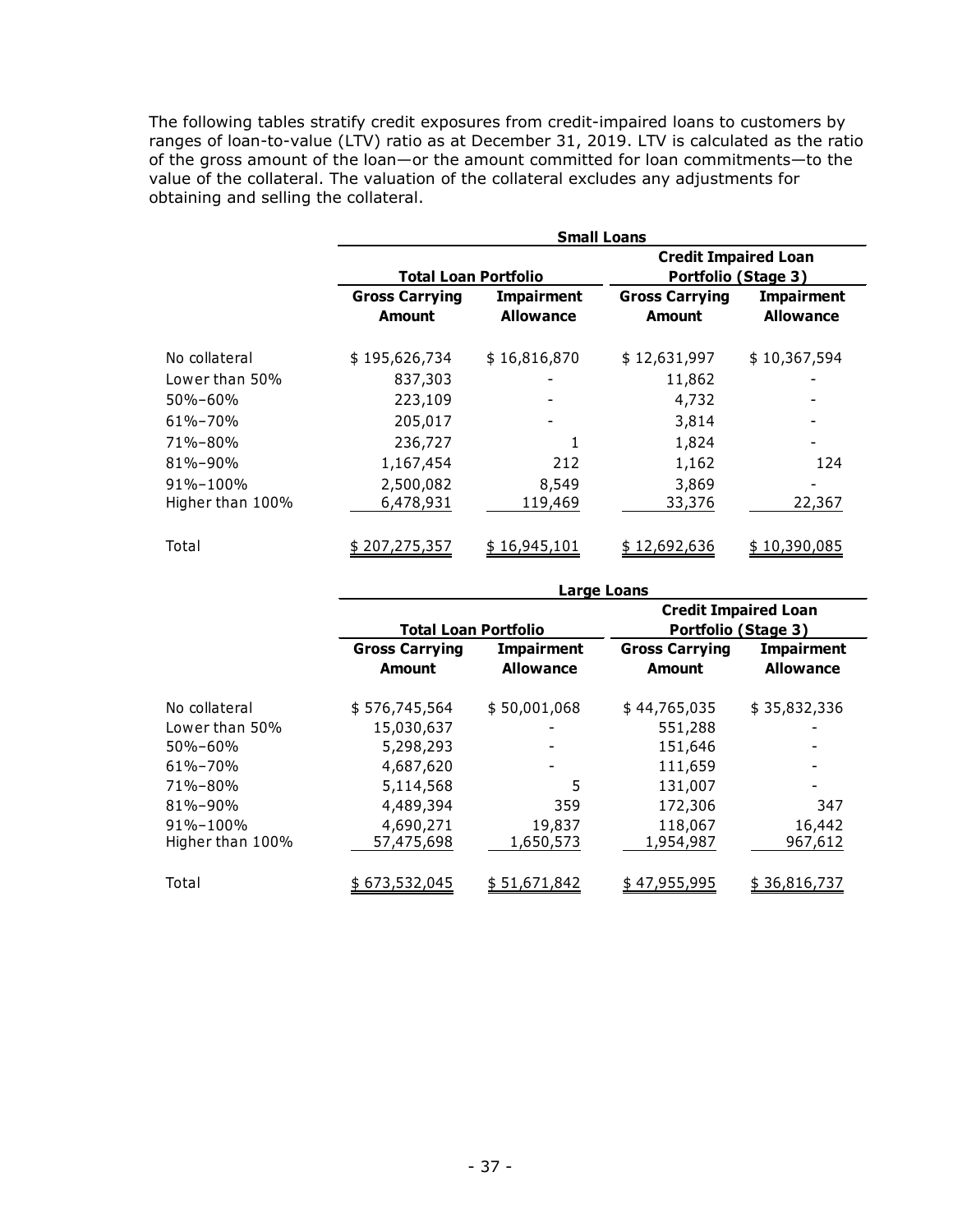**Impairment Allowance**—Movements in the loan impairment allowance for the year ended December 31, 2020, are as follows

|                                        | <b>Small Loans</b> |                          |                     |                |
|----------------------------------------|--------------------|--------------------------|---------------------|----------------|
|                                        | Stage 1            | Stage 2                  | Stage 3             | <b>Total</b>   |
| Impairment allowance as of             |                    |                          |                     |                |
| January 1, 2020                        | \$3,837,435        | 2,717,581<br>\$          | \$10,390,085        | \$16,945,101   |
| Transfer between stages:               |                    |                          |                     |                |
| Transfer from Stage 1 to Stage 2       | (4,864,930)        | 10,738,884               |                     | 5,873,954      |
| Transfer from Stage 2 to Stage 1       | 216,542            | (2, 259, 126)            |                     | (2,042,584)    |
| Transfer from Stage 2 to Stage 3       |                    | (7, 225, 521)            | 11,230,922          | 4,005,401      |
| Transfer from Stage 3 to Stage 2       |                    | 80,313                   | (1,433,405)         | (1, 353, 092)  |
| Transfer from Stage 1 to Stage 3       | (966)              |                          | 1,579               | 613            |
| New financial instruments originated   |                    |                          |                     |                |
| or purchased                           | 2,406,716          | 1,973,563                | 1,002,129           | 5,382,408      |
| Changes in PDs/LGDs/EADs               | (1, 138, 065)      | 7,687,449                | 3,934,327           | 10,483,711     |
| Modification of contractual cash flows |                    |                          |                     |                |
| of financial instrument                | 3,575,202          | 222,855                  | 324,878             | 4,122,935      |
| FX movements                           | (2, 358)           | 3,160                    | 22,110              | 22,912         |
| Financial instruments derecognized     |                    |                          |                     |                |
| during the period                      | (1,717,027)        | (1,335,366)              | (82, 128)           | (3, 134, 521)  |
| Write-offs                             | (6, 872)           | (1,348,092)              | (13,909,475)        | (15, 264, 439) |
| Currency translation adjustment        | (101, 554)         | (180, 656)               | (349, 169)          | (631, 379)     |
|                                        |                    |                          |                     |                |
| Impairment allowance as of             |                    |                          |                     |                |
| December 31, 2020                      | \$2,204,123        | \$11,075,044             | <u>\$11,131,853</u> | \$24,411,020   |
|                                        |                    |                          |                     |                |
|                                        |                    |                          |                     |                |
|                                        |                    |                          | Large Loans         |                |
|                                        | Stage 1            | Stage 2                  | Stage 3             | Total          |
|                                        |                    |                          |                     |                |
| Impairment allowance as of             |                    |                          |                     |                |
| January 1, 2020                        | \$8,960,506        | 5,894,599<br>\$          | \$36,816,737        | \$51,671,842   |
| Transfer between stages:               |                    |                          |                     |                |
| Transfer from Stage 1 to Stage 2       | (10, 368, 258)     | 28,357,354               |                     | 17,989,096     |
| Transfer from Stage 2 to Stage 1       | 2,692,078          | (14, 103, 832)           |                     | (11, 411, 754) |
| Transfer from Stage 2 to Stage 3       |                    | (15, 767, 959)           | 26,002,900          | 10,234,941     |
| Transfer from Stage 3 to Stage 2       |                    | 402,090                  | (1,617,015)         | (1, 214, 925)  |
| Transfer from Stage 1 to Stage 3       | (16, 031)          | $\overline{\phantom{a}}$ | 39,710              | 23,679         |
| New financial instruments originated   |                    |                          |                     |                |
| or purchased                           | 2,835,004          | 7,345,044                | 5,945,190           | 16,125,238     |
| Changes in PDs/LGDs/EADs               | 1,939,825          | 8,227,670                | 4,097,844           | 14,265,339     |
| Modification of contractual cash flows |                    |                          |                     |                |
| of financial instrument                | 3,179,454          | (2, 146, 178)            | (24, 837)           | 1,008,439      |
| <b>FX</b> movements                    | 34,364             | 126,210                  | 394,203             | 554,777        |
| Financial instruments derecognized     |                    |                          |                     |                |
| during the period                      | (2,969,143)        | (2,476,327)              | (776, 036)          | (6, 221, 506)  |
| Write-offs                             | (2,703)            | (88, 802)                | (28, 768, 304)      | (28, 859, 809) |
| Currency translation adjustment        | (302, 547)         | (388, 513)               | (1, 911, 408)       | (2,602,468)    |
| Impairment allowance as of             |                    |                          |                     |                |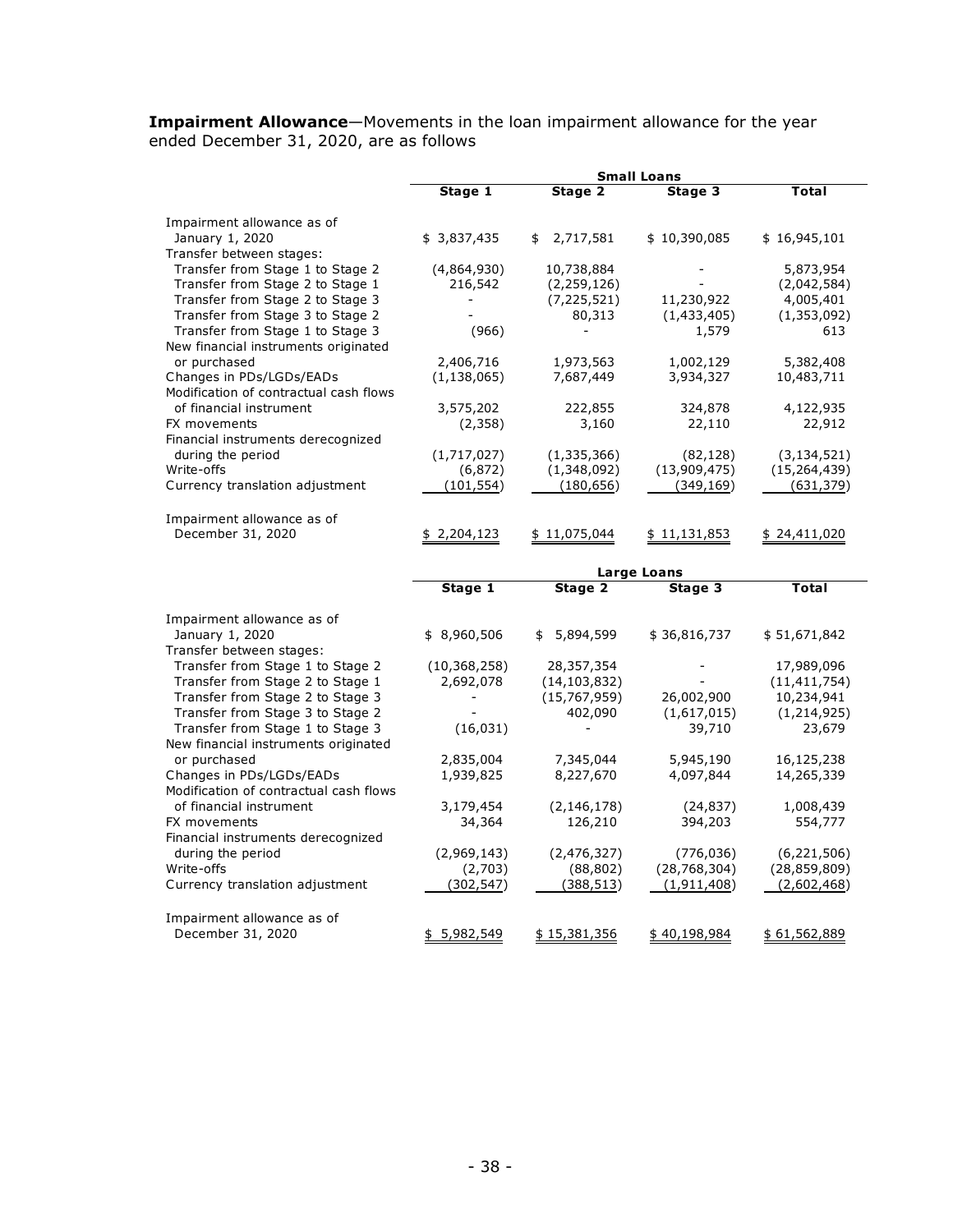Movements in the loan impairment allowance for the year ended December 31, 2019, are as follows

|                                        |               |                 | <b>Small Loans</b> |                 |
|----------------------------------------|---------------|-----------------|--------------------|-----------------|
|                                        | Stage 1       | Stage 2         | Stage 3            | <b>Total</b>    |
| Impairment allowance as of             |               |                 |                    |                 |
| January 1, 2019                        | \$2,172,431   | \$1,069,640     | 5,628,546<br>\$    | 8,870,617<br>\$ |
| Transfer between stages:               |               |                 |                    |                 |
| Transfer from Stage 1 to Stage 2       | (399, 911)    | 3,612,456       |                    | 3,212,545       |
| Transfer from Stage 2 to Stage 1       | 134,335       | (1,970,594)     |                    | (1,836,259)     |
| Transfer from Stage 2 to Stage 3       |               | (4, 914, 917)   | 9,684,973          | 4,770,056       |
| Transfer from Stage 3 to Stage 2       |               | 8,955           | (38, 044)          | (29,089)        |
| Transfer from Stage 1 to Stage 3       | (349)         |                 | 3,056              | 2,707           |
| New financial instruments originated   |               |                 |                    |                 |
| or purchased                           | 2,370,315     | 142,332         | 3,274,577          | 5,787,224       |
| Changes in PDs/LGDs/EADs               | 1,194,698     | 5,053,256       | 3,169,433          | 9,417,387       |
| Modification of contractual cash flows |               |                 |                    |                 |
| of financial instrument                | 867           | (3, 538)        | (4, 160)           | (6, 831)        |
| FX movements                           | 1,189         | 897             | 7,683              | 9,769           |
| Financial instruments derecognized     |               |                 |                    |                 |
| during the period                      | (1, 349, 382) | (102, 341)      | (32, 715)          | (1,484,438)     |
| Write-offs                             | (1,081)       | (2, 496)        | (11,094,377)       | (11,097,954)    |
| Currency translation adjustment        | (285, 677)    | (176,069)       | (208, 887)         | (670, 633)      |
|                                        |               |                 |                    |                 |
| Impairment allowance as of             |               |                 |                    |                 |
| December 31, 2019                      | \$3,837,435   | \$2,717,581     | \$10,390,085       | \$16,945,101    |
|                                        |               |                 |                    |                 |
|                                        |               |                 |                    |                 |
|                                        |               |                 | <b>Large Loans</b> |                 |
|                                        | Stage 1       | Stage 2         | Stage 3            | <b>Total</b>    |
|                                        |               |                 |                    |                 |
| Impairment allowance as of             |               |                 |                    |                 |
| January 1, 2019                        | \$8,610,720   | 6,379,933<br>\$ | \$29,650,478       | \$44,641,131    |
| Transfer between stages:               |               |                 |                    |                 |
| Transfer from Stage 1 to Stage 2       | (3, 543, 132) | 17,521,475      |                    | 13,978,343      |
| Transfer from Stage 2 to Stage 1       | 1,781,610     | (11,868,448)    |                    | (10,086,838)    |
| Transfer from Stage 2 to Stage 3       |               | (15, 201, 740)  | 25,795,441         | 10,593,701      |
| Transfer from Stage 3 to Stage 2       |               | 288,651         | (2,319,679)        | (2,031,028)     |
| Transfer from Stage 1 to Stage 3       | (45,898)      |                 | 591,263            | 545,365         |
| New financial instruments originated   |               |                 |                    |                 |
| or purchased                           | 3,938,361     | 1,359,302       | 5,952,098          | 11,249,761      |
| Changes in PDs/LGDs/EADs               | 1,149,347     | 8,528,206       | 4,322,164          | 13,999,717      |
| Modification of contractual cash flows |               |                 |                    |                 |
| of financial instrument                | 127,197       | (125, 701)      | (87, 687)          | (86, 191)       |
| FX movements                           | 64,900        | 90,694          | 330,019            | 485,613         |
| Financial instruments derecognized     |               |                 |                    |                 |
| during the period                      | (2,855,302)   | (823, 392)      | (577, 502)         | (4, 256, 196)   |
| Write-offs                             | (2, 575)      | (13, 293)       | (26,077,656)       | (26,093,524)    |
| Currency translation adjustment        | (264, 722)    | (241, 088)      | (762, 202)         | (1, 268, 012)   |
| Impairment allowance as of             |               |                 |                    |                 |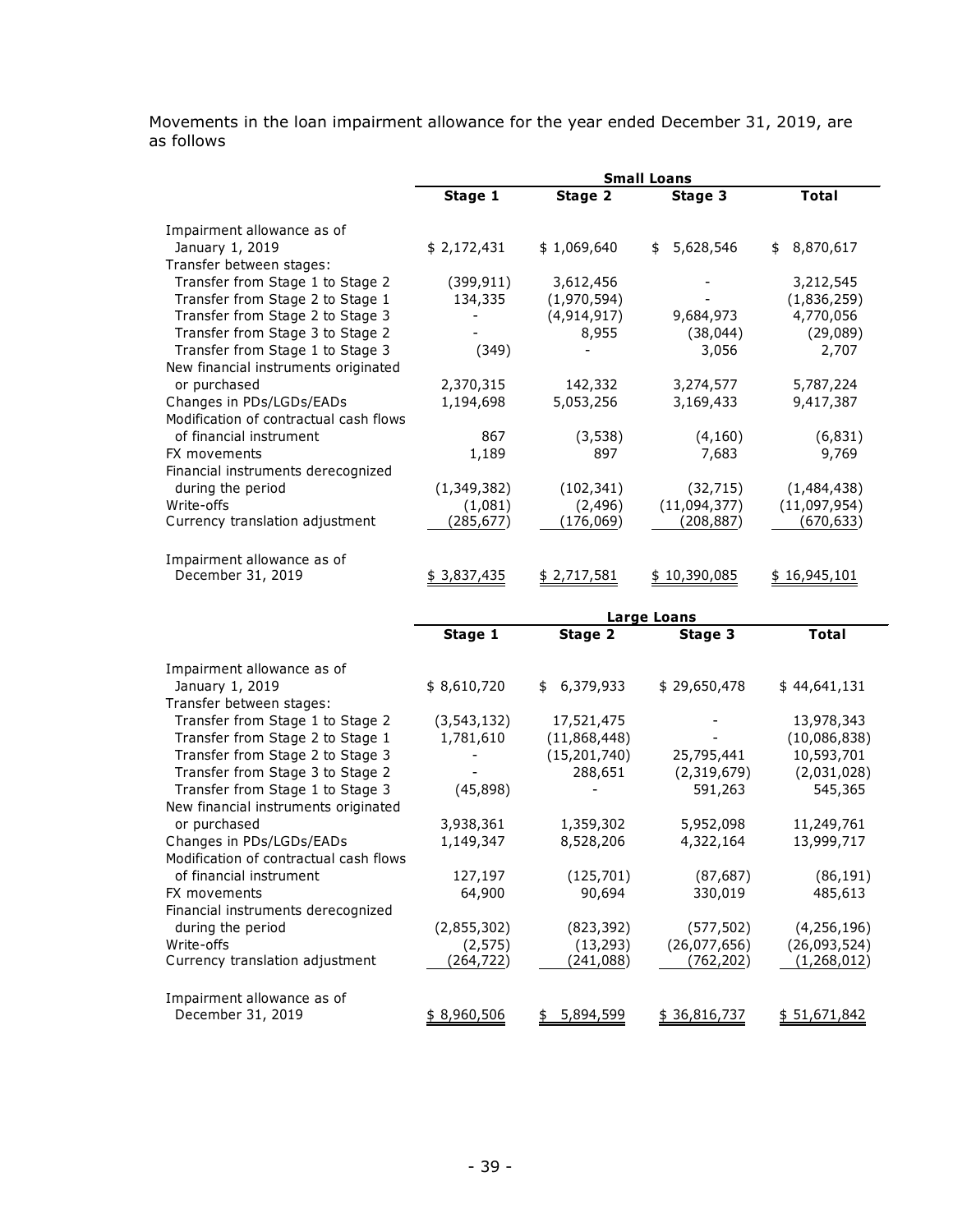Respective movements in the gross carrying amounts of loans to customers for the year ended December 31, 2020, are as follows

|                                        | <b>Small Loans</b> |                |               |                 |  |
|----------------------------------------|--------------------|----------------|---------------|-----------------|--|
|                                        | Stage 1            | Stage 2        | Stage 3       | Total           |  |
| Gross carrying amount as of            |                    |                |               |                 |  |
| January 1, 2020                        | \$175,430,352      | \$19,152,369   | \$12,692,636  | \$207,275,357   |  |
| Transfer between stages:               |                    |                |               |                 |  |
| Transfer from Stage 1 to Stage 2       | (99, 959, 718)     | 99,959,718     |               |                 |  |
| Transfer from Stage 2 to Stage 1       | 11,603,368         | (11,603,368)   |               |                 |  |
| Transfer from Stage 2 to Stage 3       |                    | (18, 529, 157) | 18,529,157    |                 |  |
| Transfer from Stage 3 to Stage 2       |                    | 1,615,752      | (1,615,752)   |                 |  |
| Transfer from Stage 1 to Stage 3       | (6, 460)           |                | 6,460         |                 |  |
| New financial instruments originated   |                    |                |               |                 |  |
| or purchased                           | 148,079,407        | 44,307,487     | 3,386,069     | 195,772,963     |  |
| Repayment of principal and interest    | (114, 583, 806)    | (31,688,913)   | (3,514,789)   | (149, 787, 508) |  |
| Modification of contractual cash flows |                    |                |               |                 |  |
| of financial instruments               | (5,760,004)        | (2,316,898)    | 226,232       | (7,850,670)     |  |
| Derecognition during the period        | (20, 024, 509)     | (20, 447, 795) | (1, 347, 713) | (41,820,017)    |  |
| Write-offs                             | (7, 726)           | (1,348,092)    | (13,841,360)  | (15, 197, 178)  |  |
| FX movements                           | 1,091,321          | 21,690         | (25, 414)     | 1,087,597       |  |
| Currency translation adjustment        | (4,694,972)        | (1, 395, 227)  | (485,353)     | (6,575,552)     |  |
| Gross carrying amount as of            |                    |                |               |                 |  |
| December 31, 2020                      | 91,167,253<br>\$   | \$77,727,566   | \$14,010,173  | \$182,904,992   |  |

|                                        | Large Loans       |                  |                |                 |  |
|----------------------------------------|-------------------|------------------|----------------|-----------------|--|
|                                        | Stage 1           | Stage 2          | Stage 3        | Total           |  |
| Gross carrying amount as of            |                   |                  |                |                 |  |
| January 1, 2020                        | 586,873,588<br>\$ | 38,702,462<br>\$ | \$47,955,995   | \$673,532,045   |  |
| Transfer between stages:               |                   |                  |                |                 |  |
| Transfer from Stage 1 to Stage 2       | (352, 686, 915)   | 352,686,915      |                |                 |  |
| Transfer from Stage 2 to Stage 1       | 115,473,155       | (115, 473, 155)  |                |                 |  |
| Transfer from Stage 2 to Stage 3       |                   | (54, 736, 807)   | 54,736,807     |                 |  |
| Transfer from Stage 3 to Stage 2       |                   | 2,094,719        | (2,094,719)    |                 |  |
| Transfer from Stage 1 to Stage 3       | (151, 702)        |                  | 151,702        |                 |  |
| New financial instruments originated   |                   |                  |                |                 |  |
| or purchased                           | 454,741,929       | 187,833,643      | 20,717,730     | 663,293,302     |  |
| Repayment of principal and interest    | (374, 495, 564)   | (169, 691, 859)  | (22, 783, 175) | (566, 970, 598) |  |
| Modification of contractual cash flows |                   |                  |                |                 |  |
| of financial instruments               | (743, 886)        | (1,872,652)      | 18,657         | (2,597,881)     |  |
| Derecognition during the period        | (49,050,258)      | (69, 396, 902)   | (7,378,857)    | (125, 826, 017) |  |
| Write-offs                             | (4, 243)          | (92,680)         | (28, 861, 466) | (28, 958, 389)  |  |
| FX movements                           | 1,883,167         | 959,131          | 414,586        | 3,256,884       |  |
| Currency translation adjustment        | (22,134,992)      | (4,069,740)      | (2,925,139)    | (29,129,871)    |  |
| Gross carrying amount as of            |                   |                  |                |                 |  |
| December 31, 2020                      | 359,704,279       | 166,943,075      | 59,952,121     | 586,599,475     |  |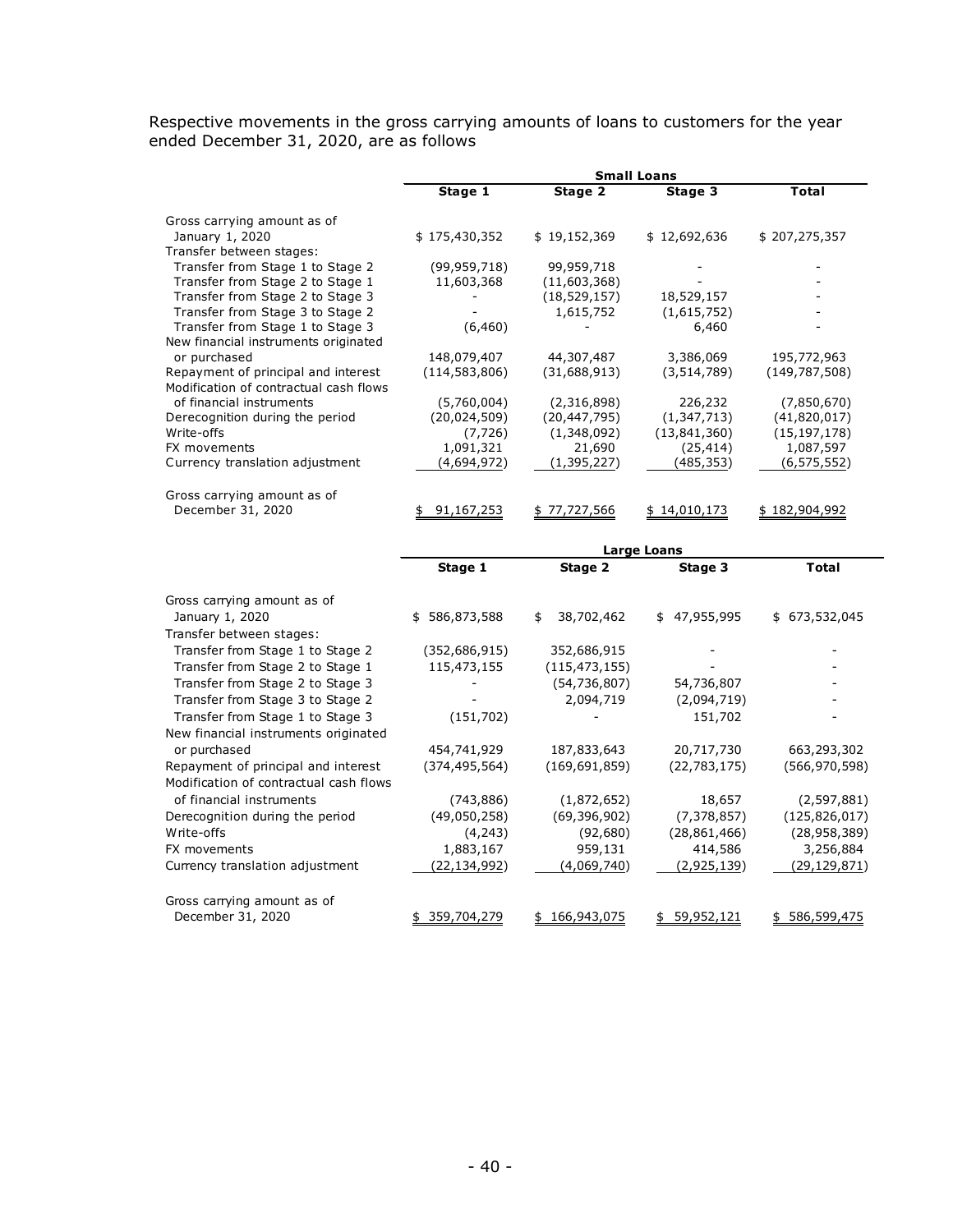Respective movements in the gross carrying amounts of loans to customers for the year ended December 31, 2019, are as follows:

|                                        | <b>Small Loans</b> |                |                 |                 |
|----------------------------------------|--------------------|----------------|-----------------|-----------------|
|                                        | Stage 1            | Stage 2        | Stage 3         | Total           |
| Gross carrying amount as of            |                    |                |                 |                 |
| January 1, 2019                        | \$192,342,643      | \$19,370,889   | 7,115,670<br>\$ | \$218,829,202   |
| Transfer between stages:               |                    |                |                 |                 |
| Transfer from Stage 1 to Stage 2       | (46, 676, 842)     | 46,581,375     | (17, 121)       | (112, 588)      |
| Transfer from Stage 2 to Stage 1       | 12,385,284         | (12, 285, 328) | 6,138           | 106,094         |
| Transfer from Stage 2 to Stage 3       |                    | (15, 225, 382) | 15,224,388      | (994)           |
| Transfer from Stage 3 to Stage 2       |                    | 54,295         | (54, 295)       |                 |
| Transfer from Stage 1 to Stage 3       | (6, 152)           |                | 6,152           |                 |
| New financial instruments originated   |                    |                |                 |                 |
| or purchased                           | 264,989,282        | 23,534,139     | 5,706,307       | 294,229,728     |
| Repayment of principal and interest    | (227,388,999)      | (40, 760, 103) | (3,366,007)     | (271, 515, 109) |
| Modification of contractual cash flows |                    |                |                 |                 |
| of financial instruments               | 765,461            | (305, 149)     | 301,522         | 761,834         |
| Derecognition during the period        | (6, 594, 351)      | (753, 011)     | (511, 998)      | (7,859,360)     |
| Write-offs                             | (1,099)            | (2, 496)       | (11, 434, 069)  | (11, 437, 664)  |
| FX movements                           | (3,689)            | (9,025)        | (1, 107)        | (13, 821)       |
| Currency translation adjustment        | (14, 381, 186)     | (1,047,835)    | (282,944)       | (15,711,965)    |
| Gross carrying amount as of            |                    |                |                 |                 |
| December 31, 2019                      | 175,430,352        | \$19,152,369   | \$12,692,636    | \$207,275,357   |

|                                        | <b>Large Loans</b> |                |                |                 |  |  |
|----------------------------------------|--------------------|----------------|----------------|-----------------|--|--|
|                                        | Stage 1            | Stage 2        | Stage 3        | <b>Total</b>    |  |  |
| Gross carrying amount as of            |                    |                |                |                 |  |  |
| January 1, 2019                        | 549,785,072<br>\$  | \$54,677,086   | \$39,782,320   | \$644,244,478   |  |  |
| Transfer between stages:               |                    |                |                |                 |  |  |
| Transfer from Stage 1 to Stage 2       | (124, 718, 821)    | 123,832,757    | (153,096)      | (1,039,160)     |  |  |
| Transfer from Stage 2 to Stage 1       | 65,256,264         | (65, 331, 543) | 7,604          | (67, 675)       |  |  |
| Transfer from Stage 2 to Stage 3       |                    | (43, 168, 677) | 43,168,677     |                 |  |  |
| Transfer from Stage 3 to Stage 2       |                    | 1,818,348      | (1,818,348)    |                 |  |  |
| Transfer from Stage 1 to Stage 3       | (845, 300)         |                | 845,300        |                 |  |  |
| New financial instruments originated   |                    |                |                |                 |  |  |
| or purchased                           | 708,771,230        | 31,275,121     | 11,089,310     | 751,135,661     |  |  |
| Repayment of principal and interest    | (579, 899, 621)    | (53, 361, 217) | (12,692,994)   | (645, 953, 832) |  |  |
| Modification of contractual cash flows |                    |                |                |                 |  |  |
| of financial instruments               | (660, 222)         | (133, 412)     | 86,335         | (707, 299)      |  |  |
| Derecognition during the period        | (19, 636, 111)     | (9,250,013)    | (5, 154, 437)  | (34,040,561)    |  |  |
| Write-offs                             | (2, 575)           | (13, 293)      | (26, 450, 202) | (26, 466, 070)  |  |  |
| <b>FX</b> movements                    | 1,093,024          | 482,122        | 180,800        | 1,755,946       |  |  |
| Currency translation adjustment        | (12, 269, 352)     | (2, 124, 817)  | (935, 274)     | (15,329,443)    |  |  |
| Gross carrying amount as of            |                    |                |                |                 |  |  |
| December 31, 2019                      | \$586,873,588      | \$38,702,462   | \$47,955,995   | \$673,532,045   |  |  |

The Company's loan portfolio is made up entirely of loans made to individuals, groups of individuals, and Small and Mid-Sized Enterprises and is sufficiently diversified to reduce concentration risk. At December 31, 2020 and 2019, the Company had 0.8 million and 0.9 million borrowers respectively.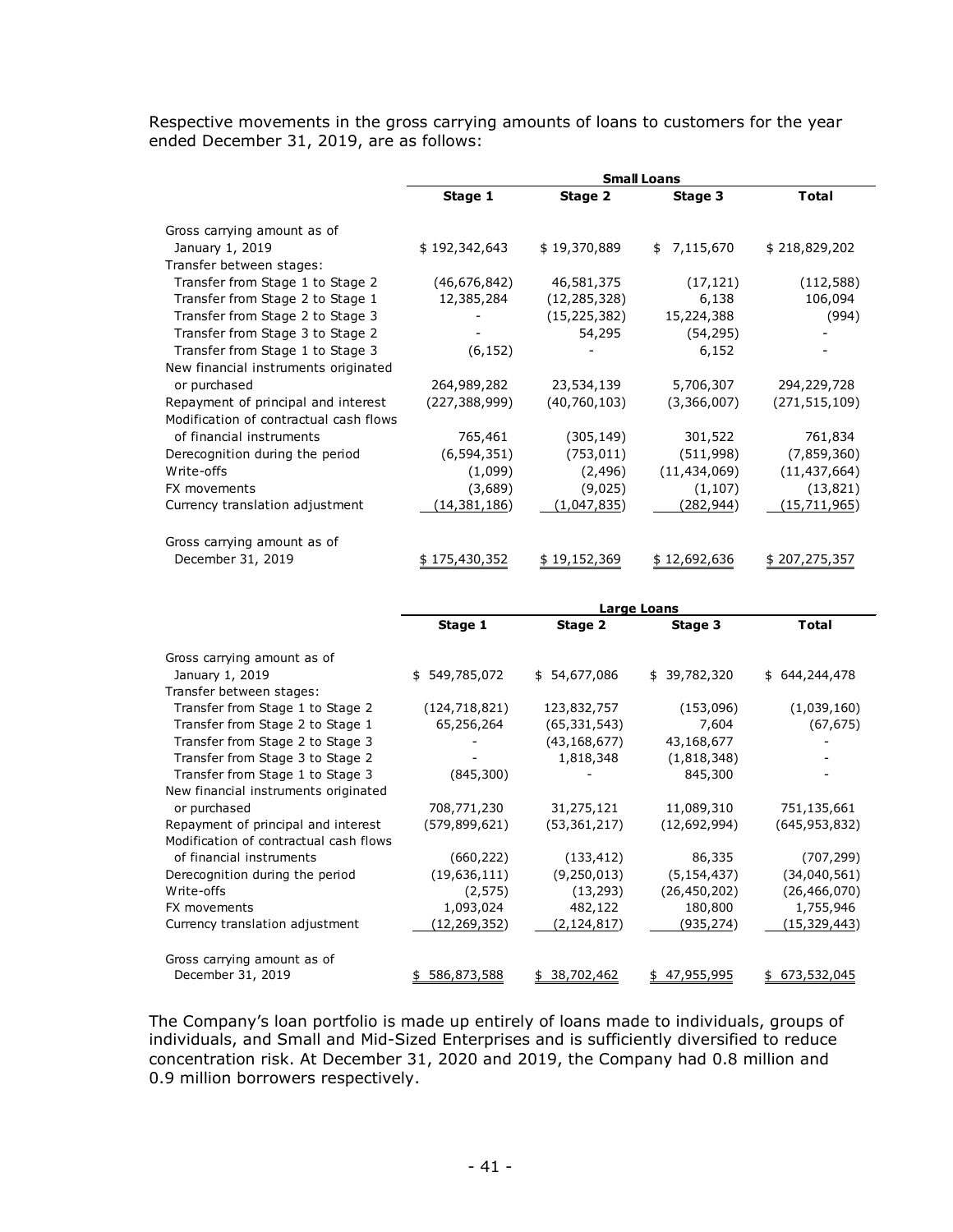The Company's aggregate gross loan portfolio was \$769.5 million and \$881.0 million as of December 31, 2020 and 2019, respectively (see Note 17). The Company's total allowance for impairment was \$85.9 million, a coverage ratio of 11.2% of total loans; and \$68.6 million, a coverage ratio of 7.8% of total loans as of December 31, 2020 and 2019, respectively.

A regional breakdown of impairment losses to average loan balances as at December 31, 2020 and 2019 is shown in the table below. Impairment losses were negative in 2019 in the Eurasia region due to the impact of \$14.5 million in recoveries in Azerbaijan, of which \$6.6 million is due to a government compensation program.

|                                                   | <b>Impairment Losses</b><br>on Loans                   |                                                         |                                                            | <b>Average Gross</b><br><b>Loans to Customers</b>          | <b>Impairment Allowance</b><br>as Percentage of<br><b>Average Gross Loans</b> |                                |
|---------------------------------------------------|--------------------------------------------------------|---------------------------------------------------------|------------------------------------------------------------|------------------------------------------------------------|-------------------------------------------------------------------------------|--------------------------------|
|                                                   | 2020                                                   | 2019                                                    | 2020                                                       | 2019                                                       | 2020                                                                          | 2019                           |
| Eurasia<br>Latin America<br>Africa<br><b>MESA</b> | \$11,158,027<br>10,572,197<br>10,824,907<br>19,179,858 | \$ (3,970,420)<br>11,878,497<br>9,042,213<br>11,914,128 | \$311,292,339<br>153,631,669<br>151,291,048<br>208,940,879 | \$321,158,592<br>173,601,020<br>165,029,252<br>212,151,678 | 3.6%<br>6.9<br>7.2<br>9.2                                                     | $(1.2)\%$<br>6.8<br>5.5<br>5.6 |
| Total                                             | \$51,734,989                                           | \$28,864,418                                            | \$825,155,935                                              | \$871,940,541                                              | 6.3%                                                                          | 3.3%                           |

The regional segmentation, by arrears category, for gross loans and allowances as at December 31, 2020, is as follows:

|                                                   | <b>Total Gross Loans for Each Portfolio-Aging Segment</b>  |                                                      |                                                        |                                                    |                                                       |                                                            |  |
|---------------------------------------------------|------------------------------------------------------------|------------------------------------------------------|--------------------------------------------------------|----------------------------------------------------|-------------------------------------------------------|------------------------------------------------------------|--|
|                                                   |                                                            |                                                      | <b>Gross Loan Portfolio</b>                            |                                                    |                                                       | <b>Total Gross</b>                                         |  |
|                                                   | Current                                                    | $1 - 30$                                             | $31 - 60$                                              | $61 - 90$                                          | $90+$                                                 | <b>Loan Portfolio</b>                                      |  |
| Eurasia<br>Latin America<br>Africa<br><b>MESA</b> | \$244,124,038<br>107,151,406<br>110,190,983<br>182,712,139 | \$8,367,713<br>11,736,327<br>4,325,659<br>9,281,597  | 3,125,974<br>\$<br>6,224,226<br>2,287,458<br>5,681,607 | \$3,405,689<br>1,913,835<br>2,001,496<br>1,960,572 | \$30,003,906<br>11,691,499<br>16,287,086<br>7,031,257 | \$289,027,320<br>138,717,293<br>135,092,682<br>206,667,172 |  |
| Total                                             | \$ 644,178,566                                             | \$33,711,296                                         | \$17,319,265                                           | \$9,281,592                                        | \$65,013,748                                          | \$769,504,467                                              |  |
|                                                   | Aging of Allowance for Impairment                          |                                                      |                                                        |                                                    |                                                       |                                                            |  |
|                                                   |                                                            |                                                      |                                                        |                                                    |                                                       | <b>Total Allowance</b>                                     |  |
|                                                   | Current                                                    | $1 - 30$                                             | $31 - 60$                                              | $61 - 90$                                          | $90+$                                                 | for Impairment                                             |  |
| Eurasia<br>Latin America<br>Africa<br><b>MESA</b> | \$<br>6,288,235<br>4,107,913<br>2,406,285<br>13,430,265    | 1,566,908<br>\$<br>2,629,803<br>236,390<br>2,049,283 | \$<br>903,603<br>2,014,209<br>634,626<br>2,391,804     | \$1,129,698<br>694,793<br>1,381,622<br>994,490     | \$19,881,709<br>8,724,300<br>11,285,367<br>3,222,606  | 29,770,153<br>\$<br>18,171,018<br>15,944,290<br>22,088,448 |  |
| Total                                             | 26,232,698                                                 | 6,482,384<br>\$                                      | 5,944,242<br>\$                                        | \$4,200,603                                        | \$43,113,982                                          | 85,973,909<br>\$                                           |  |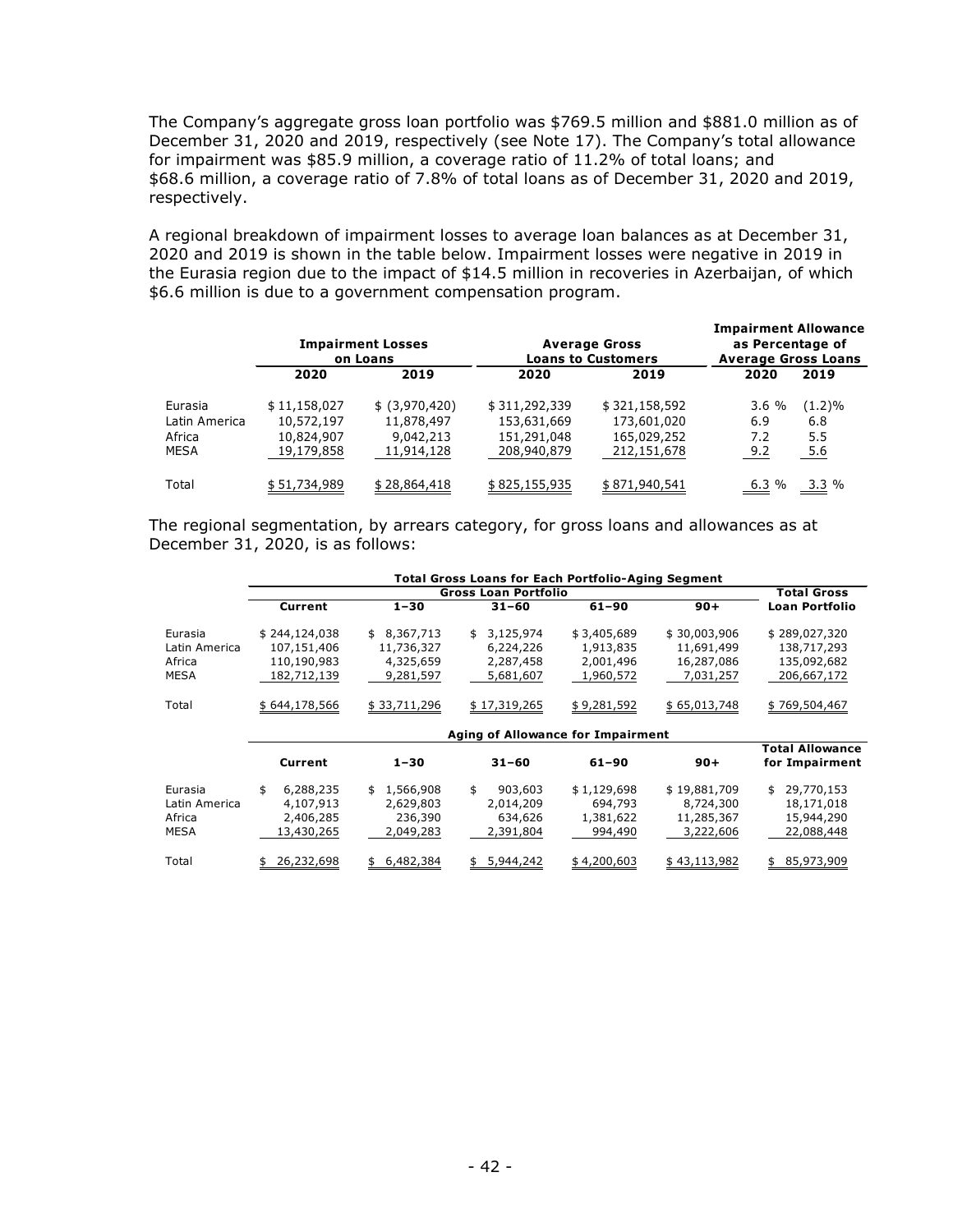|                                                   | <b>Total Gross Loans for Each Portfolio-Aging Segment</b>  |                                                    |                                                    |                                                    |                                                       |                                                            |  |
|---------------------------------------------------|------------------------------------------------------------|----------------------------------------------------|----------------------------------------------------|----------------------------------------------------|-------------------------------------------------------|------------------------------------------------------------|--|
|                                                   |                                                            |                                                    | <b>Gross Loan Portfolio</b>                        |                                                    |                                                       | <b>Total Gross</b>                                         |  |
|                                                   | Current                                                    | $1 - 30$                                           | $31 - 60$                                          | $61 - 90$                                          | $90+$                                                 | <b>Loan Portfolio</b>                                      |  |
| Eurasia<br>Latin America<br>Africa<br><b>MESA</b> | \$303,047,331<br>146,837,880<br>146,986,155<br>190,327,539 | \$4,792,773<br>6,765,424<br>4,056,990<br>8,109,902 | \$1,574,154<br>2,113,011<br>1,900,087<br>4,369,407 | \$1,021,873<br>1,316,259<br>1,479,075<br>2,078,280 | \$23,121,226<br>11,513,471<br>13,067,107<br>6,329,458 | \$333,557,357<br>168,546,045<br>167,489,414<br>211,214,586 |  |
| Total                                             | \$787,198,905                                              | \$23,725,089                                       | \$9,956,659                                        | \$5,895,487                                        | \$54,031,262                                          | \$880,807,402                                              |  |
|                                                   |                                                            |                                                    | Aging of Allowance for Impairment                  |                                                    |                                                       |                                                            |  |
|                                                   | Current                                                    | $1 - 30$                                           | $31 - 60$                                          | $61 - 90$                                          | $90+$                                                 | <b>Total Allowance</b><br>for Impairment                   |  |
|                                                   |                                                            |                                                    |                                                    |                                                    |                                                       |                                                            |  |
| Eurasia<br>Latin America<br>Africa<br><b>MESA</b> | 3,950,764<br>\$<br>4,295,843<br>2,505,072<br>1,470,951     | \$<br>778,392<br>1,629,929<br>244,360<br>1,664,690 | 474,616<br>\$<br>740,255<br>679,205<br>1,873,459   | 405,301<br>\$<br>469,315<br>1,018,534<br>1,572,351 | \$18,127,398<br>11,347,896<br>9,967,716<br>5,400,896  | 23,736,471<br>\$<br>18,483,238<br>14,414,887<br>11,982,347 |  |
| Total                                             | 12,222,630                                                 | \$4,317,371                                        | \$3,767,535                                        | \$3,465,501                                        | \$44,843,906                                          | 68,616,943<br>\$                                           |  |

The regional segmentation, by arrears category, for gross loans and allowances at December 31, 2019, is as follows:

**Market Risk**—Market risk includes interest rate risk and foreign exchange risk, which arise in the normal course of FINCA's business:

- Interest rate risk is the risk to earnings from changes in interest rates
- Foreign exchange rate risk arises from the different markets in which FINCA operates, which are mostly developing countries with so-called exotic currencies

FINCA's financial performance is subject to some degree of risk due to changes in interest rates. However, the statements of financial position of the Subsidiaries of FINCA are considered to have less interest rate risk than that of a traditional financial institution as:

- Neither the assets nor the liabilities of the Subsidiaries are tied to one specific short-term market index and, therefore, are unlikely to automatically "reprice" during their stated tenor and
- The short-term tenor of Subsidiaries' loans to its customers mean that changes in market rates will have little or no impact on prepayment activity.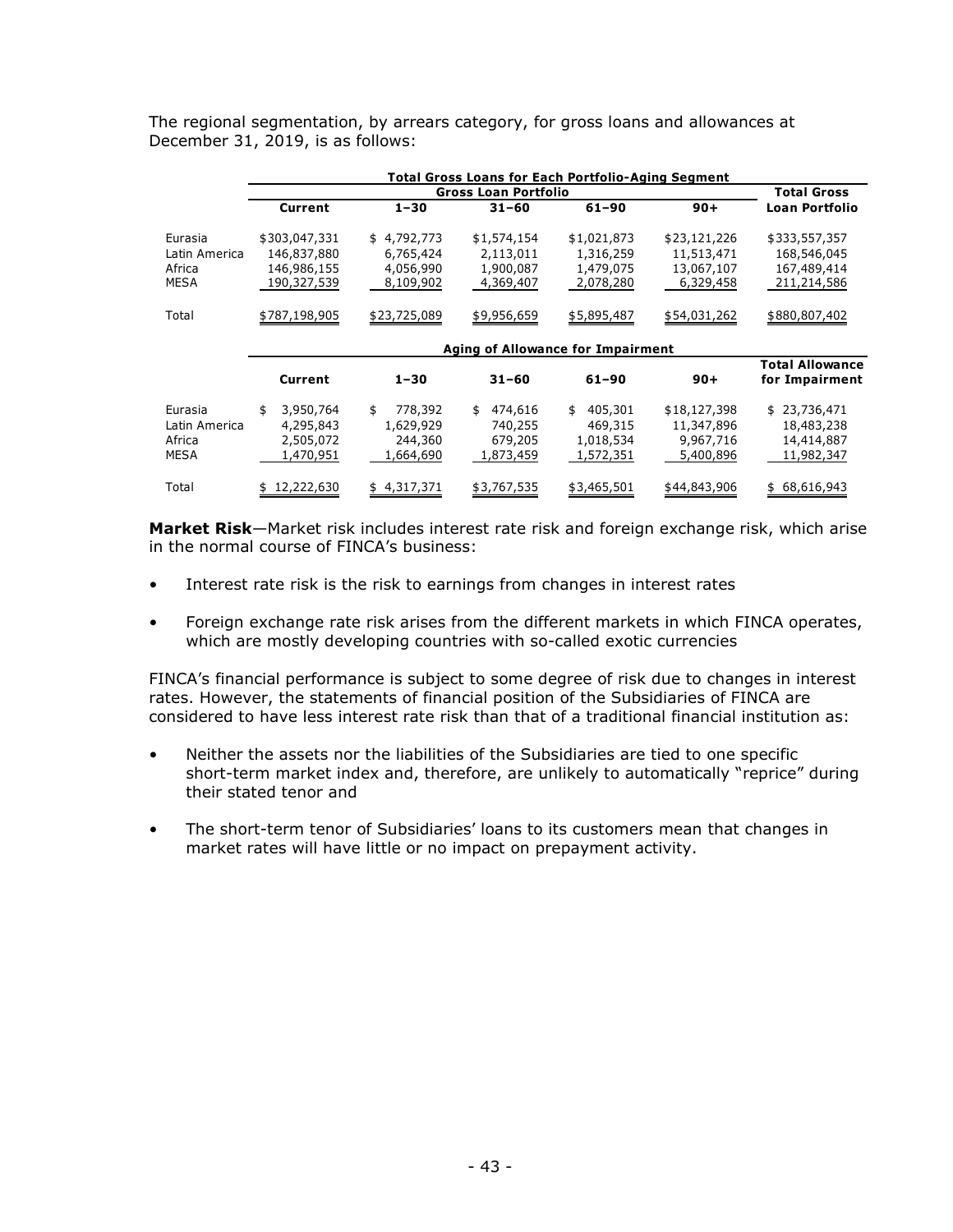#### Consideration of interest rate risk, by term of asset, liability and equity, as at December 31, 2020, is as follows:

|                                   | Up to<br>3 Months | 3-6 Months   | 7-12 Months  | 1-3 Years    | More than 3<br>Years | <b>Non-Interest</b><br>-Sensitive<br><b>Balances</b> | 2020<br>Total |
|-----------------------------------|-------------------|--------------|--------------|--------------|----------------------|------------------------------------------------------|---------------|
| Cash and cash equivalents         | \$40,231,523      | \$           | \$           | \$           | \$                   | \$117,699,159                                        | \$157,930,682 |
| Restricted cash and cash          |                   |              |              |              |                      |                                                      |               |
| equivalents                       | 12,779,947        | 1,137,659    |              | 50,000       |                      | 16,516,763                                           | 30,484,369    |
| Trading assets                    |                   |              |              |              |                      |                                                      |               |
| Derivative financial instruments  | 585,989           | 12, 161, 455 | 279,773      | 238,338      | 1,074,711            | 269,936                                              | 14,610,202    |
| Investment securities             | 20,956,218        | 32,159,674   | 9,087,616    |              | 1,756,527            | 1,290,543                                            | 65,250,579    |
| Loans receivable-net              | 151,478,889       | 96,536,995   | 194,533,176  | 204,311,032  | 36,670,466           |                                                      | 683,530,558   |
| Due from banks                    | 6,084,566         |              | 237,001      |              |                      |                                                      | 6,321,567     |
| Grants receivable-net             |                   |              |              |              |                      |                                                      |               |
| Other receivables, prepaid, other |                   |              |              |              |                      |                                                      |               |
| assets and goodwill               | 3,363,654         | 223,027      | 57,715       | 41,053       | 575,212              | 26,378,339                                           | 30,639,000    |
| Property and equipment-net        |                   |              |              |              |                      | 24,336,330                                           | 24,336,330    |
| Intangible assets-net             |                   |              |              |              |                      | 8,479,918                                            | 8,479,918     |
| Right of use assets-net           |                   |              |              |              |                      | 29,742,114                                           | 29,742,114    |
| Current tax assets                |                   |              |              |              |                      | 1,466,176                                            | 1,466,176     |
| Deferred tax assets               |                   |              |              |              |                      | 9,817,809                                            | 9,817,809     |
| Total assets                      | 235,480,786       | 142,218,810  | 204,195,281  | 204,640,423  | 40,076,916           | 235,997,087                                          | 1,062,609,303 |
| Accounts payable and other        |                   |              |              |              |                      |                                                      |               |
| accrued liabilities               | 3,488,663         | 232,613      | 851,405      | 1,289,236    | 971,835              | 26,389,455                                           | 33,223,207    |
| Derivative financial liabilities  | 141,062           | 9,646,753    |              |              |                      | 495,221                                              | 10,283,036    |
| Client deposits                   | 216,365,959       | 74,106,872   | 80,727,030   | 59,375,540   | 7,305,489            | 9,409,230                                            | 447,290,120   |
| Bank deposits                     | 26,684,165        | 3,789,548    | 2,470,529    | 3,505,718    |                      |                                                      | 36,449,960    |
| Notes payable                     | 56,493,274        | 23,374,827   | 65,236,310   | 63,908,281   | 34,226,382           |                                                      | 243,239,074   |
| Subordinated debt                 | 63,780            | 24,827       |              |              | 26,571,254           |                                                      | 26,659,861    |
| Lease liabilities                 | 2,010,995         | 1,474,051    | 4,104,004    | 10,134,563   | 15,647,850           |                                                      | 33,371,463    |
| Deferred revenue                  |                   |              |              |              |                      | 1,828,312                                            | 1,828,312     |
| Employee benefits                 | 33,326            | 33,326       | 550,838      | 346,494      | 2,240,514            |                                                      | 3,204,498     |
| Current income tax liability      |                   |              |              |              |                      | 1,721,022                                            | 1,721,022     |
| Deferred tax liabilities          |                   |              |              |              |                      | 1,908,794                                            | 1,908,794     |
| Equity                            |                   |              |              |              |                      | 223,429,956                                          | 223,429,956   |
| <b>Total liabilities</b>          | 305,281,224       | 112,682,817  | 153,940,116  | 138,559,832  | 86,963,324           | 265,181,990                                          | 1,062,609,303 |
| Net interest rate risk gap        | \$ (69,800,438)   | \$29,535,993 | \$50,255,165 | \$66,080,591 | (46, 886, 408)<br>\$ | \$ (29, 184, 903)                                    | \$            |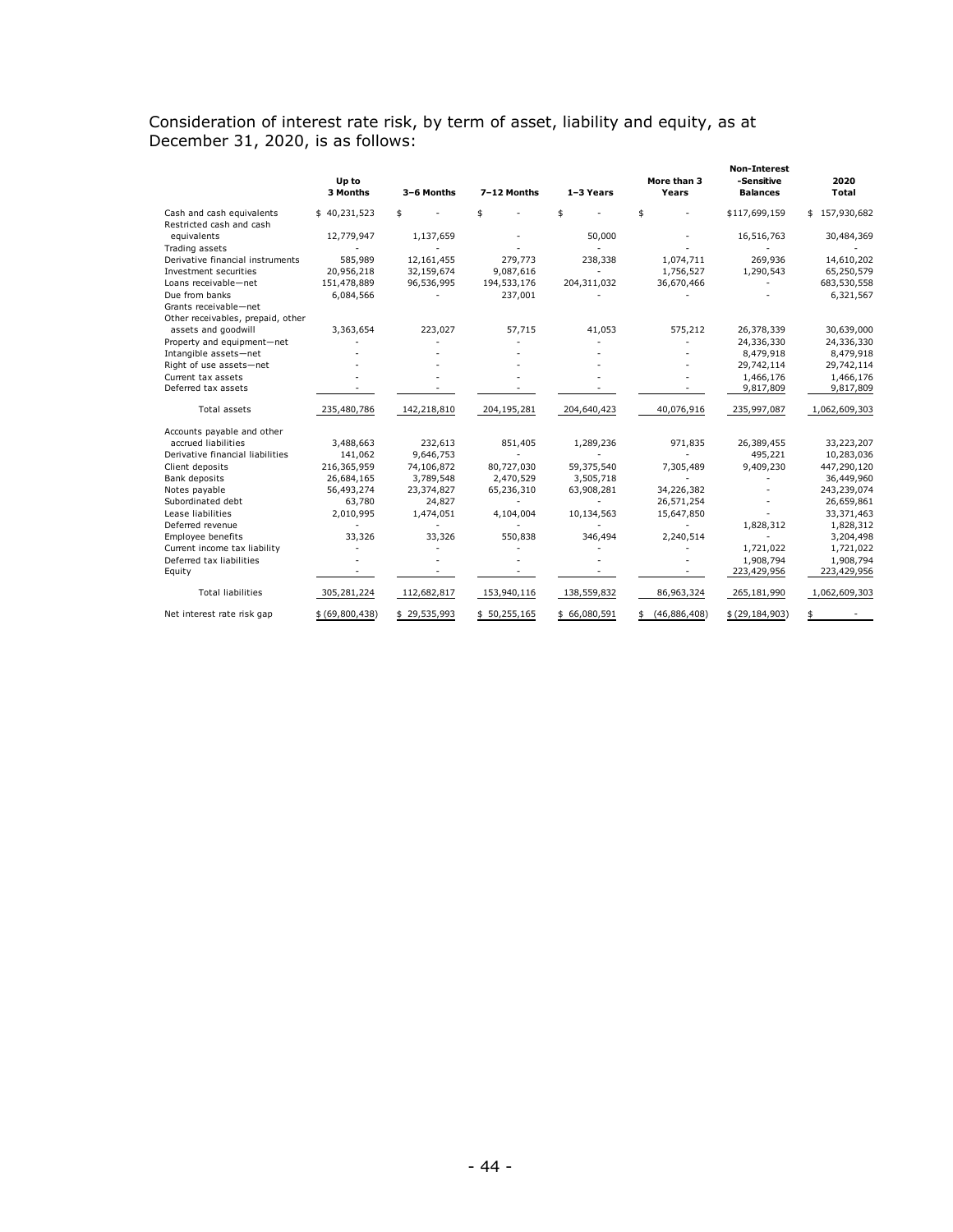Consideration of interest rate risk, by term of asset, liability and equity, as at December 31, 2019, is as follows:

|                                   | Up to<br>3 Months | 3-6 Months     | 7-12 Months  | 1-3 Years    | More than 3<br>Years | <b>Non-Interest</b><br>-Sensitive<br><b>Balances</b> | 2019<br>Total |
|-----------------------------------|-------------------|----------------|--------------|--------------|----------------------|------------------------------------------------------|---------------|
| Cash and cash equivalents         | \$39,201,526      | \$             | \$           | \$           | \$                   | \$90,213,063                                         | \$129,414,589 |
| Restricted cash and cash          |                   |                |              |              |                      |                                                      |               |
| equivalents                       | 15,353,075        | 761,557        |              |              |                      | 15,722,360                                           | 31,836,992    |
| Trading assets                    | 38,493,095        | $\overline{a}$ |              |              |                      |                                                      | 38,493,095    |
| Derivative financial instruments  | 676,257           | 11,788,476     |              |              | 732,465              | 955,578                                              | 14,152,776    |
| Investment securities             | 10,345,726        | 2,584,525      | 7,129,650    |              | 741,801              | 1,962,023                                            | 22,763,725    |
| Loans receivable-net              | 152,493,022       | 147,062,323    | 231,308,786  | 249,082,929  | 32,243,399           |                                                      | 812,190,459   |
| Due from banks                    | 416,468           | 2,811,369      |              |              |                      |                                                      | 3,227,837     |
| Grants receivable-net             |                   |                |              |              |                      |                                                      |               |
| Other receivables, prepaid, other |                   |                |              |              |                      |                                                      |               |
| assets and goodwill               |                   |                |              |              |                      | 26,976,592                                           | 26,976,592    |
| Property and equipment-net        |                   |                |              |              |                      | 30,606,925                                           | 30,606,925    |
| Intangible assets-net             |                   |                |              |              |                      | 9,717,709                                            | 9,717,709     |
| Right of use assets-net           |                   |                |              |              |                      | 35,899,182                                           | 35,899,182    |
| Current tax assets                |                   |                |              |              |                      | 526,339                                              | 526,339       |
| Deferred tax assets               |                   |                |              |              |                      | 6,627,081                                            | 6,627,081     |
| Total assets                      | 256,979,169       | 165,008,250    | 238,438,436  | 249,082,929  | 33,717,665           | 219,206,852                                          | 1,162,433,301 |
| Accounts payable and other        |                   |                |              |              |                      |                                                      |               |
| accrued liabilities               |                   |                |              | 1,426,225    | 637,819              | 32,248,868                                           | 34,312,912    |
| Derivative financial liabilities  | 379,341           | 11,005,996     |              |              |                      | 153,016                                              | 11,538,353    |
| Client deposits                   | 216,567,263       | 55,096,430     | 91,632,505   | 70,751,288   | 3,534,513            |                                                      | 437,581,999   |
| Bank deposits                     | 19,115,049        | 5,212,386      | 9,645,596    | 1,057,704    |                      |                                                      | 35,030,735    |
| Notes payable                     | 96,112,067        | 33,461,605     | 47,006,349   | 103,449,401  | 31,068,034           | 99,726                                               | 311,197,182   |
| Subordinated debt                 | 195,102           | 31,058         | (1,009)      | 1,994,069    | 27,231,072           | ۰                                                    | 29,450,292    |
| Lease liabilities                 | 1,484,607         | 1,727,724      | 5,023,854    | 15,209,097   | 14,422,099           |                                                      | 37,867,381    |
| Deferred revenue                  |                   |                |              |              |                      | 4,231,672                                            | 4,231,672     |
| Employee benefits                 | 33,326            | 33,326         | 550,838      | 346,494      | 2,412,247            |                                                      | 3,376,231     |
| Current income tax liability      |                   |                |              |              |                      | 3,216,259                                            | 3,216,259     |
| Deferred tax liabilities          |                   |                |              |              |                      | 3,331,342                                            | 3,331,342     |
| Equity                            |                   |                |              |              |                      | 251,298,943                                          | 251,298,943   |
| Total liabilities and equity      | 333,886,755       | 106,568,525    | 153,858,133  | 194,234,278  | 79,305,784           | 294,579,826                                          | 1,162,433,301 |
| Net interest rate risk gap        | \$ (76,907,586)   | \$58,439,725   | \$84,580,303 | \$54,848,651 | \$ (45,588,119)      | \$ (75, 372, 974)                                    | \$            |

FINCA has performed interest rate simulations based on a gap analysis to estimate the effect on net interest margin and on the longer-term economic value of equity for differing levels of immediate and ongoing changes to market interest rates. A gap analysis consists of separating FINCA's consolidated statement of financial position into different time frames in which assets or liabilities mature. FINCA can influence certain interest rates, e.g., deposit and lending rates, whereas other interest rates are determined by exogenous factors in the global macro economy.

On a group level, the network-wide impacts from simultaneous interest rate shocks of 200 basis points (bps) for USD and EUR and the weighted average of local currency shocks are considered. The effect on net interest income for the year and consolidated net equity from these assumed interest rate shocks are as follows:

|                                                                                                                              | 2020           |
|------------------------------------------------------------------------------------------------------------------------------|----------------|
| USD/EUR net interest income impact @ 200 bps (in USD millions)<br>Local current net interest income impact (in USD millions) | (1.06)<br>1.21 |
| Total (in USD millions)                                                                                                      | 0.15           |
| Total as a percentage of total capital                                                                                       | $\sim$ %       |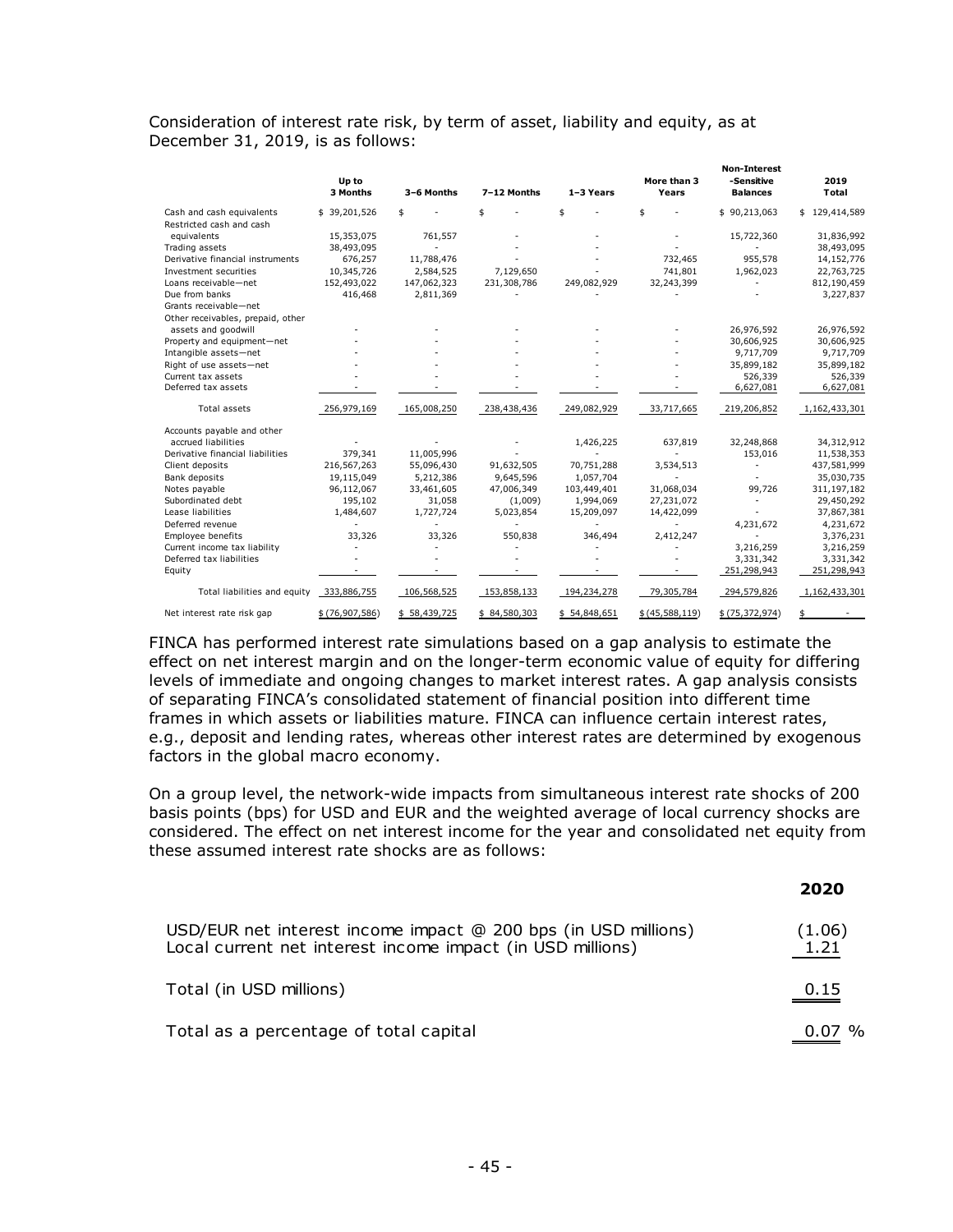Since FINCA's interest-sensitive assets reprice more quickly than its interest-sensitive liabilities, increases in market interest rates result in higher net interest income and decreases in market interest rates result in lower net interest income.

Impacts to the economic value of equity of the longer time bands are also estimated according to the guidance set forth by the Basel Committee on Bank Supervision under the Basel Accords recommendations on bank capital adequacy.

| As of December 31, 2020                | <b>Shock</b><br>(Average) | <b>Economic</b><br><b>Value Impact</b><br>(in Millions) |
|----------------------------------------|---------------------------|---------------------------------------------------------|
| USD/EUR<br>Local                       | $200$ bps<br>$652$ bps    | (0.22)<br>1.01                                          |
| Total                                  |                           | 0.79                                                    |
| Total as a percentage of total capital |                           | 0.35%                                                   |

**Foreign Currency Risk**—Foreign exchange risk exists at both FINCA and at the Subsidiaries level. Subsidiaries are exposed to exchange rate risk when their liabilities (or assets) are denominated in a currency that differs from their functional currency (the nonfunctional currency is typically the United States Dollar, or "USD"). Subsidiaries are not exposed to any exchange rate risk on either assets or liabilities that are denominated in their functional currency. Certain Subsidiaries have no foreign exchange risk either because their entire balance sheet is denominated in their functional currency, because their functional currency is the USD or because their currency is pegged to the USD.

Subsidiaries match their non-functional currency assets with their non-functional currency liabilities to the fullest possible extent, thereby minimizing or reducing any foreign currency risk. This matching occurs either by converting non-functional currency borrowings into functional currency borrowings, by lending in non-functional currency, and by maintaining other assets in non-functional currency. It is the Company's policy not to allow speculative open currency positions; rather, each Subsidiary's open currency position is maintained within prescribed limits relative to the Subsidiary's capital. Currency positions are measured and reported to each Subsidiary's ALCO on a monthly basis. At the consolidated level, FINCA experienced transaction losses of \$1.0 million in 2020 in comparison to transaction losses of \$1.1 million in 2019, representing about 0.1% of average total assets in 2020 and 2019. For assessment of the Company's foreign exchange risk, a Value-at-Risk (VaR) analysis is performed on a quarterly basis. The VaR measure estimates the potential loss in capital over a given holding period for a specified confidence level. The VaR is a statistically defined, probability-based approach that takes into account market volatilities as well as risk diversification by recognizing offsetting positions and correlations between markets. Risks can be measured consistently across all markets, and risk measures can be aggregated to arrive at a single risk number. The methodology employed is the variance-covariance approach, also known as the delta-normal approach. The holding period is one year, and the look-back period is 3.5 years. A limitation of the variance-covariance, or delta-normal, approach is the assumption of a standard normal (or Gaussian) distribution of portfolio returns, and therefore the methodology may underestimate the proportion of outliers and hence the VaR.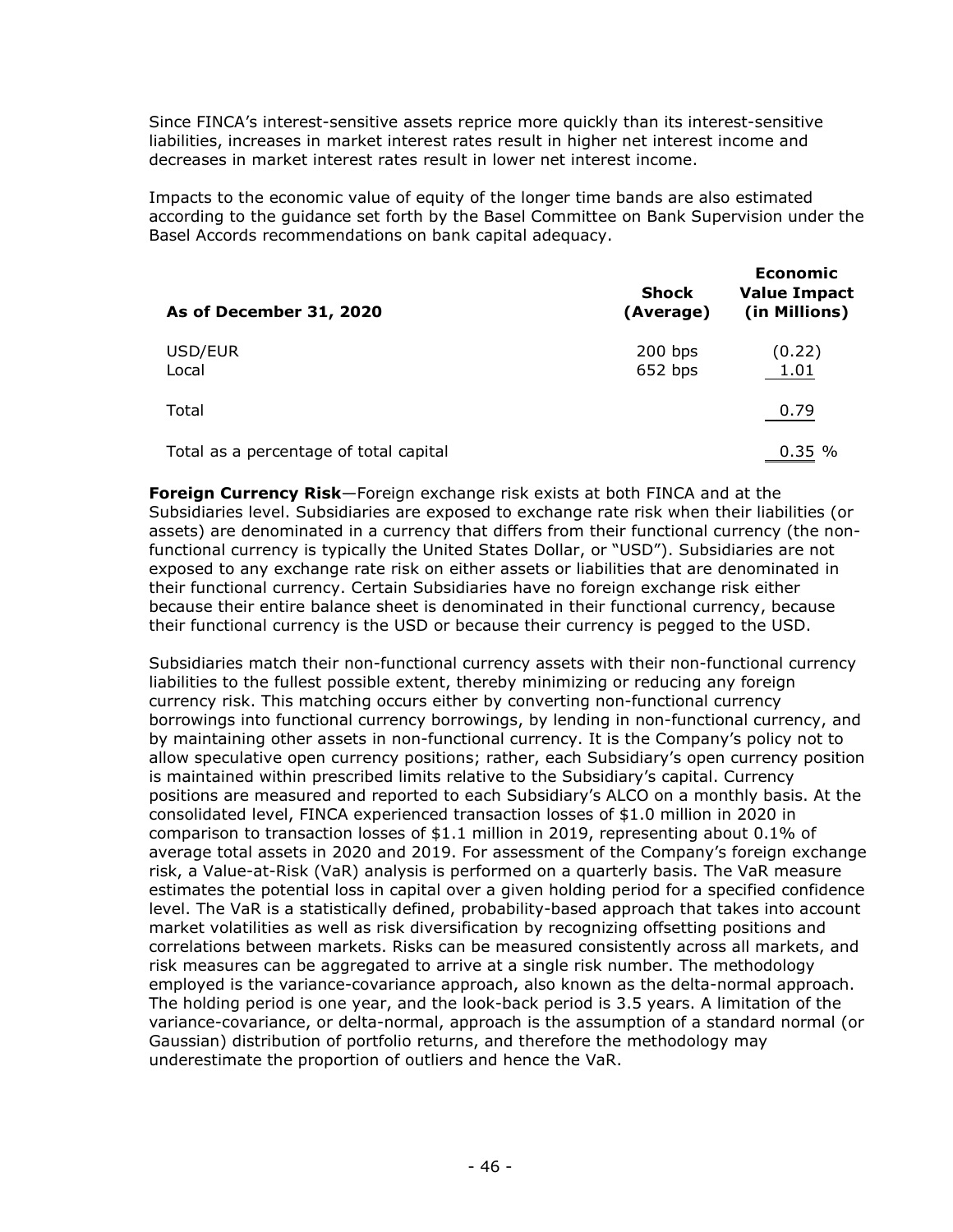The results are shown in the following table (in million):

|                         | 95%        | 99%<br><b>Confidence Confidence</b>    |
|-------------------------|------------|----------------------------------------|
| As of December 31, 2020 | \$12.2     | \$17.2                                 |
|                         | 95%        | $99\%$<br><b>Confidence Confidence</b> |
| As of December 31, 2019 | -8.7<br>\$ | \$12.3                                 |

FINCA's portfolio VaR increased in 2020 primarily due to a 236 basis point increase in portfolio volatility—a 40% increase in USD terms – and in spite of a large reduction in local currency net assets. Also, ceteris paribus, the correlation of FMH's basket of currencies was increased somewhat, moving from 0.41 to 0.50.

**Liquidity Risk**—Liquidity risk management includes the identification, measurement, and establishment of limits on potential losses arising from the difficulty of renewing liabilities under normal market conditions. FINCA's funding and liquidity objective is to fund its existing asset base (and maintain sufficient excess liquidity), so that it can operate under unusual or adverse market conditions. At the aggregate level, FINCA's goal is to ensure that there is sufficient funding in amount and tenor so that adequate liquid resources are available for all operating entities. The primary sources of funding are (i) client and bank deposits, (ii) medium- and long-term borrowings, (iii) credit lines from local banks, and from the Company's global facilities, and (iv) shareholders' equity.

FINCA works to ensure that the structural tenor of these funding sources is sufficiently long in relation to the tenor of its asset base. The goal of FINCA's asset-liability management is to ensure that there is excess tenor in the liability structure to provide excess liquidity to fund all assets. The excess liquidity resulting from a longer-term liability tenor can effectively offset potential downward pressures on liquidity that may occur under market stress. This excess funding is held in the form of bank deposits and, to a lesser extent, unencumbered liquid securities.

Total cash and cash equivalents totaled \$157.9 million as of December 31, 2020, compared to \$129.4 million as of December 31, 2019. FINCA has maintained total cash balance equal to 14.8% and 11.1% of total assets as of December 31, 2020 and 2019, respectively.

**Liquidity Risk Management**—FINCA runs a centralized Treasury model where the overall balance sheet is managed by FMH's Treasury department through the Subsidiaries' ALCO. Day-to-day liquidity and funding are managed by the Subsidiary CFOs and treasurers at the country level and are monitored by Subsidiary ALCO and FMH Treasury on a monthly basis.

Liquidity management is the responsibility of FINCA's consolidated ALCO and is overseen by the board of directors through its audit committee. ALCOs are established at each of FINCA's Subsidiaries. Regulated savings deposit-taking Subsidiaries maintain reserve requirements in accordance with local regulations.

A traditional view of the Company's liquidity is provided by a gap analysis. Considering the contractual terms of client loans, the Company has a substantial amount of excess liquidity in the under one-year time frame (gap < one year of \$143.0 million in 2020 and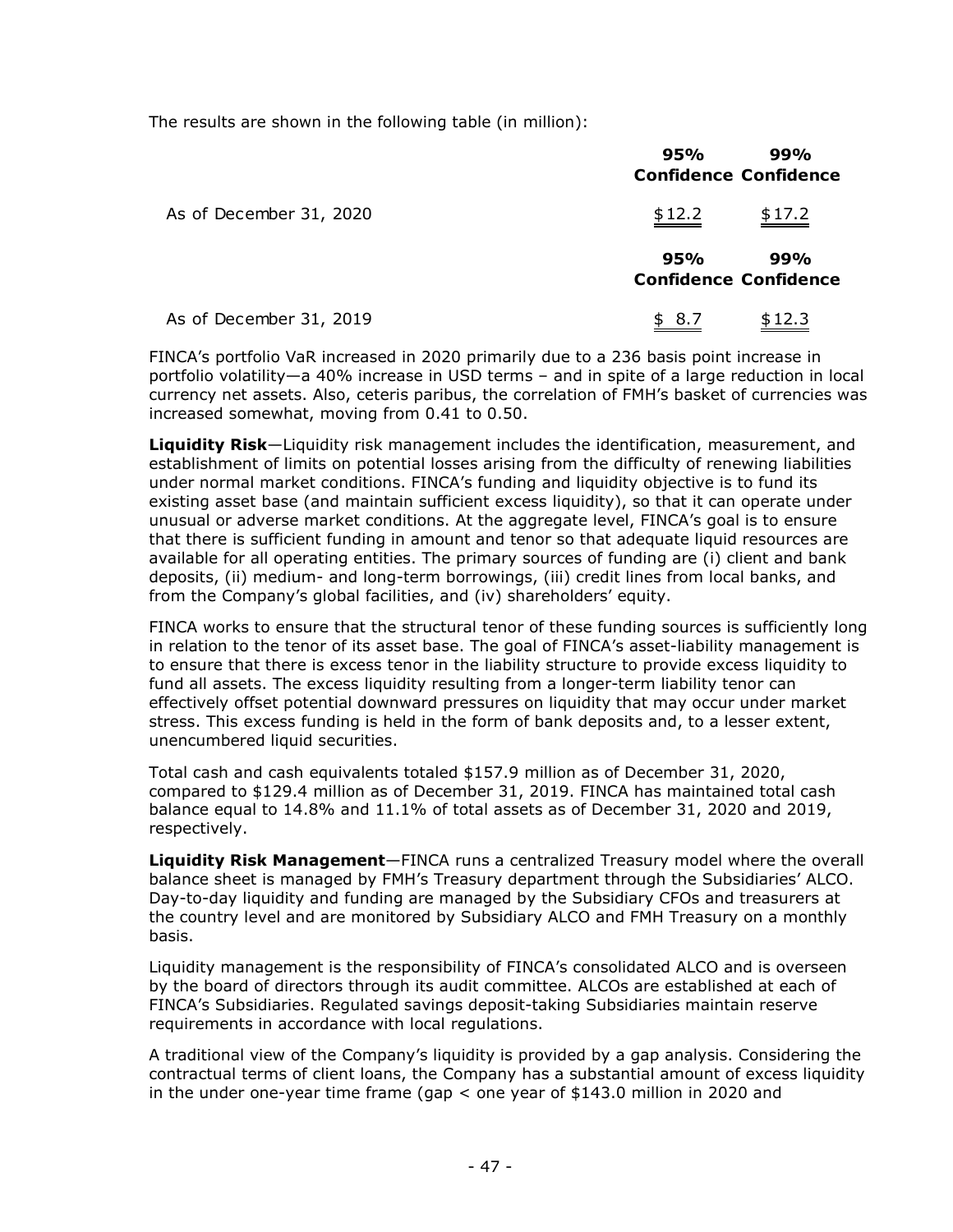\$174.6 million in 2019). Due to the short-term nature of the loan portfolio (65.0%) of which matures within one year), the \$44.3 million negative liquidity gap in years three to five, will be covered by the normal course of business operations as new loans are disbursed.

| <b>At December 31, 2020</b>                           | Up to<br>1 Year | 1 Year to<br>3 Years | 3 Years to<br><b>5 Years</b> | <b>Total</b>             |
|-------------------------------------------------------|-----------------|----------------------|------------------------------|--------------------------|
| Cash and cash equivalents<br>Restricted cash and cash | \$157,930,682   | \$                   | \$                           | 157,930,682<br>\$        |
| equivalents                                           | 30,484,369      |                      |                              | 30,484,369               |
| Trading assets                                        |                 |                      |                              |                          |
| Derivative financial                                  |                 |                      |                              |                          |
| instruments                                           | 14,371,864      | 238,338              |                              | 14,610,202               |
| Investment securities                                 | 62,458,778      |                      | 2,791,800                    | 65,250,579               |
| Loans receivable-net                                  | 442,549,060     | 204,311,032          | 36,670,466                   | 683,530,558              |
| Due from banks                                        | 6,321,567       |                      |                              | 6,321,567                |
| Other financial assets                                | 8,222,845       |                      |                              | 8,222,845                |
|                                                       |                 |                      |                              |                          |
|                                                       | 722,339,165     | 204,549,370          | 39,462,266                   | 966,350,802              |
|                                                       |                 |                      |                              |                          |
| Other financial liabilities                           | 2,649,109       | 236,953              | 72                           | 2,886,134                |
| Derivative financial liabilities                      | 10,283,036      |                      |                              | 10,283,036               |
| Clients deposits                                      | 380,609,091     | 59,375,540           | 7,305,489                    | 447,290,120              |
| Bank deposits                                         | 32,944,242      | 3,505,718            |                              | 36,449,960               |
| Notes payable                                         | 145,104,411     | 63,908,281           | 34,226,382                   | 243,239,074              |
| Subordinated debt                                     | 88,607          | (3, 341)             | 26,574,595                   | 26,659,861               |
| Lease liabilities                                     | 7,589,050       | 10,134,563           | 15,647,850                   | 33, 371, 463             |
|                                                       |                 |                      |                              |                          |
|                                                       | 579,267,546     | 137, 157, 714        | 83,754,388                   | 800,179,648              |
|                                                       |                 |                      |                              |                          |
| Liquidity gap                                         | \$143,071,619   | \$67,391,656         | <u>\$(44,292,122)</u>        | <u>166,171,154</u><br>\$ |
|                                                       |                 |                      |                              |                          |
| Cumulative liquidity gap                              | \$143,071,619   | \$210,463,275        | \$166,171,154                | 166, 171, 154<br>\$      |

Lower positive cumulative liquidity gap up to 1 year in 2020 could also be viewed as a result of more efficient liquidity management as the Subsidiaries managed their short-term liquidity needs by increasing the availability of unutilized standby credit lines from local banks \$15.7 million and \$31.8 million as of December 31, 2020 and 2019, respectively.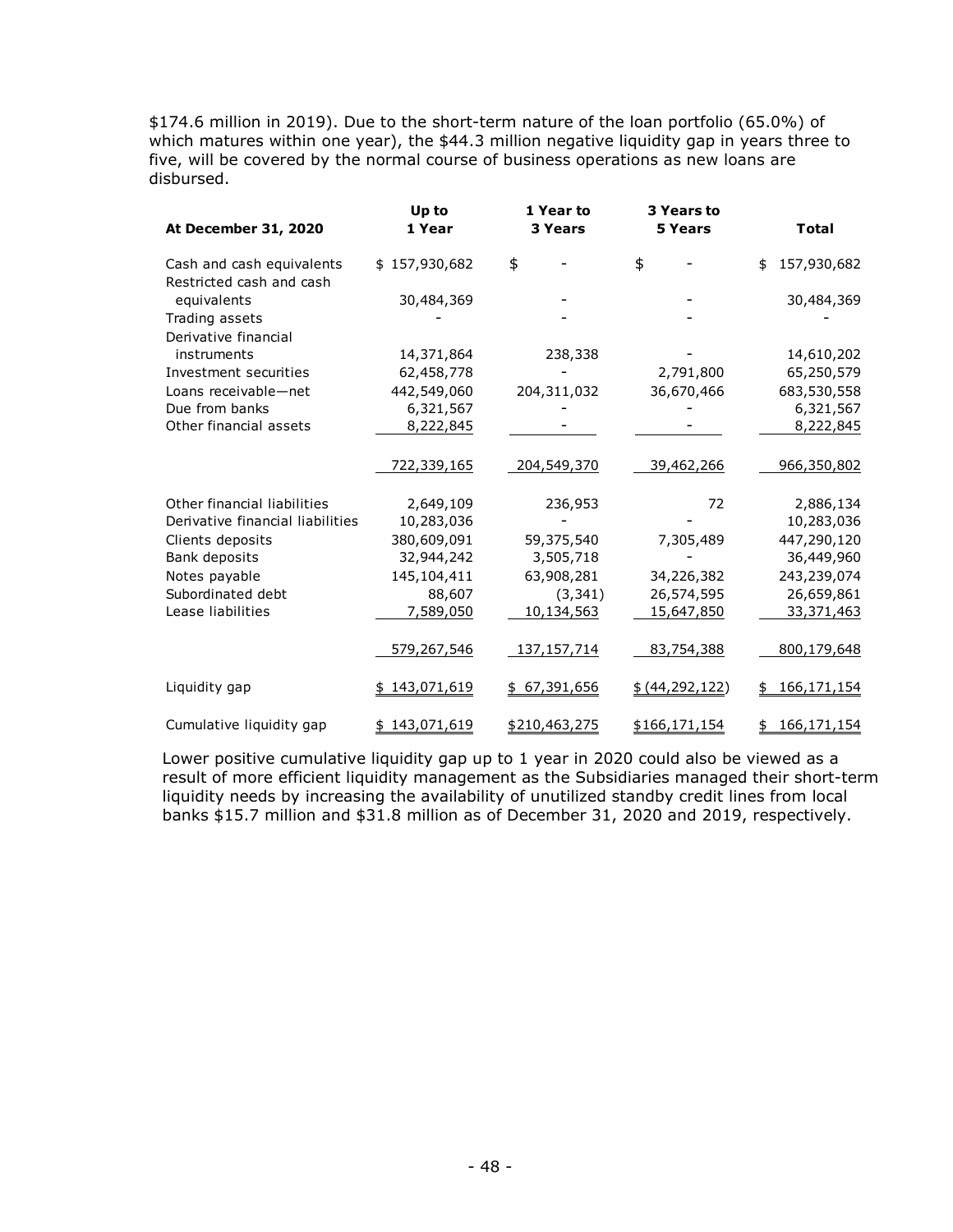| <b>At December 31, 2019</b>                           | Up to<br>1 Year | 1 Year to<br>3 Years | 3 Years to<br>5 Years | <b>Total</b>      |
|-------------------------------------------------------|-----------------|----------------------|-----------------------|-------------------|
| Cash and cash equivalents<br>Restricted cash and cash | \$129,414,589   | \$                   | \$                    | 129,414,589<br>\$ |
| equivalents                                           | 31,836,992      |                      |                       | 31,836,992        |
| Trading assets<br>Derivative financial                | 38,493,095      |                      |                       | 38,493,095        |
| instruments                                           | 13,420,311      |                      | 732,465               | 14,152,776        |
| Investment securities                                 | 20,096,151      |                      | 2,667,574             | 22,763,725        |
| Loans receivable-net                                  | 530,864,131     | 249,082,929          | 32,243,399            | 812,190,459       |
| Due from banks                                        | 3,227,837       |                      |                       | 3,227,837         |
| Other financial assets                                | 5,609,862       | 69,429               | 385,059               | 6,064,350         |
|                                                       | 772,962,968     | 249,152,358          | 36,028,497            | 1,058,143,823     |
| Other financial liabilities                           | 4,515,588       | 60,170               | 547,183               | 5,122,941         |
| Derivative financial liabilities                      | 11,538,353      |                      |                       | 11,538,353        |
| Clients deposits                                      | 363,296,198     | 70,751,288           | 3,534,513             | 437,581,999       |
| Bank deposits                                         | 33,973,031      | 1,057,704            |                       | 35,030,735        |
| Notes payable                                         | 176,595,842     | 103,481,046          | 31,120,294            | 311,197,182       |
| Subordinated debt                                     | 225,151         | 1,994,069            | 27,231,072            | 29,450,292        |
| Lease liabilities                                     | 8,236,185       | 15,209,097           | 14,422,099            | 37,867,381        |
|                                                       | 598,380,348     | <u>192,553,374</u>   | <u>76,855,161</u>     | 867,788,883       |
| Liquidity gap                                         | \$174,582,620   | \$56,598,984         | \$ (40,826,664)       | 190,354,940       |
| Cumulative liquidity gap                              | \$174,582,620   | \$231,181,604        | \$190,354,940         | 190,354,940       |

The traditional gap view may overstate the amount of near-term liquidity since it does not take into consideration the behavioral characteristics of the Company's loan portfolio as well the diversified nature of the Company's deposit base. From a behavioral perspective, the Company's clients are able to renew their loans for multiple terms, which lessens the amount of short-term liquidity (lowers the positive gap in that time frame). A significant portion of small-scale deposits based on historical behavior may be deemed as a stable source of funding and can be allocated beyond the one-year time frame. The Company's balance sheet remains liquid in all time frames owing to the diversified nature of customer deposits and short asset tenor as well as to the fact that client loans amortize. The Company's borrowings are predominately two-year tenor with principal repaid at maturity.

**Third-Party Vendor Risk**—New risks emerge as the Company's business model continues to evolve. In particular, the Company may engage third-party relationships in the delivery of services to our clients that brings with it a commensurate emphasis on thirdparty/vendor risk management. Third-party risk management is conducted to assess the ongoing behavior, performance, and risks that each third-party relationship introduces. This includes: corporate and social responsibility compliance, reputational, operational, regulatory/legal compliance, information security, technology, and financial risks. Each third-party/vendor engagement requires specific due diligence through detailed risk assessments and ongoing monitoring activities depending on the nature of the services being provided. This includes all phases of the vendor relationship, including review of proposals, implementation, system integration, and performance monitoring of the thirdparty services.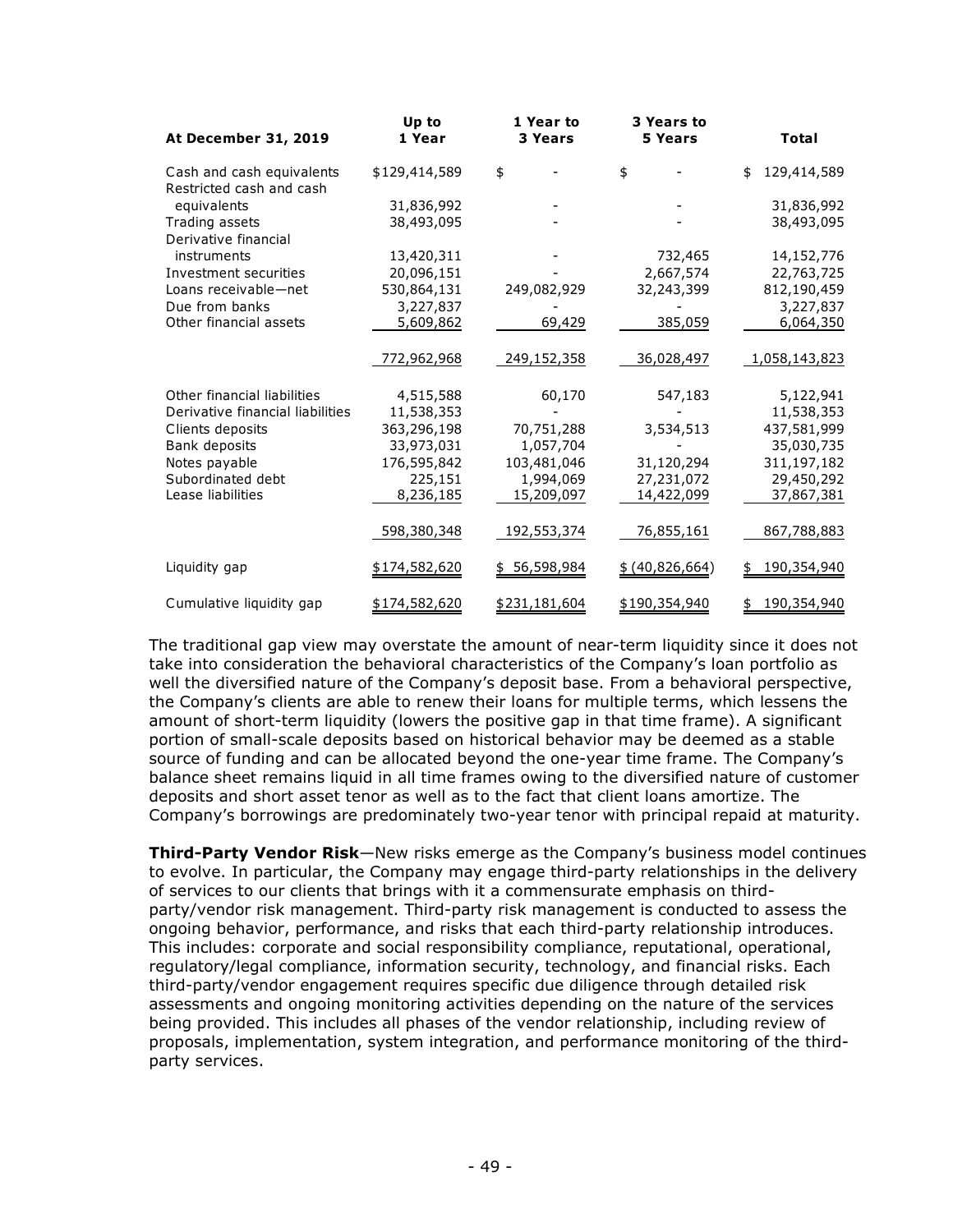### **6. FINANCIAL ASSETS AND LIABILITIES—FAIR VALUE MEASUREMENTS**

Fair value is the price that would be received to sell an asset or paid to transfer a liability in an orderly transaction between market participants at the measurement date. The Company utilizes market data or assumptions that market participants would use in pricing the asset or liability, including assumptions about risk and the risks inherent in the inputs to the valuation technique.

In estimating the fair value of an asset or a liability, FINCA takes into account the characteristics of the asset or liability if market participants would take those characteristics into account when pricing the asset or liability at the measurement date. Fair value for measurement and/or disclosure purposes in these consolidated financial statements is determined on such a basis and measurements that have some similarities to fair value, but are not fair value, such as value in use in IAS 36. The following tables set forth, by level within the fair value hierarchy, the fair value of FINCA's financial assets and liabilities as of December 31, 2020 and 2019. This table includes both financial assets and liabilities accounted for at fair value on a recurring basis and amortized cost. As required by the guidance, financial assets and liabilities are classified in their entirety based on the lowest level of input that is significant to the fair value measurement. FINCA's assessment of the significance of a particular input to the fair value measurement requires the exercise of judgment and may affect the valuation of fair value assets and liabilities and their placement within the fair value hierarchy levels.

FINCA classifies its fair value balances in the fair value hierarchy based on the observability of the inputs used in the fair value calculation as follows:

*Level 1*—Quoted prices are available in active markets for identical assets or liabilities as of the reporting date. Active markets are those in which transactions for the asset or liability occur in sufficient frequency and volume to provide pricing information on an ongoing basis.

*Level 2*—Pricing inputs are other than quoted prices in active markets included in Level 1, which are either directly or indirectly observable as of the reporting date. Level 2 includes those financial instruments that are valued using broker quotes in liquid markets and other observable data. Level 2 also includes those financial instruments that are valued using methodologies that have been corroborated by observable market data through correlation or by other means. Significant assumptions are observable in the marketplace throughout the full term of the instrument and can be derived from observable data or are supported by observable levels at which transactions are executed in the marketplace.

FVTPL assets, categorized as Level 2, consist of foreign exchange forwards and foreign exchange swaps. These financial instruments are categorized as Level 2 assets because they are valued based on the indirectly observable inputs, including forwards exchange rates, interest rate yield curves, and counterparty credit risk.

The amounts of the fair value of loans receivable, due from banks, notes payable, investment in securities, client deposits, and subordinated debt categorized as Level 2 are based on a blend of quoted prices for the instruments and quoted prices for similar instruments on the measurement date. The Company adjusted the discount rate on its notes payable by using a credit margin that reflects the credit risk rating for similar companies.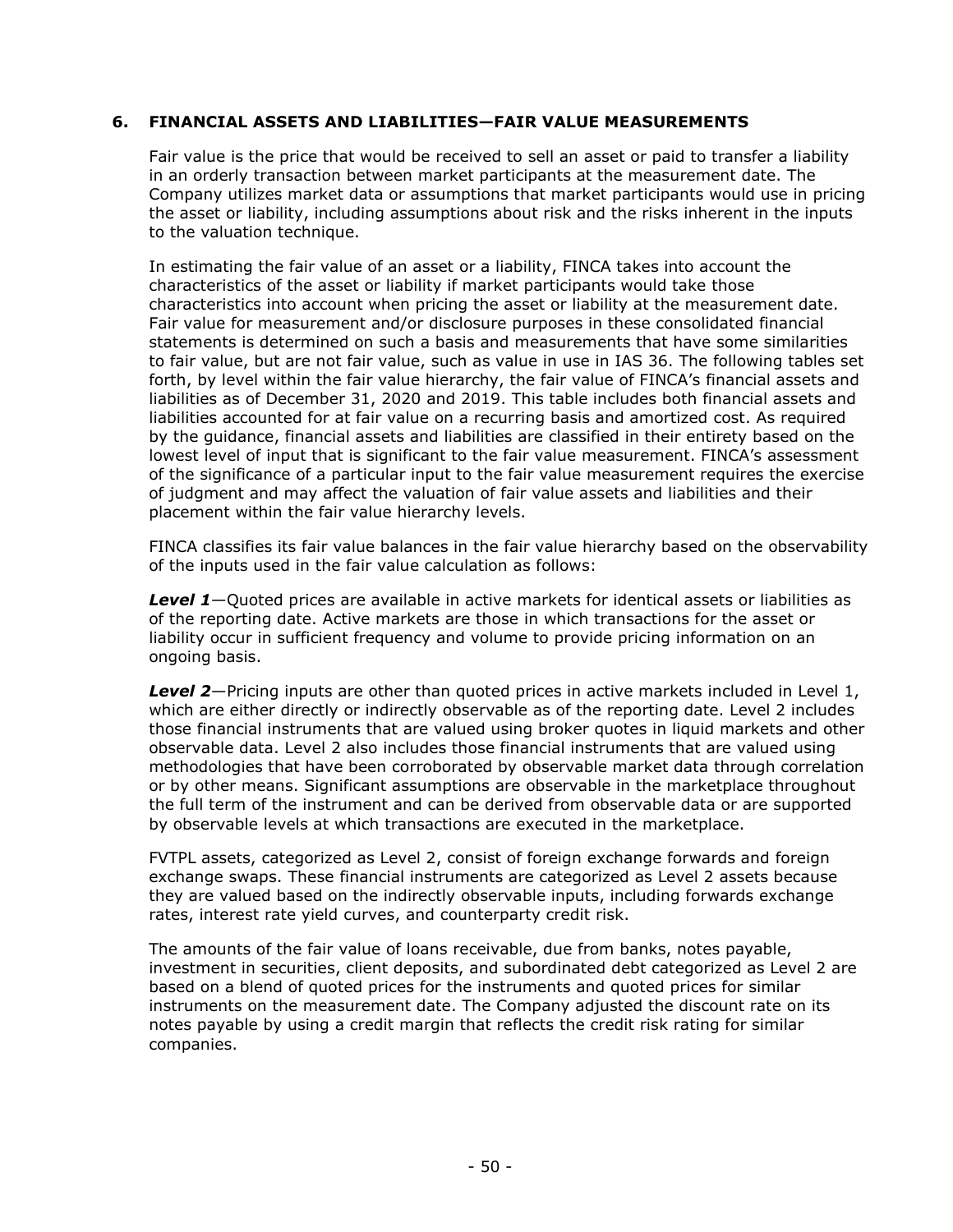*Level 3*—Pricing inputs that are significant and generally less observable than those from objective sources. Level 3 includes those financial instruments that are valued using models or other valuation methodologies.

Except as detailed in the following table, management considers that the carrying amounts of financial assets and financial liabilities recognized in the consolidated financial statements approximate their fair values and are categorized as Level 2. There are no transfers between fair value hierarchy levels in the year ended December 31, 2020.

|                                                  |                    | 2020              | 2019               |                   |  |
|--------------------------------------------------|--------------------|-------------------|--------------------|-------------------|--|
| <b>Financial Assets</b>                          | Carrying<br>Amount | <b>Fair Value</b> | Carrying<br>Amount | <b>Fair Value</b> |  |
|                                                  |                    |                   |                    |                   |  |
| Due from banks<br>Investment securities          | 6,321,567<br>\$    | 6,085,692<br>\$   | 3,227,837<br>\$    | 3,231,592<br>\$   |  |
| measured at amortized cost                       | 20,738,909         | 20,427,165        | 20,030,182         | 19,718,316        |  |
| Loans receivable                                 | 683,530,558        | 680,752,336       | 812,190,459        | 821,664,286       |  |
| <b>Financial Liabilities</b>                     |                    |                   |                    |                   |  |
| Financial liabilities held at<br>amortized cost: |                    |                   |                    |                   |  |
| Client deposits                                  | \$447,290,120      | \$447,935,396     | \$437,581,999      | \$437,219,560     |  |
| Bank deposits                                    | 36,449,960         | 36,526,410        | 35,030,735         | 35,080,369        |  |
| Notes payable                                    | 243,239,074        | 239,673,176       | 311,197,182        | 308,509,965       |  |
| Subordinated debt                                | 26,659,861         | 26,844,876        | 29,450,292         | 29,544,724        |  |

Fair value hierarchy at December 31, 2020, is as follows:

| <b>Financial Assets</b>                               | Level 1                  | Level 2       | Level 3       | Total         |
|-------------------------------------------------------|--------------------------|---------------|---------------|---------------|
| Cash and cash equivalents<br>Restricted cash and cash | \$157,930,682            | \$            | \$            | \$157,930,682 |
| equivalents                                           | 30,484,369               |               |               | 30,484,369    |
| Due from banks                                        |                          | 4,999,416     | 1,086,276     | 6,085,692     |
| Investment securities                                 |                          |               |               |               |
| measured at amortized cost                            |                          | 20,263,200    | 1,982,797     | 22,245,997    |
| Loans receivable                                      |                          | 680,752,336   |               | 680,752,336   |
| <b>Financial Liabilities</b>                          |                          |               |               |               |
| Financial liabilities held at<br>amortized cost:      |                          |               |               |               |
| Client deposits                                       | \$                       | \$331,363,037 | \$116,572,359 | \$447,935,396 |
| Bank deposits                                         | $\overline{\phantom{a}}$ | 27,235,991    | 9,290,419     | 36,526,410    |
| Notes payable                                         |                          | 192,448,990   | 47,224,186    | 239,673,176   |
| Subordinated debt                                     |                          | 19,637,360    | 7,207,516     | 26,844,876    |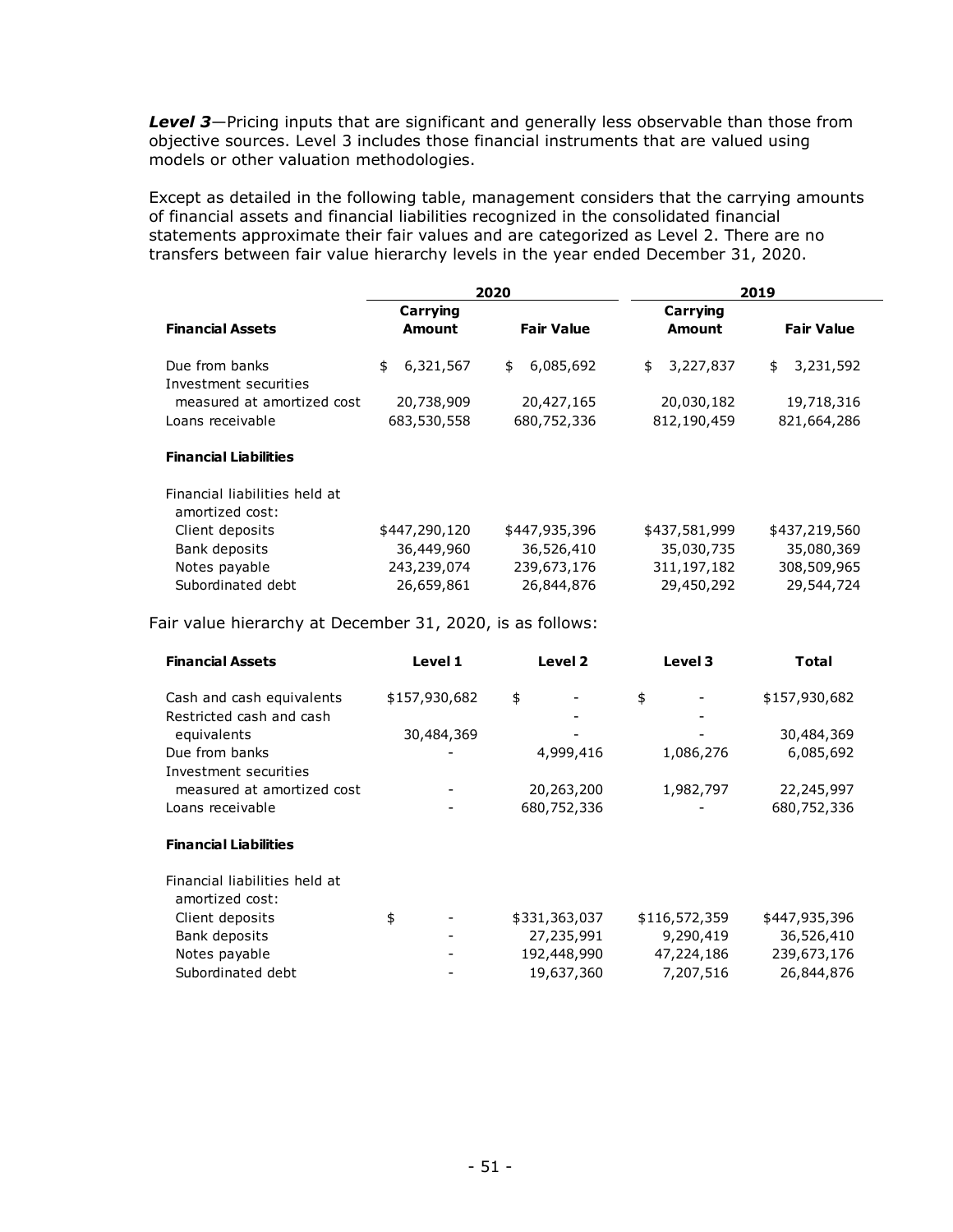# Fair value hierarchy at December 31, 2019, is as follows:

| <b>Financial Assets</b>                                                |                             | Level 1                                        |                   | Level <sub>2</sub>                                                                                                                                                                                                                                                                       | Level 3                 |                                    | <b>Total</b>                                                             |
|------------------------------------------------------------------------|-----------------------------|------------------------------------------------|-------------------|------------------------------------------------------------------------------------------------------------------------------------------------------------------------------------------------------------------------------------------------------------------------------------------|-------------------------|------------------------------------|--------------------------------------------------------------------------|
| Cash and cash equivalents<br>Restricted cash and cash                  |                             | \$129,414,589                                  | \$                |                                                                                                                                                                                                                                                                                          | \$                      |                                    | \$129,414,589                                                            |
| equivalents<br>Due from banks<br>Investment securities                 |                             | 15,220,465                                     |                   | 16,616,527<br>3,231,592                                                                                                                                                                                                                                                                  |                         |                                    | 31,836,992<br>3,231,592                                                  |
| measured at amortized cost<br>Loans receivable                         |                             | 2,585,103                                      |                   | 15,414,508<br>821,664,286                                                                                                                                                                                                                                                                | 1,718,705               |                                    | 19,718,316<br>821,664,286                                                |
| <b>Financial Liabilities</b>                                           |                             |                                                |                   |                                                                                                                                                                                                                                                                                          |                         |                                    |                                                                          |
| Financial liabilities held at<br>amortized cost:                       |                             |                                                |                   |                                                                                                                                                                                                                                                                                          |                         |                                    |                                                                          |
| Client deposits                                                        |                             | \$                                             |                   | \$312,105,167                                                                                                                                                                                                                                                                            | \$125,114,393           |                                    | \$437,219,560                                                            |
| Bank deposits                                                          |                             |                                                |                   | 29,580,173                                                                                                                                                                                                                                                                               | 5,500,196               |                                    | 35,080,369                                                               |
| Notes payable<br>Subordinated debt                                     |                             |                                                |                   | 231,353,621<br>22,146,624                                                                                                                                                                                                                                                                | 77,156,344<br>7,398,100 |                                    | 308,509,965<br>29,544,724                                                |
| <b>Financial Assets/</b>                                               | 2020<br>Asset               | Fair Value as at December 31,<br>2019<br>Asset | <b>Fair Value</b> | Valuation<br><b>Techniques and</b>                                                                                                                                                                                                                                                       |                         | <b>Significant</b><br>Unobservable | Relationship of<br><b>Unobservable</b><br>Inputs to<br><b>Fair Value</b> |
| <b>Financial Liabilities</b>                                           | (Liability)                 | (Liability)                                    | Hierarchy         | Key Inputs                                                                                                                                                                                                                                                                               |                         | Inputs                             |                                                                          |
| 1) Foreign exchange<br>forwards (Note 14)                              | 332,832<br>\$<br>(329, 856) | \$2,142,443<br>(408, 569)                      | 2                 | Discounted cash flow. Future<br>cash flows are estimated based<br>on forward exchange rates (spot<br>exchange rate at the end of the<br>reporting period) and contract<br>forward rates, discounted at a<br>rate that reflects the credit risk<br>of the counterparty in the<br>contract |                         | N/A                                | N/A                                                                      |
| 2) Foreign exchange<br>swaps (Note 14)                                 | 14,277,370<br>(9,953,180)   | 12,010,333<br>(11, 129, 784)                   | 2                 | Discounted cash flow. Future<br>cash flows are estimated based<br>on forward exchange rates (spot<br>exchange rate at the end of the<br>reporting period) and contract<br>forward rates, discounted at a<br>rate that reflects the credit risk<br>of the counterparty in the<br>contract |                         | N/A                                | N/A                                                                      |
| 3) Trading assets<br>(Note 13)                                         |                             | 38,493,095                                     | 2                 | Quoted prices of similar<br>instruments traded in<br>active markets                                                                                                                                                                                                                      |                         | N/A                                | N/A                                                                      |
| 4) Investment securities<br>mandatorily measured<br>at FVTPL (Note 15) | 255,269                     | 200,000                                        | 2                 | Quoted prices of similar<br>instruments traded in<br>active markets                                                                                                                                                                                                                      |                         |                                    |                                                                          |
| 5) Investment securities<br>measured at FVTOCI<br>(Note 15)            | 42,167,225                  | 2,533,543                                      | $\overline{2}$    | Quoted prices of similar<br>instruments traded in                                                                                                                                                                                                                                        |                         | N/A                                | N/A                                                                      |

active markets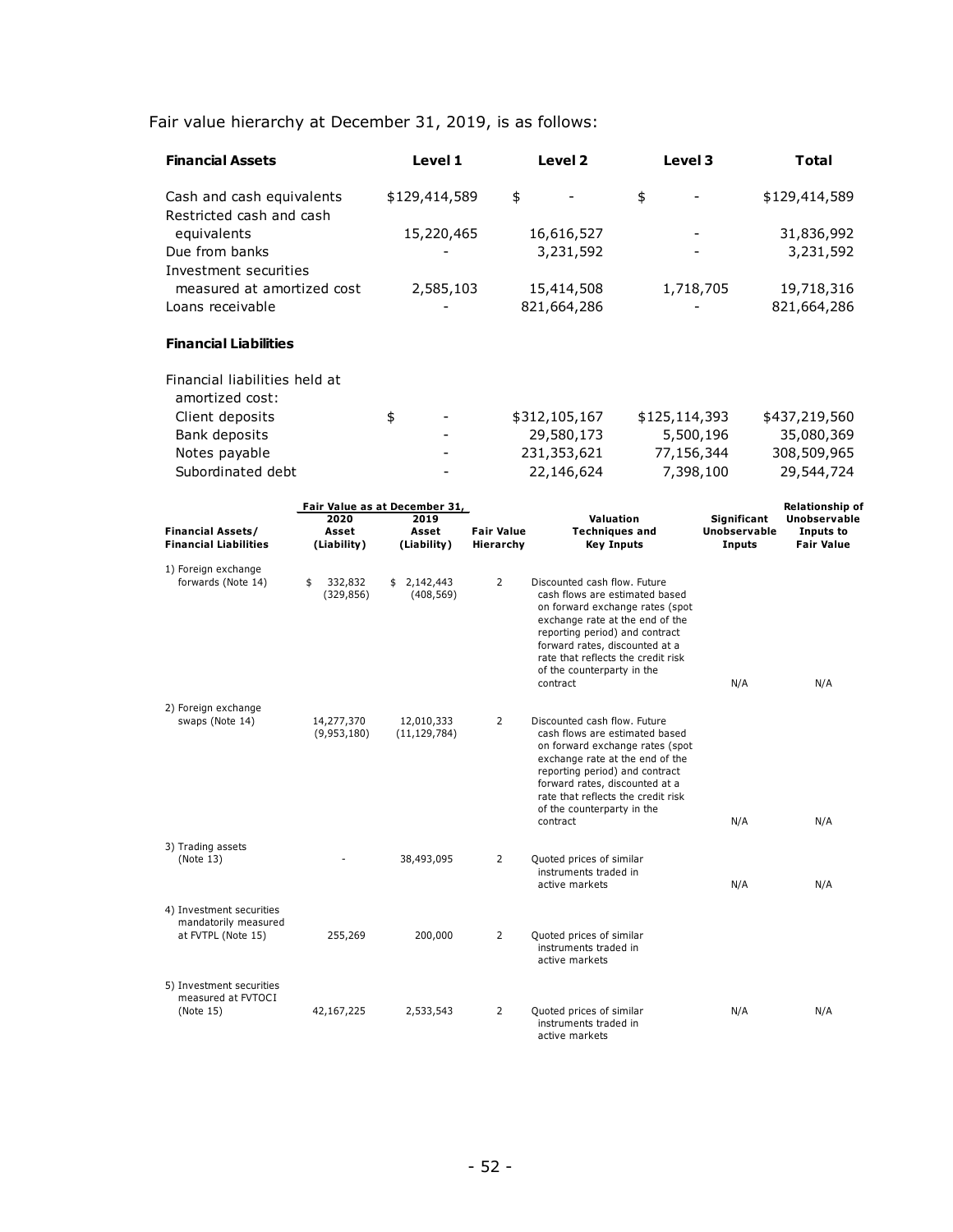### **7. NET INTEREST INCOME BEFORE IMPAIRMENT LOSSES ON FINANCIAL INSTRUMENTS**

Net interest income for the years ended December 31, 2020 and 2019, is as follows:

|                                     | 2020            | 2019            |
|-------------------------------------|-----------------|-----------------|
| Interest income:                    |                 |                 |
| Other financial instruments         | \$<br>8,194,849 | \$<br>7,433,631 |
| Loans to clients                    | 247,323,364     | 286,471,452     |
| Total interest income               | 255,518,213     | 293,905,083     |
| Interest expense:                   |                 |                 |
| Client deposits and bank deposits   | 38,910,976      | 38,502,615      |
| Notes payable and subordinated debt | 25,588,903      | 34,453,174      |
| Lease liabilities                   | 3,351,487       | 3,079,416       |
| Total interest expense              | 67,851,366      | 76,035,205      |
| Net interest income                 | \$187,666,847   | \$217,869,878   |

### **8. OTHER OPERATING INCOME**

Other Operating Income for the years ended December 31, 2020 and 2019, is as follows:"

|                                                     | 2020                   | 2019                    |
|-----------------------------------------------------|------------------------|-------------------------|
| Fines and penalties                                 | 3,884,668              | 7,834,870               |
| Insurance income<br>Other fee and commission income | 1,902,382<br>6,506,699 | 3,286,133<br>11,174,804 |
| Total other operating income                        | 12,293,749             | 22,295,807              |

### **9. PERSONNEL EXPENSES**

Personnel expenses for the years ended December 31, 2020 and 2019, consist of the following:

|                                            | 2020              | 2019             |
|--------------------------------------------|-------------------|------------------|
| Wages and salaries                         | 80,480,254<br>\$. | 88,791,023<br>S. |
| Compulsory social security obligations     | 6,831,769         | 7,470,646        |
| Allowances, incentives, and other benefits | 12,193,125        | 13,963,169       |
| Health insurance                           | 4,790,224         | 4,317,627        |
| Total                                      | \$104,295,372     | \$114,542,465    |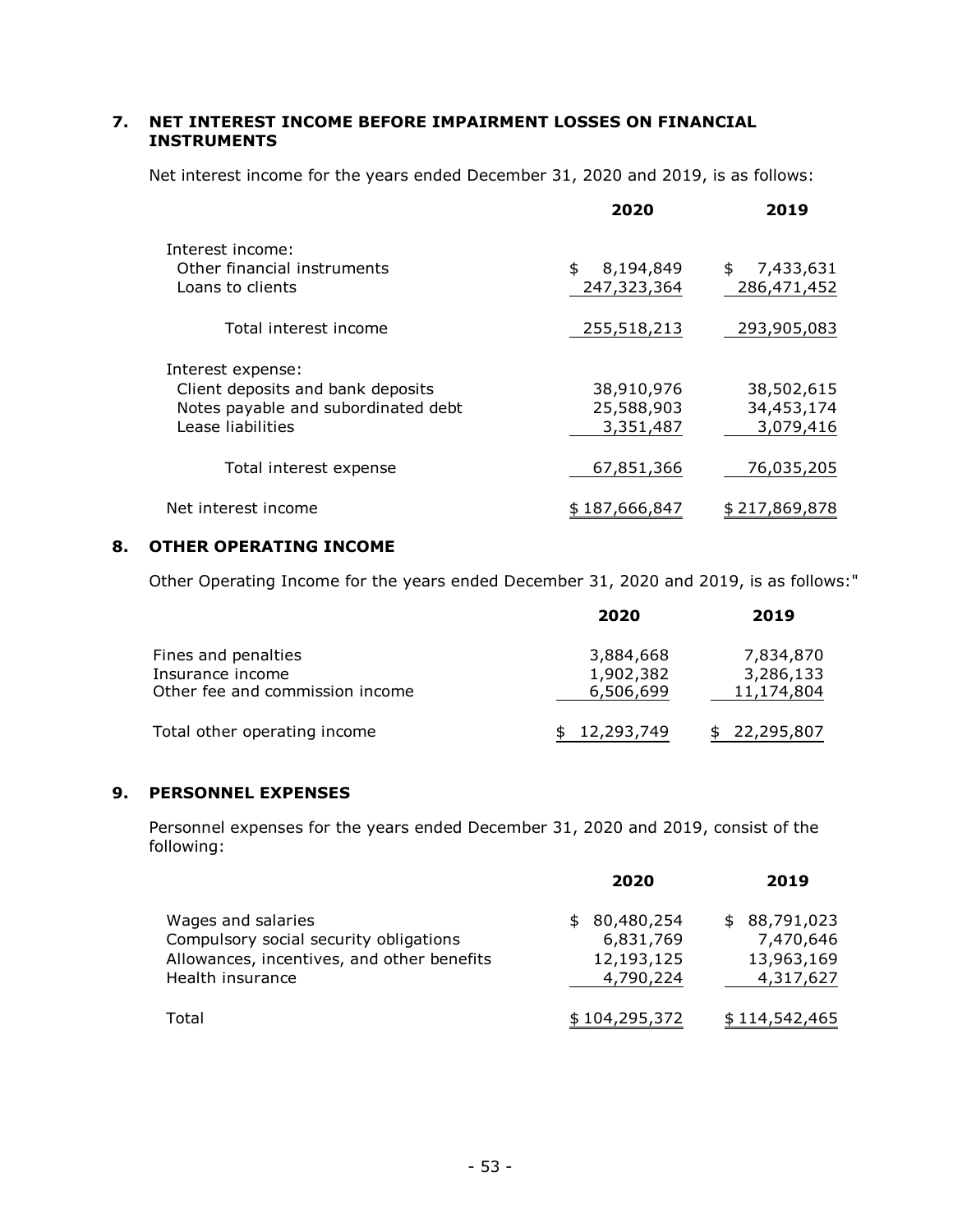# **10. OTHER OPERATING EXPENSES**

Other operating expenses for the years ended December 31, 2020 and 2019, consist of the following:

|                               | 2020         | 2019         |
|-------------------------------|--------------|--------------|
| Professional fees             | \$15,310,706 | \$17,338,966 |
| Rent/utilities                | 3,061,229    | 3,953,695    |
| Travel                        | 4,939,433    | 9,607,429    |
| Consumables and office supply | 5,107,749    | 4,154,289    |
| Communication                 | 5,653,172    | 6,877,500    |
| Taxes other than income       | 3,433,613    | 6,178,539    |
| Security                      | 4,548,563    | 4,635,970    |
| License/memberships/meetings  | 4,178,319    | 4,562,582    |
| Marketing                     | 2,680,709    | 3,659,992    |
| Repairs and maintenance       | 3,055,893    | 2,832,742    |
| Training and hiring           | 1,305,095    | 1,542,984    |
| Bank charges                  | 1,649,809    | 1,563,649    |
| Motor vehicles expenses       | 1,393,667    | 1,738,919    |
| Insurance                     | 1,661,815    | 1,797,702    |
| Other expenditures            | 3,260,520    | 3,625,070    |
|                               | \$61,240,292 | \$74,070,028 |

#### **11. GRANTS AND DONATIONS INCOME**

Grant and donation income for the years ended December 31, 2020 and 2019, consist of the following:

|                                                                                                   | 2020                                 | 2019                                   |
|---------------------------------------------------------------------------------------------------|--------------------------------------|----------------------------------------|
| Corporate, foundation and individual giving<br>Grants and contracts<br>Services and gifts in kind | \$20,593,275<br>900,109<br>1,221,392 | \$19,666,296<br>2,490,971<br>1,054,001 |
|                                                                                                   | \$22,714,776                         | \$23,211,268                           |

### **12. INCOME TAX EXPENSE**

This item includes all taxes on income. Income tax expense for the years ended December 31, 2020 and 2019, were as follows:

|                                                       | 2020                       | 2019                      |
|-------------------------------------------------------|----------------------------|---------------------------|
| Current tax expense<br>Deferred tax expense (benefit) | \$9,138,455<br>(5,010,515) | \$10,137,630<br>1,716,886 |
| Total income tax expense                              | \$4,127,940                | \$11,854,516              |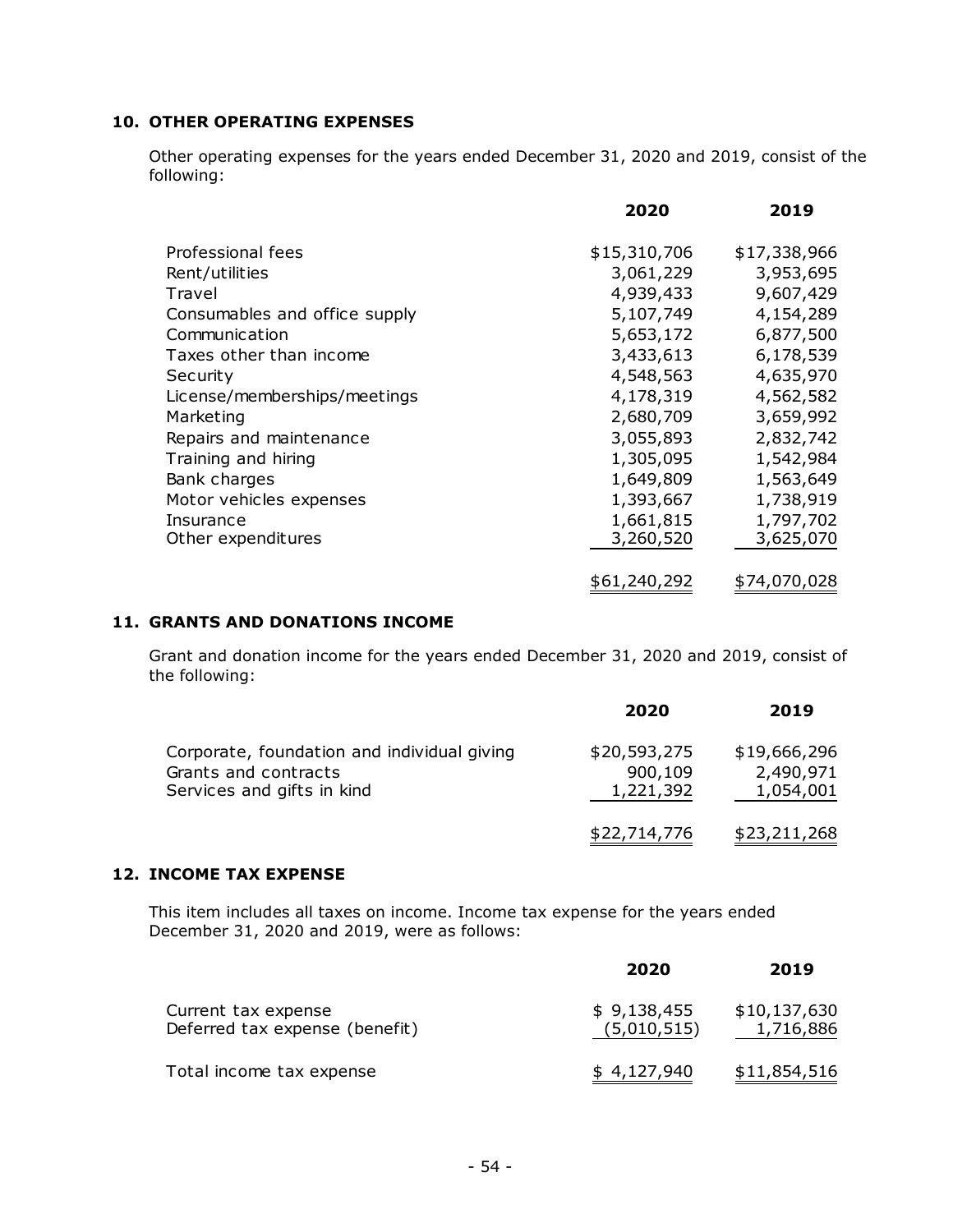In calculating both the current tax and the deferred tax, the respective country-specific tax rates are applied. The total income tax expense includes the local country income taxes for the Subsidiaries and foreign withholding taxes on certain cross-border payments. The average actual income tax rate for the Subsidiaries was 25.5% in 2020 and 25.6% in 2019.

FINCA is exempt from taxes on income, except unrelated business taxable income, under provision of Section 501(c)(3) of the United States Internal Revenue Code and the applicable income tax regulations of the District of Columbia. Accordingly, no provision is made for federal income taxes in the consolidated financial statements.

Reconciliation of income tax expense for the years ended December 31, 2020 and 2019, is as follows:

|                                                                                                                                                                                                                                                                                                                                           | 2020                                                       | 2019                                                               |
|-------------------------------------------------------------------------------------------------------------------------------------------------------------------------------------------------------------------------------------------------------------------------------------------------------------------------------------------|------------------------------------------------------------|--------------------------------------------------------------------|
| Profit/(loss) before income tax<br>Income tax expense                                                                                                                                                                                                                                                                                     | \$ (12, 216, 303)<br>(4, 127, 940)                         | \$25,633,882<br>(11,854,516)                                       |
| Profit/(loss) for the year                                                                                                                                                                                                                                                                                                                | \$ (16, 344, 243)                                          | 13,779,366<br>\$                                                   |
|                                                                                                                                                                                                                                                                                                                                           | 2020                                                       | 2019                                                               |
| Tax rate using domestic tax rate of<br>parent company (exempt on US federal<br>taxes on income)<br>Income tax (taxable Subsidiaries) at local<br>statutory rates<br>Expenses not deductible for tax purposes<br>Tax-exempt income<br>Recognition of previously unrecognized tax losses<br>Adjustment for under provision in prior periods | \$<br>(2, 123, 768)<br>3,972,033<br>(2,954,419)<br>118,762 | \$<br>7,077,277<br>3,110,126<br>(5,437,679)<br>(73, 369)<br>29,744 |
| Foreign withholding taxes<br>Effect of unused tax losses and tax offsets<br>not recognized as deferred tax assets<br>Other                                                                                                                                                                                                                | 1,704,039<br>3,095,815<br>315,478                          | 3,121,491<br>4,523,017<br>(496, 091)                               |
| Total                                                                                                                                                                                                                                                                                                                                     | \$4,127,940                                                | \$11,854,516                                                       |

The movements in deferred tax assets and liabilities (the balances are offset within the same jurisdiction as permitted by IAS 12, Income Taxes, and shown on a net basis by Subsidiaries), details of the deferred tax liability, amounts charged or credited directly to profit or loss during the period, and amounts charged or credited directly to equity during the period are shown below.

In 2020, FINCA recorded \$0.7 million of income tax expense on \$4.6 million of temporary differences associated with FINCA's investments in Subsidiaries because it was probable that the temporary differences associated with the distribution of retained earnings through payments of dividends will reverse in the foreseeable future. The temporary differences of \$4.6 million included \$7.4 million of expected distributions of retained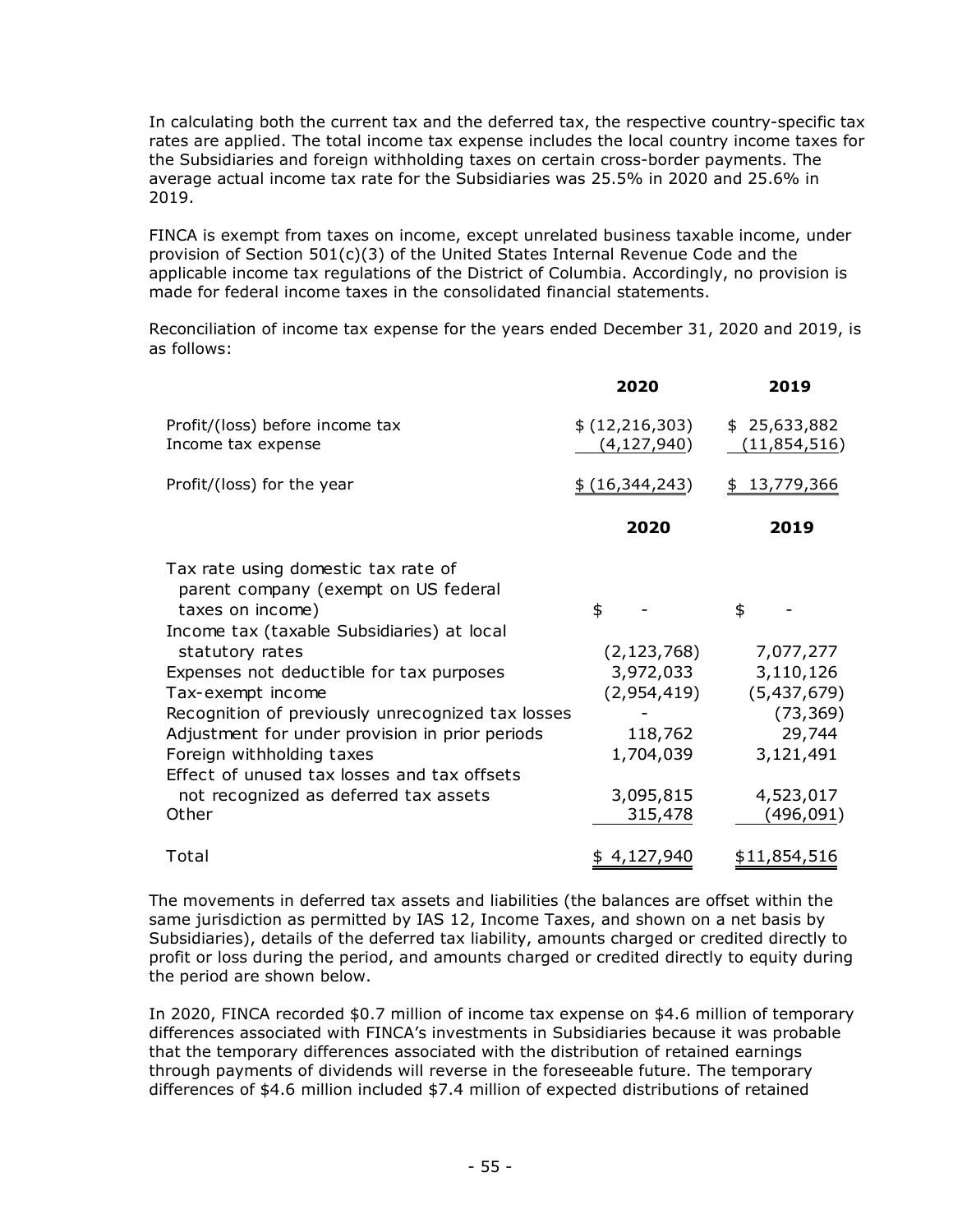earnings from 2020 and \$(2.8) million for a decrease of expected distributions of retained earnings from prior years.

In 2019, FINCA recorded \$1.6 million of income tax expense on \$18.0 million of temporary differences associated with FINCA's investments in Subsidiaries because it was probable that the temporary differences associated with the distribution of retained earnings through payments of dividends will reverse in the foreseeable future. The temporary differences of \$18.0 million included \$18.1 million of expected distributions of retained earnings from 2019 and \$(0.1) million for a decrease of expected distributions of retained earnings from prior years. The deferred tax liability related to the future distributions of earnings by Subsidiaries is \$1.2 million and \$2.2 million as of December 31, 2020 and 2019, respectively.

**Deferred Tax Assets**—Deferred tax assets were recognized by the Subsidiaries in the following jurisdictions in 2020: Tajikistan, Democratic Republic of Congo (DRC), Pakistan, Azerbaijan, USA, Malawi, Haiti, Jordan, Ecuador, and Kyrgyzstan (2019—Tajikistan, DRC, Pakistan, Azerbaijan, the Netherlands, USA, Zambia, Malawi, Haiti and Jordan).

| 2020                                                                                                                                             | <b>Assets</b><br>(Liabilities)                                     | (Charged)<br><b>Credited to</b><br><b>Profit or Loss</b>               | (Charged)<br><b>Credited to</b><br>to Equity                      |
|--------------------------------------------------------------------------------------------------------------------------------------------------|--------------------------------------------------------------------|------------------------------------------------------------------------|-------------------------------------------------------------------|
| Property and equipment and software<br>Provision for impairment allowance<br>Deferred income/accrued interest<br>Tax loss carryforwards<br>Other | \$ (226, 384)<br>7,029,208<br>(508, 484)<br>1,530,662<br>1,992,807 | 73,891<br>\$<br>4,900,784<br>(253, 541)<br>(825,981)<br>(284,988)      | 46,847<br>\$<br>(257,004)<br>(11, 445)<br>(28, 053)<br>(169, 783) |
| Net tax assets (liabilities)                                                                                                                     | \$9,817,809                                                        | \$3,610,165                                                            | <u>\$(419,438)</u>                                                |
| 2019                                                                                                                                             | <b>Assets</b><br>(Liabilities)                                     | (Charged)<br><b>Credited to</b><br><b>Profit or Loss</b>               | (Charged)<br><b>Credited to</b><br>to Equity                      |
| Property and equipment and software<br>Provision for impairment allowance<br>Deferred income/accrued interest<br>Tax loss carryforwards<br>Other | \$ (347, 122)<br>2,385,428<br>(243, 498)<br>2,384,696<br>2,447,577 | (110, 123)<br>\$<br>1,025,322<br>(501,242)<br>(2,435,081)<br>1,779,494 | 55,277<br>\$<br>(154, 493)<br>42,674<br>(128, 136)<br>(211, 898)  |
| Net tax assets (liabilities)                                                                                                                     | \$6,627,081                                                        | (241,630)                                                              | $$$ (396,576)                                                     |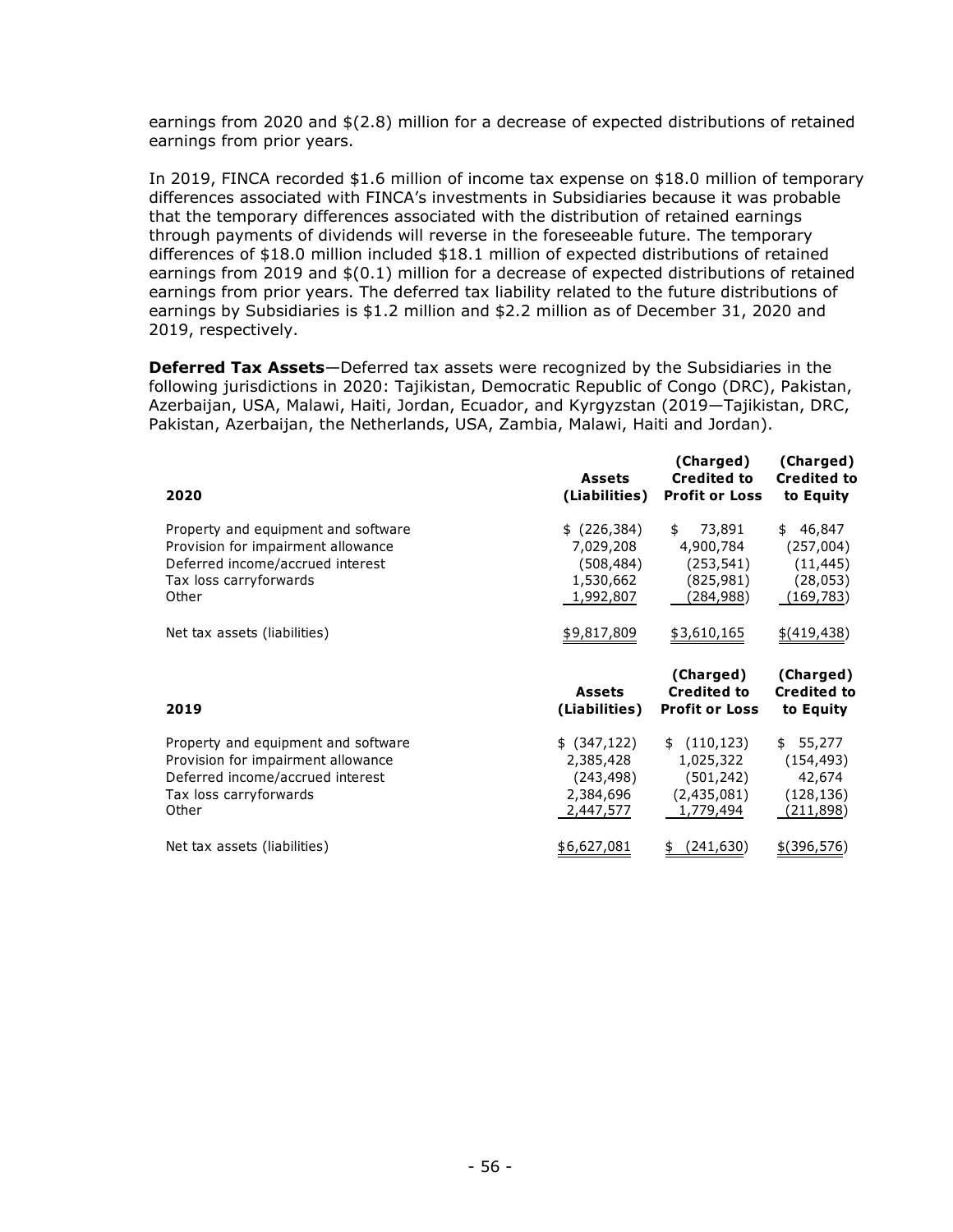**Deferred Tax Liabilities**—Deferred tax liabilities were recorded by FMH, the Netherlands, Uganda, Armenia, Georgia, and Honduras in 2020 (2019—FMH, the Netherlands, USA, Ecuador, Uganda, Armenia, Kyrgyzstan, Georgia, and Honduras) as follows:

| 2020                                                                                                                                                                                         | <b>Assets</b><br>(Liabilities)                                                  | (Charged)<br><b>Credited to</b><br><b>Profit or Loss</b>                      | (Charged)<br><b>Credited to</b><br>to Equity           |
|----------------------------------------------------------------------------------------------------------------------------------------------------------------------------------------------|---------------------------------------------------------------------------------|-------------------------------------------------------------------------------|--------------------------------------------------------|
| Property and equipment and software<br>Provision for impairment allowance<br>Deferred income/accrued interest<br>Tax loss carryforwards<br>Future distribution of retained earnings<br>Other | (155, 831)<br>\$<br>(880, 328)<br>126,732<br>63,282<br>(1, 234, 943)<br>172,294 | 51,552<br>\$<br>91,147<br>63,369<br>66,678<br>937,691<br>189,913              | \$(11,235)<br>51,898<br>3,206<br>(3, 396)<br>(18, 274) |
| Net tax (liabilities) assets                                                                                                                                                                 | \$(1,908,794)                                                                   | \$1,400,350                                                                   | \$22,199                                               |
|                                                                                                                                                                                              |                                                                                 |                                                                               |                                                        |
| 2019                                                                                                                                                                                         | <b>Assets</b><br>(Liabilities)                                                  | (Charged)<br><b>Credited to</b><br><b>Profit or Loss</b>                      | (Charged)<br><b>Credited to</b><br>to Equity           |
| Property and equipment and software<br>Provision for impairment allowance<br>Deferred income/accrued interest<br>Tax loss carryforwards<br>Future distribution of retained earnings<br>Other | (196,148)<br>\$<br>(1,023,373)<br>60,157<br>(2, 172, 634)<br>656                | \$<br>103,383<br>(72, 784)<br>1,054<br>(88, 672)<br>(1,221,483)<br>(196, 754) | \$ (3,385)<br>(18, 943)<br>1,705<br>5,193              |

# **13. TRADING ASSETS**

Included in trading assets are Pakistan Treasury Bills of \$0 million and \$38.5 million at December 31, 2020 and 2019, respectively.

#### **14. DERIVATIVE FINANCIAL INSTRUMENTS**

The derivative financial instruments as of December 31, 2020 are represented by the following balances:

|                                                                                          | <b>Notional</b><br><b>Amount</b> | <b>Fair Value</b><br><b>Assets</b> | <b>Liabilities</b>         |
|------------------------------------------------------------------------------------------|----------------------------------|------------------------------------|----------------------------|
| Derivative financial instruments:<br>Foreign exchange swaps<br>Foreign exchange forwards | \$31,757,003<br>23,885,431       | \$14,277,370<br>332,832            | 9,953,180<br>\$<br>329,856 |
| Total                                                                                    | \$55,642,434                     | \$14,610,202                       | \$10,283,036               |

FMH as the intermediate parent company, issued a guarantee to a third party on behalf of Subsidiaries to secure forward deals and foreign exchange swaps. As of December 31, 2020, all the guaranteed trades were in the money, and FMH had no obligation towards the third party.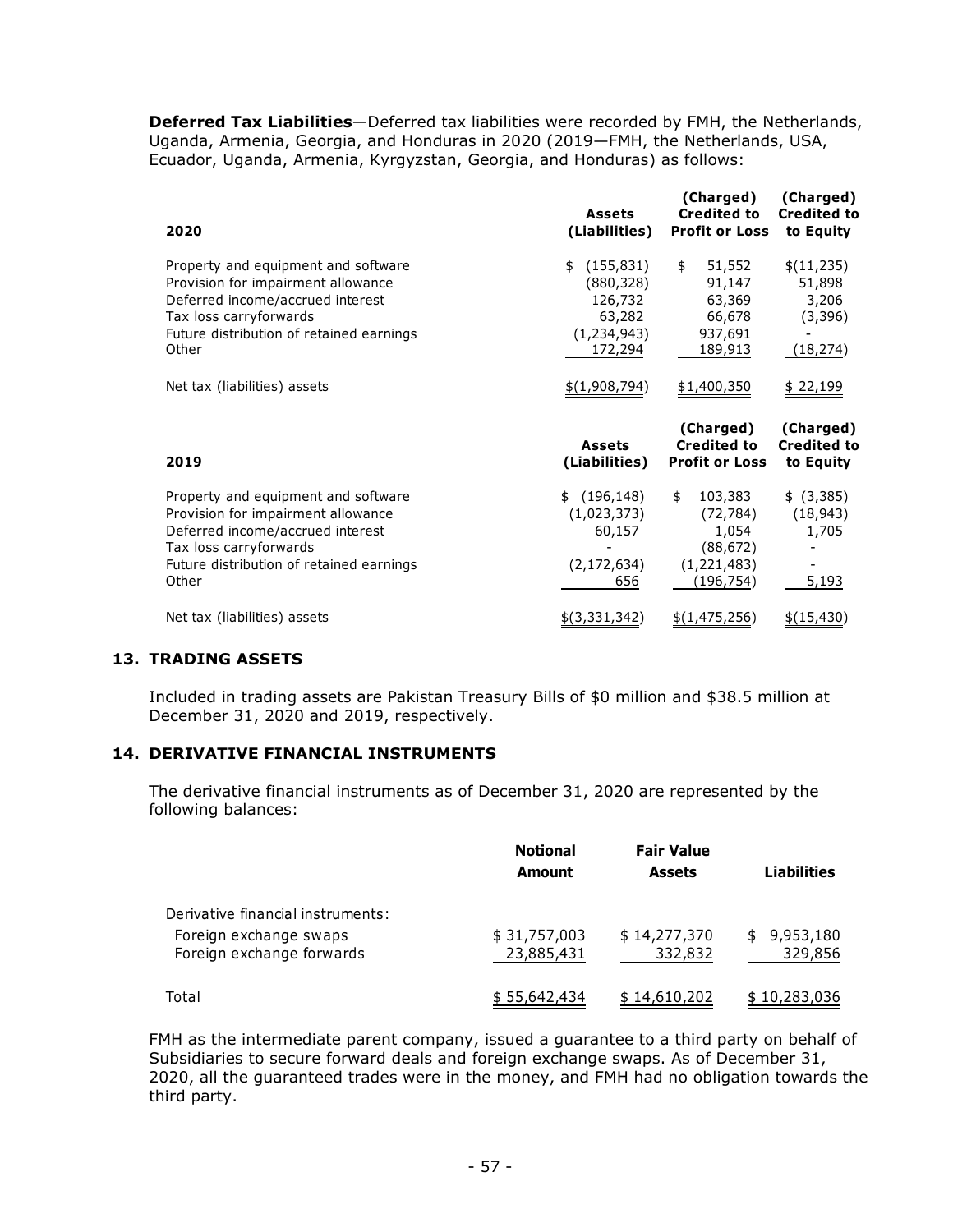The derivative financial instruments as of December 31, 2019, are represented by the following balances:

|                                                                                          | <b>Notional</b><br>Amount  | <b>Fair Value</b><br><b>Assets</b> | <b>Liabilities</b>      |
|------------------------------------------------------------------------------------------|----------------------------|------------------------------------|-------------------------|
| Derivative financial instruments:<br>Foreign exchange swaps<br>Foreign exchange forwards | \$20,678,962<br>51,693,753 | \$12,010,333<br>2,142,443          | \$11,129,784<br>408,569 |
| Total                                                                                    | \$72,372,715               | \$14,152,776                       | \$11,538,353            |

### **15. INVESTMENT SECURITIES**

Investment securities as at December 31, 2020 and 2019 consist of the following:

|                                                                                                                                                                                                                                                                                 | 2020                                                          | 2019                                         |
|---------------------------------------------------------------------------------------------------------------------------------------------------------------------------------------------------------------------------------------------------------------------------------|---------------------------------------------------------------|----------------------------------------------|
| Investment securities mandatorily measured at FVTPL<br>Investment securities designated at FVTPL<br>Investment securities measured at amortized cost<br>Investment securities measured at FVTOCI-debt instruments<br>Investment securities measured at FVTOCI-equity instrument | 255,269<br>S<br>270,344<br>22,557,741<br>42,155,472<br>11,753 | 200,000<br>20,030,182<br>2,521,790<br>11,753 |
| Total                                                                                                                                                                                                                                                                           | \$65,250,579                                                  | \$22,763,725                                 |

# **16. LEASES**

FINCA Subsidiaries lease several assets including buildings, furniture and office equipment, and vehicles (grouped under Other). The average lease term is in the range 1–7 years and 2–8 years, as of December 31, 2020 and December 31, 2019, respectively. Approximately 5.8% and 5.1% of the leases for property, plant and equipment expired in the years ended December 31, 2020 and 2019, respectively. The expired contracts were replaced by new leases for identical underlying assets.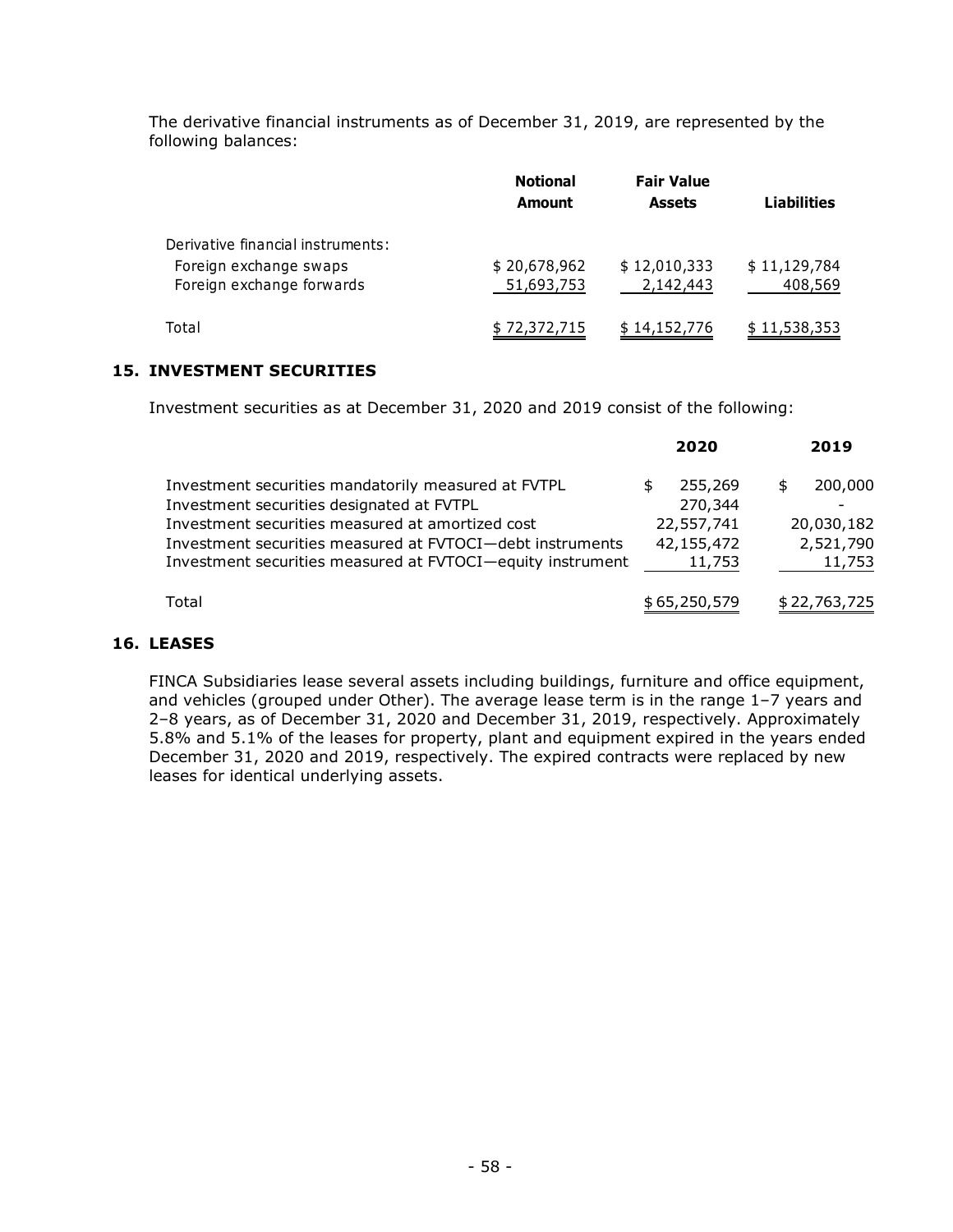| <b>Right-of-Use Assets</b>                          | <b>Total</b>  | <b>Buildings</b>    | <b>Other</b>     |
|-----------------------------------------------------|---------------|---------------------|------------------|
| Cost:                                               |               |                     |                  |
| At January 1, 2020                                  | \$44,626,387  | \$44,491,788        | \$134,599        |
| Additions                                           | 5,248,705     | 5,103,410           | 145,295          |
| Concessions                                         | (332, 682)    | (332, 682)          |                  |
| Disposals                                           | (2, 571, 649) | (2, 571, 649)       |                  |
| Currency translation                                | (1,311,713)   | (1,311,498)         | (215)            |
| At December 31, 2020                                | 45,659,048    | 45,379,369          | 279,679          |
| Accumulated depreciation:                           |               |                     |                  |
| At January 1, 2020                                  | 8,727,205     | 8,715,830           | 11,375           |
| Charge for the year                                 | 8,755,912     | 8,638,170           | 117,742          |
| <b>Disposals</b>                                    | (1, 129, 603) | (1, 129, 603)       |                  |
| Currency translation                                | (436,580)     | (437, 557)          | 977              |
| At December 31, 2020                                | 15,916,934    | 15,786,840          | 130,094          |
| Balance-December 31, 2020                           | \$29,742,114  | \$29,592,529        | \$149,585        |
| Balance-December 31, 2019                           | \$35,899,182  | <u>\$35,775,958</u> | \$123,224        |
| <b>Lease Liabilities</b>                            |               |                     | 2020             |
| At January 1, 2020                                  |               |                     | \$37,867,381     |
| Additions                                           |               |                     | 5,143,302        |
| Interest expense related to lease liabilities       |               |                     | 3,351,753        |
| Repayment of lease liabilities (including interest) |               |                     | (10, 537, 979)   |
| Rent concessions                                    |               |                     | (236, 833)       |
| Termination of lease agreements                     |               |                     | (1,412,600)      |
| Currency translation                                |               |                     | (803, 561)       |
| At December 31, 2020                                |               |                     | \$33,371,463     |
| Short-term lease liabilities                        |               |                     | 7,589,050<br>\$  |
| Long-term lease liabilities                         |               |                     | 25,782,413       |
| <b>Total lease liabilities</b>                      |               |                     | 33,371,463<br>\$ |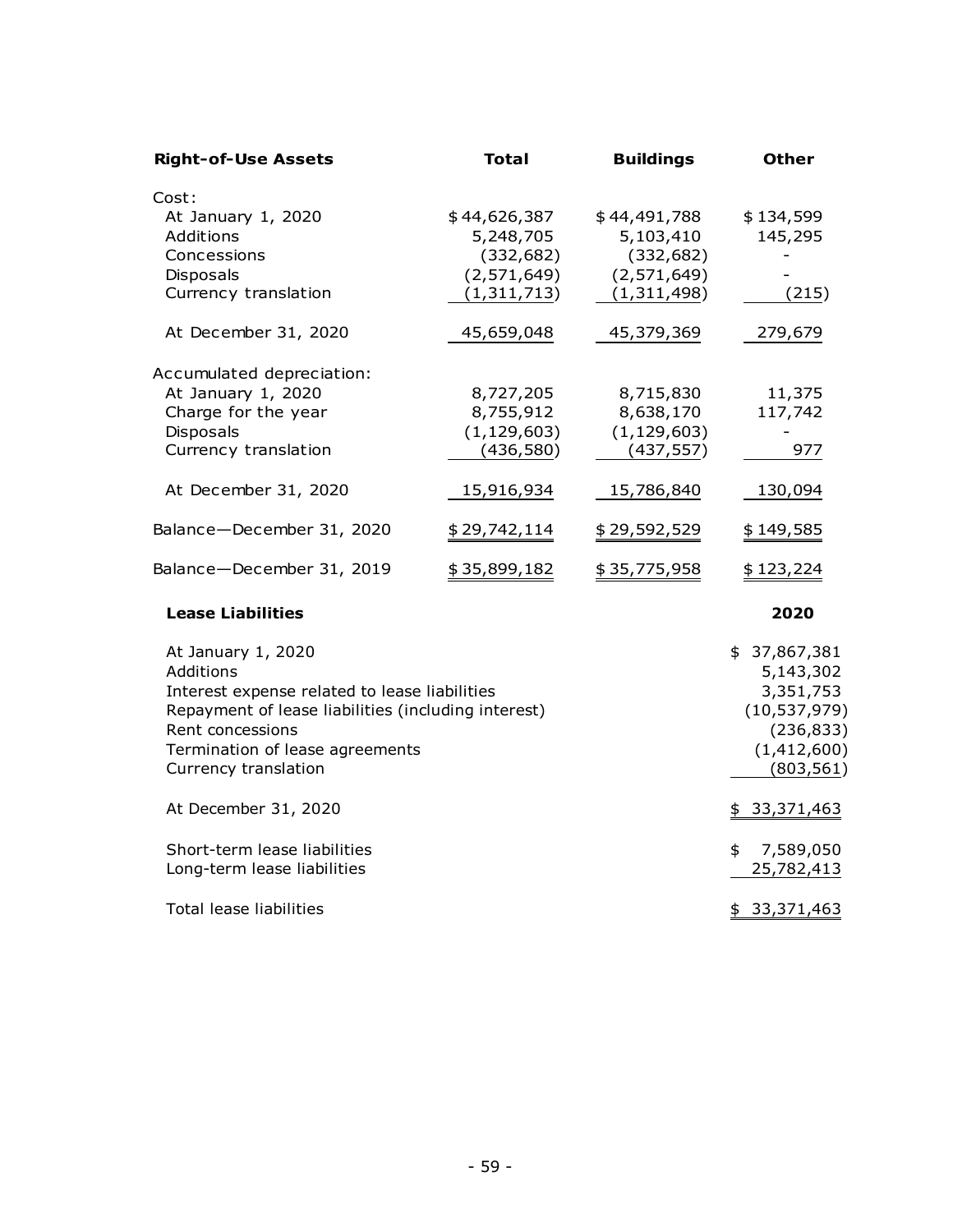The average lease term is 4.17 years for 2020 and 4.25 years for 2019 respectively.

Information about maturities of lease liabilities is presented in the liquidity table in Note 5.

| <b>Amounts Recognized in Profit or Loss</b>                                                                                   | 2020                                | 2019                                  |
|-------------------------------------------------------------------------------------------------------------------------------|-------------------------------------|---------------------------------------|
| Depreciation expense on right-of-use assets<br>Interest expense on lease liabilities<br>Expense relating to short-term leases | \$8,755,912<br>3,351,753<br>872,753 | \$9,341,769<br>3,413,425<br>1,248,925 |
| Total                                                                                                                         | \$12,980,418                        | \$14,004,119                          |

FINCA has derecognized \$0.3 million of the lease liability that has been extinguished by the forgiveness of lease payments or benefited from lease payment holiday on buildings in DRC, Kyrgyzstan, Tajikistan, Ecuador, Zambia, Honduras and Nicaragua.

### **17. LOANS RECEIVABLE—NET OF ALLOWANCE**

Loans receivable as at December 31, 2020 and 2019 consist of the following:

|                                                                                          | 2020                         | 2019                         |
|------------------------------------------------------------------------------------------|------------------------------|------------------------------|
| Gross loans to clients—due within 1 year<br>Gross loans to clients-due later than 1 year | \$495,166,496<br>274,337,971 | \$568,807,315<br>312,000,087 |
| Total loans to clients                                                                   | 769,504,467                  | 880,807,402                  |
| Less impairment allowance                                                                | (85, 973, 909)               | (68, 616, 943)               |
| Loans receivable                                                                         | \$683,530,558                | \$812,190,459                |

Impairment losses on loans charged were \$51.8 million and \$29.0 million for the years ended December 31, 2020 and 2019, respectively. Movements in the loan impairment allowance for the years ended December 31, 2020 and 2019, are detailed in Note 5.

While not all products require collateral, and collateral requirements vary by country, the Company utilizes several methods for clients to collateralize their loans, including mandatory savings, real estate, fixed assets, or an additional guarantor. Analysis of collateral and other credit enhancements is represented in Note 5.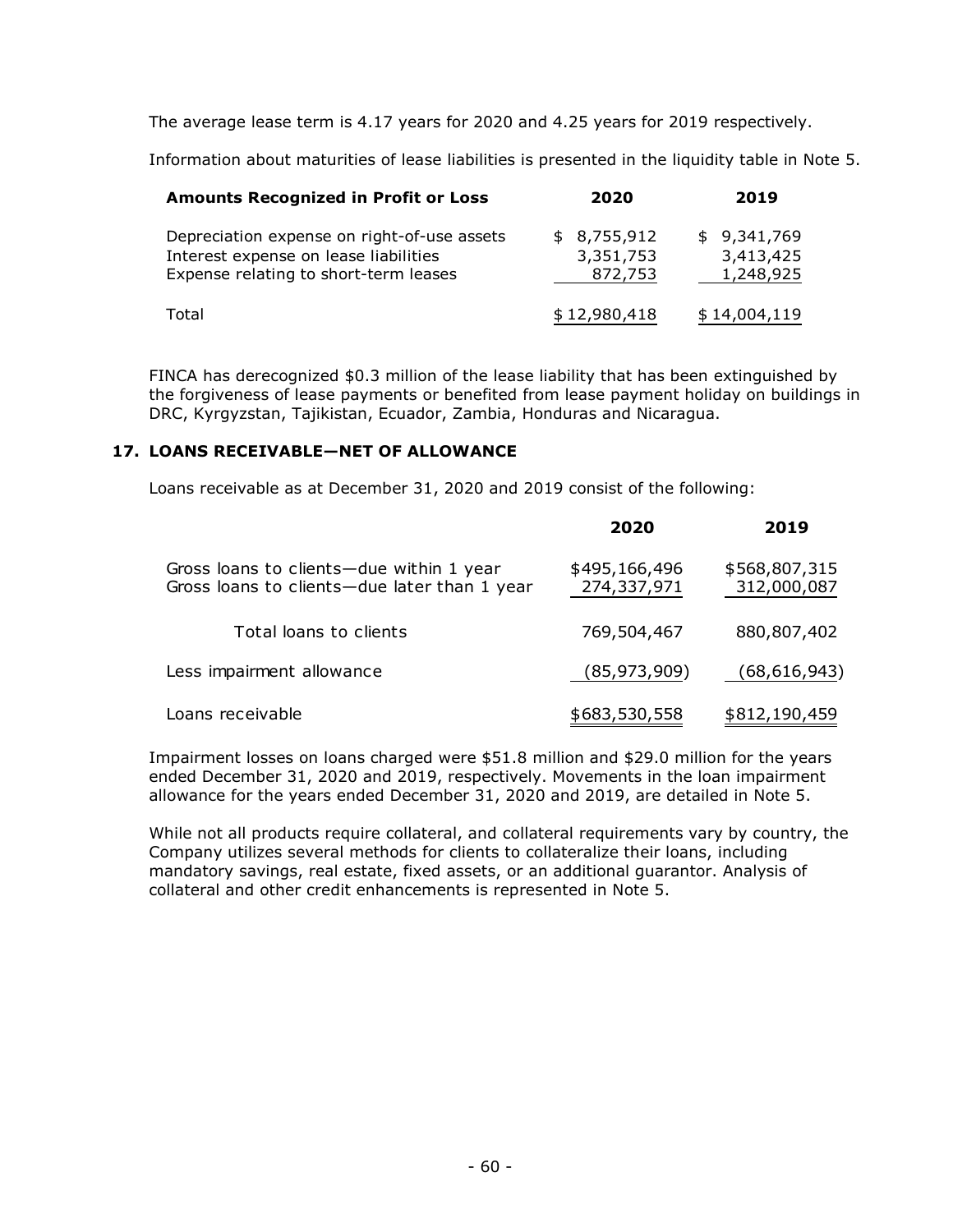# **18. OTHER RECEIVABLES, PREPAID, AND OTHER ASSETS**

The balances represent other receivables, prepaid, and other assets at December 31, 2020 and 2019, as follows:

|                                             | 2020         | 2019         |
|---------------------------------------------|--------------|--------------|
| Receivable commission, rebates, and refunds |              |              |
| from banks and agencies                     | \$4,197,644  | \$4,730,151  |
| Receivable from money remittance and other  |              |              |
| agencies                                    | 1,673,929    | 1,828,886    |
| Grants receivable                           | 4,118,622    | 2,859,562    |
| Deposit with Internal Revenue Service and   |              |              |
| other fiduciary duties                      | 3,195,253    | 4,234,973    |
| Prepaid rent                                | 929,492      | 941,382      |
| Taxes                                       | 1,149,780    | 1,918,202    |
| Other prepayments                           | 4,682,850    | 5,311,921    |
| Office supplies                             | 1,560,745    | 1,210,617    |
| Staff advances and loans                    | 307,911      | 482,317      |
| Other debtors                               | 8,136,958    | 2,753,493    |
| Total                                       | \$29,953,184 | \$26,271,504 |

Grants receivable include the following amounts due from Charities Aid Foundation for the following programs: microfinance operations (\$75,000) and FINCA Forward (\$142,000).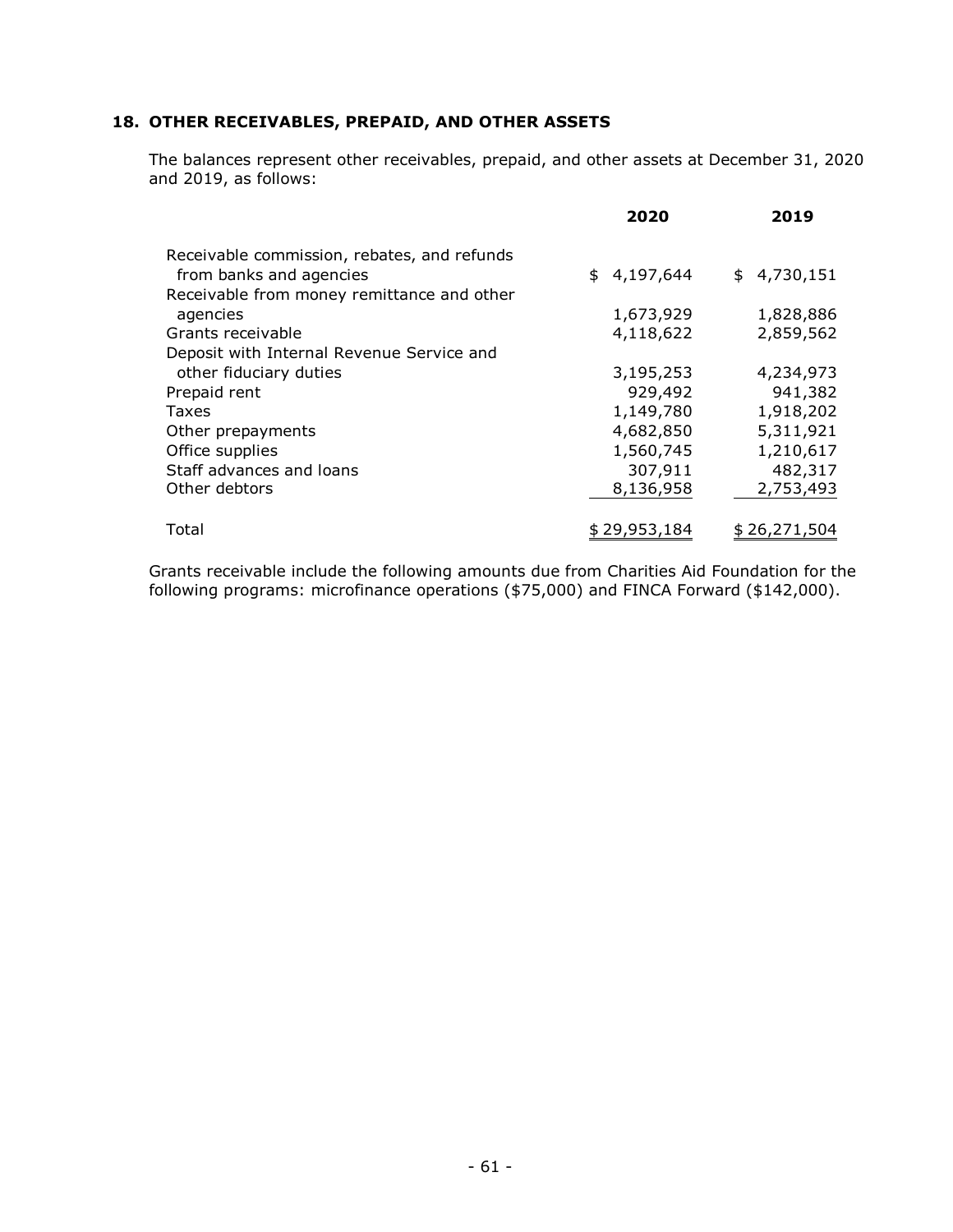# **19. PROPERTY AND EQUIPMENT**

Property and equipment at December 31, 2020 and 2019, are as follows:

| Cost                                                                                                                                        | <b>Total</b>                                              | <b>Buildings</b><br>and Offices                             | Construction<br>in Progress                                     | Leasehold<br><b>Improvements</b>                              | Computer<br>Equipment                                             | <b>Furniture and</b><br><b>Office</b><br>Equipment                  | <b>Vehicles</b>                                          | Other                                                           |
|---------------------------------------------------------------------------------------------------------------------------------------------|-----------------------------------------------------------|-------------------------------------------------------------|-----------------------------------------------------------------|---------------------------------------------------------------|-------------------------------------------------------------------|---------------------------------------------------------------------|----------------------------------------------------------|-----------------------------------------------------------------|
| Balance-January 1, 2019<br>Acquisitions<br><b>Disposals</b><br>Currency translation                                                         | \$72,675,816<br>10,313,837<br>(7,098,935)<br>(2,560,461)  | \$10,057,052<br>252,934<br>(124, 817)                       | \$5,694,584<br>1,629,109<br>(3,834,570)<br>(269, 656)           | \$14,423,050<br>2,513,012<br>(680, 825)<br>(687, 963)         | \$20,399,941<br>2,947,589<br>(697, 633)<br>(643, 752)             | \$15,796,205<br>1,721,452<br>(799, 213)<br>(595, 597)               | \$3,982,978<br>1,173,168<br>(1,018,856)<br>(205, 481)    | \$2,322,006<br>76,573<br>(67, 838)<br>(33, 195)                 |
| Balance-December 31, 2019                                                                                                                   | \$73,330,257                                              | \$10,185,169                                                | \$3,219,467                                                     | \$15,567,274                                                  | \$22,006,145                                                      | \$16,122,847                                                        | \$3,931,809                                              | \$2,297,546                                                     |
| Balance-January 1, 2020<br>Acquisitions<br>Disposals<br>Transfers between PPE subcategories<br>Currency translation                         | \$73,330,257<br>3,891,325<br>(5,077,416)<br>(3,025,935)   | \$10,185,169<br>93,372<br>(931, 837)<br>(373)<br>(206, 772) | \$3,219,467<br>657,957<br>(481, 834)<br>(155, 134)<br>(579,454) | \$15,567,274<br>610,691<br>(687, 280)<br>34,763<br>(548, 919) | \$22,006,145<br>1,230,233<br>(1,780,795)<br>290,204<br>(948, 393) | \$16,122,847<br>830,534<br>(537, 313)<br>(63, 779)<br>(740, 376)    | \$3,931,809<br>298,899<br>(615,082)<br>23,943<br>110,557 | \$2,297,546<br>169,639<br>(43, 275)<br>(129, 624)<br>(112, 578) |
| Balance-December 31, 2020                                                                                                                   | \$69,118,231                                              | \$9,139,559                                                 | \$2,661,002                                                     | \$14,976,529                                                  | \$20,797,394                                                      | \$15,611,914                                                        | \$3,750,126                                              | \$2,181,708                                                     |
| <b>Depreciation and Impairment Losses</b>                                                                                                   |                                                           |                                                             |                                                                 |                                                               |                                                                   |                                                                     |                                                          |                                                                 |
| Balance-January 1, 2019<br>Depreciation and amortization<br><b>Disposals</b><br>Currency translation                                        | \$39,052,394<br>7,363,066<br>(2,674,240)<br>(1,017,888)   | \$2,976,965<br>401,310<br>(13, 150)                         | \$<br>$\overline{\phantom{a}}$                                  | \$7,515,865<br>1,680,591<br>(458, 503)<br>(247,005)           | \$13,252,702<br>2,755,679<br>(666, 797)<br>(381, 636)             | \$11,795,590<br>1,881,796<br>(717, 924)<br>(260, 327)               | \$2,548,877<br>541,803<br>(773, 473)<br>(96, 142)        | \$962,395<br>101,887<br>(57, 543)<br>(19, 628)                  |
| Balance-December 31, 2019                                                                                                                   | \$42,723,332                                              | \$3,365,125                                                 | \$<br>$\sim 10^{-10}$                                           | \$8,490,948                                                   | \$14,959,948                                                      | \$12,699,135                                                        | \$2,221,065                                              | \$987,111                                                       |
| Balance-January 1, 2020<br>Depreciation and amortization<br><b>Disposals</b><br>Transfers between PPE subcategories<br>Currency translation | \$42,723,332<br>6,775,682<br>(3, 111, 642)<br>(1,605,470) | \$3,365,125<br>396,347<br>(7, 591)<br>(5,699)<br>(43, 013)  | \$                                                              | \$8,490,948<br>1,564,417<br>(578, 918)<br>6,188<br>(308, 166) | \$14,959,948<br>2,304,978<br>(1,638,817)<br>146,515<br>(701, 118) | \$12,699,135<br>1,890,058<br>(442, 452)<br>(119, 764)<br>(526, 771) | \$2,221,065<br>539,309<br>(420, 998)<br>23,257<br>58,206 | \$987,111<br>80,572<br>(22, 866)<br>(50, 497)<br>(84, 608)      |
| Balance-December 31, 2020                                                                                                                   | \$44,781,902                                              | \$3,705,169                                                 | \$                                                              | \$9,174,469                                                   | \$15,071,507                                                      | \$13,500,206                                                        | \$2,420,839                                              | \$909,712                                                       |
| <b>Net Carrying Amounts</b>                                                                                                                 |                                                           |                                                             |                                                                 |                                                               |                                                                   |                                                                     |                                                          |                                                                 |
| Balance-December 31, 2019                                                                                                                   | \$30,606,925                                              | \$6,820,044                                                 | \$3,219,467                                                     | \$7,076,326                                                   | \$7,046,197                                                       | \$3,423,712                                                         | \$1,710,744                                              | \$1,310,435                                                     |
| Balance-December 31, 2020                                                                                                                   | \$24,336,329                                              | \$5,434,390                                                 | \$2,661,002                                                     | \$5,802,060                                                   | \$5,725,887                                                       | \$2,111,708                                                         | \$1,329,288                                              | \$1,271,996                                                     |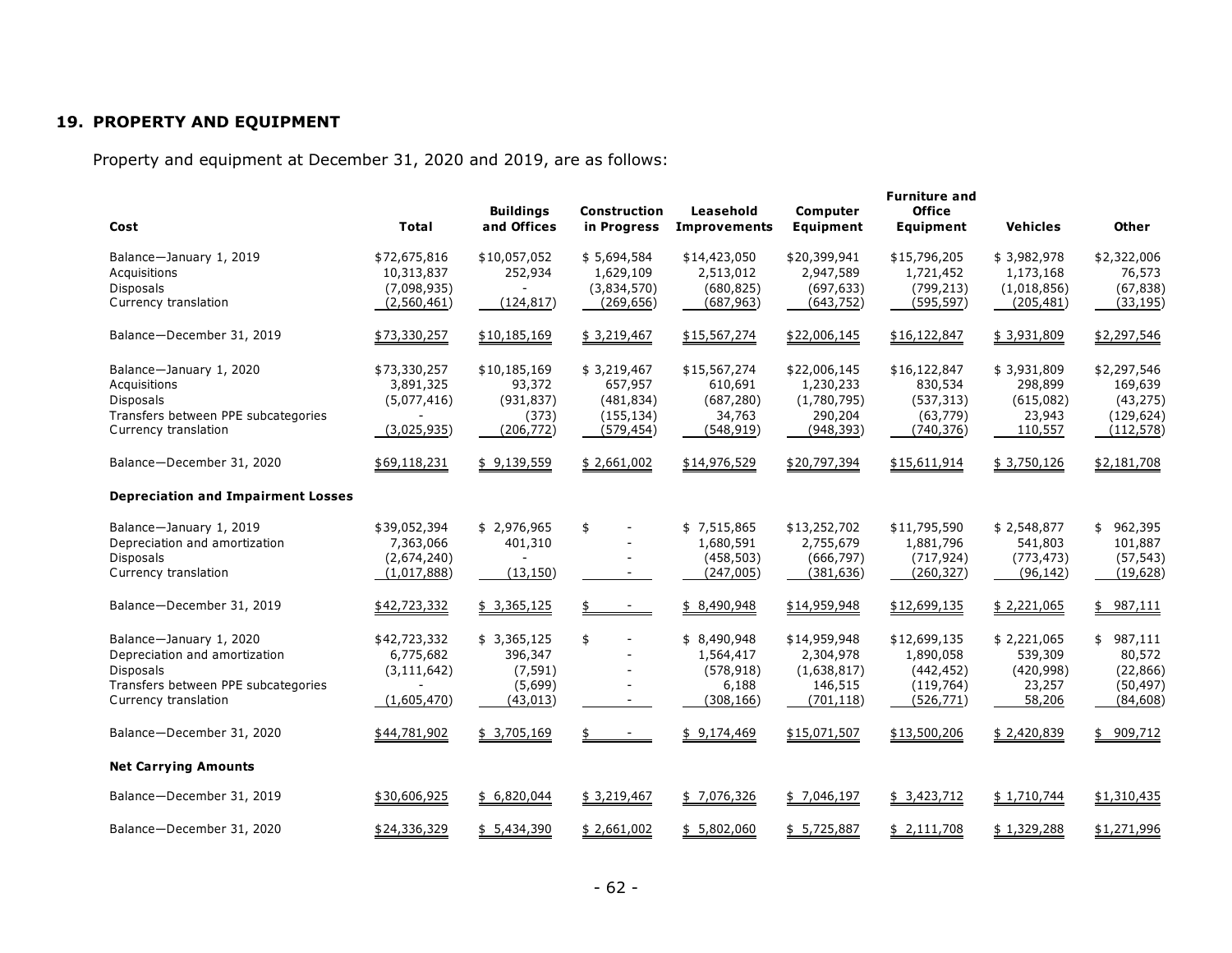# **20. INTANGIBLE ASSETS**

Intangible assets at December 31, 2020 and 2019, consist of the following:

| Costs                                                                                            | <b>Total</b>                                                | Capitalized<br><b>Software</b>                           | <b>Capital Work-</b><br>in-Progress                 | <b>Other</b>            |
|--------------------------------------------------------------------------------------------------|-------------------------------------------------------------|----------------------------------------------------------|-----------------------------------------------------|-------------------------|
| Balance-January 1, 2019<br>Acquisition                                                           | \$23,289,799<br>4,799,494                                   | \$20,999,768<br>3,679,830                                | \$1,538,657<br>1,119,664                            | \$751,374               |
| <b>Disposals</b><br>Currency translation                                                         | (3,062,767)<br>(765, 910)                                   | (168, 887)<br>(756, 753)                                 | (2, 142, 506)<br>(9, 157)                           | (751, 374)              |
| Balance-December 31, 2019                                                                        | \$24,260,616                                                | \$23,753,958                                             | 506,658                                             | \$                      |
| Balance-January 1, 2020<br>Acquisition<br><b>Disposals</b><br>Currency translation               | \$24,260,616<br>2,928,567<br>(1, 137, 938)<br>(1, 108, 831) | \$23,753,958<br>1,826,070<br>(489, 652)<br>(1, 102, 202) | 506,658<br>\$<br>1,102,497<br>(648, 286)<br>(6,629) | \$                      |
| Balance-December 31, 2020                                                                        | \$24,942,414                                                | \$23,988,174                                             | 954,240                                             |                         |
| <b>Amortization and Impairment</b>                                                               |                                                             |                                                          |                                                     |                         |
| Balance-January 1, 2019<br>Amortization for the year<br>Disposals<br>Currency translation        | \$13,293,614<br>2,593,905<br>(951, 839)<br>(392, 773)       | \$12,454,365<br>2,589,124<br>(166, 734)<br>(392, 773)    | \$<br>87,875<br>4,781<br>(33, 731)                  | \$751,374<br>(751, 374) |
| Balance-December 31, 2019                                                                        | \$14,542,907                                                | \$14,483,982                                             | \$<br>58,925                                        | \$                      |
| Balance-January 1, 2020<br>Amortization for the year<br><b>Disposals</b><br>Currency translation | \$14,542,907<br>2,992,171<br>(454, 881)<br>(617, 701)       | \$14,483,982<br>2,987,140<br>(453, 431)<br>(617, 701)    | \$<br>58,925<br>5,031<br>(1, 450)                   | \$                      |
| Balance-December 31, 2020                                                                        | \$16,462,496                                                | \$16,399,990                                             | 62,506<br>\$                                        | \$                      |
| <b>Net Carrying Amounts</b>                                                                      |                                                             |                                                          |                                                     |                         |
| Balance-December 31, 2019                                                                        | \$9,717,709                                                 | \$9,269,976                                              | 447,733<br>\$                                       |                         |
| Balance-December 31, 2020                                                                        | \$8,479,918                                                 | \$7,588,184                                              | 891,734<br>\$                                       | \$                      |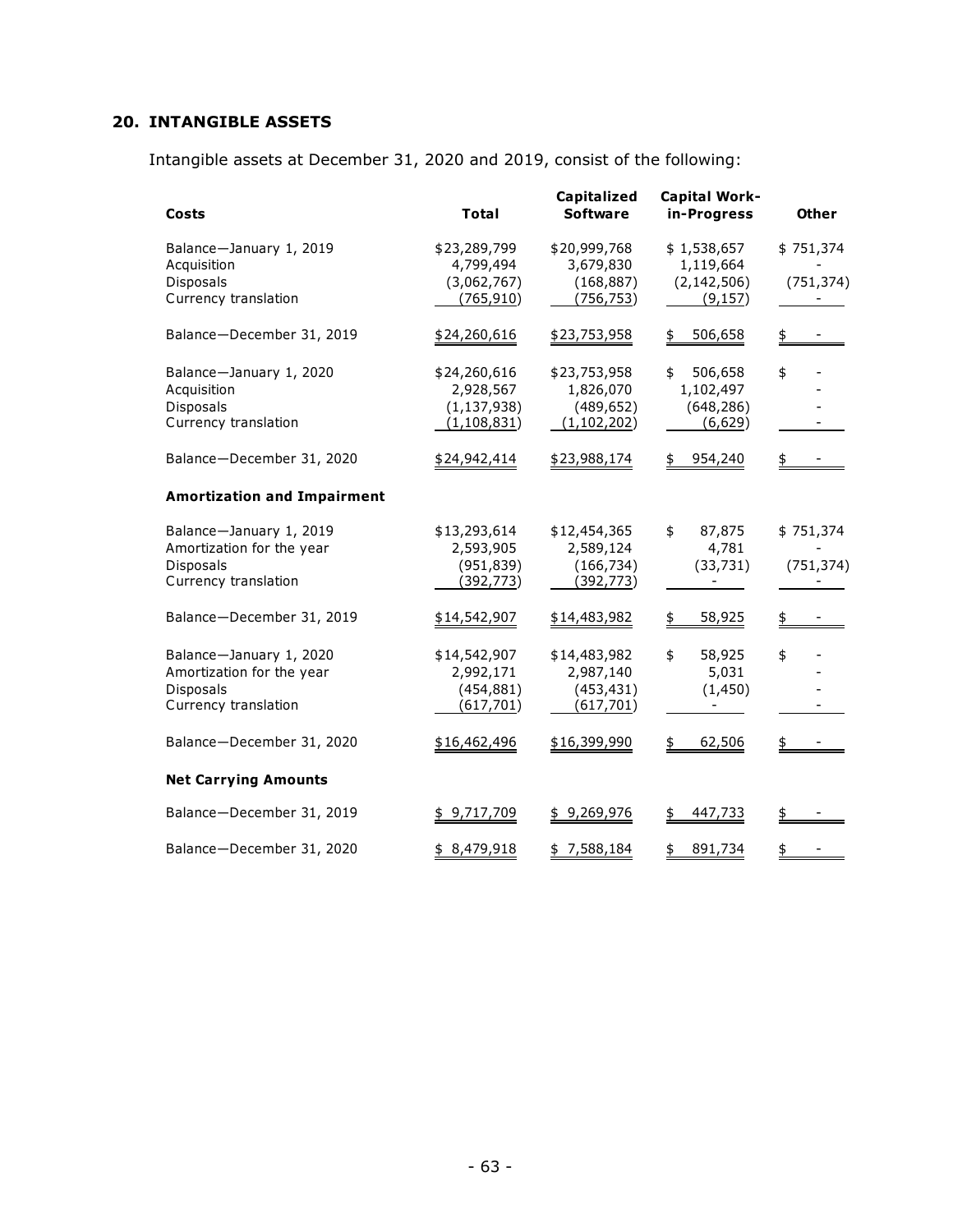#### **21. ACCOUNTS PAYABLE AND OTHER ACCRUED LIABILITIES**

Accounts payable and other accrued liabilities at December 31, 2020 and 2019, are as follows:

|                                             | 2020         | 2019         |
|---------------------------------------------|--------------|--------------|
| Other accounts payable and accrued expenses | \$7,350,311  | \$7,162,476  |
| Other professional services                 | 6,525,789    | 5,212,346    |
| Insurance                                   | 1,450,743    | 1,250,135    |
| Office supplies                             | 1,470,219    | 2,463,102    |
| Personnel                                   | 8,044,115    | 9,519,970    |
| Tax and other budget liability              | 7,026,386    | 7,447,486    |
| Legal provision                             | 1,355,644    | 1,257,397    |
|                                             |              |              |
|                                             | \$33,223,207 | \$34,312,912 |

### **22. CLIENT DEPOSITS**

Certain of the Company's subsidiaries accept and maintain saving deposits from clients. The Company has been pursuing a strategy to increase client savings, offering clients access to banking services while receiving lower-cost funding in return.

These voluntary deposits represent the majority of the Company's savings deposits. Additionally, certain loan products are structured to require a deposit at the time the loan is made, representing an additional source of client deposits maintained by the Company.

|                                    | 2020          | 2019          |
|------------------------------------|---------------|---------------|
| Compulsory savings/cash collateral | \$11,127,379  | \$14,349,762  |
| Voluntary savings:                 |               |               |
| Saving accounts                    | 118,415,097   | 104,927,922   |
| Term deposit accounts              | 279,948,872   | 283,396,887   |
| Other voluntary savings            | 37,798,772    | 34,907,428    |
| Total voluntary savings            | 436, 162, 741 | 423,232,237   |
| Total deposits from clients        | \$447,290,120 | \$437,581,999 |
| <b>23. BANK DEPOSITS</b>           |               |               |
|                                    | 2020          | 2019          |
| Sale and repurchase agreements     | \$2,838,804   | \$2,562,348   |
| Other deposits from banks          | 33,356,185    | 32,205,480    |
| Items in the course of collection  | 254,971       | 262,907       |
| Total bank deposits                | \$36,449,960  | \$35,030,735  |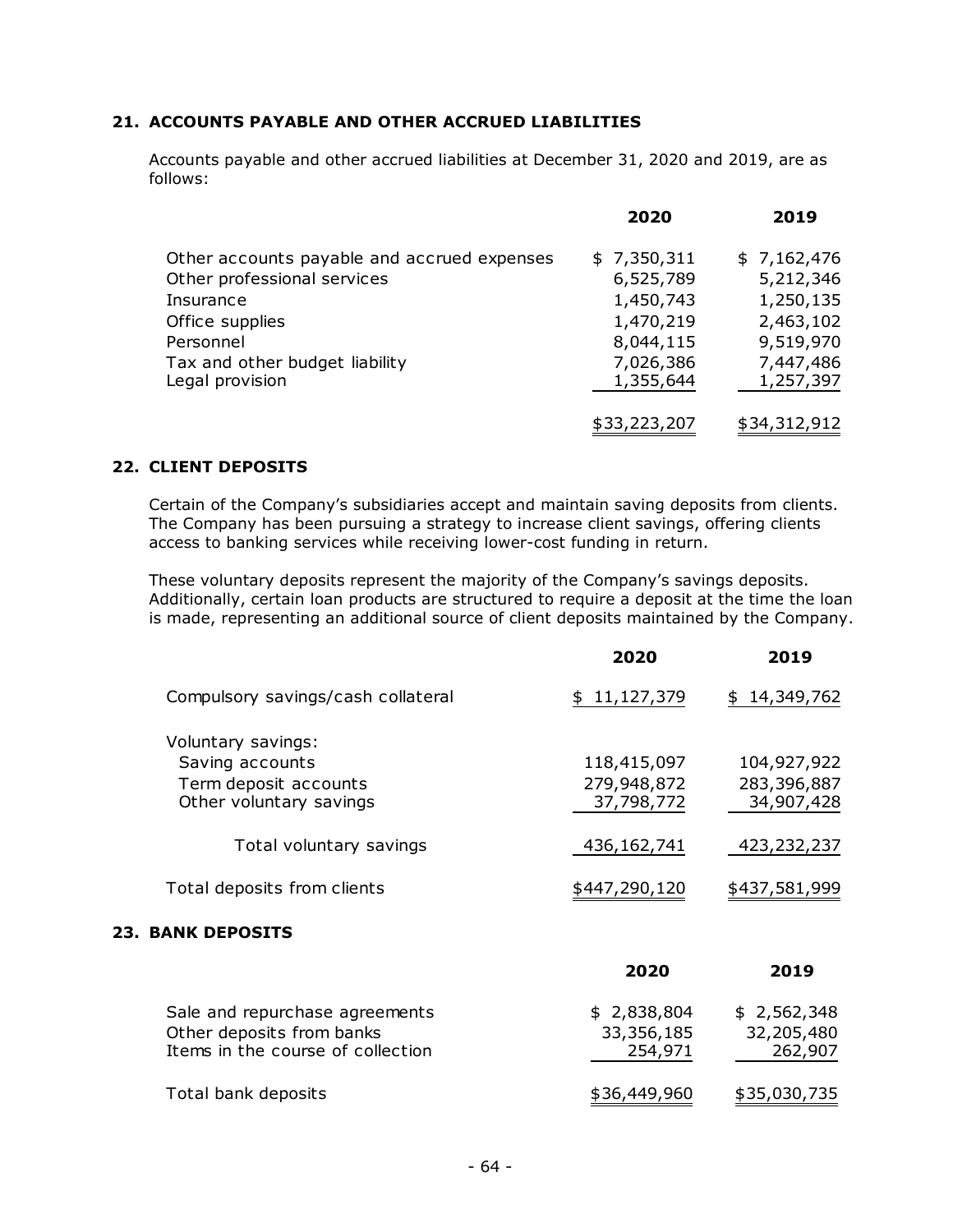#### **24. NOTES PAYABLE**

The Company and its Subsidiaries have two broad categories of lenders: socially responsible and commercial. The majority of the Company loans are sourced from international financial institutions supporting microfinance, but the Company has also borrowed from private sources. Interest rates paid by Subsidiaries range from six months' Karachi Interbank Offered Rate, minus 100 bps up to 25.5% floating and up to 33.9% fixed in local currencies for commercial loans in countries with high perceived risk or with depreciating currencies.

In some situations, FMH, as the intermediate parent, may be directly liable or may offer support for loans provided to Subsidiaries without adequate credit standing, which may be in the form of a direct guarantee.

As of the reporting date, some Subsidiaries have breached covenants contained in financing agreements underlying these obligations. Management believes that these breaches are primarily due to recent global economic conditions which have affected the microfinance industry, or in some cases due to local political and economic developments. A breach of a loan covenant could permit a lender to accelerate payment of the loan but would not permit a cross-default beyond the particular Subsidiary. As of December 31, 2020, subsidiaries in Malawi, Tanzania, Zambia, Armenia, Georgia, Kyrgyzstan, Ecuador, Guatemala, Haiti, Nicaragua, and FMH were in breach of financial covenants regarding loans from international financial institutions amounting to \$61.2 million. As of December 31, 2020, Subsidiaries had obtained formal waivers for these breaches of covenants accounting for \$36.2 million. All loans for which no formal waivers were obtained are classified as current in the maturity table below. Although management has obtained formal waivers of some of these breaches or assurances from lenders that the covenants will be waived, there is no assurance that these waivers or assurances will be extended indefinitely or that performance can be brought into full compliance.

Notes payable and overdraft at December 31, 2020 and 2019, are as follows:

|                                                        | 2020                     | 2019                     |
|--------------------------------------------------------|--------------------------|--------------------------|
| Overdraft                                              | \$3,738,214              | 1,666,404<br>\$          |
| Notes payable:<br>Principal amount<br>Accrued interest | 238,148,244<br>1,352,616 | 305,529,813<br>4,000,965 |
|                                                        | \$243,239,074            | \$311,197,182            |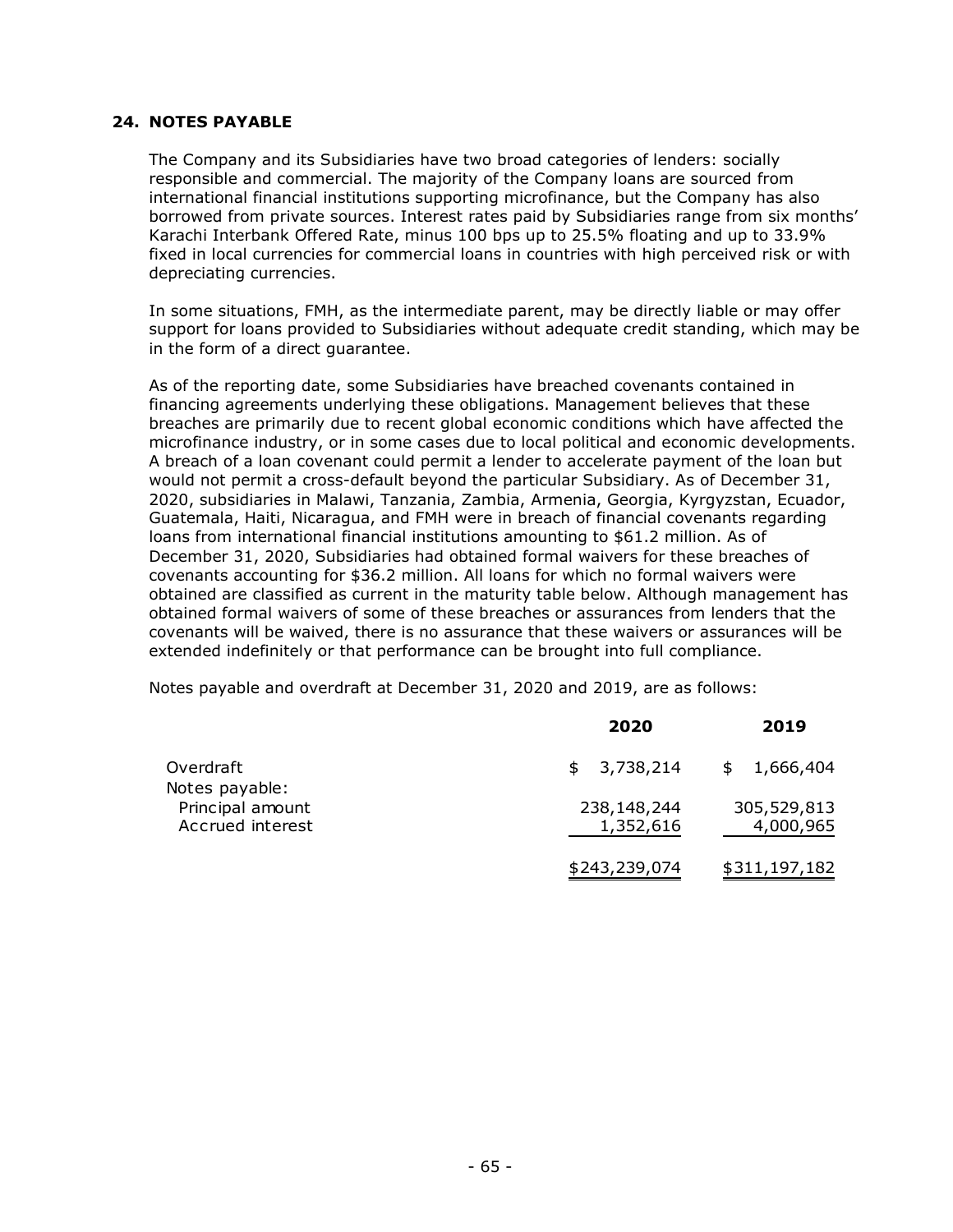Maturities of principal amounts on notes payable and overdraft due in future fiscal years are as follows:

| 2021       | \$143,128,355 |
|------------|---------------|
| 2022       | 51,850,288    |
| 2023       | 12,266,927    |
| 2024       | 23,488,846    |
| 2025       | 5,525,252     |
| Thereafter | 5,574,869     |
|            |               |

### \$241,834,537

The book value of notes payable and overdraft including accrued interest at December 31, 2020 and 2019, is as follows:

|                                   | 2020            | 2019            |
|-----------------------------------|-----------------|-----------------|
| Current:                          |                 |                 |
| Overdraft<br>Notes payable:       | 3,738,214<br>\$ | \$<br>1,666,404 |
| Secured                           | 25,093,388      | 33,237,667      |
| Unsecured                         | 96,763,106      | 113,293,799     |
| Collateralized borrowings         | 19,913,035      | 28,397,972      |
|                                   | 145,507,743     | 176,595,842     |
| Non-current:<br>Notes payable:    |                 |                 |
| Secured                           | 42,874,751      | 48,295,242      |
| Unsecured                         | 51,856,580      | 86,306,098      |
| Collateralized borrowings         | 3,000,000       |                 |
|                                   | 97,731,331      | 134,601,340     |
| Total notes payable and overdraft | \$243,239,074   | \$311,197,182   |

The components of changes in notes payable, including changes related to cash flows from financing activities, are summarized in the table below:

|                                                 | 2020                           | 2019                   |
|-------------------------------------------------|--------------------------------|------------------------|
| Balance at January 1                            | \$311,197,182                  | \$350,595,677          |
| Repayments, net of proceeds<br>Non-cash changes | (61, 615, 630)                 | (38, 941, 805)         |
| Foreign currency translation<br>Other           | (4, 212, 253)<br>(2, 130, 225) | (419, 715)<br>(36,975) |
| Balance at December 31                          | \$243,239,074                  | \$311,197,182          |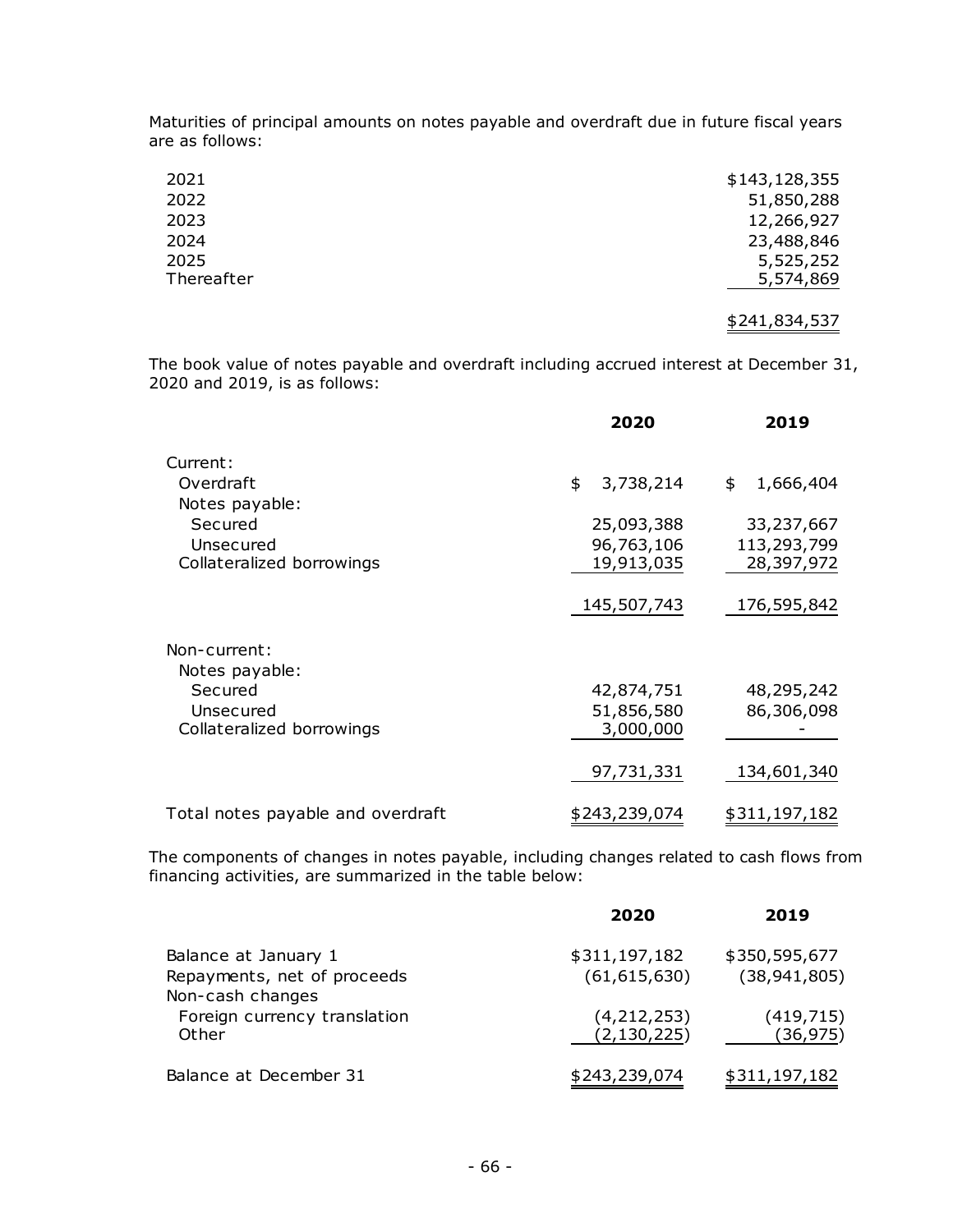#### **25. SUBORDINATED DEBT**

Subordinated debt agreements with Subsidiaries typically contain the following key provisions: no early redemption and the subordination of principal to the right of repayment to holders of senior debt. Each individual subordinated debt agreement includes a number of financial covenants.

Subordinated debt totaling \$26.7 million and \$29.5 million consists of debt from external financial institutions to FINCA DRC, FINCA Malawi, FINCA Jordan, FINCA Georgia, FINCA Pakistan and FINCA Zambia as of December 31, 2020 and FINCA DRC, FINCA Malawi, FINCA Jordan, FINCA Georgia, FINCA Nicaragua, FINCA Pakistan and FINCA Zambia as of December 31, 2019.

The components of changes in subordinated debt, including changes related to cash flows from financing activities, are summarized in the table below:

|                                                 | 2020                  | 2019                  |
|-------------------------------------------------|-----------------------|-----------------------|
| Balance at January 1                            | \$29,450,292          | \$24,879,575          |
| Proceeds, net of repayments<br>Non-cash changes | (3,000,000)           | 4,265,661             |
| Foreign currency translation<br>Other           | (292, 183)<br>501,752 | (124, 560)<br>429,616 |
| Balance at December 31                          | \$26,659,861          | \$29,450,292          |

#### **26. EMPLOYEE BENEFITS**

**Defined Benefit Agreement**—FINCA also maintains a defined senior executive retirement plan agreement (the "Agreement") for certain officers and directors, which provides benefits payable upon retirement from FINCA (no sooner than at age 65). In addition, a death benefit is payable to a surviving spouse or named beneficiary in the event of the death of the eligible officer/director. The Agreement is offered at the sole discretion of FINCA's board of directors. Currently, several key employees are enrolled in the Agreement. No changes were made to the Plan in 2020 and 2019.

The net liability of FINCA's defined benefit plan recognized at December 31, 2020 and 2019, is summarized as follows:

|                                      | 2020        | 2019        |
|--------------------------------------|-------------|-------------|
| Benefit obligation-beginning of year | \$3,376,231 | \$3,097,712 |
| Service cost                         | 163,050     | 80,296      |
| Interest cost                        |             | 129,123     |
| <b>Actuarial loss</b>                | 283,567     | 206,210     |
| Settlement                           |             |             |
| Net employer benefits paid           | (618,350)   | (137, 110)  |
| Benefit obligation-end of year       | \$3,204,498 | \$3,376,231 |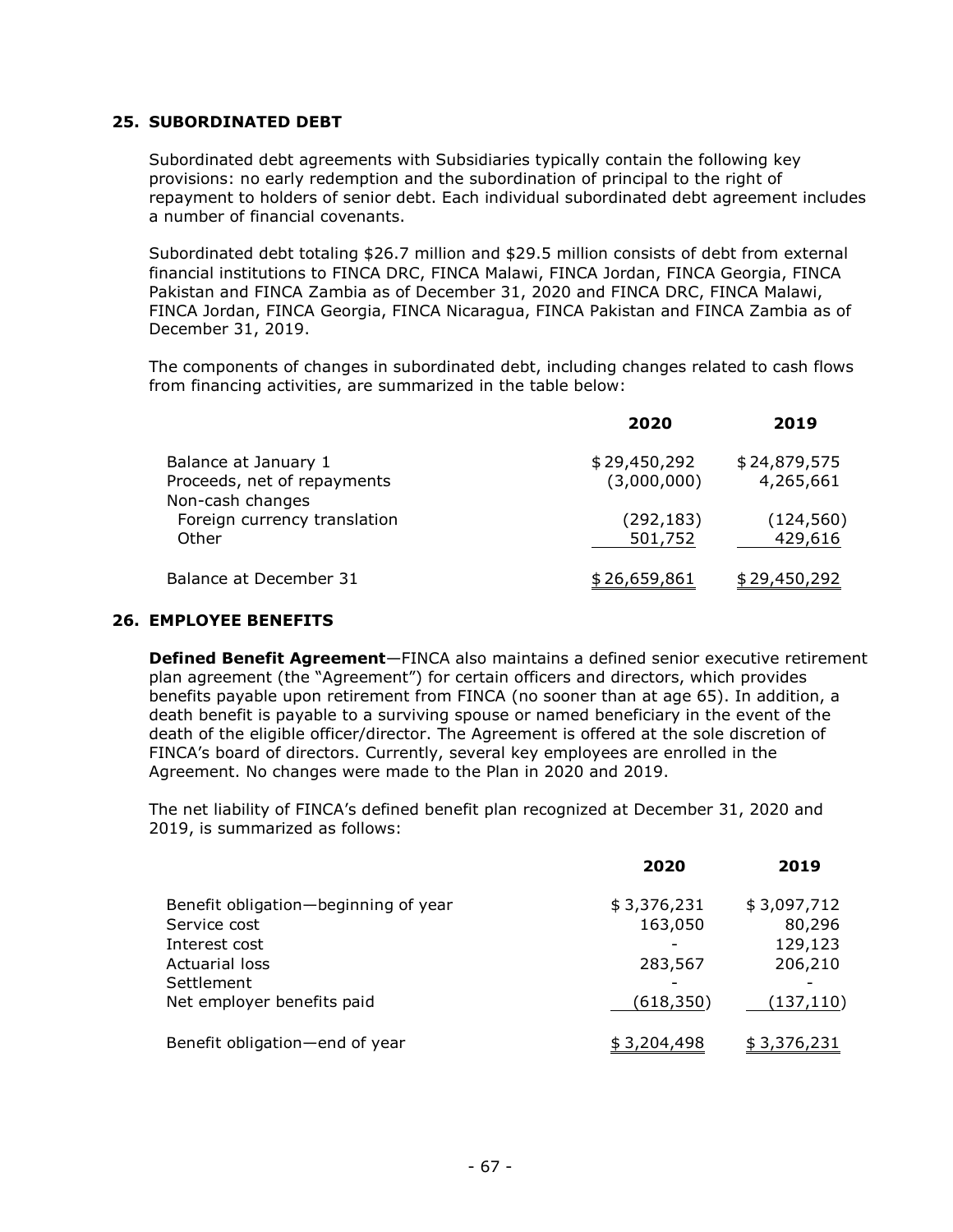The change in plan assets at December 31, 2020 and 2019, is summarized as follows:

|                                        | 2020       | 2019                         |
|----------------------------------------|------------|------------------------------|
| Fair value of assets—beginning of year | \$         | $\qquad \qquad \blacksquare$ |
| Employee contributions                 |            |                              |
| <b>Employer contributions</b>          | 618,350    | 137,110                      |
| Settlements<br>Benefits paid           | (618, 350) | (137, 110)                   |
| Fair value of assets-end of year       |            |                              |

The entire balance of the defined benefit obligation at December 31, 2020 and 2019 is unfunded.

The amounts recognized in comprehensive income/(loss) related to FINCA's defined benefit plan at December 31, 2020 and 2019, are summarized as follows:

|                                                                  | 2020         | 2019         |
|------------------------------------------------------------------|--------------|--------------|
| Service costs:                                                   |              |              |
| Current service cost                                             | 73,786<br>\$ | 80,296<br>\$ |
| Past service cost                                                |              |              |
| Settlement gain                                                  |              |              |
| Interest cost                                                    | 89,264       | 129,123      |
| Defined benefit cost recognized in profit/loss                   | 163,050      | 209,419      |
| Remeasurements:                                                  |              |              |
| Actuarial losses/(gains) arising from experience                 |              |              |
| adjustments<br>Actuarial losses/(gains) arising from financial   | 32,644       | 25,250       |
| adjustments                                                      | 281,806      | 385,423      |
| Other                                                            | (30, 883)    | (204, 463)   |
|                                                                  |              |              |
| Defined benefit cost recognized in other<br>comprehensive income | 283,567      | 206,210      |
|                                                                  |              |              |
| Total defined benefit cost recognized in                         |              |              |
| comprehensive income (loss)                                      | 446,617      | 415,629      |

Weighted-average assumptions used to determine benefit obligations at December 31, 2020 and 2019, are as follows:

|               | 2020          | 2019 |
|---------------|---------------|------|
| Discount rate | $2.1\%$ 2.9 % |      |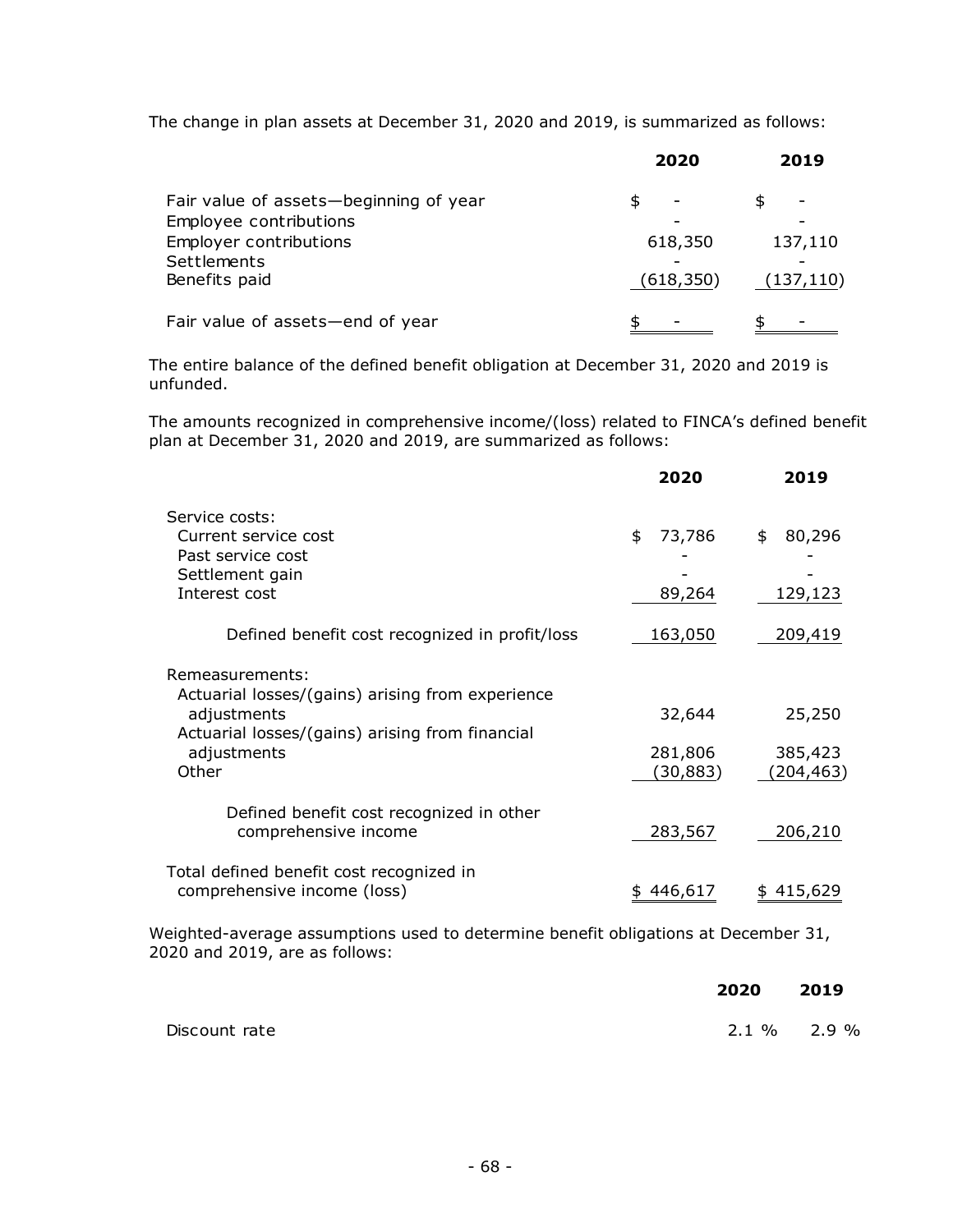Weighted-average assumptions used to determine net period pension cost for the years ended December 31, 2020 and 2019, are as follows:

|               | 2020 | 2019          |
|---------------|------|---------------|
| Discount rate |      | $2.9\%$ 4.3 % |

Based upon the assumptions used to measure pension obligations, FINCA expects to make the following benefit payments in aggregate over the next ten years:

#### **Years Ending December 31**

| 2021                                          | \$164,728 |
|-----------------------------------------------|-----------|
| 2022                                          | 199,185   |
| 2023                                          | 195,470   |
| 2024                                          | 191,490   |
| 2025                                          | 187,240   |
| In aggregate for five fiscal years thereafter | 864,040   |

FINCA's defined benefit plan is exposed to actuarial risks, such as investment, interest rate, and life expectancy.

**Investment Risk**—The present value of the defined benefit plan liability is calculated using the discount rate derived from discounting projected future cash flows for the Plan using the Financial Times Stock Exchange (FTSE) Pension Discount Curve and Liability Index for December 2020 and the expected benefit payments from the Plan.

**Interest Risk**—A decrease in the bond interest rate will increase the Plan liability.

**Life Expectancy Risk**—The present value of the defined benefit plan liability is calculated using the published mortality tables for Plan participants during and after employment with FINCA. An increase in the life expectancy of the Plan participants will increase the Plan's liability.

Significant actuarial assumptions for the determination of the defined obligation are discount rate and the life expectancy of the Plan participants. The sensitivity analysis below has been determined based on reasonably possible changes of the discount rate assumption occurring at the end of the reporting period, while holding all other assumptions constant.

If the discount rate is 500 bps higher (lower) the defined benefit obligation would decrease (increase) by \$0.2 million.

# **27. COMMITMENTS AND CONTINGENCIES**

In accordance with IFRS, the Company recognizes a provision when there is a present obligation from a past event, a transfer of economic benefits is probable, and the amount of costs of the transfer can be estimated reliably. In instances where the criteria are not met, a contingent liability may be disclosed in the notes to the consolidated financial statements. Obligations arising in respect of contingent liabilities that have been disclosed, or those which are not currently recognized or disclosed in the consolidated financial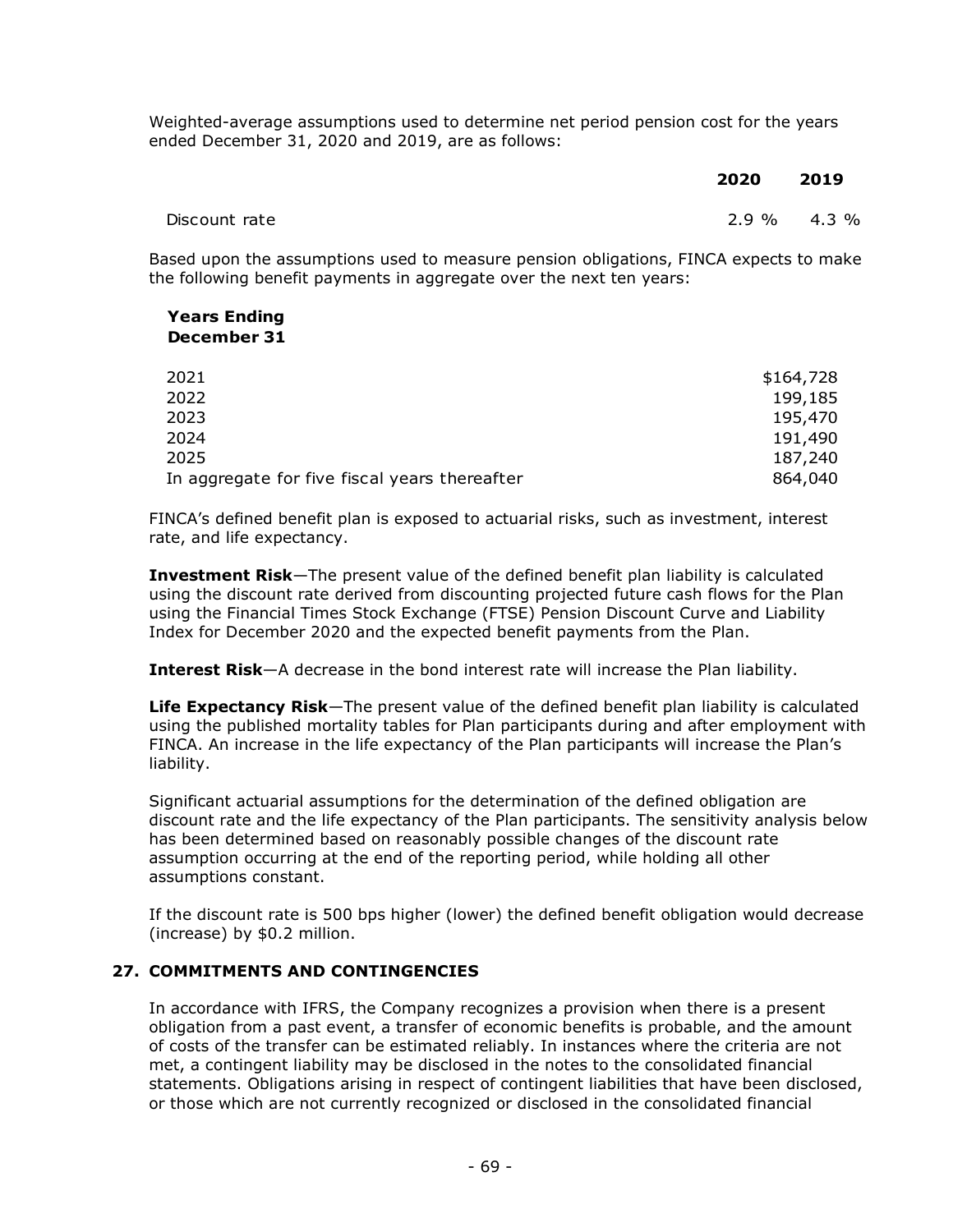statements could have a material effect on the Company's financial position. Application of these accounting principles to legal cases requires Company management to make a determination about various factual and legal matters beyond its control. The Company has outstanding legal cases, makes assessments of the legal proceedings at each reporting date, and makes a determination as to their status, in order to assess the need for provisions and disclosures in its consolidated financial statements. Among the factors considered in making decisions on provisions are the nature of litigation, claim, or assessment, the legal process and potential level of damages in the jurisdiction in which the litigation, claim, or assessment has been brought, the progress of the case (including the progress after the date of the consolidated financial statements, but before those consolidated statements are issued), the opinions or views of legal advisers, experience on similar cases, and any decision of the Company's management as to how it will respond to the litigation, claim, or assessment. As of December 31, 2020 and 2019, there are no material legal contingencies.

In a significant portion of the business locations where the Company operates, the operating lease agreements are negotiated on a month-to-month or year by year basis and are in line with general rental market conditions. At December 31, 2020, future minimum lease payments are for existing short-term and low value lease contracts. Future minimum lease payments for existing short-term and low value lease contracts were \$0.08 million for the years ended December 31, 2020 and 2019.

Rent expense was \$0.9 million and \$1.2 million for years ended December 31, 2020 and 2019.

FMH, the intermediate parent, issues guarantees to the third parties on behalf of one Subsidiary. The issued guarantees serve to secure the main liability outstanding to the institutions in question against default on principal payments. Total exposures related to loan guarantees provided were \$6.4 million and \$7.2 million at December 31, 2020 and 2019, respectively.

There are no other contingent assets, contingent liabilities, and capital commitments at December 31, 2020 and 2019.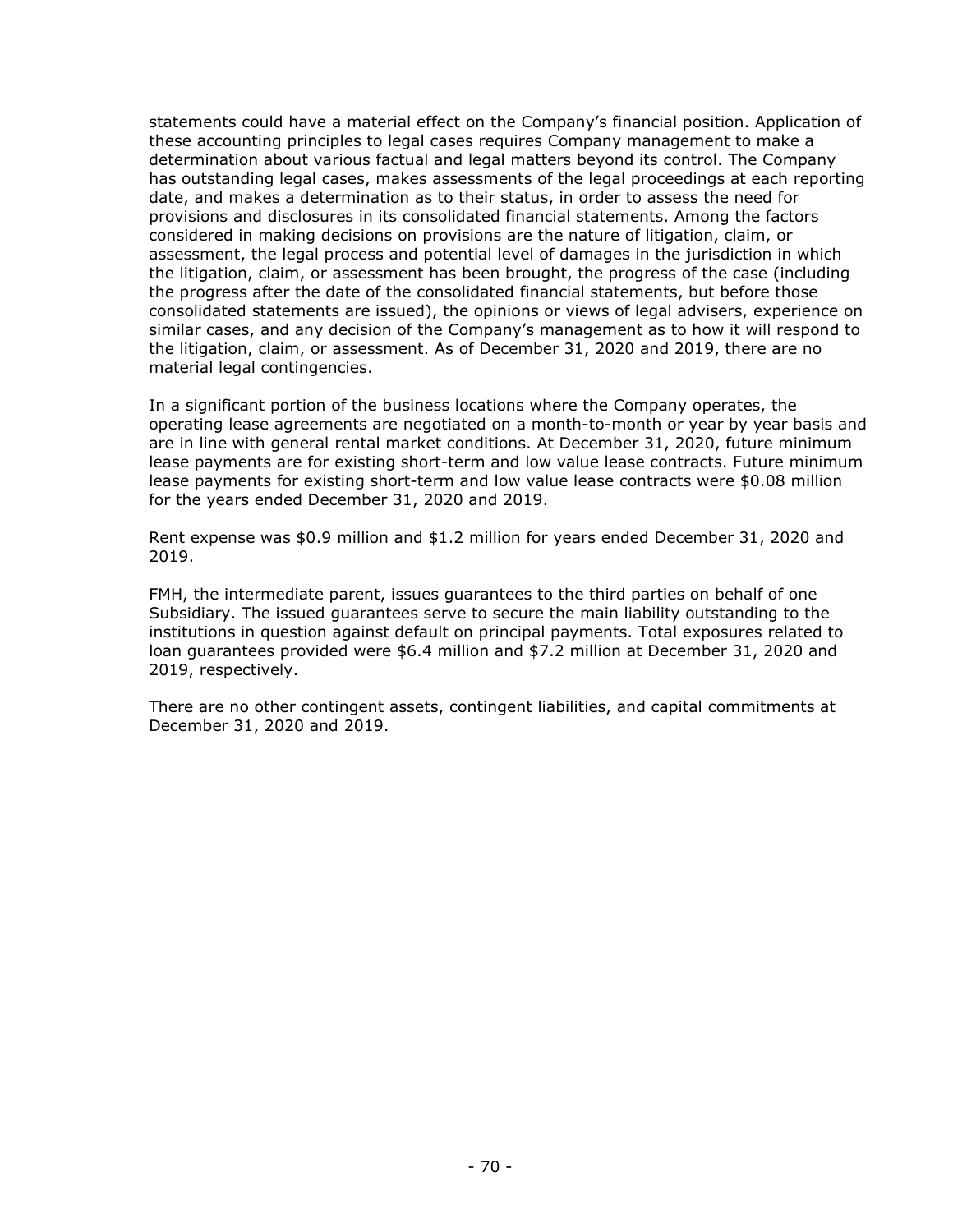## **28. FINCA ENTITIES**

Through its headquarters, foreign representative offices and branches, controlled subsidiaries, and affiliates, FINCA operates in 24 countries. All subsidiaries are controlled by FINCA directly or indirectly through FMH. The microfinance operating subsidiaries and controlled affiliates of FINCA at the end of the reporting period are listed below:

#### **Americas**

| Ecuador                                       | Banco para la Asistencia Comunitaria, FINCA S.A. Joint Stock Company                           |
|-----------------------------------------------|------------------------------------------------------------------------------------------------|
| Guatemala                                     | Fundación Internacional para la Asistencia Comunitaria de Guatemala Foundation                 |
| Haiti                                         | FINCA HAITI Non-Governmental Organization                                                      |
|                                               | FINCA Haiti, S.A.                                                                              |
| Honduras                                      | Sociedad Financiera FINCA Honduras, S.A. Joint Stock Company                                   |
|                                               | Fundación Internacional para la Asistencia Comunitaria de Honduras Not-for-profit Organization |
| Nicaragua                                     | Financiera FINCA Nicaragua, S.A. Joint Stock Company                                           |
|                                               | Fundación Internacional para la Asistencia Comunitaria de Nicaragua                            |
|                                               | Not-for-profit Foundation                                                                      |
| Africa                                        |                                                                                                |
| Congo                                         | FINCA DR CONGO SA, avec Conseil d'Administration                                               |
| Malawi                                        | FINCA Limited Company Limited by Shares                                                        |
| Nigeria                                       | FINCA Microfinance Bank Limited                                                                |
| Tanzania                                      | FINCA Tanzania Limited Company Limited by Shares                                               |
| Uganda                                        | Foundation for International Community Assistance Uganda Limited Company Limited by Shares     |
| Zambia                                        | Foundation for International Community Assistance-Zambia Limited Company Limited by Shares     |
| Eurasia                                       |                                                                                                |
| Armenia                                       | FINCA Universal Credit Organization Closed Joint Stock Company                                 |
| Azerbaijan                                    | FINCA Azerbaijan Limited Liability Company                                                     |
| Georgia                                       | JSC FINCA Bank Georgia Closed Joint Stock Company                                              |
| Kosovo                                        | FINCA International, Inc. (Branch)                                                             |
| Kyrgyzstan                                    | FINCA Bank Closed Joint Stock Company                                                          |
| Tajikistan                                    | FINCA Micro-Credit Deposit Organization Limited Liability Company                              |
| Middle East                                   |                                                                                                |
| Jordan                                        | FINCA Jordan Specialized Micro Loans Company                                                   |
| Afghanistan                                   | FINCA Afghanistan Joint Stock Company Limited by Shares                                        |
| Pakistan                                      | FINCA Microfinance Bank Ltd.                                                                   |
| <b>Nonmicrofinance</b><br><b>Subsidiaries</b> |                                                                                                |
| Netherlands                                   | FINCA Network Support Services BV.                                                             |
|                                               | FINCA Microfinance Cooperatief U.A.                                                            |
| <b>USA</b>                                    | FINCA Microfinance Holdings Company LLC                                                        |
|                                               | FINCA Services USA LLC                                                                         |
|                                               | FINCA Microfinance Global Services LLC                                                         |
|                                               | FINCA International LLC                                                                        |
|                                               | <b>FINCA Plus LLC</b>                                                                          |
| Mexico                                        | Fundación Integral Comunitaria, AC Civil Association                                           |
| <b>Charitable</b><br>Affiliates               |                                                                                                |
| United Kingdom                                | <b>FINCA UK</b>                                                                                |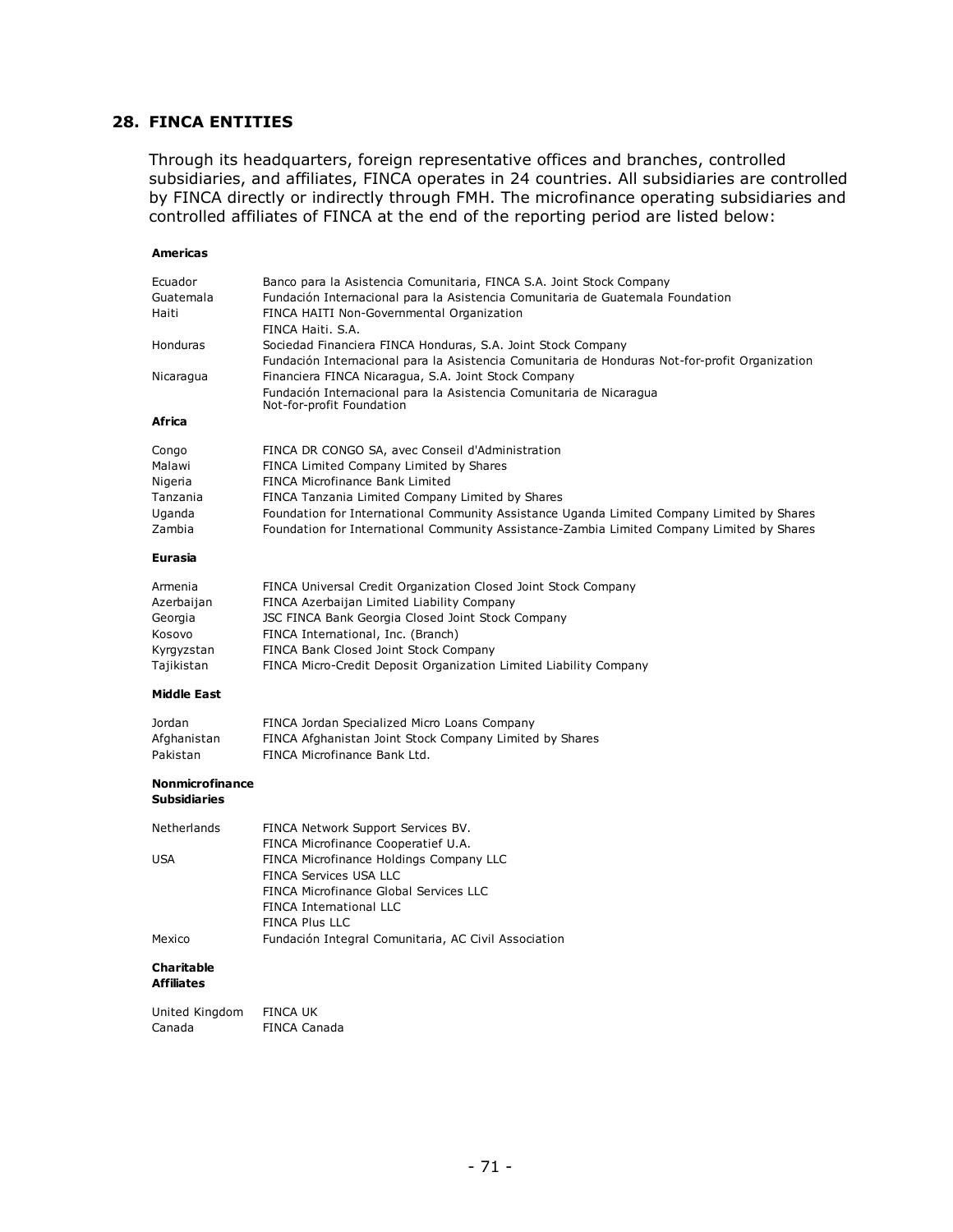On January 31, 2020 responsAbility Global Microfinance Fund, Luxembourg sold its membership interest of 2,581 shares for \$2M to FINCA. Non-controlling members of FMH hold 34.11% and 37.07% of shares and voting rights as of December 31, 2020 and 2019, respectively. Assets and liabilities attributable to FMH non-controlling members are \$356.3 million and \$285.2 million as of December 31, 2020 and \$424.4 million and \$335.9 million as of December 31, 2019. Net income/(loss) attributable to non-controlling members of FMH is \$(7.1) million and \$2.9 million for the years 2020 and 2019, respectively. Accumulated net income/(loss) is \$(1.5) million and \$1.0 million as of December 31, 2020 and 2019, respectively.

Non-controlling interest is attributable to Non-controlling shareholders of FINCA Microfinance Bank Ltd. (Pakistan) holding 13.6% of shares and voting rights as of December 31, 2020. Assets and liabilities attributable to non-controlling interests are \$32.7 million and \$29.5 million, and \$32.2 million and \$31.4 million, as of December 31, 2020 and 2019, respectively. Net loss and accumulated net income for the year ended December 31, 2020 is (\$0.04) million and \$3.66 million, and net income and accumulated net income for the year ended December 31, 2019 is \$0.3 million and \$3.7 million.

## **29. RELATED PARTIES**

Balances and transactions between the Company and its subsidiaries, which are related parties of the Company, have been eliminated on consolidation and are not disclosed in this note.

**Senior Management Compensation**—Total compensation paid to the senior management of the Company for the years ended December 31, 2020 and 2019, amounted to:

|                                                 | 2020                   | 2019                   |
|-------------------------------------------------|------------------------|------------------------|
| Short-term benefits<br>Post employment benefits | \$2,365,490<br>210,336 | \$1,740,315<br>210,777 |
|                                                 | \$2,575,826            | \$1,951,092            |

### **30. SUBSEQUENT EVENTS**

On July 7, 2021, FMH's wholly-owned subsidiary, FINCA Microfinance Cooperatief U.A. (the "Coop"), sold 100% of its holdings in FINCA Georgia for \$13.9 million. The subsidiary's total assets as of June 30, 2021 was \$93.9 million and total liabilities was \$77.5 million.

On May 3, 2021, the Coop entered into a share purchase agreement to sell its subsidiary operations in Zambia. The sale remains subject to regulatory approval and satisfaction of relevant conditions in the purchase agreement. Subject to the satisfaction of these conditions to the sale, upon the effective date, the assets and liabilities of the subsidiary will be assumed by the applicable buyer in consideration for the sale.

\*\*\*\*\*\*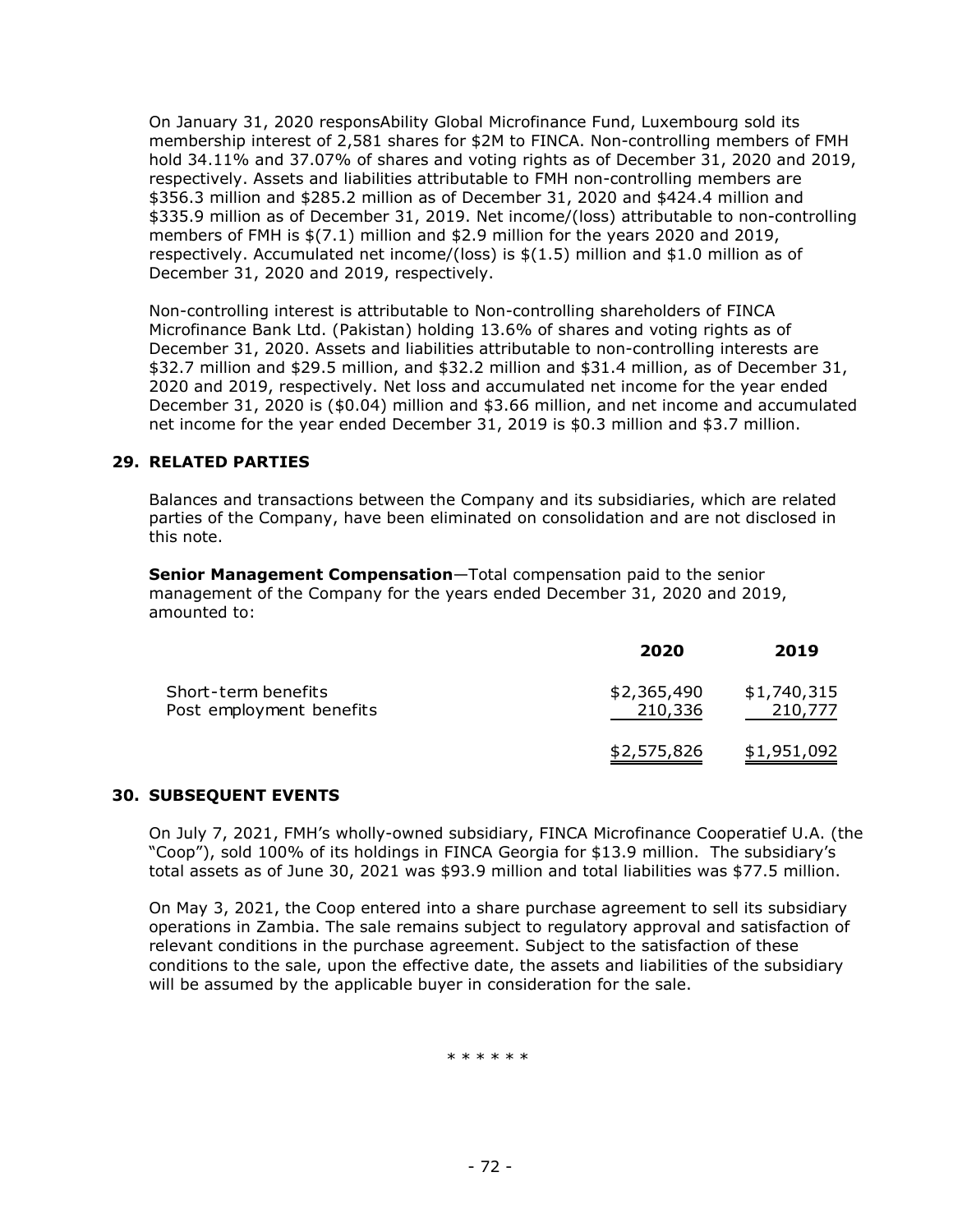# **SUPPLEMENTAL SCHEDULES AND NOTES TO SUPPLEMENTAL SCHEDULES**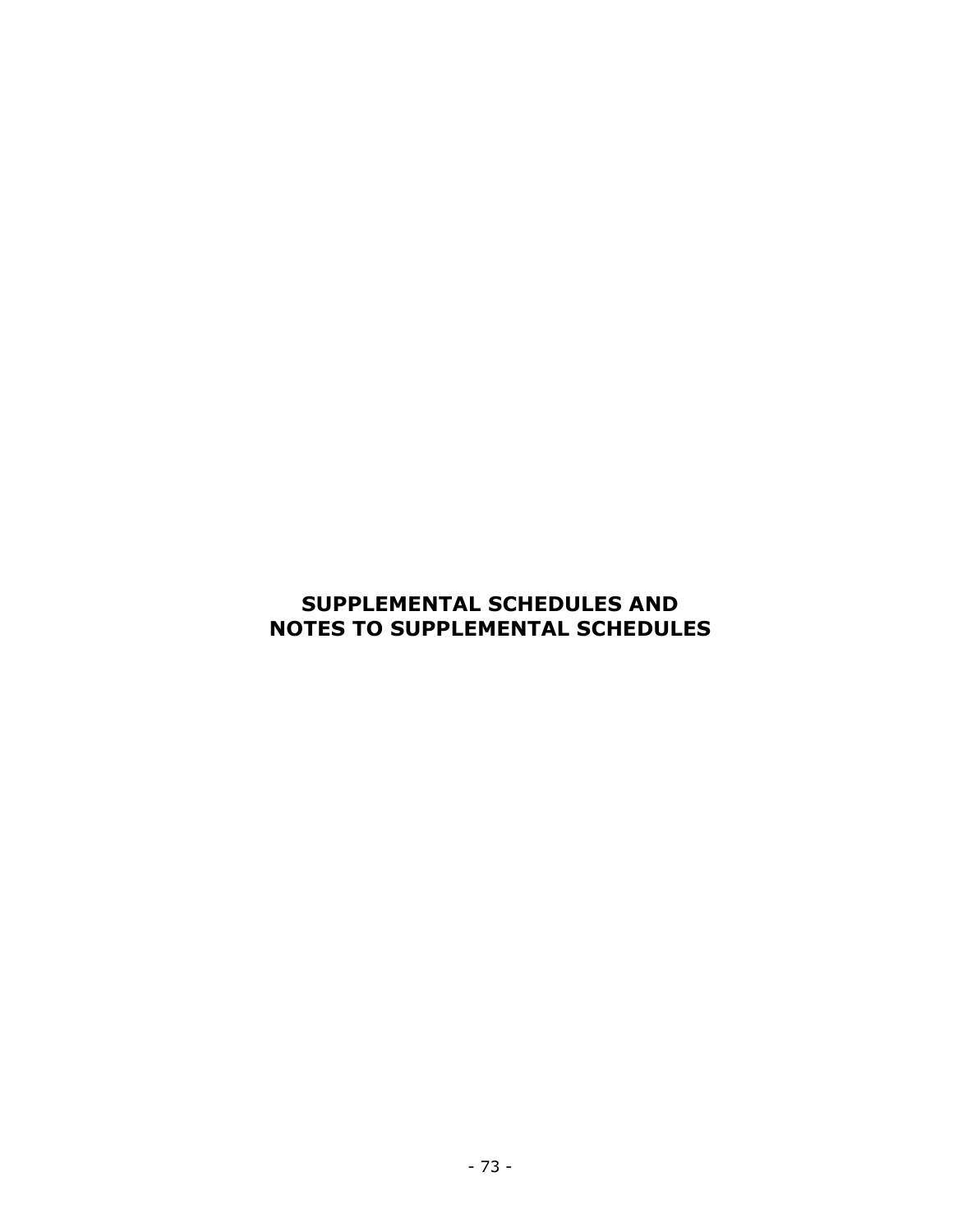# **SUPPLEMENTAL SCHEDULE—CONSOLIDATED SCHEDULE OF FUNCTIONAL EXPENSES FOR THE YEAR ENDED DECEMBER 31, 2020**

|                                | Program<br><b>Services</b> | <b>General &amp;</b><br><b>Administrative</b> |    | <b>Fundraising</b> |    | <b>Total</b>  |
|--------------------------------|----------------------------|-----------------------------------------------|----|--------------------|----|---------------|
| Salaries and direct benefits   | 85,700,645<br>\$           | \$<br>420,863                                 | \$ | 901,305            | \$ | 87,022,813    |
| Fringe benefits                | 16,661,587                 | 404,096                                       |    | 206,876            |    | 17,272,559    |
| Interest expense               | 67,728,793                 | 83,866                                        |    | 38,707             |    | 67,851,366    |
| Impairment losses on financial |                            |                                               |    |                    |    |               |
| instruments                    | 52,593,059                 |                                               |    |                    |    | 52,593,059    |
| Depreciation and amortization  |                            |                                               |    |                    |    |               |
| expense                        | 18, 143, 478               | 260,196                                       |    | 120,091            |    | 18,523,765    |
| Professional fees              | 13,959,215                 | 371,460                                       |    | 980,031            |    | 15,310,706    |
| Rent/Utilities                 | 3,116,758                  | (37, 399)                                     |    | (18, 130)          |    | 3,061,229     |
| Travel                         | 4,907,216                  | 15,005                                        |    | 17,212             |    | 4,939,433     |
| Consumables and Office supply  | 3,737,311                  | 23,561                                        |    | 1,346,877          |    | 5,107,749     |
| Communications                 | 5,604,670                  | 42,542                                        |    | 5,960              |    | 5,653,172     |
| Taxes other than income        | 3,426,047                  | 5,177                                         |    | 2,389              |    | 3,433,613     |
| Security                       | 4,548,563                  |                                               |    |                    |    | 4,548,563     |
| License/memberships/meetings   | 3,983,469                  | 118,841                                       |    | 76,009             |    | 4,178,319     |
| Marketing                      | 2,502,302                  | 79,865                                        |    | 98,542             |    | 2,680,709     |
| Repairs and maintenance        | 3,055,893                  |                                               |    |                    |    | 3,055,893     |
| Training and hiring            | 1,265,764                  | 21,559                                        |    | 17,772             |    | 1,305,095     |
| Bank charges                   | 1,561,101                  | 12,107                                        |    | 76,601             |    | 1,649,809     |
| Motor vehicle expenses         | 1,393,667                  |                                               |    |                    |    | 1,393,667     |
| Insurance                      | 1,622,475                  | 27,598                                        |    | 11,742             |    | 1,661,815     |
| Other expenditures             | 3,231,464                  | 18,412                                        |    | 10,644             |    | 3,260,520     |
| Total operating expenses       | \$298,743,477              | \$1,867,749                                   |    | \$3,892,628        |    | \$304,503,854 |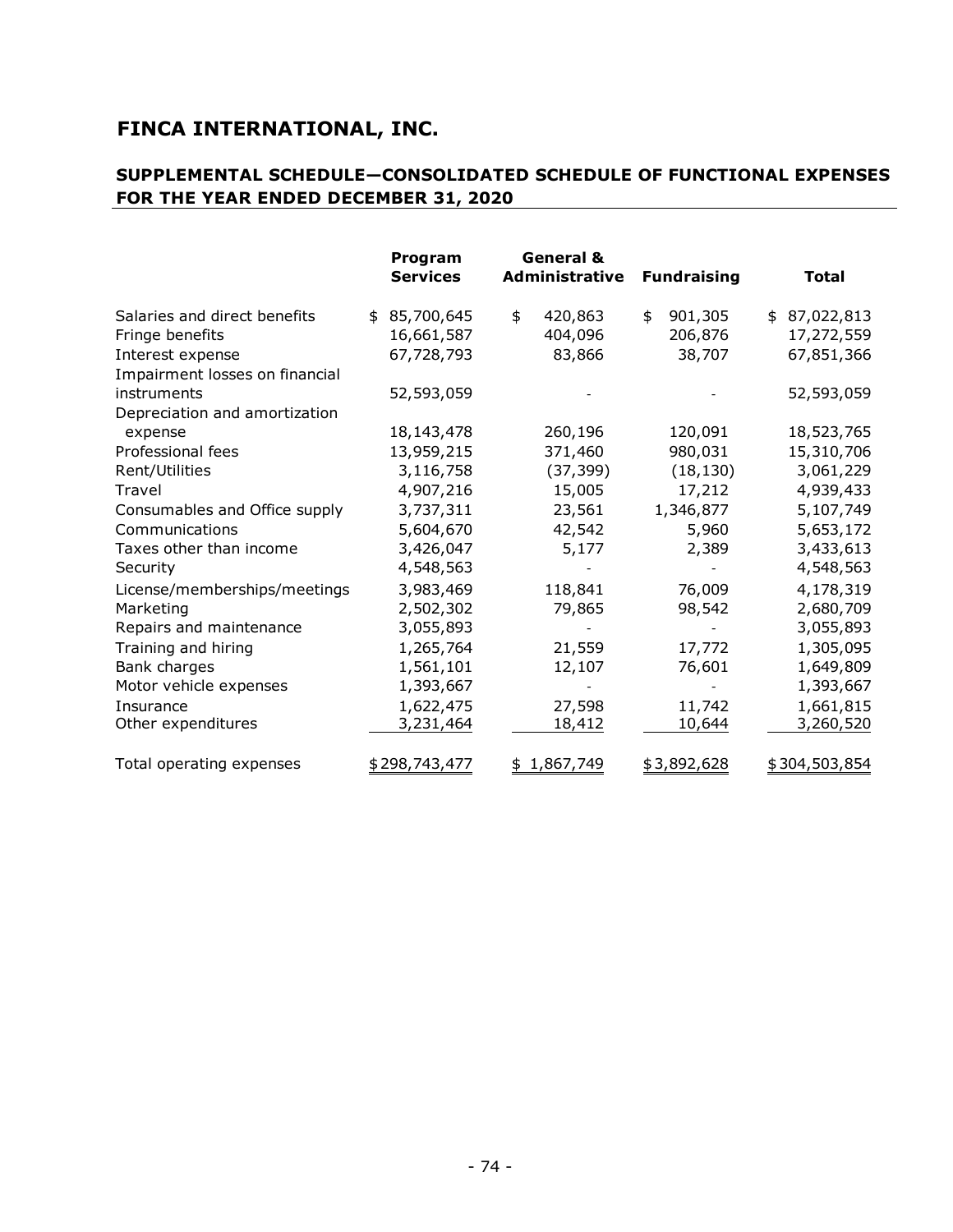#### **NOTE TO SUPPLEMENTAL SCHEDULE—CONSOLIDATED SCHEDULE OF FUNCTIONAL EXPENSES FOR THE YEAR ENDED DECEMBER 31, 2020**

### **1. FUNCTIONAL EXPENSES**

The costs of providing program and supporting services are summarized on a functional basis in the consolidated schedule of functional expenses. In the absence of guidance under IFRS, FINCA has adopted FASB Accounting Standards Update (ASU) 2016-14, Presentation of Financial Statements for Not-For-Profit Entities, for the allocation of general and administrative (G&A) as well as joint costs between programs, fundraising and G&A. Operating costs that are specifically identifiable with the administration of the program are charged to the program. To the extent these costs are not directly attributable to a specific functional area, they are allocated across program services, fundraising, and G&A. Management determines such expense allocations by reviewing FINCA's business areas for the proportional benefit to each function. These allocations are based on time and effort spent, or by activities through evaluating departmental focus.

**Program Services**—FINCA provides financial services in the form of individual and group loans to the world's lowest-income entrepreneurs so they can create jobs, build assets, and improve their standard of living.

**General and Administrative**—General and administrative activities include FINCA's services to provide the necessary support and strategy management of the overall FINCA programs.

**Fundraising**—Fundraising activities include services and materials to conduct FINCA's fundraising efforts in the form of direct mail, and other fundraising activities that may be involved with soliciting contributions from individuals, corporation, and other organizations.

\*\*\*\*\*\*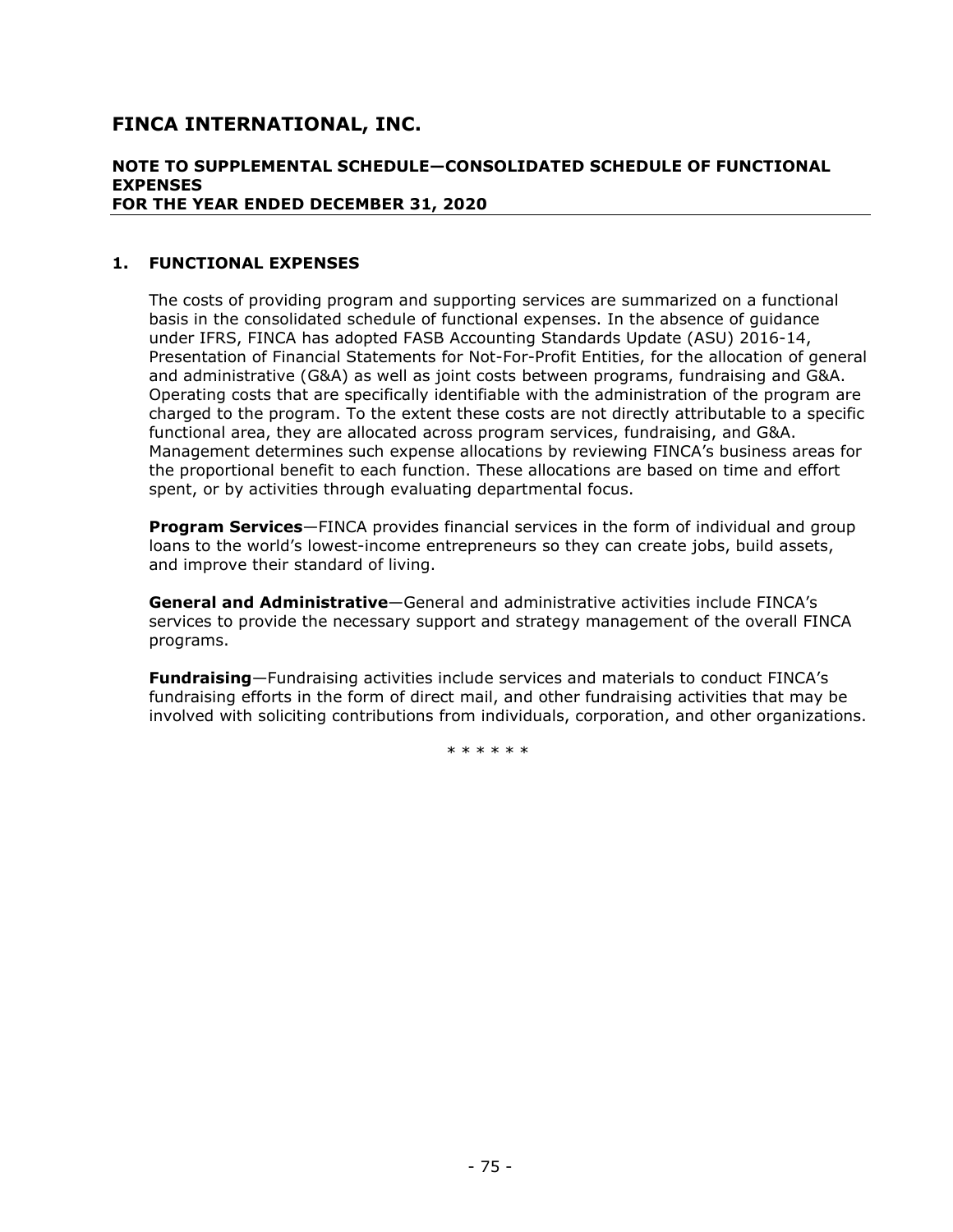## **SUPPLEMENTAL SCHEDULE — COMBINED SCHEDULE OF TEMPORARY RESTRICTED NET ASSETS FOR THE YEAR ENDED DECEMBER 31, 2020**

|                                  | January 1,<br>2020 | <b>Contributions</b> | <b>Released</b> | December 31,<br>2020 |
|----------------------------------|--------------------|----------------------|-----------------|----------------------|
| <b>FINCA Plus</b>                | \$<br>69,078       | \$<br>410,699        | \$<br>(354,630) | \$<br>125,147        |
| Clifford Chance Foundation (CAF) | 22,421             |                      | (58, 409)       | (35, 988)            |
| Clifford Chance Foundation (CAF) | 100,000            |                      |                 | 100,000              |
| Clifford Chance Foundation (CAF) | 75,000             |                      | (21,750)        | 53,250               |
| <b>FINCA ventures</b>            | 505,599            | 21,600               | (234, 224)      | 292,975              |
| Haiti                            | 224,679            |                      | (129,478)       | 95,201               |
| Malawi                           |                    | 800                  | (800)           |                      |
| Uganda                           | 55,728             | 17,348               | (68, 828)       | 4,248                |
| Zambia                           |                    | 3,610                | (3,610)         |                      |
| Ramsey                           | 50,000             |                      | (10,000)        | 40,000               |
| Other                            | 141,241            | 198,211              | (301, 097)      | 38,355               |
| Total                            | \$1,243,746        | \$<br>652,268        | \$(1,182,826)   | \$<br>713,188        |